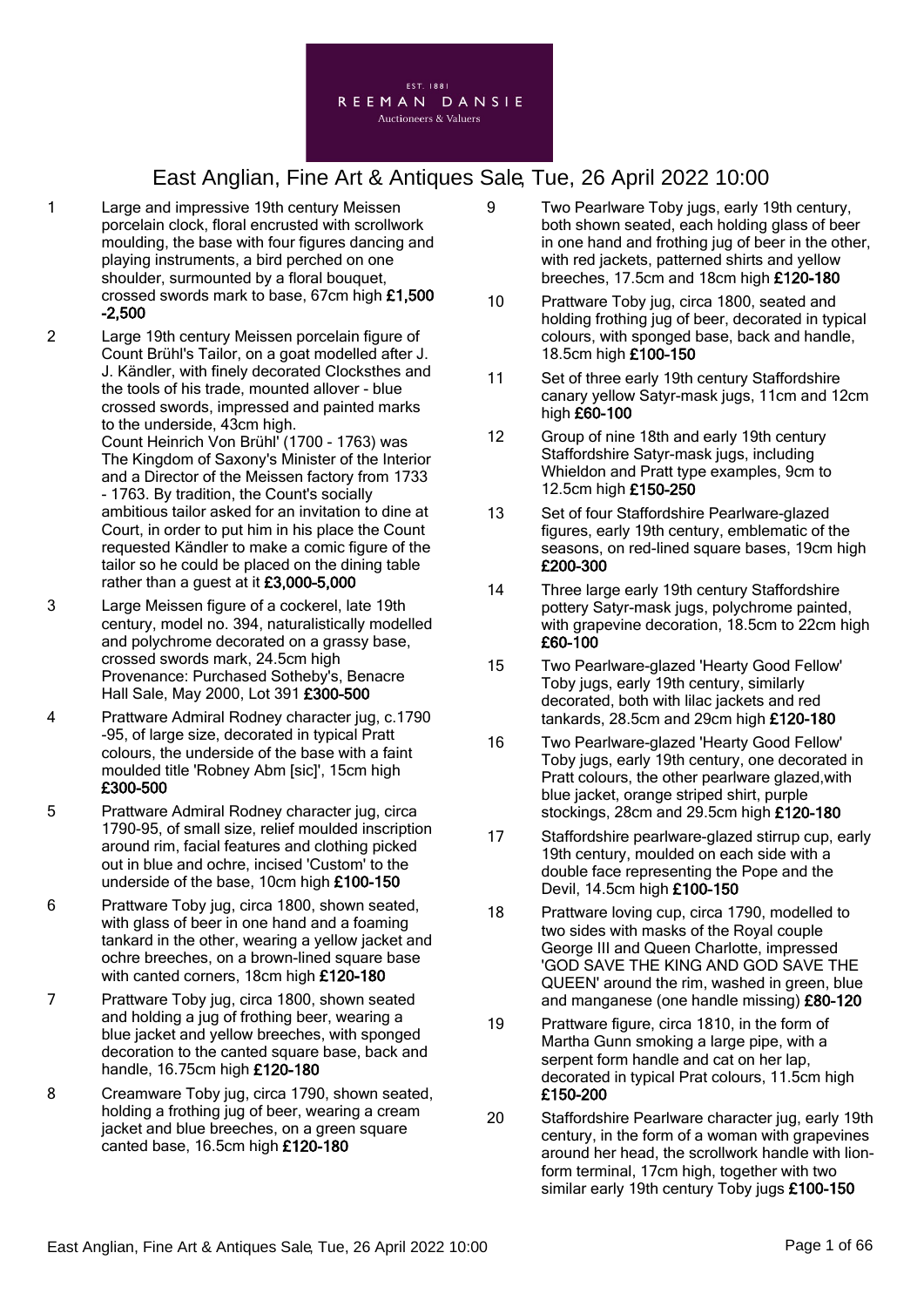

- 21 Prattware 'Bacchus & Pan' jug, circa 1800, Bacchus shown seated on a barrel, with dolphin form spout and monkey handle, Pan to the reverse stood next to an owl, 30cm high £200- 300
- 22 Creamware 'Bacchus & Pan' jug, circa 1790, Bacchus shown seated on a barrel, with dolphin form spout and monkey handle, Pan to the reverse stood next to an owl, 32.5cm high £200- 300
- 23 Prattware 'Bacchus & Pan' jug, circa 1800, Bacchus shown seated on a barrel, with dolphin form spout and monkey handle, Pan to the reverse stood next to an owl, 34cm high £200- 300
- 24 Pair of Karl Ens porcelain models of parrots picking cherries, model number 7622, 32cm high £100-150
- 25 Large continental porcelain model of a parrot, possibly Samson, naturalistically modelled and hand painted, gold anchor mark to the base, 35cm high £100-150
- 26 Pair of Sitzendorf porcelain three-branch figural candelabra, polychrome painted on scrollwork feet, 25cm high £60-100
- 27 Group of Herend porcelain, including three jugs, a small tureen and cover, a leaf-shaped dish and a double salt £50-80
- 28 Group of continental porcelain, including a pair of Dresden figures, four Dresden parrots, a set of six chocolate cups and covers decorated with fruit, a candelabra and a floral-encrusted plinth £100-150
- 29 Copeland caneware game dish, cover and liner, 19th century, the cover moulded with a partridge, the outside with hanging game birds, 21cm across £60-100
- 30 Set of ten good quality wine 19th century glasses with engraved sporting decoration, including cockfighting and hunting scenes, 19.5cm high £400-600
- 31 Set of Rye pottery figures from the Canterbury tales (29) £250-350
- 32 Antique aubergine glass pharmacy bottle and stopper, 40.5cm high £70-90
- 33 A pair of Continental porcelain figures, in 18th century style, of a seated man and woman holding flowers, with hound and sheep by their side, on scrollwork bases, crossed swords marks to the backs, the larger measuring 17.5cm high £100-150
- 34 A pair of German porcelain figures of a shepherd and shepherdess, in Derby style, polychrome decorated and shown standing on scrollwork bases, the largest measuring 21.5cm high £120-150
- 35 A pair of Worcester blue and white 'Kangxi Lotus' pattern heart shaped dishes, circa 1770, pseudo-Chinese marks to bases, 26.5cm wide £300-500
- 36 A small lead glazed stoneware model of a cat, circa 1820, shown seated on a cushion base, 7.25cm high £100-150
- 37 A Worcester large coffee or chocolate cup, circa 1768, painted with exotic birds, on a powder blue ground with gilt highlights, 7.5cm high £150 -200
- 38 A Worcester plate, circa 1770, with scalloped rim, painted in the London atelier of James Giles with birds and fruits, 22.5cm diameter £80-120
- 39 Philip Christian Liverpool blue and white cream boat, circa 1765-70, decorated with floral sprays within moulded panels, 14cm long £120-150
- 40 Rare Vinovo porcelain group, circa 1770, showing a huntsman's wife with rifle resting against a tree and a hare hanging from a branch, decorated in the white, 14.5cm high £100-150
- 41 Rare Staffordshire lead-glazed earthenware service of Russian interest, circa 1825-30, each piece decorated in relief with the Russian double-headed eagle, made in the Clews factory with impressed marks underneath, including seven plates, three square dishes and one oval dish (11) £200-300
- 42 Chinese export porcelain tankard, late 18th century, of baluster form, painted in underglaze blue and enamels with flowering and fruiting branches, 15.75cm high £60-100
- 43 Victorian dinner service, transfer printed and hand coloured with an Oriental-style floral pattern, including eleven plates, ten soup plates, two tureens and a spare cover £100-150
- 44 Parian ware bust of Vice-Admiral Horatio Nelson (1758-1805) on a round socle, modelled by Joseph Pitts after a drawing by John Whichelo, inscribed under the base 'by JOSH PITTS. SC. LONDON 1853 Model'd under the direction of Admiral Sir William Parker K.C.B. from the Painting by Wichell in his possession.' 23.5cm high

Provenance: removed from Bramfield Folly, Suffolk £200-300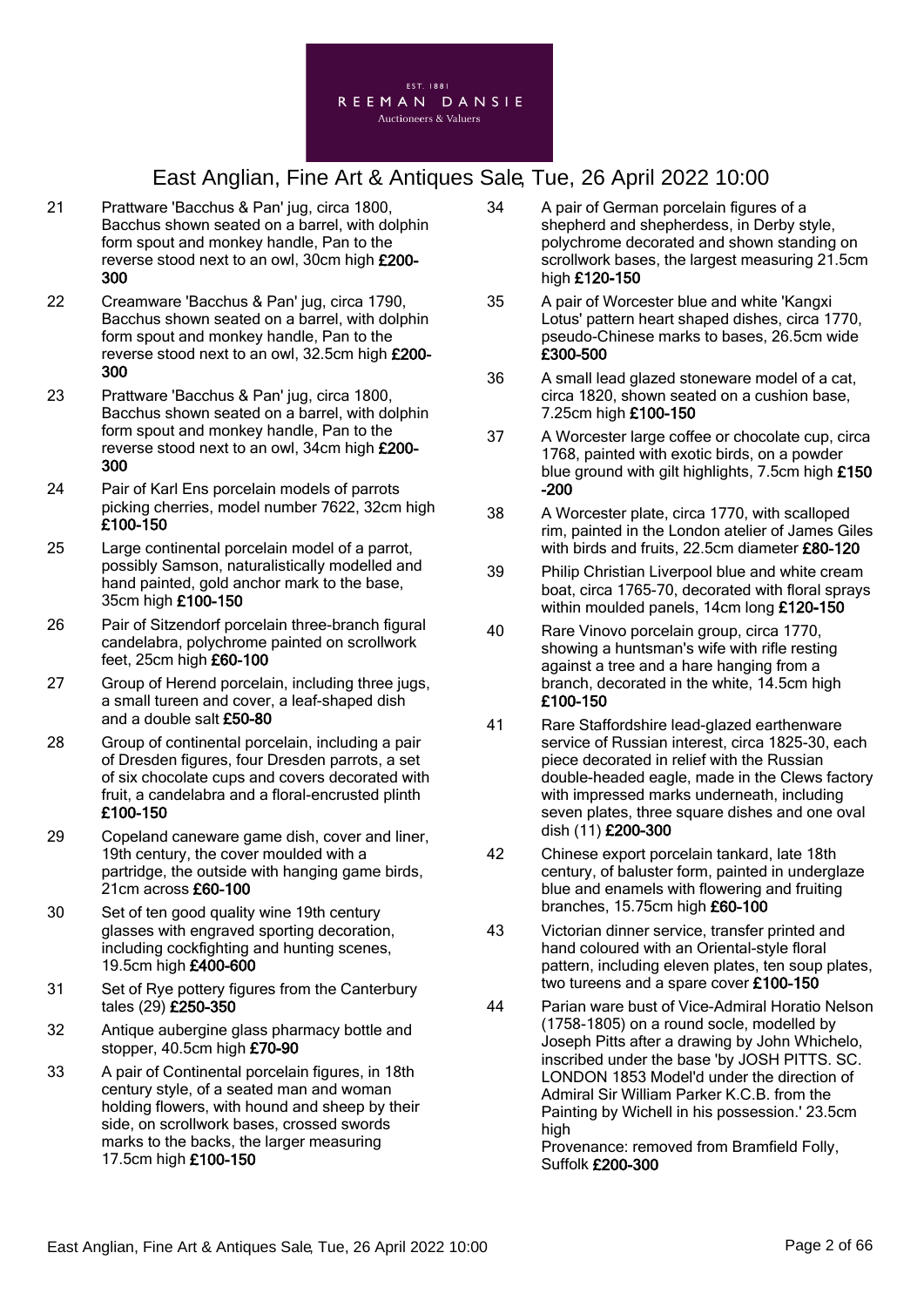

- 45 Group of Parian ware, including busts of Liszt, Weber and Shakespeare (six) Provenance: removed from Bramfield Folly, Suffolk £60-100
- 46 Two Victorian Minton majolica jugs, moulded with large leaves and flowers, model numbers 1228, 20cm and 22.5cm high £100-200
- 47 Victorian Minton majolica game pie dish, cover and liner, of oval form, the cover modelled with a gun dog, the outside decorated with game birds, holly leaves and berries, 37cm across £200-300
- 48 Chinese export porcleain bowl, 18th century, painted en grisaille with a monogram inside a cartouche decorated with swags and garlands, surmounted by a crown, with horn-blowing cherubs on either side, the same decoration verso, with pattern to the inside rim, 11.5cm diameter £100-150
- 49 Unusual dinner service decorated with scenes from Aesop's fables, including twelve plates and five comport dishes, each piece with inscribed titles £100-200
- 50 Large English porcelain urn-type vase, early to mid 19th century, twin-handled on a square base, polychrome painted with roses on a green ground with gilt highlights, 24cm high £60-100
- 51 Pair of Royal Worcester blush ivory figures of musicians, model numbers 1441 and 2016, 25.5cm and 28cm high £150-250
- 52 Georgian opaque twist wine glass on conical foot, 15.25cm high £40-60
- 53 Meissen porcelain ornament/menu holder, in the form of a kneeling child pointing to a scrollwork stand, incised N120, impressed 94, crossed swords mark, 10cm high £80-120
- 54 Meissen figure representing Pisces, from a series of the Zodiac, in the form of a boy on the crest of a wave, holding two fish and with a further fish leaping from the water, on a gilt-lined square base, incised R 259 to base, 14.25cm high £300-500
- 55 Meissen figure of a girl with a doll, polychrome decorated, with lacework trim to her clothing, on a scrollwork base, incised C 79 to base, 13.5cm high £100-150
- 56 Continental porcelain figural group, possibly Ludwigsburg, in the form of a man feeding a seated woman grapes, with a dog by their side, on a naturalistic oval base, 19cm high £100-150
- 57 Capodimonte porcelain figural group, showing a man playing bagpipes to a seated lady, on a floral encrusted oval base, mark to the back, 19cm high £80-120
- 58 Group of English ceramics, including three Victorian Staffordshire cottages, a Staffordshire figure, a Derby stag, Derby figure of a cherub, and a Derby group of a cherub teaching a child to play the lute  $(7)$  £100-150
- 59 Meissen figure of a sandpiper, 19th century, modelled after Kaendler, naturalistically modelled and decorated, shown standing over a tree stump on a grassy base, crossed swords mark, incised 2083 and impressed 73, 25.5cm high £400-600
- 60 19th century Meissen porcelain double-handled sauce boat and stand, of navette form with scroll handles and feet, each spout molded as a female-mask wearing a feather headdress, painted with floral sprays, crossed swords marks, the sauceboat measuring 25.5cm across £150-200
- 61 19th century glass paperweight with scrambled canes, 6.75cm diameter £40-60
- 62 Georgian wine glass with engraved bell shape bowl on double opaque twist stem, 14.75cm high £80-120
- 63 18th century Sevres bisque porcelain figure of Venus, kneeling in a shell, supported by a pair of dolphins, incised mark to base, 19cm high £80- 120
- 64 Japanese Kutani porcelain figure of a rabbit, early 20th century, decorated in orange and gilt, 9cm high £80-120
- 65 19th century Bohemian overlaid cranberry glass vase, polychrome decorated with floral panels, 30cm high £150-250
- 66 Chinese blue and white beaker vase, Kangxi period (1662-1722), the upper section decorated with figures in a mountainous landscape, the middle with dragons chasing a flaming pearl, and the lower section with two deer in a landscape, six-character Chenghua mark to base, 41cm high £3,000-5,000
- 67 Rare Chinese blue and white square gin/spirit bottle and cover, Kangxi (1662-1722), two sides decorated with a figure in a landscape scene, the other two with bamboo, prunus and a bird, floral sprays to the shoulder, landscape scenes to the cover, 26.5cm high with cover £800-1,200
- 68 Pair of Chinese Canton famille rose porcelain vases, 19th century, of baluster form with flared wavy rims, with moulded dragon decoration and handles, painted with birds, flowers and insects inside panels with dragon and bat borders, on yellow floral-patterned grounds, 34.5cm high £300-500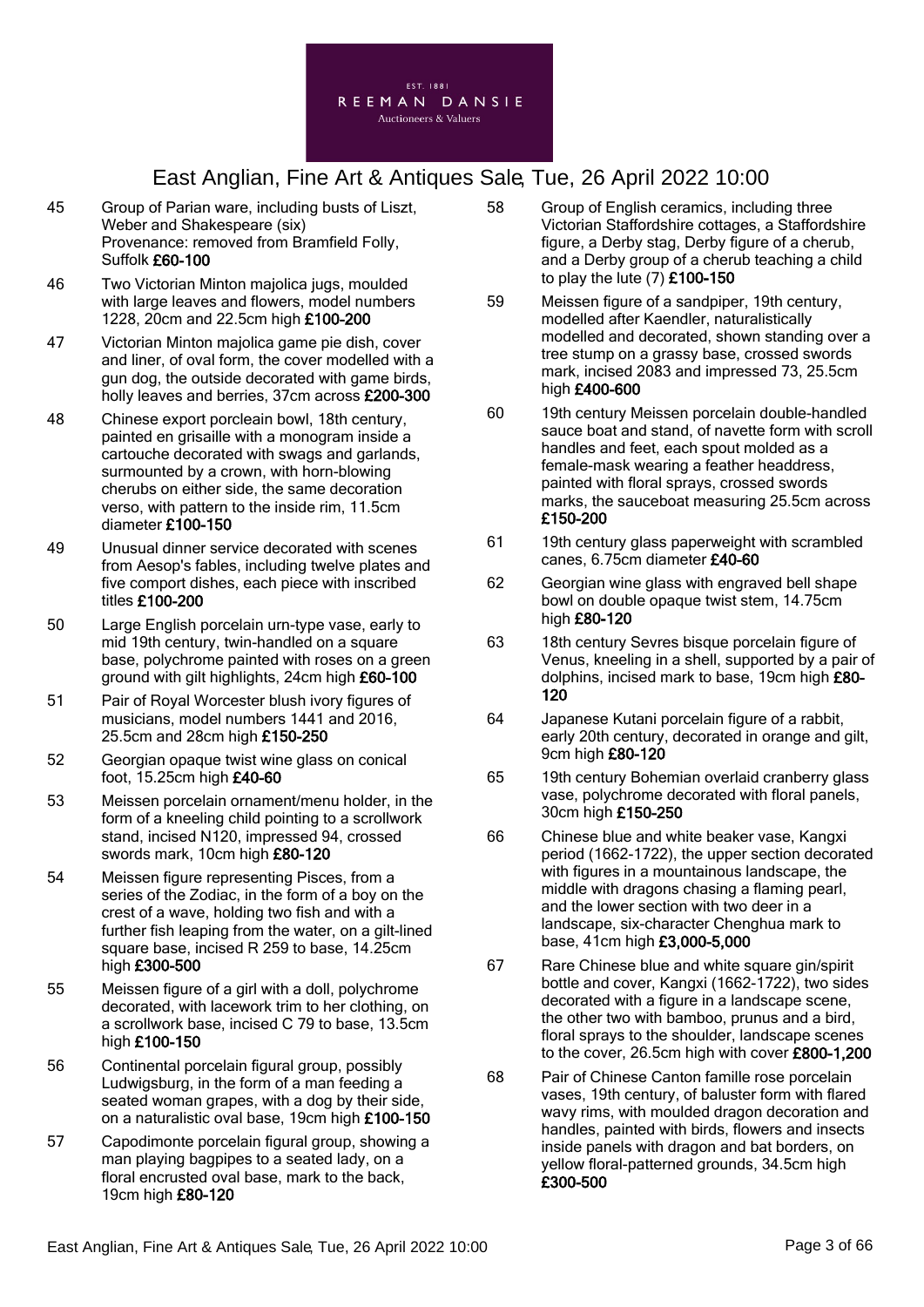

- 69 Chinese Kangxi-style rouleau vase, late 19th/early 20th century, decorated in famille verte enamels with different shapes of vases on a blue ground, six-character mark to base, 42.5cm high £300-500
- 70 Chinese blue and white tulip vase, 19th century, decorated with figures, birds, flowers and patterned borders, 24cm high £400-500
- 71 Chinese miniature porcelain teapot, 19th century, decorated in enamels with figures, 8cm high £100-150
- 72 Ladi Kwali, MBE, (Nigerian 1925-1984) large pottery water pot with incised designs of birds, insects and fish in a sgraffito style, the base rim marked 'LK', for a very similar pot see Bonhams Modern & Contemporary African Art, October 2021 Lot 52, and also a very similar example in the V&A Collection. 34cm high £800-1,200
- 73 Fine pair of Chinese famille verte porcelain ginger jars and covers, 19th century, decorated with figural scenes and patterned borders, the covers painted with boys playing and a Ruyi border, on carved wood stands, measuring 23.5cm high without stands (replacement wooden covers also included) Provenance: from the private collection of a Norfolk Family since the mid 19th century £1,500-2,000
- 74 Worcester coffee can, circa 1760, printed and coloured with the Red Bull pattern, 6cm high £50 -80
- 75 Rare 18th century Mennecy-Villeroy porcelain figure of a man holding two buckets, shown standing on a naturalistic base, wearing a pink jacket trimmed with yellow over a yellow and white shirt, blue breeches with purple lining, and black shoes with pink bows, 9.5cm high £80-120
- 76 18th century Chinese blue and white plate with clobbered decoration, 30.5cm diameter £60-100
- 77 Chinese famille verte brush pot, Kangxi style but late 19th/early 20th century, decorated with a continuous figural scene, with patterned borders, double-ring mark to base, 13.5cm high £100-150
- 78 A set of twelve Dutch Delft blue and white month of the year dishes, circa 1750, marked for De Porceleyne Byl, each decorated with seasonal scenes under a caption inscribed with a month, 25.5cm diameter £2,000-3,000
- 79 Group of nine 17th to 18th century blue and white delft ware tiles, with decoration including animals, figures, flowers, an armorial example, etc £150-200
- 80 Group of nine 17th to 18th century manganese delft ware tiles, including an English example painted with a pair of goats, biblical scenes, etc £150-200
- 81 Minton & Hollins tile hand painted with Chinese figures, a Delft side tile and a Spanish tile, together with 19th century teawares (7 pieces) £50-80
- 82 Chinese duck-egg blue crackle-glaze brushwasher with six-character Kangxi mark to base, probably 19th century, 4.25cm high £400- 600
- 83 19th century cut glass pedestal bowl, of ogee form on a square base, 24cm high £80-120
- 84 Two 18th century English blue and white delft wet drug jars, of bulbous form, inscribed 'O.ABSYNTH' and 'S:E SPIN: CE' within cartouches supported by winged cherubs, 18.5cm high, together with two 18th century Delftware dishes (4) £100-150
- 85 Five 18th century Chinese blue and white export dishes, one decorated in the Fitzhugh style and the rest with landscapes  $(5)$  £100-150
- 86 Set of three Chamberlain's Worcester dishes, early 19th century, relief moulded and polychrome decorated with the Blind Earl pattern, stamped marks to bases, 20cm and 22cm diameter £200-300
- 87 Three 19th century footed ornithological dishes, finely painted in polychrome enamels with giltpatterned borders, one with inscribed titled to base (Kite), 23.5cm diameter £300-500
- 88 19th century Davenport porcelain dessert service on turquoise and gold ground, including a gourd-shaped tureen and base, two footed dishes, eight dishes, three deep dishes and a stand £150-200
- 89 Two Victorian tea sets, both floral decorated, including a large quantity of cups and saucers Provenance: removed from Bramfield Folly, Suffolk £50-70
- 90 A Worcester tea canister, circa 1768, finely decorated in Japanese Kakiemon style, on a powder blue ground, 11cm high £300-400
- 91 Good quality Art Deco silver mounted green cased and cut glass decanter with silver mounts. Hallmarked London 1934. Made by Army & Navy Stores Ltd, 32cm high £80-120
- 92 A Chinese blue and white jardinière, 19th century, painted with landscape panels on a prunus ground, four-character mark to base, 21cm high £80-100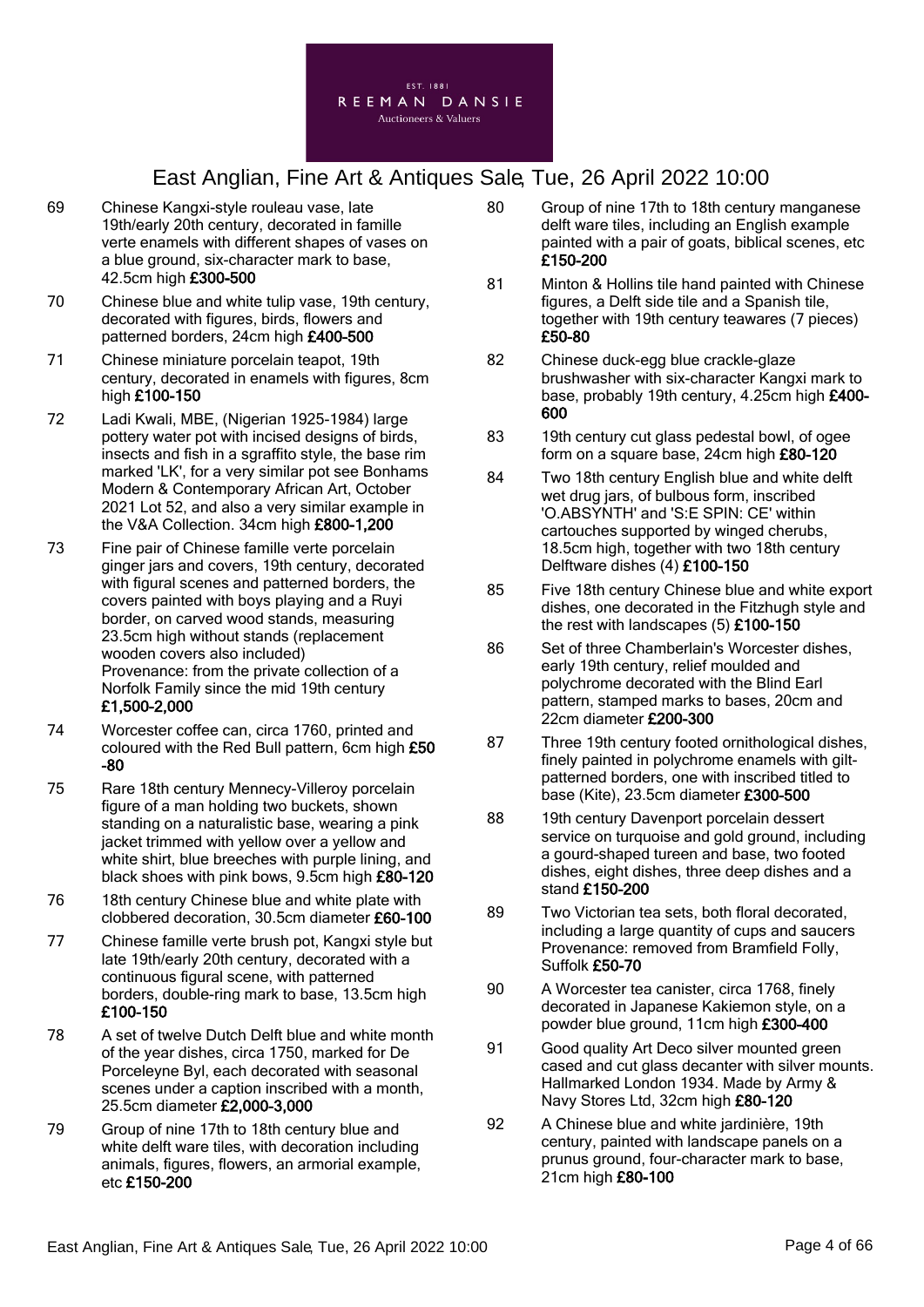

- 93 A Chinese famille verte jardinière and carved wood stand, 19th century, painted with panels of flowers in vases, on a floral patterned ground, 25.5cm high without stand £300-500
- 94 A Staffordshire redware miniature teapot and cover, circa 1760, of round shape, with crabstock handle and spout, sprigged foliate decoration, 7.5cm high £80-120
- 95 Two Staffordshire redware small teapots and covers, circa 1770, one of cylindrical form, with sprigged chinoiserie figural decoration, the other of barrel form with sprigged figural decoration, both with pseudo-Chinese marks to bases, 7.75cm and 9.25cm high £120-180
- 96 A Bow round 'blanc de chine' bowl, circa 1754- 55, applied with prunus, 12cm diameter £80-120
- 97 A Chinese Imari large baluster shaped mug, circa 1750, decorated with flowers and a patterned border, 16cm high £250-350
- 98 A Bow large sauce boat, circa 1760, painted in blue with the Desirable Residence pattern, 22.5cm from spout to handle £150-250
- 99 A Worcester Queen Charlotte pattern coffee cup, circa 1758, painter's mark to base, 6cm high £80-120
- 100 A Caughley fluted sucrier and cover, circa 1790, decorated in cobalt blue and gilt with foliate patterns, crescent mark to base, 11.5cm high £150-200
- 101 A rare Pennington Liverpool coffee cup and saucer, circa 1780, printed in black with La Cascade and Seranade, after Watteau Provenance; Bernard Watney Collection. With Roderick Jellicoe label £250-350
- 102 A Worcester milk jug, circa 1770, printed by Robert Hancock with Lady Watering Garden and L'Amour, 11.5cm high £200-300
- 103 A Worcester fluted tea bowl and saucer, circa 1770, printed with ruins, with gilded rims, the saucer measuring 14cm diameter £180-220
- 104 A Bow figure of a young boy, circa 1765, polychrome decorated, leaning against a tree trunk with bocage either side, on a scrollwork base, 17cm high £180-220
- 105 A table knife, with Bow blue and white handle, circa 1755, the blade by Brander Bros Huntley, 21.5cm long £60-80
- 106 Three 19th century amethyst tinted flared glasses, and a similar tulip shaped cup £100- 150
- 107 A 19th century amethyst tinted glass helmet shaped cream jug, 10.75cm high £80-120
- 108 A 19th century amethyst tinted glass wrythen beaker, a small jug and a small baluster shaped bowl £80-120
- 109 A Chelsea leaf shaped dish, in the white, circa 1755, 27cm across £200-300
- 110 A rare Bristol ecuelle, cover and trembleuse stand, circa 1775, decorated with bands of orange and red, with gilt highlights, marks to bases, the saucer measuring 16.25cm diameter £400-600
- 111 A Worcester large 'Queens' pattern tea bowl and saucer, circa 1770, the saucer measuring 15cm diameter £100-150
- 112 A rare Bow 'blanc de chine' egg cup, circa 1755, with sprigged prunus decoration, 7.75cm high £250-350
- 113 A Worcester blue and white leaf shaped pickle dish, circa 1760, crescent mark to base, 9cm across £100-150
- 114 A George III green tinted wine glass, in German 'roemer' style with raspberry prunts, 11.75cm high £80-120
- 115 A Worcester moulded sauce boat, circa 1770, painted with the 'May-Bug' pattern, 16.5cm from spout to handle £200-300
- 116 18th century Chinese Imari jug and saucer, the jug measuring 10cm high £80-100
- 117 A rare Bow miniature tea bowl, circa 1760, polychrome painted with flowers, 4.75cm diameter £50-70
- 118 A pair of Philip Christian Liverpool moulded sauceboats, circa 1770, with scrollwork rims and handles, polychrome decorated with birds and flowers, 15.5cm long £400-600
- 119 A Worcester tea bowl, circa 1758, polychrome painted with flowers in the Rogers style, 7cm diameter £100-150
- 120 A Victorian cranberry tinted glass bell, with opaque glass handle, 28cm high £100-150
- 121 An early Bow blue and white coffee cup, circa 1750, painted in the chinoiserie style, 5.75cm high £200-300
- 122 A rare very early Bow blue and white bowl, circa 1749-50, painted in the chinoiserie style with landscapes, painter's mark to base, 11.5cm diameter £300-500
- 123 A Worcester coffee cup and saucer, circa 1770, of fluted form, decorated in the Rich Queen's pattern, pseudo-Chinese marks to bases, the cup measuring 7.25cm high £150-200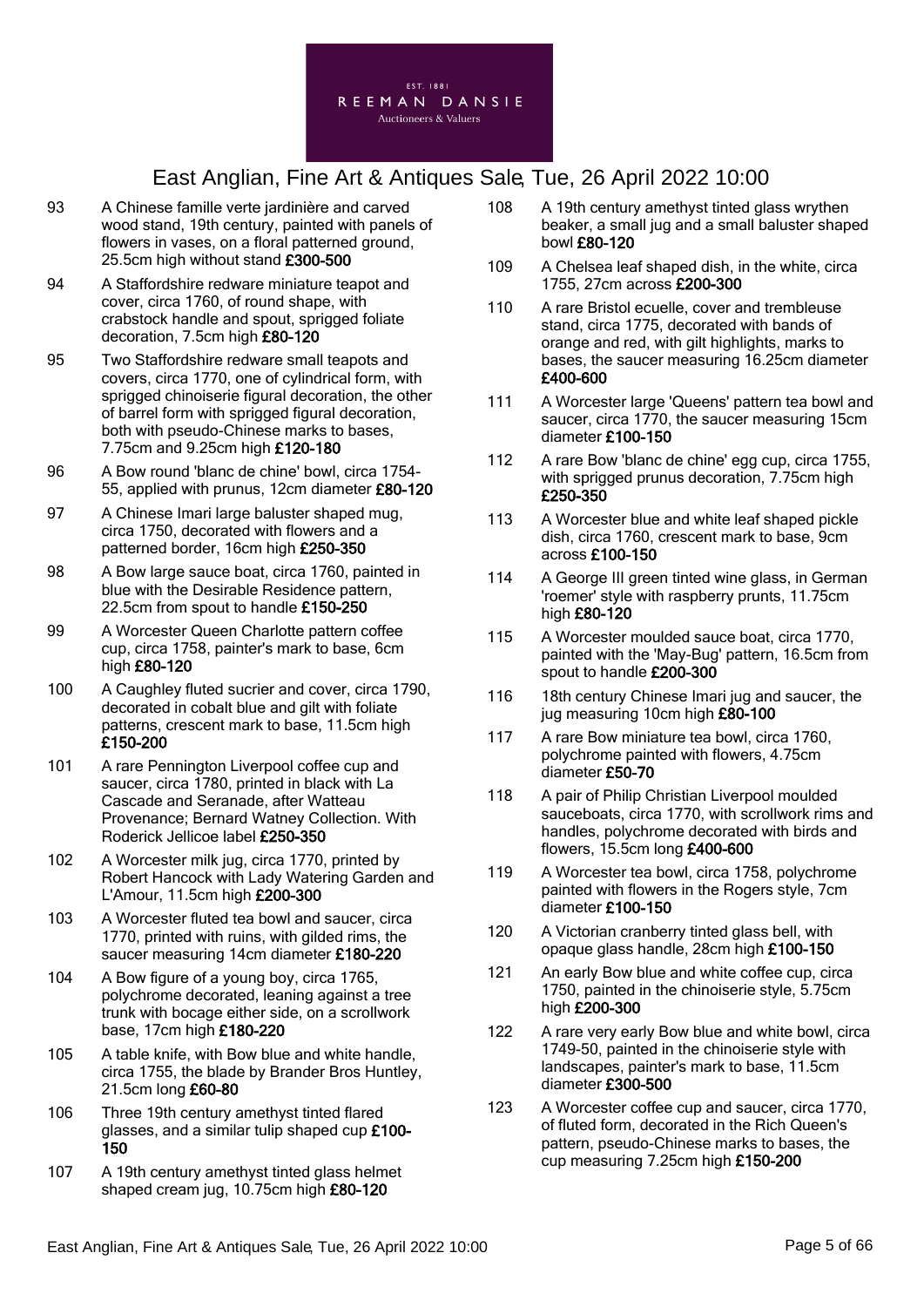

- 124 A Worcester blue and white leaf shaped pickle dish, circa 1755, in the Two-Peony Rock Bird pattern, painter's mark to base, 10.5cm across £150-200
- 125 A Liverpool coffee cup, circa 1770, polychrome painted in the Chinese style with a figural scene, 6.5cm high Exhibited. Northern Ceramics Society Exhibition, 1993, number 124 £150-200
- 126 A good pair of mid 19th century Bohemian blue flash-cut glass cornucopia, on parcel gilt bronze and marble bases, 26cm and 27cm high £400- 600
- 127 A Worcester teapot and cover, circa 1770, polychrome painted in the Chinese style with figural scenes, with patterned borders and flower knop to the cover, 15cm high including cover £250-350
- 128 Unusual late 18th century Hochst porcelain urn, painted in enamels and gilt with swags and foliate patterns, with two biscuit panels of classical figures, underglaze blue wheel mark and inscriptions to base, 22.5cm height £200- 300
- 129 A Derby fluted baluster shaped milk jug, circa 1760, polychrome painted with floral sprays, redpainted rim, 10.5cm high £150-200
- 130 A rare Chaffer's Liverpool teapot and cover, circa 1760, painted with the Stag Hunt pattern, with gilt-patterned borders, 12.5cm high £400-600
- 131 Ludwigsburg porcelain figure of an umbrella seller modelled by Johann Wilhelm Gotz, with rococo scroll base and blue interlaced crowned c mark, 18cm height £150-200
- 132 Chinese porcelain bottle vase, probably early 20th century, polychrome decorated in relief with the eight immortals on a turquoise ground, character mark to base, 33cm high £400-600
- 133 Good 19th century continental porcelain tea/coffee pot, thinly potted, with scrollwork handle and spout, the body with polychromepainted encrusted foliage, the cover with flower knop, 17cm high £200-300
- 134 Chinese Cizhou ware bottle vase, Song-style, sgraffito-decorated with fish and foliage, 33cm high £150-200
- 135 18th century Worcester footed dish, of oval form with wavy rim, the centre with polychrome floral spray, with further sprays in purple around it, the rim moulded and painted in blue and gilt, 'W' mark to base, 30cm across £60-100
- 136 Two Victorian Staffordshire inkwells in the form of male and female heads £60-100
- 137 18th/19th century Chinese blue and white porcelain baluster form vase decorated with floral panels, 21cm high £60-100
- 138 Impressive French opalescent glass centrepiece, signed Verlys France, of oval form, decorated in relief with fish, the handles in the form of tails, measuring 49cm across Provenance: removed from Bramfield Folly, Suffolk £200-300
- 139 18th century Lowestoft porcelain blue and white tea bowl and saucer with painted temple and landscape, together with a similar bowl with transfer printed fence pattern (3) £80-120
- 140 Two 19th century Sunderland pottery jugs, one with pink lustre, decorated with a Masonic panel and a view of the Cast Iron Bridge, and with inscription to the front for Mary Wescombe, dated 1846, the other inscribed 'James & Jane Ewards', with scenes of the Cast Iron Bridge and Northumberland, 23.5cm and 24.5cm high £60- 100
- 141 Chinese blue and white Tek Sing cargo dish and bowl with certificates, together with a similar Chinese jar, lidded pot, rice bowl, cover and two spoons (8) £100-150
- 142 A rare Worcester blue and white bowl, circa 1756, decorated in the Heron on a Floral Spray pattern, painter's mark to base, 15cm diameter £500-700
- 143 A rare pair of Italian faience vases and covers, circa 1760, of baluster form, with applied polychrome-painted flowers, 40cm high £800- 1,000
- 144 A Chinese armorial teapot and cover, circa 1750, with floral sprays and patterned borders, 14cm high £250-350
- 145 A pair of Longton Hall figures of an Abbot and Abbess, circa 1755-7, modelled seated, reading holy works, wearing purple habits with red linings, 13.5cm and 14cm high £500-700
- 146 A Worcester hexagonal creamboat, in the white, circa 1760, with moulded scrollwork cartouches and leaf decoration to spout, 5cm high £200-300
- 147 A Bow sparrow beak jug, circa 1760. polychrome painted with butterflies and floral sprays, brown-painted rim, 7.75cm high £200-300
- 148 Two Liverpool saucers, decorated in Chinese famille rose style with floral patterns, 11.5cm and 12.5cm diameter £80-120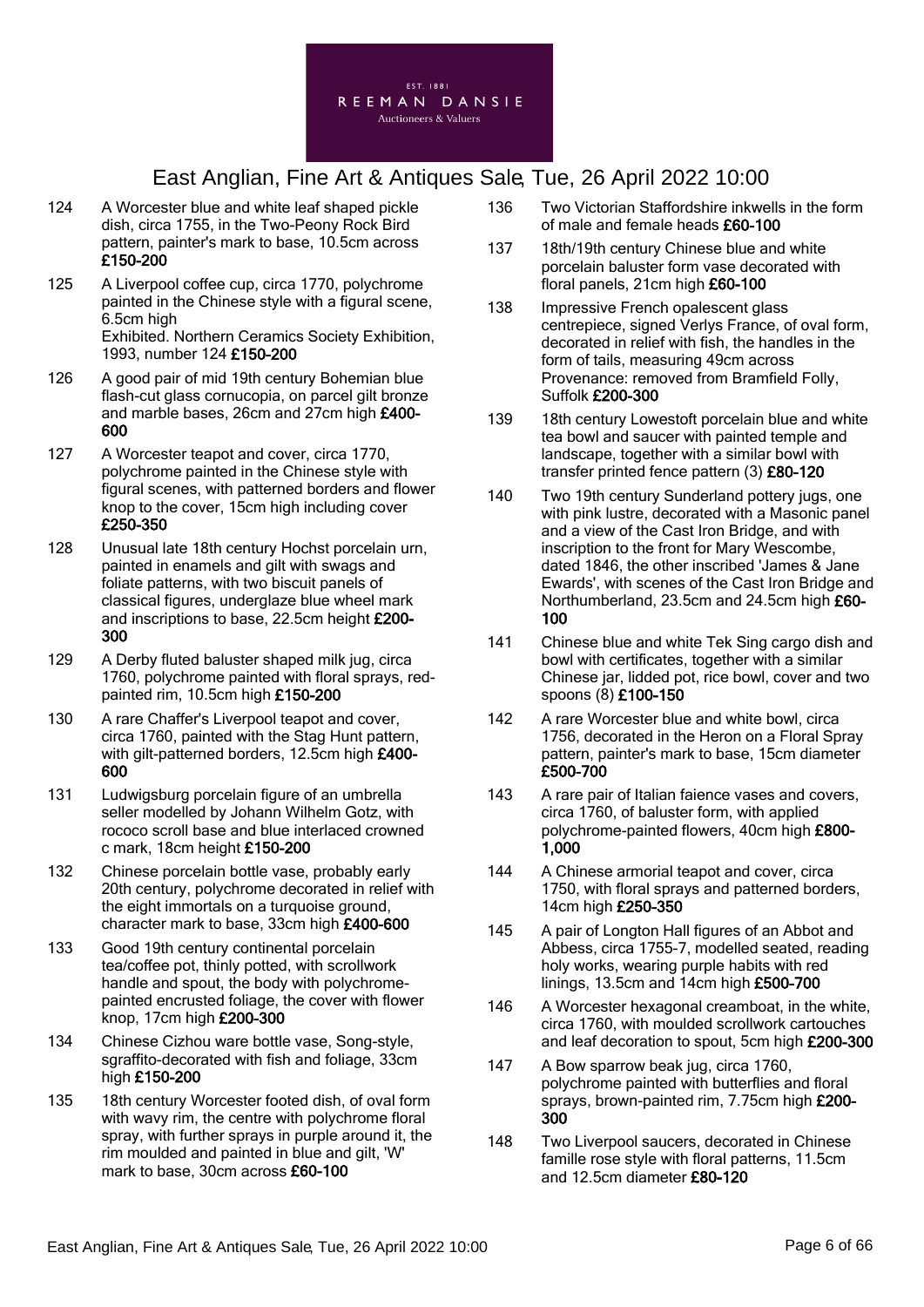

- 149 A Bow figure, circa 1765, emblematic of Summer, polychrome painted, shown seated and holding sheafs of wheat, on a scrollwork base, inscribed marks underneath, 16.5cm high £150-200
- 150 A Bow crescent shaped dish, circa 1765, painted in blue in the Chinese style with a landscape scene and patterned borders, 34cm across £80-100
- 151 An unusual Chamberlain's Worcester plate, circa 1815-20, decorated in the centre en grisaille with the Armada, surrounded by gilt inscription in Latin and the date 1588, on an orange ground with floral patterns and heartshaped panels, 18.5cm diameter See G A Godden, Chamberlain's Worcester. page 131, figure 158, for a soup tureen and cover from this service £200-300
- 152 An H and R Daniel mayblossom moulded low round stand, with polychrome painted floral sprays in scrollwork cartouches, inscribed mark to base, 22.5cm diameter £50-70
- 153 A large Dutch Delft blue and white vase and cover, of ovoid form, decorated with flowers, the cover with lion finial, 48cm high £60-80
- 154 A large two handled blue and white vase, decorated with an abstract pattern, 26cm high £80-100
- 155 A Continental porcelain figure with a basket, and a Continental porcelain small two handled vase, both 'blanc de chine', the figure measuring 14.5cm high £50-70
- 156 A Chinese blue and white cylindrical crackle ground vase, late 19th century, decorated with figures, incised mark to base, 31.5cm high £80- 120
- 157 An 18th century English Delft blue and white dish, decorated in the chinoiserie style with a cockerel in a garden, patterned borders, 29cm diameter £50-70
- 158 A Chinese Canton bowl, and a similar plate, both typically decorated with panels of figures, birds and flowers, the bowl measuring 21cm diameter £60-80
- 159 A Worcester blue printed Fruit and Wreath pattern tea bowl and saucer, circa 1775, crescent marks to bases, the saucer measuring 12.5cm diameter £100-150
- 160 An unusual Caughley helmet shaped milk jug, circa 1785, printed in blue with the Fisherman and Cormorant pattern, 8.5cm high £150-200
- 161 A Bristol 'Low Chelsea Ewer' cream boat, circa 1772-75, polychrome painted with floral sprays, red-painted rim, marked to base, 11.5cm from spout to handle £200-300
- 162 A Derby figure of Billy Waters, circa 1820, and a Derby (King Street Works) figure of African Sall, circa 1880, both polychrome painted on round gilt-inscribed bases, approx 9.5cm high £200- 300
- 163 A Worcester teapot and cover, circa 1765-70, printed by Robert Hancock with The Tea Party (number two) and La Diseuse d'Aventure, 18.5cm from spout to handle £200-300
- 164 A Barr Worcester cylindrical mug, circa 1800, decorated in gilt and enamels with a monogram and floral sprays, 8.25cm high £50-70
- 165 A pair of Vienna plates, circa 1780, painted in Neoclassical style with portrait busts and a Greek key border, beehive marks, 24cm diameter £100-150
- 166 A Paris Feuillet porcelain plate, circa 1820, painted with a bird perched on a branch, the outside with moulded and raised gilt patterns on a blue ground, inscribed mark to base, 24cm diameter £100-150
- 167 A Royal Worcester cabinet plate, of scalloped form, finely painted with plums and raspberries by Richard Sebright, the outside with raised gilt patterns on a cobalt blue ground, signed to front and stamped mark to back, 22.5cm diameter £250-350
- 168 A Flight Worcester yellow ground part tea and coffee service, circa 1800 £150-200
- 169 A Worcester blue and white coffee cup, circa 1765, painted with the Cannonball pattern, crescent mark to base, 6cm high £80-120
- 170 A large Samson trumpet vase, decorated in the Kakiemon style with an exotic bird perched in a blossoming tree, marked to base, 43.5cm high £250-350
- 171 An unusual English porcelain figure of a young girl, circa 1780-90, polychrome painted, shown holding a hurdy gurdy and standing on a floralencrusted mound, measuring 15cm high £200- 300
- 172 A Meissen large round charger, circa 1775, with scalloped rim, painted in the centre with a floral spray, the outside with swags of flowers, crossed swords mark, 38.5cm diameter £150- 200
- 173 A lead glazed stoneware model of a cat, circa 1820, modelled seated on an oval base, 15cm high £150-200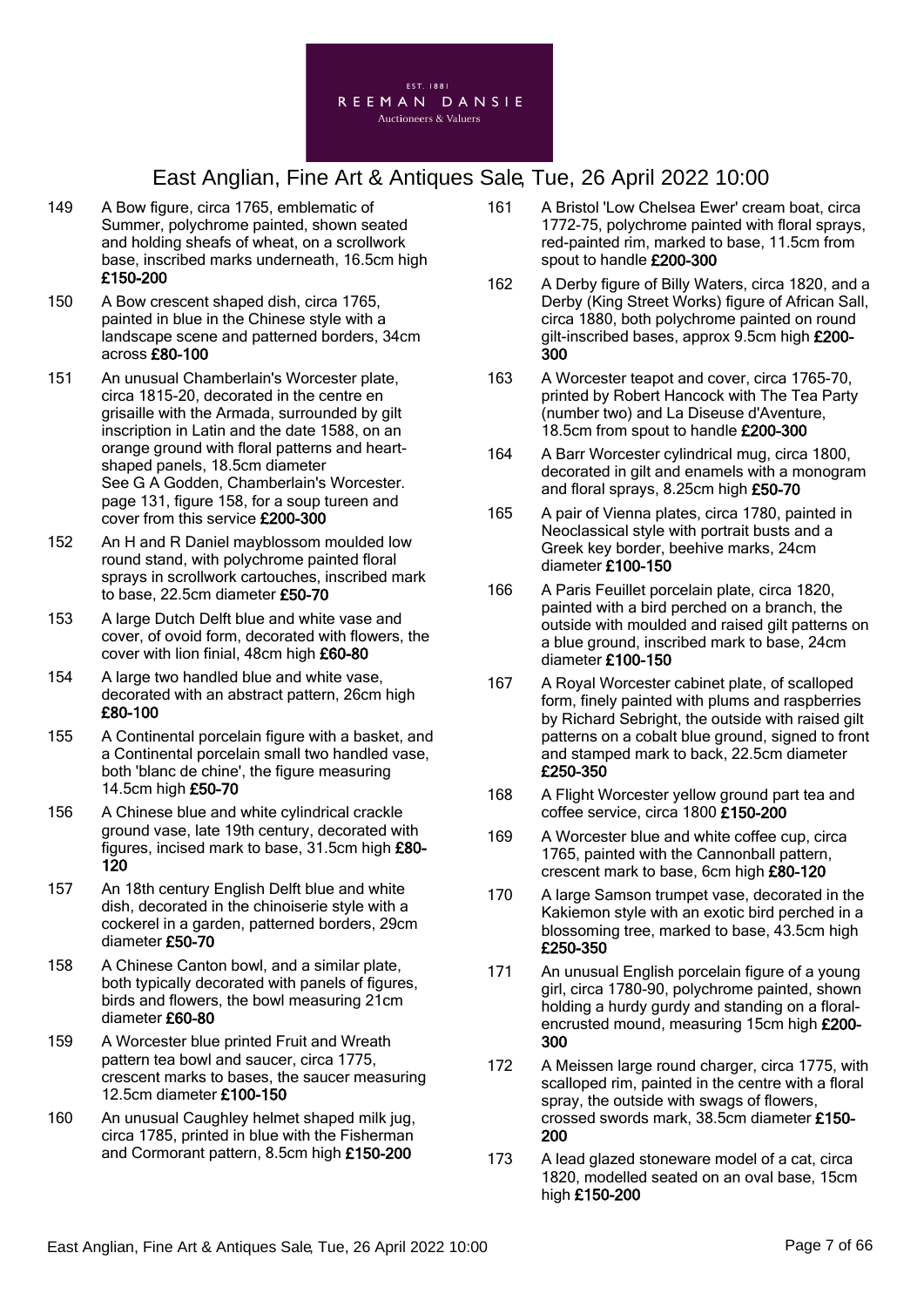

- 174 A Minton model of a begging poodle, circa 1840, on a purple cushion base, 10.5cm across £80- 120
- 175 A Staffordshire porcelain model of a recumbent poodle, circa 1830-40, picked out in enamels on a gilt-lined rectangular base, 9.5cm across £80- 100
- 176 A Staffordshire porcelain model of a poodle, circa 1840, modelled standing with an enamelled basket of flowers in its mouth, on a gilt-lined rectangular base with bun feet, 9cm across £70-90
- 177 18th century Chinese famille rose coffee cup and a saucer, and a Chinese tea bowl and saucer decorated with the Stag Hunt pattern (4) £100-150
- 178 18th century Worcester Kakiemon banded hedge pattern vine leaf dessert dish, 17.5cm across £400-600
- 179 Rare Japanese Edo period tea/wine pot, of octagonal form, decorated with floral cartouches in red and turquoise on a yellow and gold diaper ground, with Boston Museum label, 16.5cm high £100-200
- 180 Large late 19th century Austrian 'Amphora' porcelain vase, of flower form, on a square base, with a gilt cherub climbing the outside, 42.5cm high £60-80
- 181 Chinese blue and white porcelain bowl, 18th/19th century, decorated with floral motifs in ruyi panels, six-character seal mark to base, 20cm diameter £600-1,000
- 182 Pair of Chinese Peking glass lobed green bowls on wooden stands, 20th century, 21.5cm across £150-200
- 183 Large Oriental blue and white porcelain sleeve vase, decorated with landscape scenes, 50cm high £100-200
- 184 Chinese blue and white porcelain vase converted to a lamp, transitional style but 20th century, painted with figures, 44cm high including shade £150-200
- 185 Chinese blue and white porcleain lotus vase with moulded mask and ring handles, Qianlong mark to base but 19th/20th century, 23cm high £800- 1,200
- 186 19th century Chinese famille rose lobed bowl, Tongzhi mark, painted with flowers and insects, 16cm across £200-300
- 187 Chinese Ge ware crackle-glaze bowl, 18th/19th century, of squat form with slightly inverted rim, 18cm diameter £300-500
- 188 Rare late 18th/early 19th century French biscuit porcelain figure of Uranie, shown wearing classical robes, standing on a titled circular base with mark on the side for Duc d'Angoulême's Factory (Dihl and Guérhard), 29.5cm high £500- 800
- 189 Chinese blue and white porcelain dish, probably 19th century, decorated with floral motifs, 27.5cm diameter £150-200
- 190 Chinese famille verte bowl, of shallow form, the inside decorated with figures, the edge with auspicious symbols and patterns, character mark to base, 28cm diameter £100-200
- 191 Chinese tea bowl with Guangxu mark, painted in iron red with a dragon chasing a flaming pearl, 4.5cm high £50-70
- 192 Chinese Jian ware bowl with 'rabbit hare' glaze, of conical form with straight foot and slightly inverted rim, 12.5cm diameter £300-400
- 193 Small Chinese blue and white porcelain jardinière, 20th century, painted with fishermen, 12.5cm high £300-500
- 194 A Liverpool tea bowl and saucer, painted with flowers, blue border, circa 1800, and other items, including Worcester, Derby (7) £80-120
- 195 A 'Factory Z' tea bowl and saucer, with silver lustre, and other items, including New Hall, Grainger Worcester, Coalport, pair of Japanese Imari diamond shaped footed bowls, etc (qty) £80-120
- 196 18th century Meissen fluted porcelain part tea set, of fluted form, decorated in purple enamel and gilt with a variation of the Indian Flowers pattern, crossed swords marks to bases (some with dot), including ten saucers, eleven tea bowls, four cups with loop handles and three cups with scrollwork handles, and one large bowl (29) £300-500
- 197 An 18th century Chinese blue and white teapot with clobbered enamel decoration, together with a 19th century Canton teapot, and a Japanese Satsuma teapot with six-character mark (3) £150-250
- 198 Roman green glass jug with some iridescence, 9.5cm high £40-60
- 199 Pair of 19th century Coalbrookdale-style floral encrusted bottle vases and covers, decorated on a cobalt ground with gilt highlights, 26cm high £100-200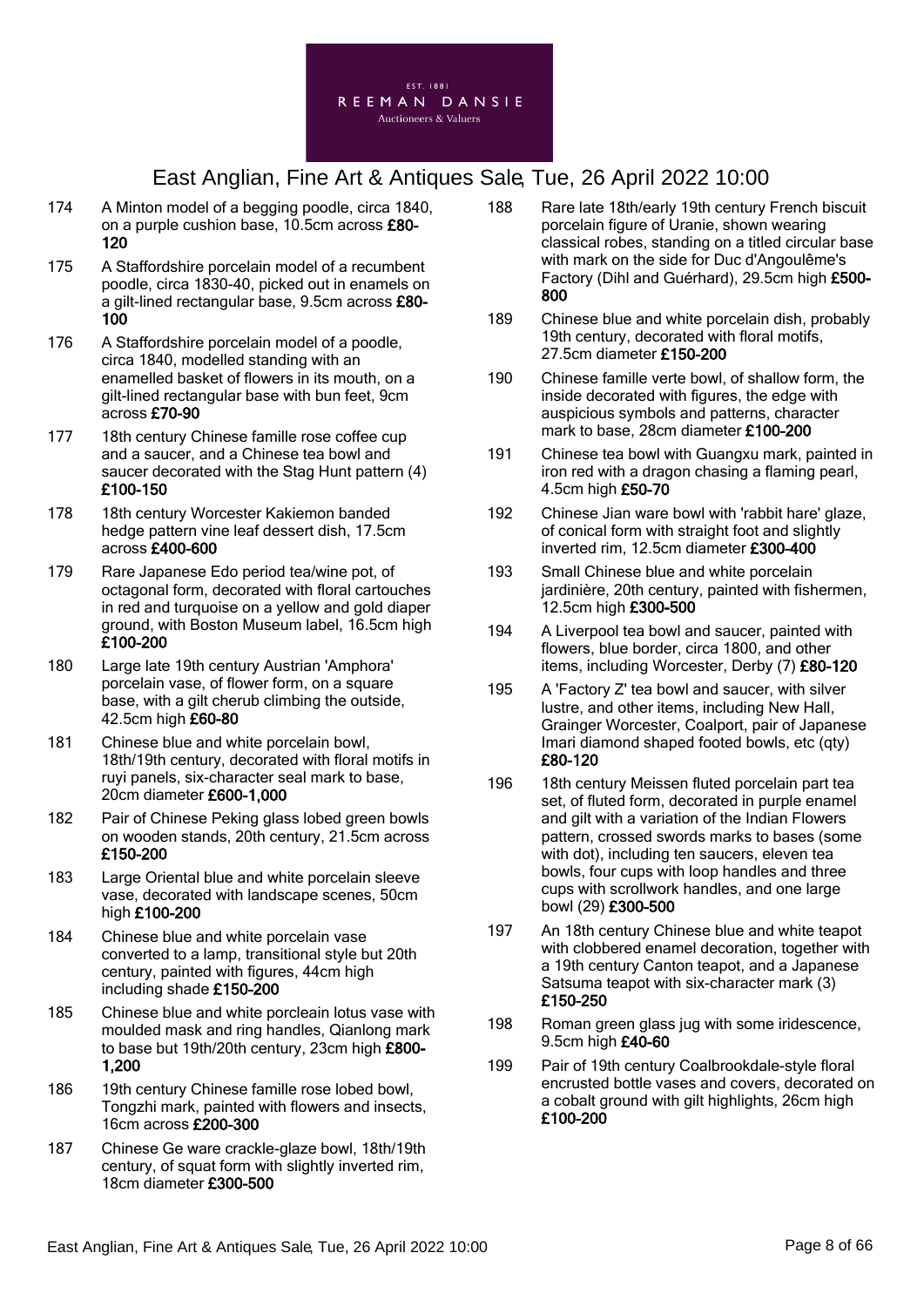

- 200 1930s silver salver of shaped circular form, with engraved armorial and presentation date, on four bracket feet (Sheffield 1930) Roberts & Belk. All at approximately 27oz. 33cm diameter. £250-450
- 201 Contemporary silver twin handled tray of oval form in the Georgian style, with engraved armorial, leaf mounted handles and gadrooned border (London 1959) C J Vander Ltd. All at approximately 66oz. 58.5cm across handles £800-1,200
- 202 Mid 19th century silver plated novelty condiment, in the form of a mule carrying a pair of woven baskets, with a hinged cover decorated with wild game, and standing in a field near a gate, stamped G R Collis & Co, Church Street, Birmingham. 18cm across. £180- 220
- 203 Contempoary silver cigarette box of rectangular form, with engine turned decoration (Sheffield 1950) Walker and Hall. 18cm across. £180-220
- 204 Pair of 1920s silver lobster picks, with engraved crests, in their original fitted case (Sheffield 1928) Goldsmiths & Silversmiths Co. Ltd. All at approximately 2ozs. Each 19.3cm overall length. £60-100
- 205 Pair of contemporary silver casters of baluster form in the Georgian style, with slip in pierced covers, on three shell mounted scroll feet (London 1963) Asprey & Co Ltd. All at approximately 12ozs. 14cms overall height. £180-220
- 206 Pair of 1930s silver George I style dwarf candlesticks, with facetted stems, on shaped bases, separate sconces (London1937) Goldsmiths & Silversmiths Ltd. 16cm overall height (loaded). £220-280
- 207 Garniture of three Edwardian silver graduated pierced dishes of boat shaped form, with pierced decoration and twin scroll handles, on oval pedestal bases, undersides stamped Mappin & Webb (London 1904/1905 and 1908) George Maudsley Jackson & David Fullerton Landsborough. All at approximately 52ozs. The largest dish 34cm across handles, the smaller pair, each 24cm across handles. £600-800
- 208 Pair of Edwardian silver dishes of octagonal form, with pierced decoration and scroll and foliate borders, on pedestal bases (London 1906/7) together with another identical pair, in silver gilt (London 1907) Goldsmiths & Silversmiths Co Ltd. All at approximately 50ozs. Each dish 21cm across. (4) £700-900
- 209 Pair of George III silver sauce boats of helmet form, with engraved armorial crests, gadrooned borders and scroll handles, on pedestal bases (London 1768) William Skeen. All at approximately 36oz. 23cm overall length. £800- 1,200
- 210 George V silver card tray of circular form, with pie crust border, on three hoof feet (Chester 1915) Barker Bros. All at approximately 8ozs. 18.5cm diameter. £80-120
- 211 1930s Britannia Standard silver salver of circular form, with pie crust border and shell and garland edge, on three scroll feet (London 1935) Goldsmiths & Silversmiths Co. Ltd. All at approximately 24ozs. 27.8cm diameter. £250- 350
- 212 Pair of contemporary Continental silver models of a cock and hen pheasant with glass eyes, on a naturalistic bases, signed Langford CA, Hallmarked Birmingham 1996. (Filled). Cock 20cm overall length. £200-300
- 213 Canadian silver pierced dish of hexagonal form, with foliate engraved centre and pierced border, on a circular base, underside stamped 6423/47, patented 5/18-25-1909, STERLING 101/2 IN, BIRKS. All at approximately 17ozs. 27.2cm across. £220-280
- 214 Contemporary silver salver of large circular form, with pie crust border, on four hoof feet, underside with engraved presentation inscription, in original box (Sheffield 1980) Makers mark distorted. All at approximately 26ozs. 31cm across. £250-450
- 215 Contemporary silver jug of baluster form, with scroll handle, in the George II style (London 1962) C. J. Vander Ltd. All at approximately 24oz. 21.5cm overall height. £300-500
- 216 George III silver tankard of baluster form, with leaf mounted scroll handle (London1778) Joseph Lock. All at approximately 12ozs. 13cm overall height. £250-350
- 217 Contemporary George III Style silver tankard of baluster form, with leaf mounted scroll handle (Birmingham 1962) Elkington & Co. All at approximately 10ozs. 14cm overall height. £120- 180
- 218 George III silver cream jug of helmet form, with reeded loop handle, on a pedestal foot with square base (London 1785) Abraham Peterson & Peter Podio. All at approximately 6ozs. 16.5cm overall height. £100-150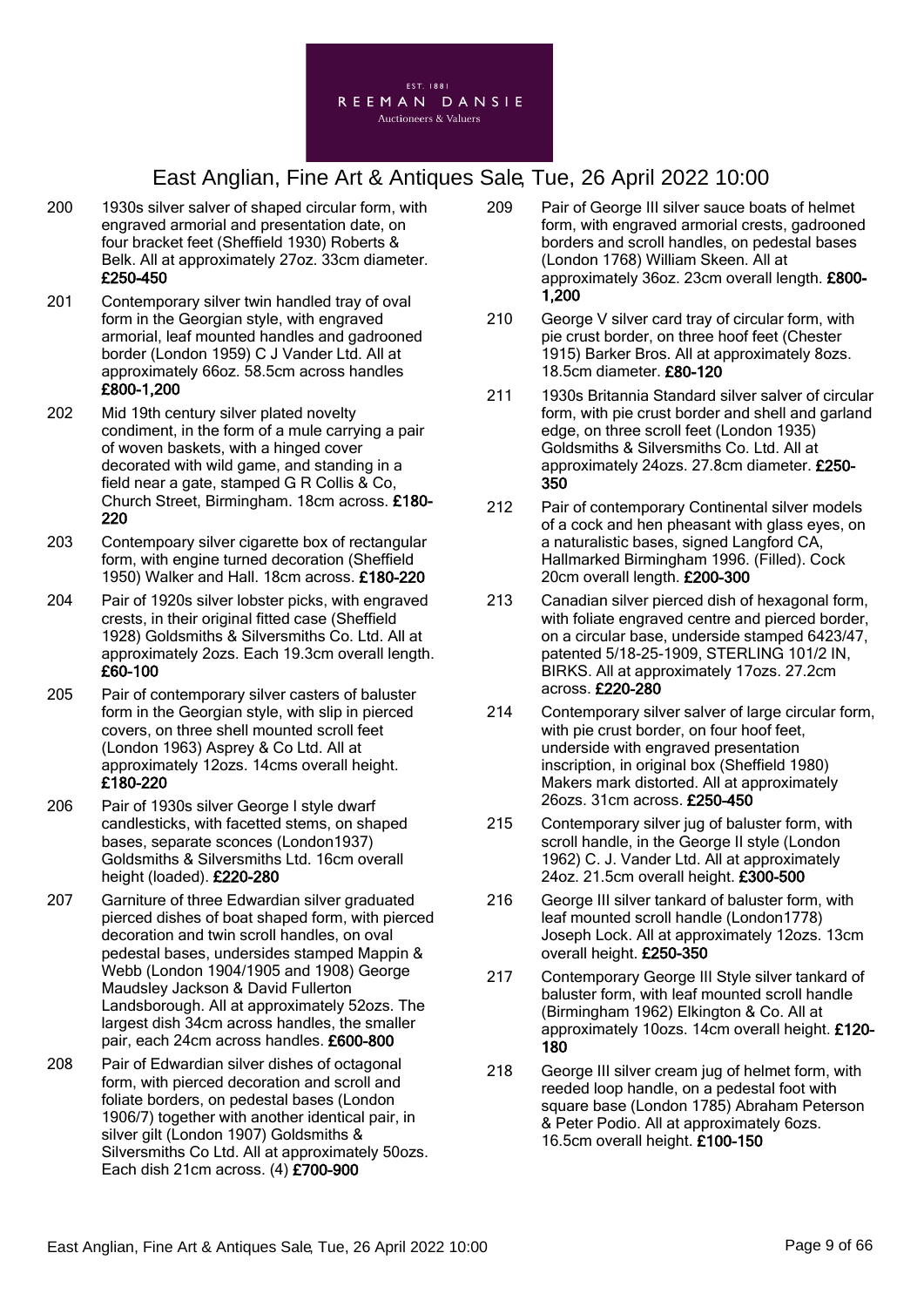

- 219 Contemporary silver, composite four piece tea set, comprising teapot of facetted form, with hinged domed cover and angular ebony handle, matching hot water jug, sugar bowl and milk jug (Birmingham 1947/50/55/56) Barker Bros. Silver Ltd. All at approximately 53oz. Teapot 28.5cm across. £500-700
- 220 Pair late 19th century silver gilt serving spoons, with ornamental pierced decoration (London 1897) Holland, Aldewinckle & Slater. All at approximately 4ozs. Each 16.5cm overall length. £120-180
- 221 1930s silver Cafe au Lait set, comprising a Georgian style coffee pot of baluster form, with domed hinged cover and scroll handle, together with a matching hot milk jug (London 1938) Searle & Co Ltd. All at approximately 34ozs. Coffee Pot 19cm overall height. (2) £300-500
- 222 Pair of late Victorian silver gilt castors of inverted baluster form, with raised classical swag decoration and ornate pierced slip in covers, on pedestal bases (London 1897/98) one by Charles Stuart Harris and the other by Harris Brothers. All at approximately 16ozs. Each 19cm overall height £300-500
- 223 Pair of contemporary silver table ornaments, realistically modelled in the form of two sparring cockerels (London 1970) Edward Barnard & Sons Ltd. All at approximately 46oz. Each bird approximately 27cm beak to tail. £1,100-1,300
- 224 Set of four Edwardian silver ashtrays in the form of the four playing card suites, Hearts, Clubs, Spades and Diamonds (Sheffield 1908) James Dixon & Sons Ltd. All at approximately 5ozs. £80-120
- 225 Victorian silver two-handled porringer with embossed decoration, engraved inscription and initials and scroll handles (London 1894) Charles Stuart Harris. All at approximately 9ozs. 17cm across handles. £80-120
- 226 1920s Danish silver pedestal fruit dish, the circular bowl supported on a tapering column with applied bunches of grapes, on a spreading circular base, underside stamped No 263B, G J 925 S, Sterling Denmark and maker's mark (London import marks for 1928) Georg Jensen. All at approximately 18ozs. 19cm high x 18cm diameter £1,400-1,600
- 227 Pair of late Victorian silver sauce boats of shell form with gadrooned borders, and leaf mounted scroll handles, on stylized shell bases (London 1896) William Hutton and Sons Ltd. Together with one other of conventional form, with open scroll handle, on three pad feet (London 1872) Maker's mark rubbed. All at approximately 32ozs. Pair 19cm across. (3) £300-500
- 228 Pair of William IV salts of cauldron form with gadrooned borders, on three stylised leaf and scroll feet (London 1832) Edward, Edward Jnr, John & William Barnard. All at approximately 8ozs. 9cm across. £60-100
- 229 Pair of Tiffany & Co, American Sterling silver Wave pattern sauce ladles, with covers. All at approximately 5ozs. 18.5cm overall length. £180  $-220$
- 230 George V silver mustard pot of cauldron form, with gadrooned border, leaf mounted scroll handle and hinged domed cover, on three lion mask paw feet, blue glass liner (London 1917) Goldsmiths & Silversmiths Co Ltd. All at approximately 10ozs. 9cm diameter. £150-250
- 231 Set of four 1920s silver mounted menu holders of circular form, each decorated with a picture of a gamebird (Chester 1928) Grey & Co. 4cm diameter. £100-200
- 232 Pair Edwardian silver sauce boats of conventional form, with wavy borders and open scroll handles, on lion mask paw feet (Chester 1904) Haseler & Bill. All at approximately 10ozs. 16cm overall length. £100-200
- 233 Edwardian silver mug of tapering cylindrical form with engraved hoop decoration and angular handle (London 1902) Charles Boyton III. All at approximately 13ozs. 11.5cm overall height. £120-180
- 234 George III silver cream jug of baluster form, with raised swag decoration and leaf mounted scroll handle, on a circular pedestal base (London 1774) Maker's mark rubbed. All at approximately 30zs. 10.5cm overall height. £80-120
- 235 Pair of 1930s silver bon-bon dishes, with pierced flared borders, on four decorative feet (Birmingham 1932) Adie Bros. All at approximately 7ozs. 12.5cm diameter. £80-120
- 236 Pair of late Victorian silver lobster picks, with engraved decoration of a lobster (London 1897) Goldsmiths & Silversmiths Co. Together with another pair without decoration (Sheffield 1925/26) Mappin & Webb. All at approximately 5ozs. 19cm overall length. (4) £40-60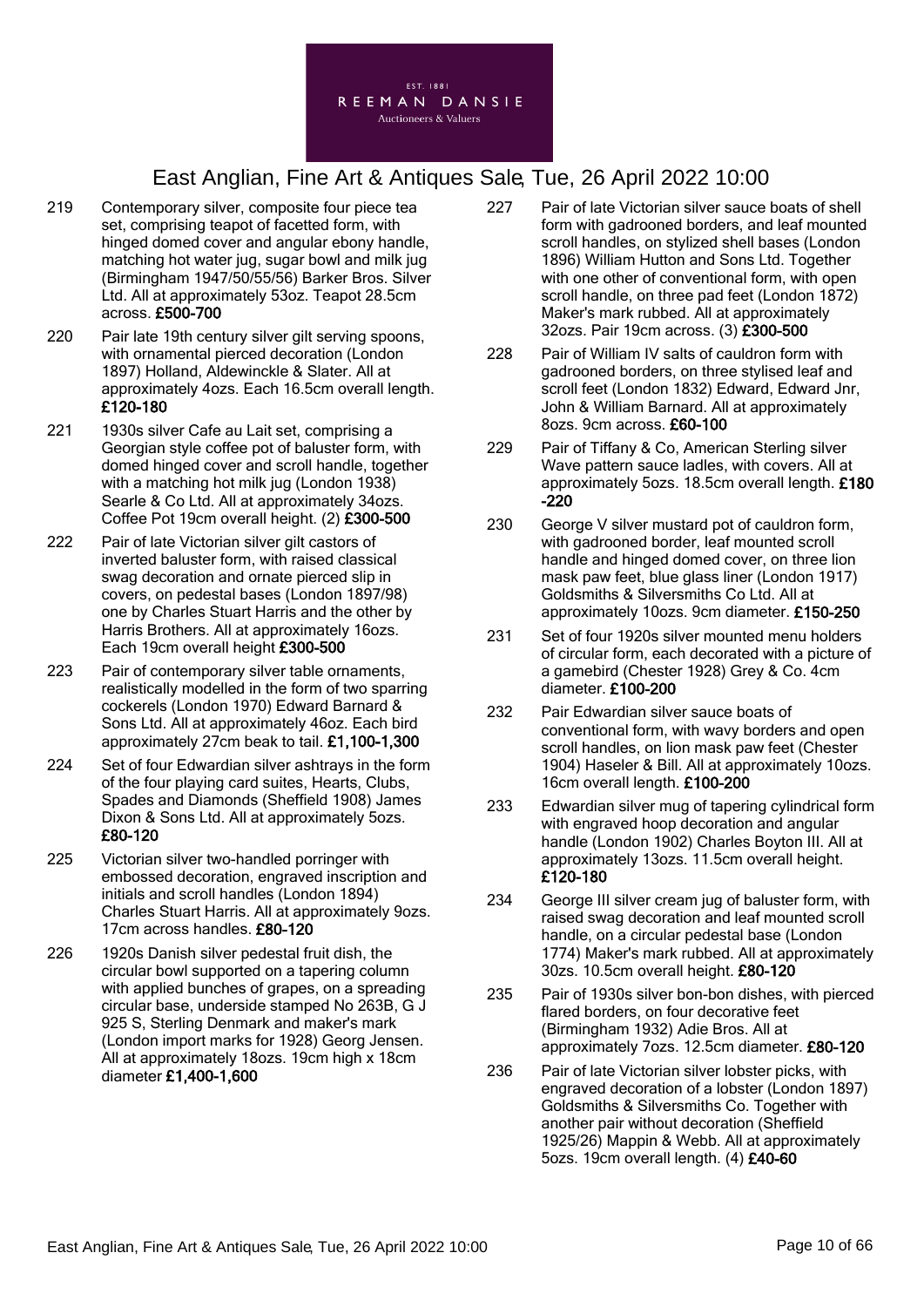

- 237 Contemporary silver novelty wheel barrow with fork, spade and half moon cutter (London 1989/90) Edward Victor Stanley. Wheel barrow 8cm overall length. (4) £80-120
- 238 Pair 1920s small silver four division toast racks of hooped form, on four ball feet (Sheffield 1924) Thomas Bradbury & Sons, together with another larger (Birmingham 1928) Joseph Gloster Ltd. All at approximately 10ozs. Larger rack 15.2cm across (3) £100-150
- 239 Edwardian silver entree dish of shaped hexagonal form, with gadrooned borders and pierced handles, matching domed cover, with similar decoration and ribbed sash handle (London 1907) Carrington & Co. All at approximately 32ozs. 31.2cm across handles. £350-450
- 240 Unusual early George V silver caster of octagonal baluster form with pierced domed cover with threaded finial fastening, base,cover and finial all marked (Sheffield 1912) Walker & Hall. All at approximately 8ozs. 16cm overall height. £100-150
- 241 1930s silver coffee pot of shaped baluster form, with angular ebony handle and hinged domed cover, on four bun feet (Sheffield 1936) Mappin & Webb. All at approximately 22ozs. 20.5cm overall height. £200-300
- 242 Impressive Victorian silver plated table centre base, now converted to a candlestick, modelled as a standing grape vine with a pair of foxes on ground beneath, the base with engraved armorial shield and crest and monogram on three scroll feet, underside with platers marks for Thomas Bradbury 1861. Possibly a representation of the Aesop's fable of the fox and grapes. 29cm overall height. £60-80
- 243 Large selection of contemporary silver Hanoverian/Hanoverian Rattail flatware, comprising 12 three pronged dinner forks, 18 three pronged dessert forks, 12 tablespoons, 7 grapefruit spoons, 7 coffee spoons, 3 sauce ladles, 1 dessert spoon and 1 teaspoon (London 1957) C J Vander Ltd. All at approximately 112ozs. 61 pieces in total. £1,200-1,500
- 244 Selection of contemporary silver Chippendale pattern flatware, comprising 13 dinner forks and 8 soup spoons (Sheffield 1969) William Hutton & Sons Ltd. All at approximately 48oz. 21 pieces in total. £200-300
- 245 1930s set 12 pairs of silver Athenian pattern fish eaters, with silver blades and handles (Sheffield 1936) Mappin & Webb. All at approximately 42ozs (including handles) £200-300
- 246 Selection 20th century Tiffany silver Wave Edge pattern cutlery, including 12 dessert forks, 12 fish forks, 12 fish knives and 2 dinner forks, stamped Tiffany & Co. Pat 1884 M Sterling. Approximately 44ozs weighable silver. 38 pieces in total. £400-600
- 247 Eleven, 20th century Canadian silver Tudor Wreath pattern cream soup ladles, stamped Birks Sterling. All at approximately 10ozs. 12.5cm overall length. (11) £100-150
- 248 Fine quality Victorian ladies brass bound Coromandel dressing-case by Jenner & Knewstub, 33 St James St, London, with hinged cover, containing a silver mounted mirror and wallet, opening to reveal an upper tray containing a silver mounted combined vinaigrette and perfume bottle, and thirteen hallmarked silver topped, cut glass bottles and jars (predominately London 1889), various makers over-stamped Frederick Jenner and Fabian Knewstub and all with engraved squirrel and peacock crests and motto "Ne Tentis Aut Perfice", over a monogram H.F.P. The fall front containing an extensive fitted set of manicure, sewing and other items (21 items plus 3 missing). The fall front also reveals two concealed drawers, one containing an ivory mounted brush set, with matching crests and monogram, and the other, a jewellery drawer, with an ivory letter opener, a pair of ivory glove stretchers and a packet of three French horsehair hairnets. The dressing case is contained in its original leather travelling case embossed with initials HFP. 40cm across. Dressing case key lacking. NB: Formerly the property of Lady Helen Faudel - Phillips, wife of Sir George Faudel - Phillips, of Balls Park, Hertford, Lord Mayor of London 1896
- 249 Victorian set of 12 silver gilt Onslow pattern tea spoons, with shell bowls, in original fitted case (London 1891/93). George Unite. All at approximately 5ozs. £100-150

-97. £2,000-3,000

- 250 19th century Continental silver and ivory statue of St Elisabeth of Hungary, set with various stones, wearing a crown and holding a book and sceptre, mounted on a green and blue enamelled base set with blue gem stones and a scroll engraved St Elisabeth, on four lion feet. Marked in the base, possibly Hanau. 17.5cm overall height. £600-800
- 251 Victorian silver cucumber saw, with carved ivory handle (Sheffield 1899), William Hutton. 17cm overall length. £300-500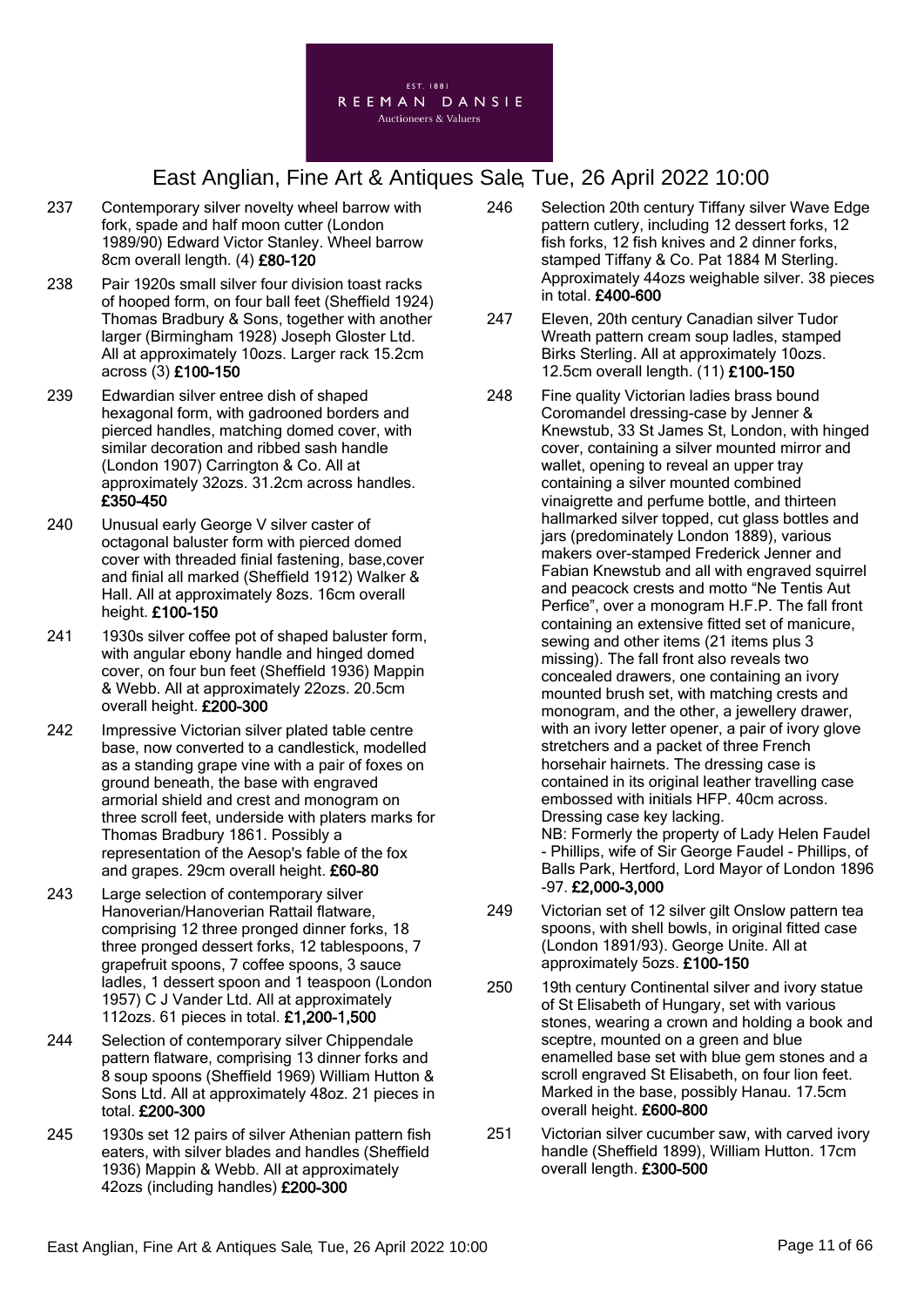

- 252 Victorian silver cucumber saw with engraved Armorial crest and carved ivory handle, in a fitted case (Sheffield 1892), W Gibson & J Langman for Goldsmiths & Silversmiths Company. 20cm overall length. £400-600
- 253 Exceptionally large Victorian silver cucumber saw, with carved ivory handle baring initials H.W.M. in its original presentation case, with gift card (Birmingham 1884), Harwood Plante & Harrison for the Goldsmiths and Silversmiths Company. 24cm overall length. £500-800
- 254 George IV silver teapot of squat melon form, with half fluted decoration, gadrooned border, flush fitting hinged domed cover and fruitwood handle, on a circular base (London 1821) Thomas Burwash. All at approximately 26ozs. 27cm across. £300-500
- 255 George V silver cream jug and matching sugar bowl of octagonal facetted form, with angular handles, on octagonal domed bases (London 1915) Thomas Bradbury & Sons Ltd. All at approximately 15ozs. ctream jug 12.5cm overall height. (2) £150-200
- 256 George III silver sauce boat of conventional form with wavy border and open scroll handle on three hoof feet (London 1762) Maker's mark rubbed. All at approximately 6ozs. 17cm across. £100-150
- 257 \*Withdrawn\*
- 258 Pair of William IV silver knife rests of conventional form (London 1831) Maker WK. 7.5cm across. £50-70
- 259 Late 19th/early 20th century large silver plated rectangular, two handled tray, with shell and gadrooned borders and ornamental scroll handles, on four leaf scroll feet, underside stamped EPNS.76cm across handles £80-120
- 260 Late Victorian silver tray of circular form with gadrooned border on three half bun feet (Sheffield 1898) Mappin & Webb. All at approximately 45ozs. 41cm diameter. £450-550
- 261 Victorian silver sugar bowl, with flared rim and engraved foliate scroll decoration, on three foliate mounted scroll feet (London 1847) Maker's mark distorted. All at approximately 8ozs. 6.3cm diameter. £80-120
- 262 Set of four Victorian silver spill vases of tapering cylindrical form, with flared rims and embossed floral decoration, on domed bases, loaded (London 1890) William Comyns. 16.5cm overall height. £100-150
- 263 Victorian silver spirit flask of oval form with bayonet fitting cap and engraved inscription, monogram and armorial crest (London 1873) Thomas Johnson I. All at approximately 3ozs. 12.5cm overall length. £80-120
- 264 1930s silver cigarette case of rectangular form, with engine turned decoration (Birmingham 1932) Rothman's Ltd, together with another, smaller, with internal engraved inscription (London 1936) H S Benzie. All at approximately 10ozs. Larger case 12.5cm overall length. (2) £100-150
- 265 Early 18th century Liège silver Baptismal bowl of oval form, with Gothic style engraved rim and fluted centre, with IHS Christogram. Underside comprehensively marked including, wriggle line, Eagle 1711, maker's mark Crowned GD, letter K and Liège mark. All at approximately 34ozs. 38cm across.

Provenance: To be sold by direction of the Canonesses of the Holy Sepulchre. This bowl was gifted to the Canonesses by Lady Goring. She was a major benefactor in the second quarter of the 18th century, she was the daughter of William Plowden and retired to the Convent as a "Pensioner" (boarder) after the death of her husband William Goring in 1726. In the Canonesses 1662 benefactor's book it is stated: In the year 1735 Lady Goring built the other part of the wall, quite round ye enclosure, her LP. also gave us a black suit for the church trim'd with gold gadroon, and two pairs of silver flower pots. In the year 1736 Lady Goring gave us 48fl to repaire the old houses which we burnt by casual fire on ye 22nd June 1736. Her LP. also gave 14 paire of silver flowerpots and guilded two liboriums and one patten, she also gave us two brass sconces which hang before the altar....Lady Goring our special benefactor dyed on ye 8th of January 1737' £2,000-3,000

266 17th century Liège silver incense holder, in the form of a shell, on a circular foliate decorated pedestal base, marked on underside of base, including wriggle line, Eagle 17--, maker's mark H.I and Liege mark. All at approximately 8ozs. 12cm overall height.

Provenance: To be sold by direction of the Canonesses of the Holy Sepulchre, their benefactor's book of 1662 states this was gifted in 1672 by Mother Catherine of the Visitation Hildesley (Given name Mary Hildesley professed in 15/2/1650) described as '1672 Mother of the Visitation Hildesley gave a shell in silver and spowne for incense, 8 ounces and a quart at 43fl' £1,500-2,000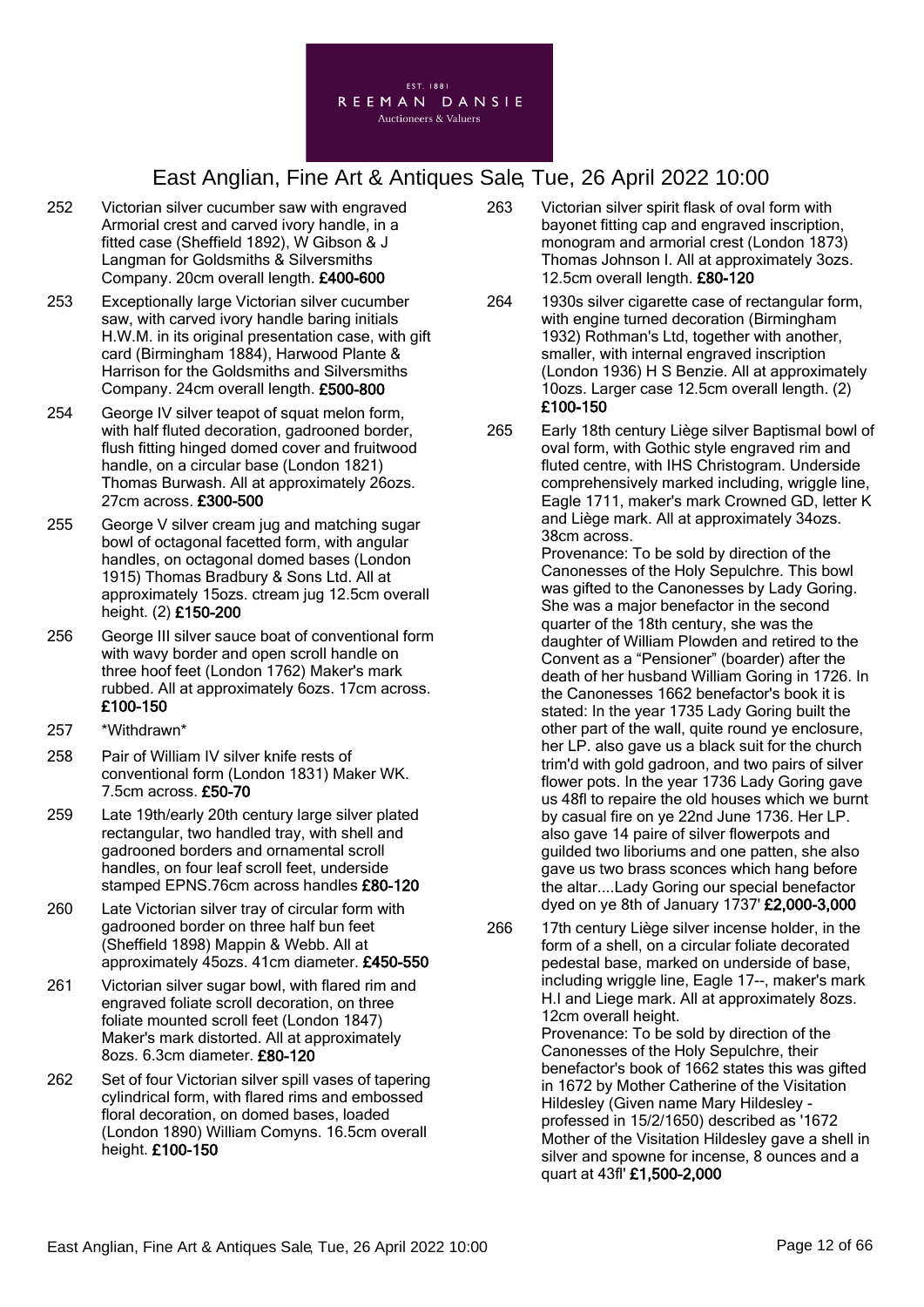

267 Early 18th century Liège silver dish of oval form, with flared rim and engraved IHS Christogram, together with a Liège silver wine cruet, with similar engraving and hinged cover, on a pedestal foot and one other similar, without gilding. Dish underside comprehensively marked, including wriggle line, Eagle 1724, maker's mark crowned MB, probably Matthias Bruis, letter G and Liège mark. Silver gilt cruet with similar marks but worn, silver cruet maker's mark MB only.

Provenance: To be sold by direction of the Canonesses of the Holy Sepulchre. The present lot is possibly that described in the benefactors book as. 'The Revd mother Mary of the Conception Pryoress hath given a silver bassen and two crewets for the price of 127 1/2 fl waying 33 ounces and a half and somewhat more' £2,000-3,000

- 268 18th century Liège silver Thurible, comprising a censer of compressed baluster form, with engraved and pierced decoration and removable crucible, a pierced slip on cover with foliate decoration and four suspension chains, terminating in a circular finger plate. Marker's mark only on censer and cover, possibly Jacques Ladouille, Liège C. 1770. Approximately 25ozs. Censer and cover 21cm overall height. Provenance: To be sold by direction of the Canonesses of the Holy Sepulchre £2,000- 3,000
- 269 Mid 19th century Imperial Russian silver spoon, with engraved decoration by Andrey Antonovich Kovasky, Moscow 1843. 13.5cm overall length. Provenance: To be sold by direction of the Canonesses of the Holy Sepulchre £50-100
- 270 Pair of early 18th century Liège silver cruets, of decagonal baluster form with engraved IHS Christograms, scroll handles and hinged domed covers, on pedestal bases. Wrigglework line and crowned GD maker's mark only, circa 1700. All at approximately 12ozs. 12cm overall height. Provenance: To be sold by direction of Canonesses of the Holy Sepulchre £1,200- 1,800
- 271 Silver and ebony pointer dated 1663, with arms of Prince Bishop of Liège. 35cm overall length. Provenance: To be sold by direction of the Canonesses of the Holy Sepulchre. Listed in their 1662 benefactors book: 'By Mr James Hodge Cannon of St Paul's, a round silver box for the Blessed Sacrament and a silver hand to point in the Missill by the Chapplin' £1,000-1,500
- 272 Set of four Altar bells in an 18th century Liège silver cover of half fluted circular form, with pierced scroll and foliate decoration, engraved IHS Cristogram and central ring handle. Cover comprehensively marked including wriggle line, Eagle 17--, maker's mark crowned GD, letter F and Liège mark. 17cm diameter. Provenance: To be sold by direction of the Canonesses of the Holy Sepulchre £1,000- 2,000
- 273 Mid 17th century Liège silver gilt chalice and paten, known as "The Briffon Chalice", with flared rim and knopped stem, on a stepped circular base with engraved armorial device. The underside of the chalice is engraved to the memory of Charles Briffon of Lossen 1656, hallmarks on top of base, now rubbed, include traces of mark for Liège circa 1650, the paten is not marked but described in an inventory as the Briffon paten. All at approximately 18ozs. Chalice 22.5cm overall height, paten 15cm diameter. (2)

Provenance: To be sold by direction of Canonesses of the Holy Sepulchre. Listed in their 1662 benefactor's book £3,000-5,000

- 274 19th century silver plated holy water dish of circular form, with an engraved scalloped border dated 1865 and shaped handle, on a decorative domed base, together with silver plated sprinkler, both unmarked. Dish 17.5cm diameter. (2) Provenance: To be sold by direction of the Canonesses of The Holy Sepulchre £50-100
- 275 Antique, possibly 18th century, silver crucifix mounted on an Ebony cross with stepped base, with additional silver finial, INRI name plate, scull and cross bones (now detached) and applied button containing a miniature hand written version of the Lord's prayer. 43.5cm overall height. Provenance: To be sold by direction of Canonesses of the Holy Sepulchre, there is a suggestion that the present lot was a gift of Lady
- 276 George IV silver teapot of melon form, with half fluted decoration, hinged domed cover, with carved ivory finial and fruitwood handle, on a circular base (London 1827) Rebecca Emes & Edward Barnard I. All at approximately 14ozs. 25cm across. £300-400

Goring (see also lot 265) £400-600

277 Pair of George V silver bowls of plain form with flared rims (London 1914) Elkington & Co. All at approximately 16ozs. 15.5cm diameter. £240- 300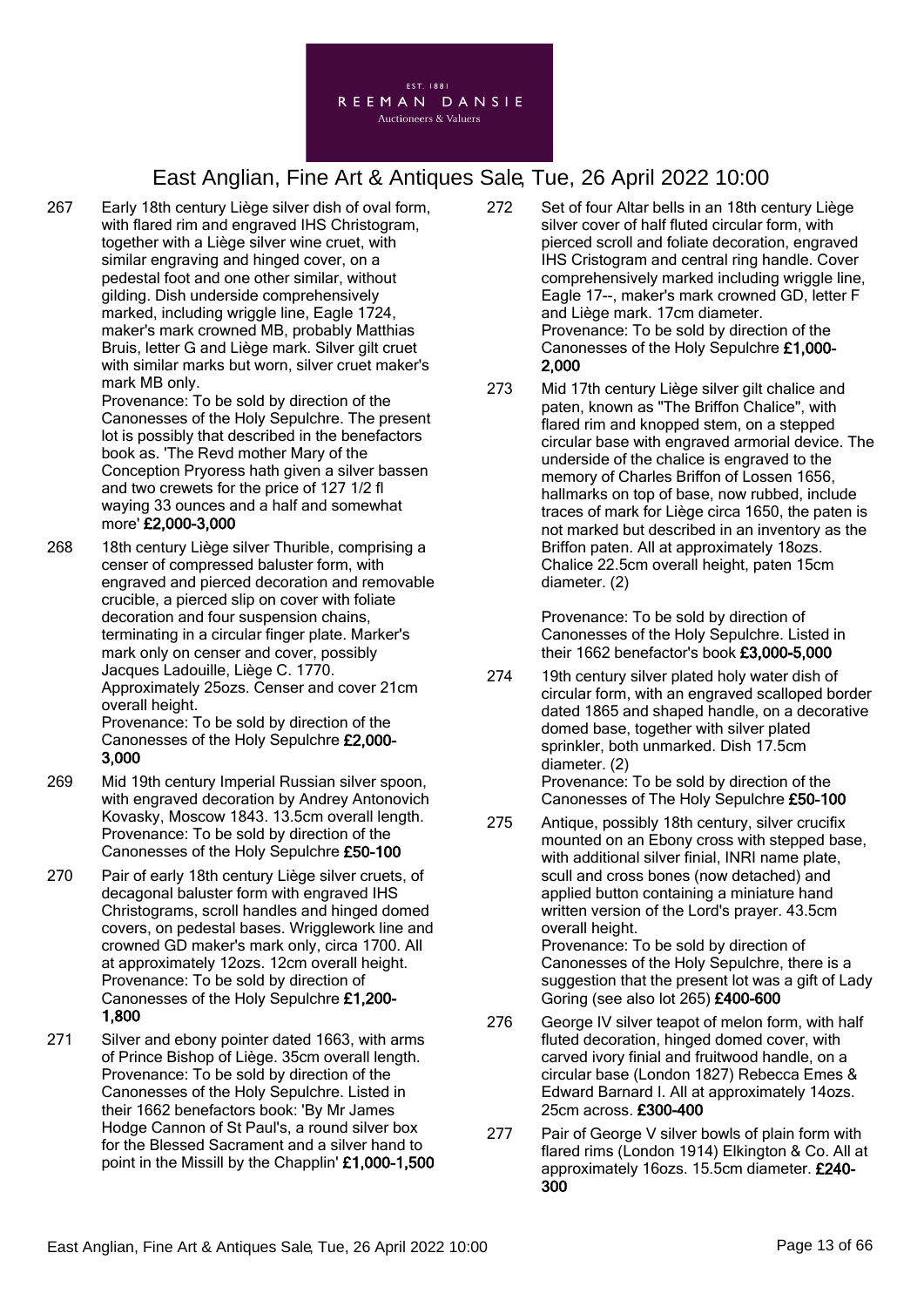

- 278 1920s silver flask of shaped rectangular form, with engraved initials and hinged cover with bayonet fastening, underside stamped 048, 3/8 Pt (Sheffield 1929) James Dixon & Sons. All at approximately 7ozs. 15.5cm overal length. £200 -250
- 279 Late Victorian 4 piece tea and coffee set, comprising tea pot of half fluted form, with hinged domed cover, turned ebonised finial and angular ebonised handle, on an oval base, matching coffee pot, sugar bowl and cream jug (Sheffield 1897) John Round. All at approximately 44ozs.Teapot 26cm across. £600 -800
- 280 19th silver plated pierced and engraved server, with hinged and sprung top and ivory handle, the top with engraved inscription for 1881, together with a pair of Asparagus holders in the form of hinged Asparagus spears, with three finger holes, Asparagus holders marked Christofle Brevete S.G.D.G. (3) £80-100
- 281 George II silver mug of plain baluster form, with leaf mounted scroll handle (London 1741) Richard Bayley. All at approximately 11ozs. 10.5cm overall height. £400-600
- 282 Fine quality contemporary silver mounted, cut glass claret jug of baluster form, the silver collar and handle with raised grape and vine decoration, similarly decorated hinged cover and domed base (London 1978) Garrard & Co Ltd. 31cm overall height. £250-350
- 283 George III silver lidded tankard of cylidrical form, with gadrooned borders and engraved cartouche, hinged domed cover with scroll thumb piece and S handle, with ivory separators (Newcastle 1772) John Langlands. All at approximately 32ozs. 20cm overall height. £2,000-3,000
- 284 1930s silver dressing table mirror of vertical rectangular form, with applied enamelled cartouche, bevelled mirror plate and mahogany easel back, marked on reverse "Tiffany & Co 17649 Makers 8629 Sterling Silver 925-1000m". 42cm overall height. £600-800
- 285 George III silver Old English pattern basting spoon (London 1778) marks rubbed, together with one other similar (London 1780) marks rubbed. All at approximately 6ozs. each 29.5cm overall length. (2) £180-240
- 286 Fine quality George IV silver Fiddle pattern soup ladle, with engraved armorial crest (Dublin 1825/26) James Brady. All at approximately 8ozs. 35.8cm overall length. £140-180
- 287 George V silver two handled bowl, with a raised girdle and ornate stylised shell handles, on a stepped pedestal base (Birmingham 1928) Mappin & Webb. All at approximately 7ozs. 11.2cm overall height. £150-250
- 288 Pair of late 19th century Continental silver gilt dishes of circular form, with lion mask, scroll, fruit and floral decoration and upstanding sea monsters and pierced border on four paw feet (unidentified Hanau marks) All at approximately 24ozs. 23cm diameter. £200-300
- 289 Pair of late 19th century Continental silver gilt dishes of circular form with embossed and engraved classical decoration and pierced rim decorated with a figure of bacchus astride a barrel and two lizards, on three paw feet (Unidentified Hanau marks). All at approximately 28ozs. 21.5cm diameter. £200-300
- 290 Small selection of miscellaneous 20th century silver including a sugar castor, milk jug and napkin ring (various dates and makers) All at approximately 12ozs.Caster 17.5cm overall height. (3) £100-150
- 291 Selection of miscellaneous Chinese silver and white metal, including a circular dish with inset coin and a small pepper by Wang Hing, an unmarked match box cover with embossed dragon and other items. All at approximately 7ozs. Circular dish 8.3cm diameter. (Qty) £80- 120
- 292 Edwardian silver three piece teaset, comprising tea pot of half wrythen form, with angular ebonised handle and hinged domed cover, on an oval reeded base, matching sugar bowl and cream jug (London 1903) Charles Stuart Harris. All at approximately 30ozs. Tea pot 27cm across. £250-350
- 293 Selection of Indian silver, including a Kashmir cigarette case with engraved map Dec 1941, Madras sugar bowl and a Lucknow cream jug and footed bowl. Unmarked. All at approximately 11ozs. Cigarette case 15cm overall width. (4) £120-180
- 294 Victorian silver plated tea kettle of cauldron form, with bark effect handle and spout and hinged domed cover, on a tree branch stand, with separate spirit burner, kettle with plater's marks for Atkin Bros. 33.5cm overall height. £100-150
- 295 Late 19th/early 20th century Chinese silver cigar lighter in the form of a flaming grenade, with central wick. Underside marked WH90 (Wang Hing) with Chinese character mark. 8cm overall height excluding wick. £200-300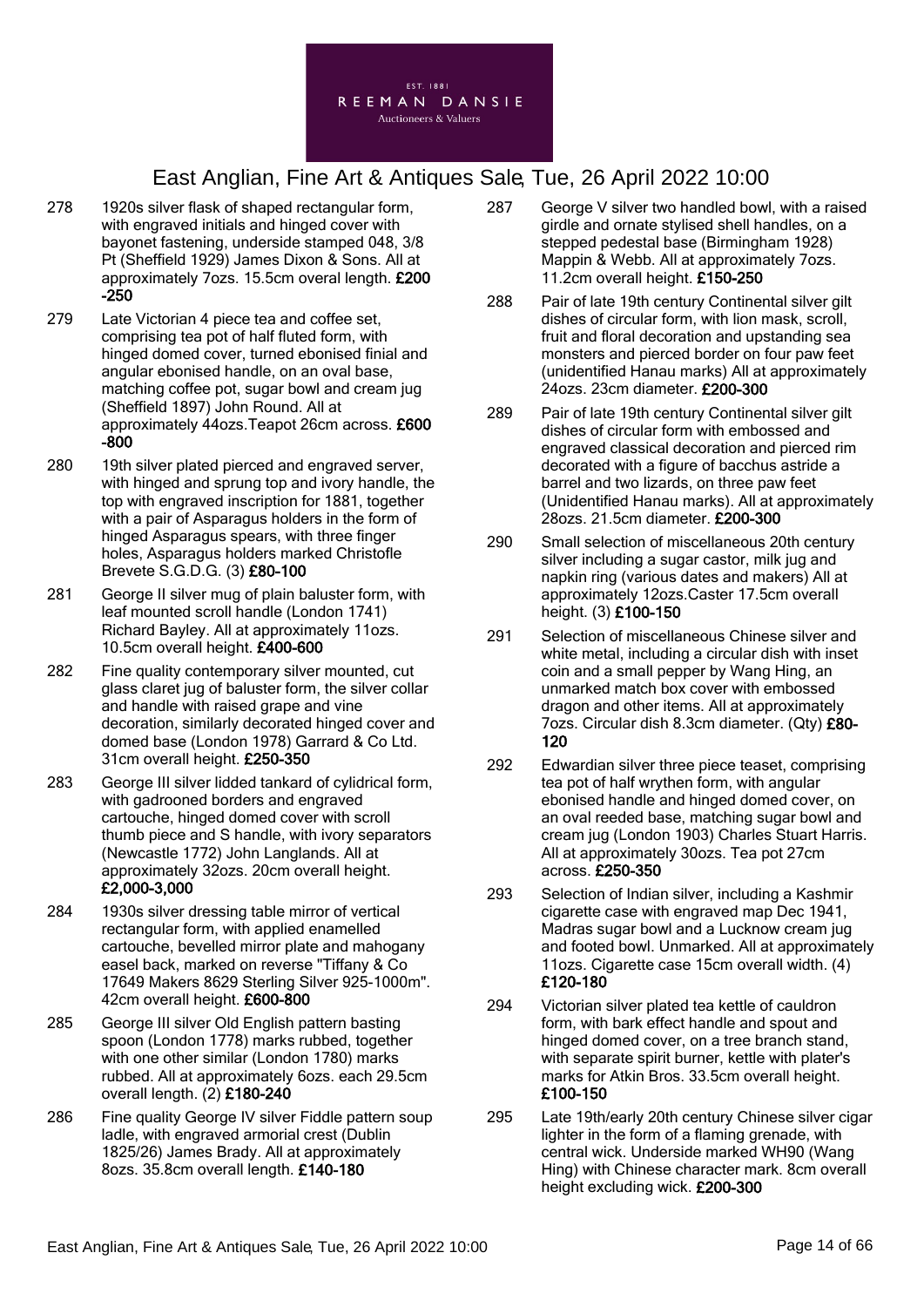

- 296 George III silver cream jug of helmet form, with reeded decoration and loop handle (London 1798) Alexander Field, a George V cream jug, on three pad feet (London 1917) Charles Boyton & Son Ltd and one other (Sheffield 1919) Mappin & Webb, together with a selection of other miscellaneous silver (various dates and makers). All at approximately 25ozs. Larger jug 13cm overall height (Qty) £200-300
- 297 Late Victorian string dispenser of globular form, with embossed scroll and floral decoration and slip on cover, on three ribbon mounted paw feet (London 1899) William Comyns. All at approximately 6ozs. 10cm overall height. £100- 150
- 298 George IV silver plated coffee pot of baluster form, with half fluted, scroll and foliate decoration, hinged domed cover and fruit wood handle, on a circular scroll and foliate base. Unmarked. 27cm overall height. £80-120
- 299 Collection of silver teaspoons, two pairs of sugar tongs and two salt spoons (various dates and makers). All at approximately 17ozs. (Qty) £150-250
- 300 George II silver tankard of cylindrical form with engraved armorial shield, scroll handle with heart terminal and hinged domed cover with scroll thumbpiece (London 1752) Maker's mark unidentifed. Tankard is fully marked on body and inside cover, maker's mark only on handle. Cover hinge pin loose, lower handle joint repaired. All at approximately 21 troy oz. 18cm overall height. £400-600
- 301 George III silver card tray of circular form, with engraved armorial shield and gadrooned border, on three stylised foliate feet (London 1817) maker W.B. All at approximately 12 troy oz. 20.5cm diameter. £150-250
- 302 1920s silver salver of octagonal form, with pie crust border, on four hoof feet (Sheffield 1923) Stevenson & Law. All at approximately 26 ozs. 30.5cm across. £300-400
- 303 Large selection of miscellaneous 19th/20th century silver and silver plate, including a teapot, christening beaker, christening mug, two quaichs, set of three bon bon dishes, five trophy cups, condiment set two cream jugs and other items (various dates and makers). Approximately 72ozs weighable silver (Qty) £600-800
- 304 Selection of miscellaneous 19th/20th century silver including seven napkin rings, pair sugar tongs and other flatware (various dates and makers), together with a Georgian caddy spoon. All at approximately 7ozs. (Qty) £60-80
- 305 1920s silver twin handled pedestal dish of circular form, with engraved initial and date, and scroll handles, on a circular pedestal base (Birmingham 1923) Elkington and Co. All at approximately 11ozs. 29cm across handles. £100-150
- 306 Fine quality 1920s silver six division toast rack of arched form, with central carrying handle, on four bracket feet (Sheffield 1928) Walker & Hall. All at approximately 12ozs. 18cm across. £100- 150
- 307 Cased set of twelve silver Hanoverian Rattail pattern coffee spoons, with matching sugar tongs (London 1906) William Hutton &Sons Ltd. All at approximately 5ozs. £80-100
- 308 Matched set of two small and one larger, George V silver bon-bon dishes of circular form, with pierced decoration and scroll borders, on three paw feet (Birmingham 1918/1922) J Boseck & Co and J O Ltd. All at approximately 5ozs. Larger dish 11cm diameter. (3) £50-80
- 309 Miscellaneous group of 1920s silver Hanoverian Rattail pattern flatware, comprising 5 table spoons, 4 soup spoons, 3 dessert forks, 1 dessert spoon, 1 dinner fork, and 1 sauce ladle (Sheffield 1921/1922 and 1924) J Rodgers & Sons Ltd, together with a George III silver Old English pattern serving spoon with engraved armorial crest. All at approximately 38 oz. 16 pieces in total. £400-600
- 310 Pair of late 19th/early 20th century silver spill vases of tapered conical form, with flared rims and bamboo and bird decoration, marked WH 90 (Wang Hing) and Chinese character mark. All at approximately 6ozs. 19cm overall height. £80- 120
- 311 Fine quality George III silver tureen and cover of circular form, with gadrooned border and twin leaf mounted handles, together with its domed circular cover, with serpent handle and engraved armorial crest (London 1813) John & Edward Edwards. all at approximately 37ozs. 28.5cm across handles. £1,000-1,500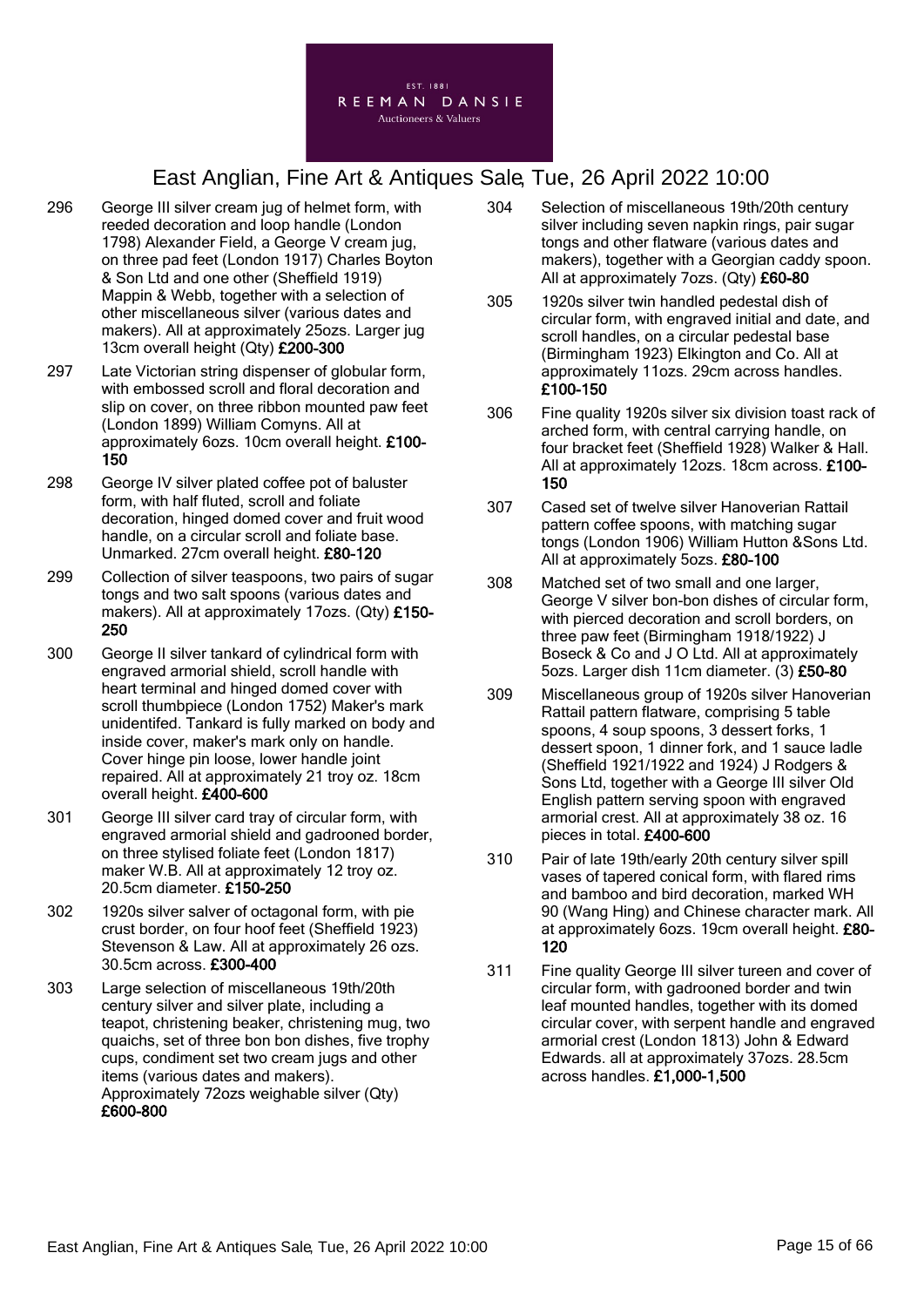

- 312 Edwardian silver dish of shaped oval form, with pierced and scroll decoration, and raised floral border, on a pierced scroll and floral base (Birmingham 1901) Henry Matthews. All at approximately 26ozs. 36cm across. Provenance: removed from Bramfield Folly, Suffolk £300-500
- 313 George V silver two handled rose bowl of circular form, with Art Nouveau influenced decoration, on a domed circular base (Sheffield 1910) William Hutton & Sons Ltd. All at approximately 19.5ozs. 32cm across handles. Provenance: removed from Bramfield Folly, Suffolk £200-300
- 314 Set of twelve late Victorian silver gilt teaspoons and matching tongs, with twisted stems and demon mask terminals, in original fitted case (London 1899), Wakely & Wheeler. All at 7.5ozs. Provenance: removed from Bramfield Folly, Suffolk £100-150
- 315 Late 19th/early 20th century silver plated Gothic style flagon of cylindrical form, with scroll handle and hinged domed cover on a flared base, underside with plater's marks for James Dixon & Sons. 35cm overall height. Provenance: removed from Bramfield Folly, Suffolk £80-120
- 316 Selection of Georgian and later miscellaneous silver and white metal, including pair of Kings pattern with diamond heel sauce ladles, an Old English pattern bright cut table spoon, 9ct gold mounted cheroot holder in a silver case and other items (various dates & makers). Approximately 13ozs weighable silver. (Qty) Provenance: removed from Bramfield Folly, Suffolk £200-300
- 317 Late Victorian silver mounted dressing table mirror, with lattice work, scroll and foliate decoration and vacant cartouche, heart shaped bevelled mirror plate and easel back (London 1898) Frederick Courthope. 28cm overal height. Provenance: removed from Bramfield Folly, Suffolk £80-120
- 318 Victorian silver mounted dressing table mirror of rectangular form, with pierced decoration, demon facemask cartouche, bevelled mirror plate and easel back (London 1888) William Comyns. 40.5cm overall length. Provenance: removed from Bramfield Folly, Suffolk £150-250
- 319 Victorian silver mounted dressing table mirror of shaped form, with pierced scroll and floral decoration, vacant cartouche, plain mirror plate and easel back (Chester1898) Maker's mark distorted. 14cm overall length. Provenance: removed from Bramfield Folly, Suffolk £100-200
- 320 Late Victorian silver mounted desk blotter, with raised scroll and foliate decoration and engraved monogram (Sheffield 1901) Walker & Hall, and one other (Marks rubbed), together with a crocodile leather stationery folder, with silver corners with engraved initials (Sheffield 1925) Asprey & Co. Stationery folder 43cm overall length. (3) Provenance: removed from Bramfield Folly, Suffolk £80-120
- 321 A Victorian silver plated meat cover of oval form, with bead edge, engraved foliate decoration and stag handle and one other, smaller, unmarked, together with another plain silver plated meat cover by James Dixon, Larger cover, with stag handle, 36cm overall length. (3) Provenance: removed from Bramfield Folly, Suffolk £40-60
- 322 19th century Continental white metal salver of circular form, with chain work pierced border, on four pierced bracket feet, marked on two of the feet Crowned L and AJM, possibly Portuguese. All at approximately 25ozs. 30cm diameter. Provenance: removed from Bramfield Folly, Suffolk £100-200
- 323 Pair of Old Sheffield plate domed covers, with fluted and gadrooned decoration and hallmarked silver coronet finials, together with a silver plated tankard, with engraved coronet A. Domed covers 21.2cm diameter. (3) Provenance: removed from Bramfield Folly, Suffolk £60-80
- 324 Late Victorian silver Monteith of half wrythen form, with applied Rose motifs and wave border, on a circular base (London 1894) William Hutton &Sons Ltd. All at approximately 36ozs. 23.3cm across. £300-400
- 325 Good quality Victorian silver card case of vertical rectangular form, with classical scroll and floral decoration and rope work borders, engraved initials and blue silk covered interior, in original fitted leather case (Birmingham 1891) George Unite. Card case 10.3cm overall length. £100-150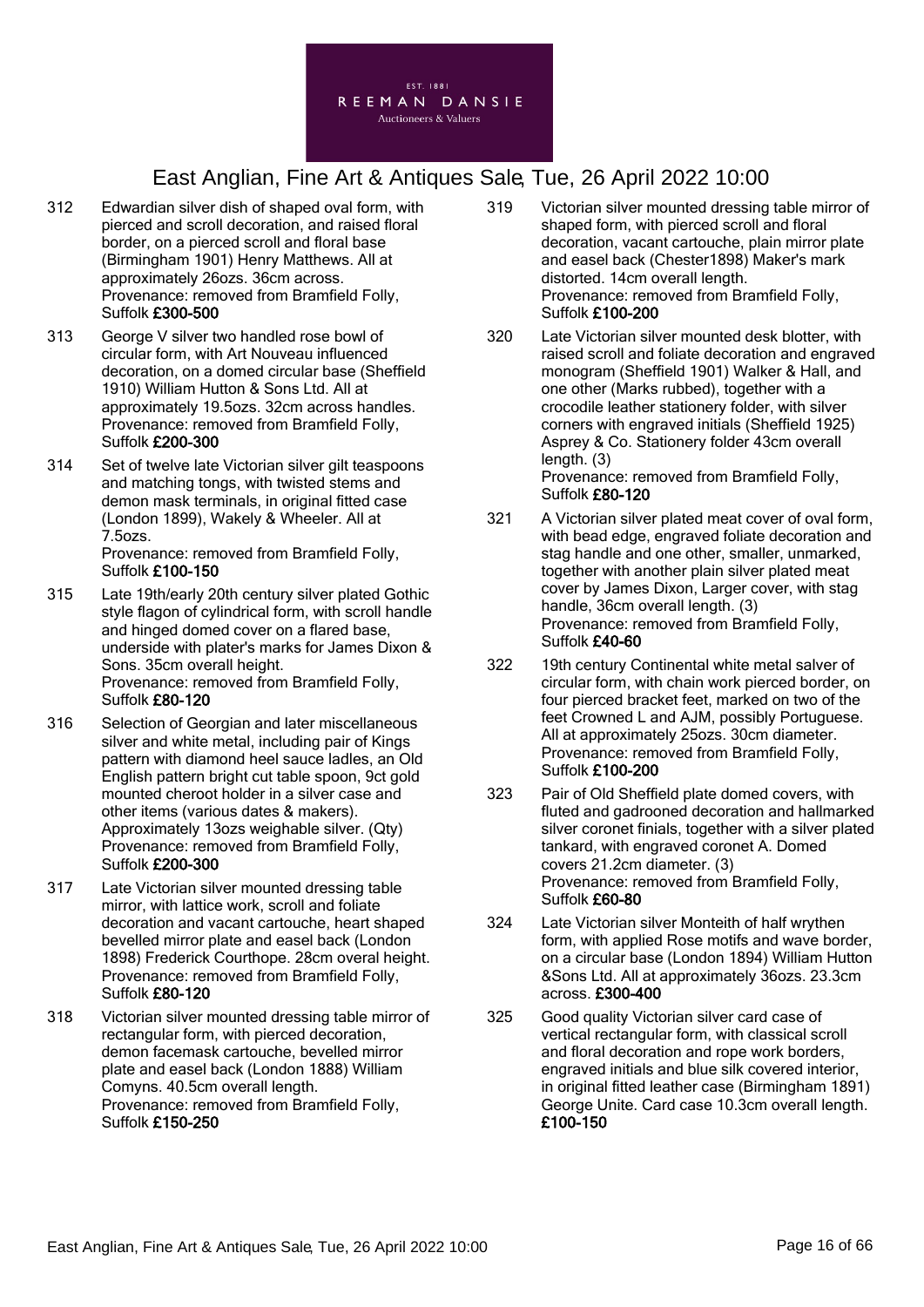

- 326 Victorian silver cream jug of baluster form, with raised swag decoration, mythical beast spout and term mounted handle, on a circular base (London 1875) Henry Holland. All at approximately 4ozs. 10.5cm overall height. £50- 70
- 327 Rare 17th century silver rat tail trefid spoon, marked twice on back of stem with initials TH or TM and five spot quatrefoil punch mark, similar punch mark in heel of bowl, terminal prick marked 16 A\*M 68, probably West Country, second half of the 17th century. £300-500
- 328 Edwardian silver trinket box in the form of a tray topped table with a suspended wooden drawer, on four S shaped legs (Birmingham 1908) Charles Westwood & Sons, together with a 1940s cased set of silver teaspoons (Sheffield 1945). All at approximately 4ozs. Trinket box 10.2cm across. (2) £50-80
- 329 Large 1920s silver cigar box of plain rectangular form, with cedar lining (London 1921) Charles & Richard Comyns. 22.7cm across. £80-120
- 330 Group of silver and white metal items to include an eastern white metal pedestal dish 25.5 cm diameter, two branch sterling silver candelabra, silver wine bottle coaster, silver bon bon dish, 8 spoons and two goblets - 24 ozs of weighable silver £200-300
- 331 Collection of plated wares including Victorian plated entree dish with engraved armorial, revolving top entree dish and sundry plate £100- 150
- 332 Extensive silver composite Kings Pattern table service comprising 12 dinner forks, 14 dessert forks, 12 soup spoons( two sizes), eight fish knives with silver blades, pair fish servers, 12 dessert spoons, 3 serving spoons, 12 dinner knives, 12 dessert knives - mostly Sheffield 1959 - and a sundry silver flatware - 157ozs total weighable silver £1,200-1,600
- 333 Two Fine Chinese silver bowls with reticulated decoration including birds in bamboo and dragons chasing flaming pearl in clouds, both 8cm diameter 4.4cm high, Chinese character marks with later glass liners £250-300
- 334 Indian silver heart-shaped pin cushion box with reticulated top decorated with elephant and lion and floral scrolls, marked OM, 10.5 cm £150- 200
- 335 Edwardian silver novelty double sided teddy bear mounted shoe horn and button hook marks rubbed 20.5, 21cm long £150-200
- 336 George III silver oval mustard pot with domed lid, pierced and engraved wriggle band decoration, (London 1795) with blue glass liner 8.5 cm high and mustard spoon (2) £150-200
- 337 George III silver wine funnel with ribbed borders - marks rubbed 14 cm £100-150
- 338 1930s enamelled wire fox terrier decorated white metal cigarette case,  $8.8 \times 7.3$  cm  $£100-150$
- 339 Six George III silver pistol grip knives with leaf scroll ends and steel blades marked 'Makepeace' 25.5 cm, two other knives and a fork (9) £200-250
- 340 Georgian-style silver taper candlestick (London 1895) 11 cm high £100-150
- 341 George II silver two handled bowl with scroll handles raised on oval foot, (London 1734) 18cm wide £200-250
- 342 Unusual silver Mackintosh-style miniature chair with tall ladder back, hammered seat on short legs - marked 'silver' 17.2cm high £100-150
- 343 Pair Georgian Irish silver salts with gadrooned border raised on hoof feet with blue glass liners 6.5 cm diameter £150-200
- 344 Good quality Thai white metal ladle with dragons head finial and scale decoration to handle 30 cm £100-150
- 345 Good quality Thai white metal buckle decorated with figures and foliage 15cm long £100-150
- 346 Victorian silver embossed dressing table tray (Chester 1895) 30 x 21cm, approx 10ozs £100- 150
- 347 Pair Georgian-style silver candlesticks with fluted decoration on oval bases (Sheffield 1911) 29 cm high £200-250
- 348 Eastern white metal box decorated in relief with dancing figures and deities 14.6 x 17.5 cm and Eastern white metal cigarette box 11 x 8 cm (2) £80-120
- 349 Elegant German silver vase with reeded decoration on splayed foot - marked 800 27 cm £80-120
- 350 Pair silver candlesticks with ring decoration on circular bases (London 1912) 18cm high £60-80
- 351 Silver teapot with matching silver sugar basin and silver cream jug of oval navette form (London 1927) 28ozs in total £200-300
- 352 Silver tankard with inscription (Birmingham 1922) 12.5 cm high-11ozs £80-120
- 353 Fifteen silver Georgian teaspoons of various makers and various dates- 12ozs £80-120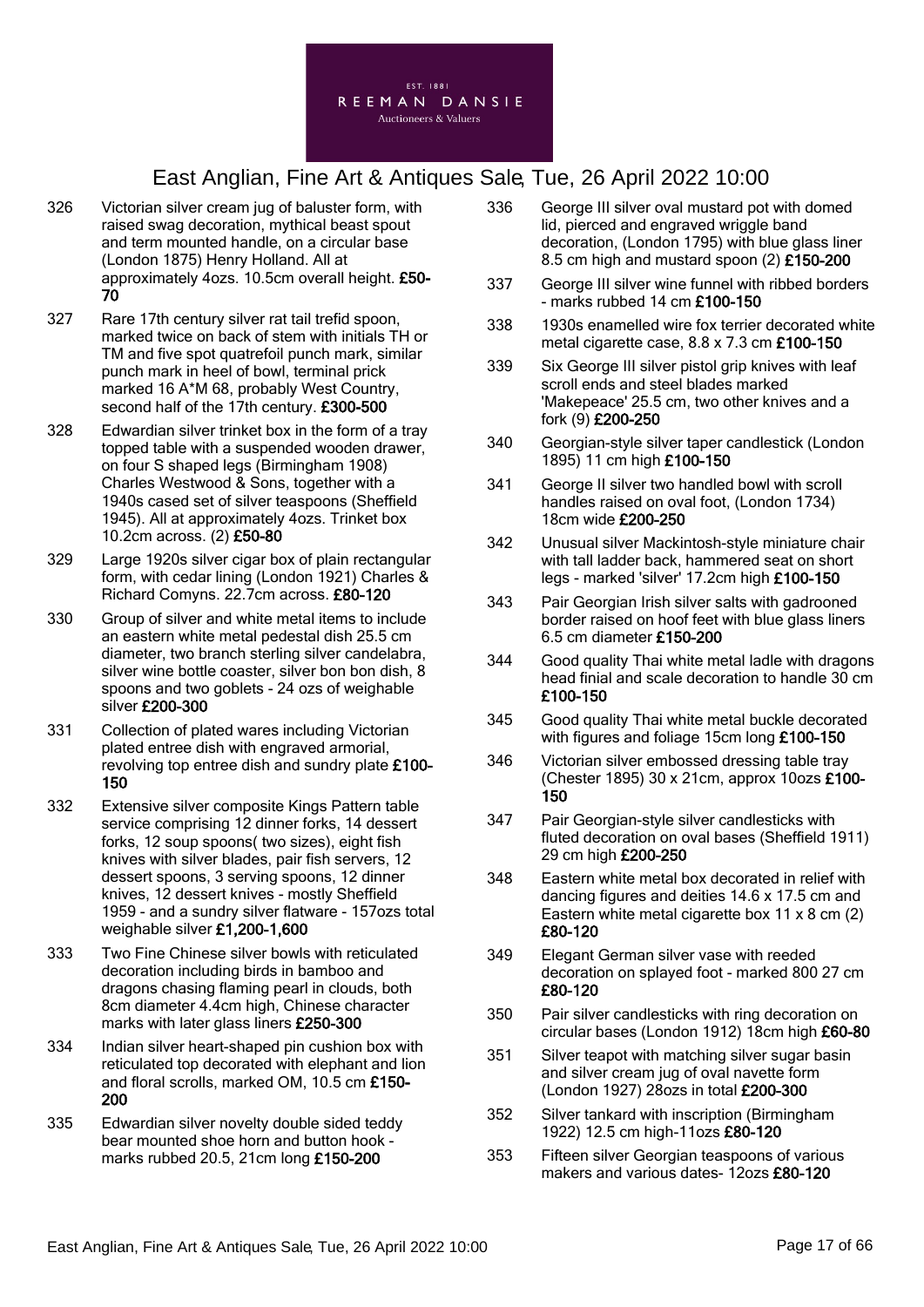

- 354 Pair of early 19th century silver fiddle pattern basting spoons by William Bateman (London 1820) 9ozs £80-120
- 355 Six 19th century Scottish fiddle pattern dinner forks with the Monogramme of Clan Stuart of Bute (Edinburgh 1823) 12.5 ozs £100-150
- 356 Six various Georgian fiddle pattern dessert spoons - various dates, 9.5 ozs £80-120
- 357 Eight Georgian silver fiddle pattern forks with feather monogramme various makers and various dates, and four similar dessert forks (12) 25 ozs £200-250
- 358 Six Georgian fiddle pattern dessert forks (London 1779) 9.5ozs £80-120
- 359 Eight Georgian Irish silver fiddle pattern serving spoons of various makers and dates, 15ozs £120-160
- 360 Six 19th century Continental silver serving spoons dated 1856, 10ozs £70-90
- 361 1920s silver four-piece tea and coffee service with gadrooned borders, (R F Mosley & Co. Sheffield 1929) 56ozs in total £480-540
- 362 George III silver teapot of barrel form (London 1800) together with a silver toast rack (2)- 18 ozs in total £100-150
- 363 Set four Georgian silver Old English pattern table spoons (London 1769) 9ozs £60-100
- 364 Three Continental (800) silver dishes, Continental (800) silver table basket and Continental (800) silver sugar pot and cover (5), 39 ozs £300-400
- 365 Collection of Georgian and later silver cutlery 48 ozs in oak canteen £400-500
- 366 Pair of Carrington & Co silver cups/beakers with applied cut and pierced card strapwork decoration (London 1916), 11 cm high, 12ozs £120-150
- 367 Victorian silver coffee pot with ivory handle (James Garrard London 1885) 24 ozs in total £200-300
- 368 Victorian silver christening mug London 1897, silver powder box, silver photograph frame mount, silver bon bon dish and a silver mounted glass trinket pot (5) £80-120
- 369 1970s Sterling silver bowl raised on foot (MAEC London 1977) 12ozs together with a silver napkin ring and a pair of silver plated napkin rings (4) £100-150
- 370 Pair Georgian-style silver candlesticks with fluted and swag decoration (Sheffield 1905), 20.5cm £50-70
- 371 A silver and tortoiseshell topped jewellery box of serpentine outline with velvet lined interior on cabriole legs (Goldsmiths and Silversmiths Co London 1912) 14 cm £150-200
- 372 A silver and tortoiseshell topped circular glass jar (London 1936) 9.5cm diameter £100-150
- 373 Georgian-style silver tea caddy of plain flat octagonal form(London 1919) 13.5cm high, 6ozs £60-100
- 374 Late Victorian silver mustard pot and four other early 20th century silver mustard pots -all with glass liners, 12ozs £120-150
- 375 George III silver circular dish with reeded border (London 1802) Robert Hennell I & David Hennell II, together with a contempory silver christening bowl and spoon in fitted box (Birmingham 1951/56) and a silver spill vase (Birmingham 1979). Approximately 5ozs weighable silver. (4) £50-80
- 376 Pair of Late Victorian silver photo frames of shaped form, with cherub and floral decoration, vacant cartouche and easel back (London 1899) William Comyns, together with on other silver frame (Birmingham 1918). Victorian frames 21cm overall height. (3) £60-100
- 377 Edwardian silver three piece tea set, comprising tea pot of half fluted form, with hinged domed cover and angular ebony handle, matching sugar bowl and cream jug (Sheffield 1903/6) Harrison Bros & Howson. All at approximately 20ozs. Tea pot 26.2cm. £150-250
- 378 Selection of early 20th century miscellaneous silver, including pair of Art Nouveau candlesticks, trophy cup, other small silver items (various dates and makers). Approximately 8ozs. (Qty) £100-150
- 379 1940s silver salver of circular form, with pie crust border, on three scroll feet (Sheffield 1940) Cooper Brothers & Sons Ltd. All at approximately 420zs. 36cm diameter. £500-700
- 380 Selection of miscellaneous Victorian and later silver and silver plate, including a cigarette box. sugar and cream jug, pair spill vases, boxed plated wine coaster, guilloché enamel paper knife and a pair of plated wine bottle pourers (various dates and makers) (Qty) £50-70
- 381 Two pairs silver asparagus servers of conventional form, with pierced decoration (London 1837) H J Lias & Son and (London 1841) Charles Lias. All at approximately 11ozs. Each 26cm overall length. (2) £150-250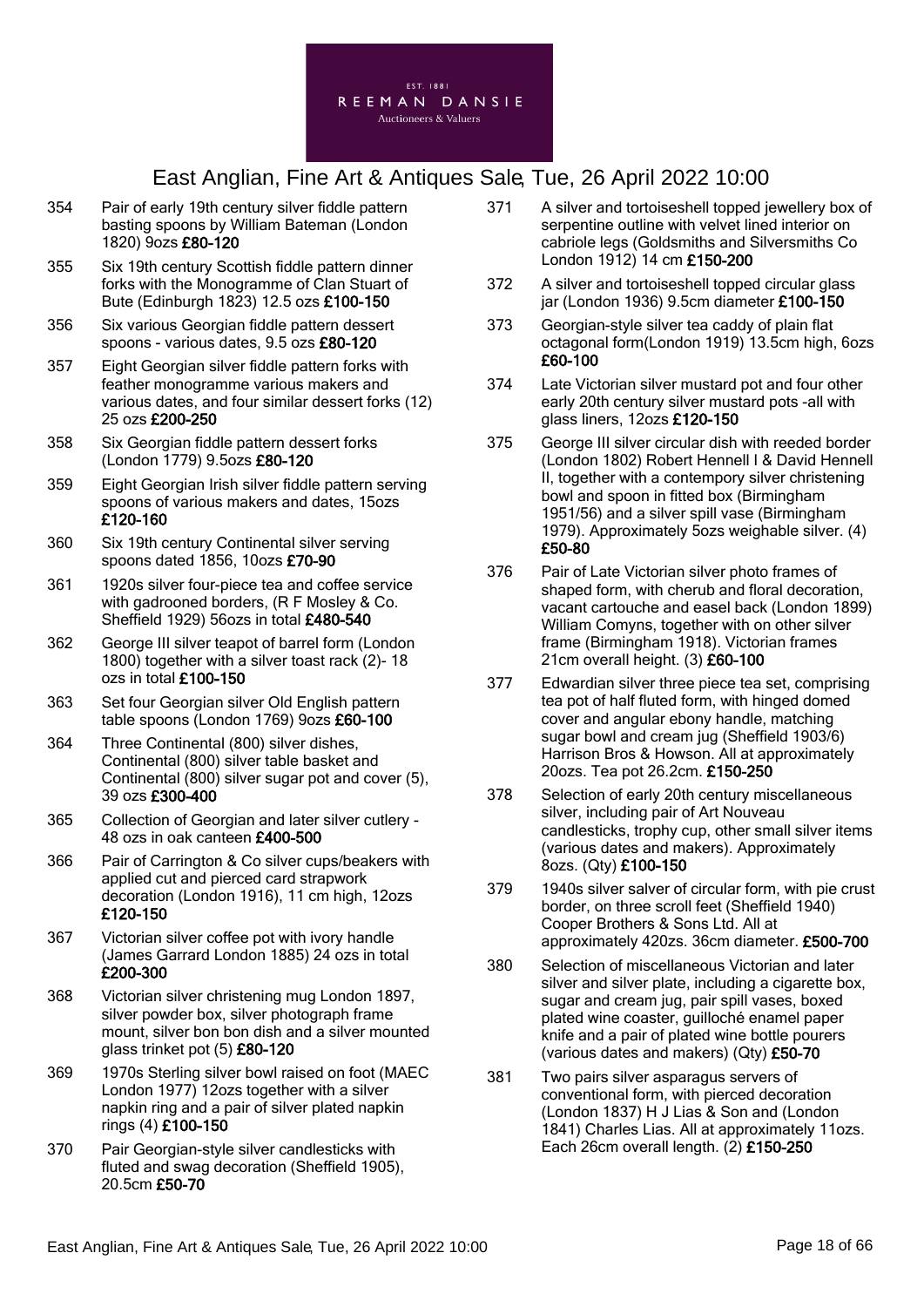

- 382 Set of eight Siamese sterling silver menu holders, representing musicians and dancers, on domed bases stamped Siam sterling. 3.5cm diameter £150-250
- 383 Three pairs silver salts, various condiments and sundry silver and six plated napkin rings - 16 ozs £120-140
- 384 Selection of miscellaneous silver including two pairs dwarf candlesticks, various condiments, vesta, photograph frame, pair small dishes, two thimbles, watch case, cake slice, flat ware and other items (various dates and makers) Approximately 14ozs weighable silver. (Qty) £200-300
- 385 Early George V silver table bell in the form of a hand bell (London 1910) Frederick Charles Britten & Frederick William Britten. All at approximately 3ozs. 9.5cm overall height. £40- 60
- 386 Pair late Victorian silver bon-bon dishes of boat shaped form with pierced decoration and scroll borders (Chester 1898/99) George Nathan & Ridley Hughes, together with a small selection of other miscellaneous silver (various dates and makers). All at approximately 10ozs. (Qty) £80- 120
- 387 16th/17th century Danish silver gilt cup and cover of cylindrical form with flared rim, punched decoration and vacant cartouche, on three ball feet, detachable domed cover, with similar decoration and ball finial. Underside with Copenhagen mark for 1537, Assayer's mark of C Ludolf, maker's mark CW and letter B. All at approximately 3ozs. 9cm overall height. £500- 700
- 388 Imperial Russian silver box in the form of a small throne, with engraved decoration and a folding seat, underside marked Moscow, assay master Victor Vasilyevich Savinsky 1888, together with a Russian silver sifter spoon with silver gilt bowl and engraved handle, circa 1880. All at approximately 2ozs. Throne 6.5cm overall height. (2) £100-150
- 389 Selection of Danish silver flatware in various patterns and makers, including Georg Jensen. All at approximately 23ozs. (Qty) £200-300
- 390 Pair good quality silver gilt mounted 'Winchester College' Waterford Crystal decanters and stoppers - limited edition 66/600 (London 1983) 33.5cm £800-1,200
- 391 Selection of 19th/20th century Danish silver, including a tea strainer, pair salts with lion mask ring handles, caster, three coin dishes and other items (various dates and makers). Approximately 15ozs weighable silver. (Qty) £150-250
- 392 Selection of Swedish silver including a snuff box, match box holder, two pill boxes and four condiment spoons (various dates and makers). All at approximately 10ozs. (Qty) £80-120
- 393 Selection of miscellaneous Continental silver including a Dutch oval box with raised decoration, pair Norwegian Viking ship salts and other items. All at approximately 5ozs. (Qty) £40 -60
- 400 Fine late Victorian opal and diamond pendant/brooch, the openwork plaque with heart shaped opal cabochons and old cut and rose cut diamonds in silver setting on gold gallery with detachable pendant and brooch fitting, 41mm. £800-1,200
- 401 Early 20th century French 18ct gold and opal guard chain with opal and cut crystal rondels, French control marks. Approximately 176cm. £650-750
- 402 Good quality antique French ruby, diamond and enamel ring with an oval cabochon ruby flanked by two old cut diamonds, in 18ct yellow gold setting with black and white enamelled decoration. Fleur-de-lys control mark. £350-400
- 403 1920s diamond bracelet/brooch with three navette shaped openwork plaques with old cut and rose cut diamonds in platinum millegrain setting, on a platinum and gold detachable double-bar bracelet, the central section designed to also be worn as a brooch, the original fitted leather case containing the original brooch conversion fitting and screwdriver. Retailed by 'Stewart Dawson & Company Ltd, Regent Street, W.' Length approximately 16.5cm excluding the extra link. £500-800
- 404 Impressive Victorian diamond cluster ring, the navette shaped plaque with a central marquise cut diamond estimated to weigh approximately 1.15cts surrounded by 18 old cut diamonds in claw setting on pierced gold gallery on gold shank. Estimated total diamond weight approximately 3.5cts. Finger size approximately P. £2,000-3,000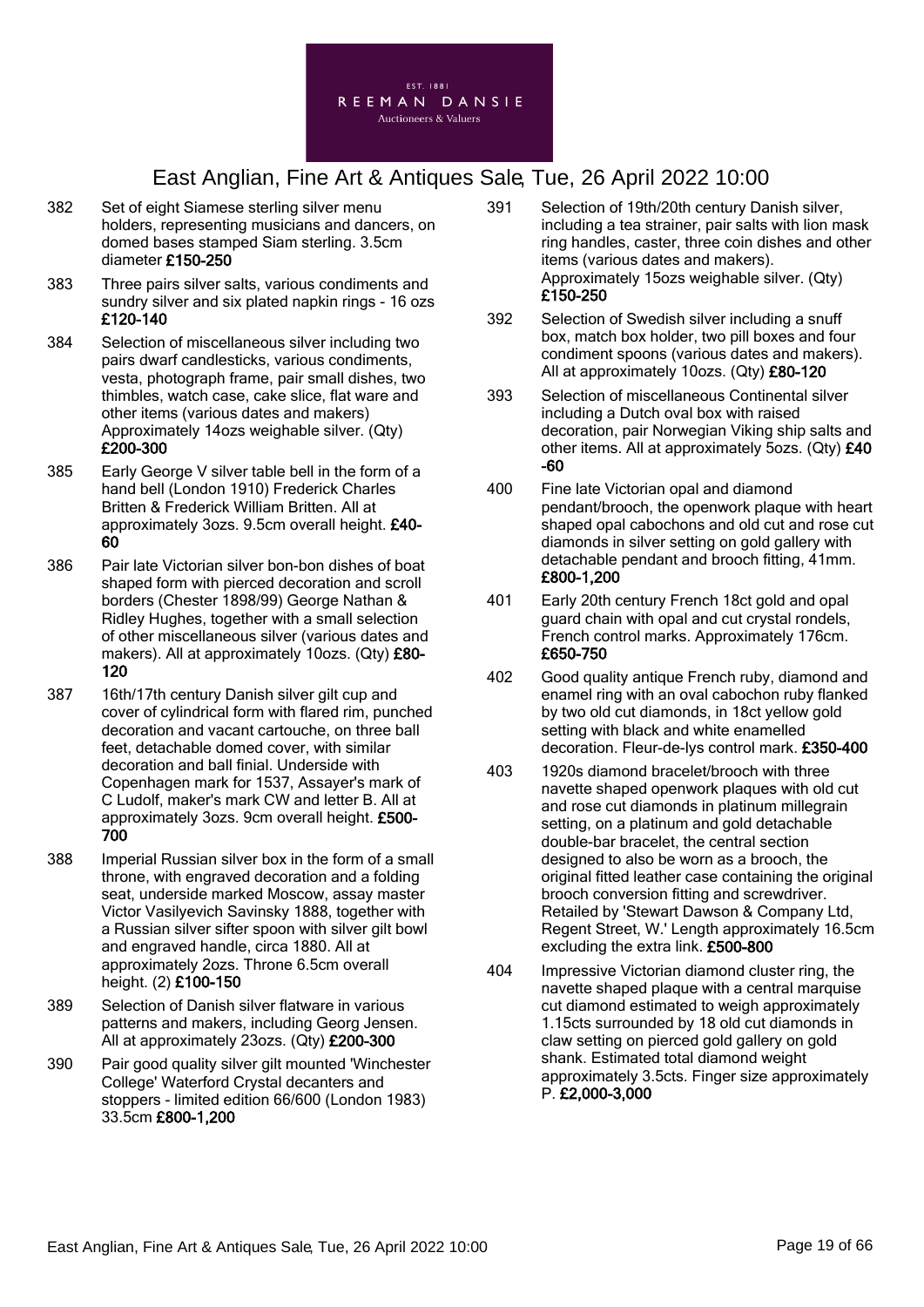

- 405 Fine yellow sapphire and diamond cluster ring, the oval mixed cut orangish yellow sapphire estimated to weigh approximately 7.26cts surrounded by brilliant cut and marquise cut diamonds in 18ct white gold setting by E Wolfe & Co. London 1977. Estimated total diamond weight approximately 2.3cts, finger size L. Boxed. £8,000-10,000
- 406 Fine quality diamond and 18ct white and yellow gold cuff bangle with two rows of certificated brilliant cut diamonds estimated to weigh approximately 4cts in total. Width 24mm x 57mm.

With certificates dated 20/12/1986 from the International Gemmological Institute, Antwerp, stating that the diamonds are D/E colour, Internally Flawless.

Purchased from Christie's Important Jewellery, London 7th December 1995, Lot 205. £3,000- 4,000

- 407 Fine Art Deco diamond bracelet watch, circa 1930, the rectangular miniature dial with Arabic numerals, to pavé set single cut diamond terminals with square cut diamond highlights and baguette-cut diamond shoulders, to an integral brick link baguette-cut diamond bracelet, movement signed Casy, and numbered 5914, five adjustments, 17 jewels, the case numbered 10897, diamonds approximately 3.00 carats total, length 15.0cm. Purchased from Bonhams Fine Jewellery, New Bond Street, London, 2nd October 2003. £1,000-1,500
- 408 Diamond cocktail bracelet with brilliant cut diamonds in a cross-over design, in 18ct white gold setting, London import hallmarks for 1966. Estimated total diamond weight approximately 5cts. Length approximately 18cm. £1,000-1,500
- 409 Art Deco diamond double-clip brooch, the stylized scroll with brilliant cut and baguette cut diamonds in white gold setting, estimated total diamond weight approximately 9cts. Length approximately 70mm. £3,000-4,000
- 410 Diamond brooch with a stylized scroll and waterfall design with articulated tassel drops, with brilliant cut, marquise cut and baguette cut diamonds in 18ct white gold setting. Estimated total diamond weight approximately 6cts. Length approximately 70mm. £2,000-3,000
- 411 Diamond spray brooch, the firework design with brilliant cut diamonds in 18ct white gold setting, estimated total diamond weight approximately 1.5cts. Approximately 40mm. £600-800
- 412 Diamond full band eternity ring with 18 brilliant cut diamonds in 18ct white gold claw setting, by Richard Ogden, with original box and receipt of purchase from Richard Ogden Ltd, 21st June 1978. Estimated total diamond weight approximately 2.2cts. Ring size M. £800-1,200
- 413 Emerald and diamond ring with a central step cut emerald weighing approximately 0.35cts, flanked by eight brilliant cut diamonds in 18ct yellow gold setting, estimated total diamond weight approximately 0.80cts. Finger size approximately M. £300-400
- 414 Early 20th century diamond daisy cluster ring with old cut diamonds in platinum setting on 18ct yellow gold shank, finger size N. Circa 1900- 1920. £100-150
- 415 Diamond full band eternity ring with brilliant cut diamonds in 18ct white gold setting, hallmarked, estimated total diamond weight approximately 1.5cts. Ring size K½. £700-1,000
- 416 Diamond and platinum full band eternity ring set with brilliant cut diamonds. Estimated total diamond weight approximately 1.1ct. Finger size O. £500-700
- 417 Rare Art Deco diamond and platinum watch ring, the oval case with single cut diamonds in platinum millegrain setting, the concealed winding crown formed by the shoulder, the movement unsigned, the case engraved 'platinum S & J M' on platinum shank, size R½, in original box with the original receipt of purchase from Jays, London, dated 3rd March 1932. £200-300
- 418 Edwardian diamond crossover ring with a central claw-set old cut diamond flanked by further old cut diamonds in silver setting on gold shank. Estimated total diamond weight approximately 0.35cts. Size Q. £200-300
- 419 Antique cultured pearl and diamond cluster ring with a central 5.5mm cultured button pearl surrounded by ten old cut diamonds in claw setting on 18ct gold shank, size P½. £100-150
- 420 Late Victorian diamond and blue sapphire ring with three round mixed cut blue sapphires surrounded by a border of old cut diamonds with pierced gold gallery on 18ct gold shank. Finger size S½. £200-300
- 421 Victorian diamond five stone ring with five graduated old cut diamonds with further diamond accents, all in gold setting. Estimated total diamond weight approximately 1ct. Finger size S. £200-300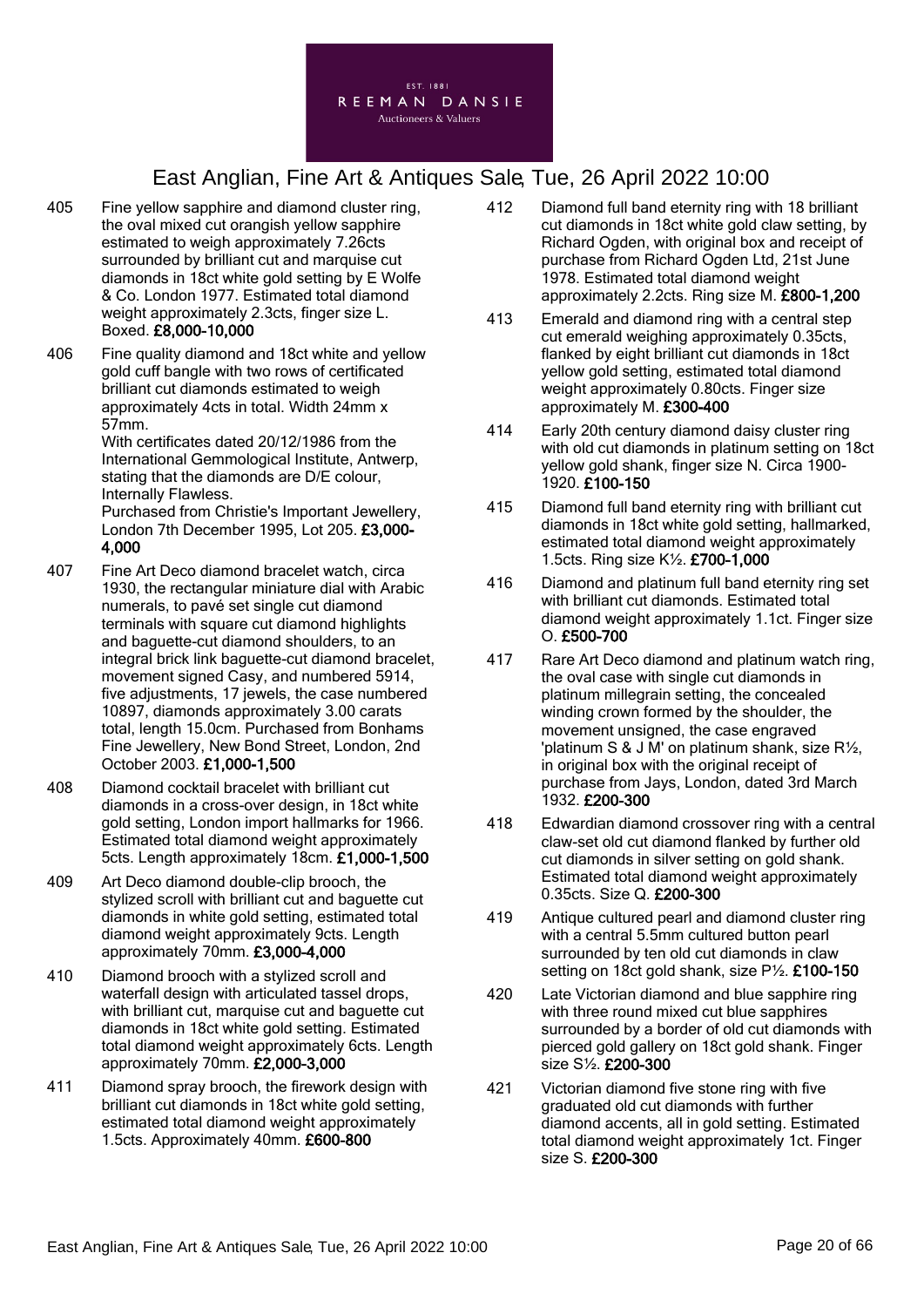

- 422 Antique coral bracelet with seven bar gate-style coral links on gilt metal and coral clasp, length approximately 17.5cm. £300-400
- 423 Victorian 18ct gold and coral dress ring with five oval coral cabochons in gold claw setting on 18ct gold shank, London 1874, finger size O. £80-120
- 424 Diamond three stone ring with three brilliant cut diamonds in 18ct gold gypsy setting, finger size L. £150-200
- 425 19th century Russian ruby and diamond cluster ring with a oval mixed cut ruby measuring approximately 7.5mm x 5.2mm x 2.6mm surrounded by a border of old cut diamonds in gold claw setting on gold shank, Moscow hallmarks, 1870, maker's mark MB, 56 zolotnik, finger size L. £200-300
- 426 Diamond full band eternity ring with 34 brilliant cut diamonds in 18ct yellow gold setting. Finger size O. £200-300
- 427 Four diamond star pendant/brooches with old cut and brilliant cut diamonds in silver setting on gold, largest approximately 3cts total, 42mm. Estimated total diamond weight approximately 8.8cts. £3,000-4,000
- 428 Victorian diamond star brooch with old cut and rose cut diamonds in silver setting on gold, estimated total diamond weight approximately 0.75cts. Approximately 30mm. £300-500
- 429 Antique French ivory torque bangle with silver gilt rams head terminals £100-150
- 430 Cartier silver and guilloché enamelled buckle with blue ground and white enamel border, signed 'Cartier Paris', French control marks, approximately 90mm x 70mm, in original fitted and gilt tooled leather Cartier box. £400-600
- 431 Victorian yellow metal fringe necklace with flower and star design, 44cm. £300-500
- 432 Pair of diamond pendant earrings with a transitional old cut diamond suspended from a line of single cut diamonds in white gold setting, estimated total diamond weight approximately 1ct, length 27mm. £300-500
- 433 Diamond line bracelet with three rows of 58 brilliant cut diamonds in 18ct white gold setting, estimated total diamond weight approximately 8cts. Length 18cm. £2,000-3,000
- 434 Masriera 18ct gold and enamel nymph pendant brooch with plique-à-jour enamel wings set with rubies and diamonds, opalescent enamel dress suspending a cultured pearl drop. Pendant and brooch fittings. 52mm x 57mm. Signed and numbered C-3981-C, in original red silk box. £800-1,200
- 435 Pair of diamond single stone stud earrings, each with a brilliant cut diamond estimated to weigh approximately 0.10cts in 18ct gold setting. £80- 120
- 436 18ct yellow gold torque bangle by Roberto Coin, the metal spring with 18ct yellow gold basket weave links and diamond-set terminals. £800- 1,200
- 437 Diamond amethyst and citrine pendant necklace with step cut citrine and amethysts interspaced by two brilliant cut diamonds in 18ct white gold setting on a double strand 18ct white gold trace chain. Pendant 6cm, necklace 40cm. £600-800
- 438 Good quality citrine and diamond heart shaped pendant with a large heart shaped citrine measuring approximately 23mm x 22.7mm x 13.6mm, with diamond straps suspended from diamond loop, all in 18ct white gold setting, 40mm. £600-800
- 439 Citrine and diamond cluster ring with a large oval mixed cut citrine measuring approximately 25mm x 18mm x 12.5mm surrounded by a border of 32 brilliant cut diamonds, with further diamonds to the shoulders in 18ct white gold setting. Estimated total diamond weight approximately 0.70cm. Finger size approximately K. £500-700
- 440 Large citrine, diamond and 18ct gold bow brooch with a large fancy cut pear-shape citrine surrounded by brilliant cut diamonds suspended from an 18ct yellow gold and diamond ribbon bow, approximately 95mm. £2,000-3,000
- 441 Pair of diamond and citrine pendant earrings, the chandelier style drops with brilliant cut diamonds and briolette cut citrines, all in white gold setting, 90mm. £400-600
- 442 Smokey quartz and diamond ring with a large cushion shape fancy cut smokey quartz measuring approximately 19.8mm square x 11.5mm, surrounded by a border of brilliant cut diamonds in 18ct white gold setting. Finger size approximately H½. £300-400
- 443 Pair of diamond single stone earrings, each with a round brilliant cut diamond in four claw white gold setting, marked 14ct. Estimated total diamond weight approximately 0.70cts. £400- 600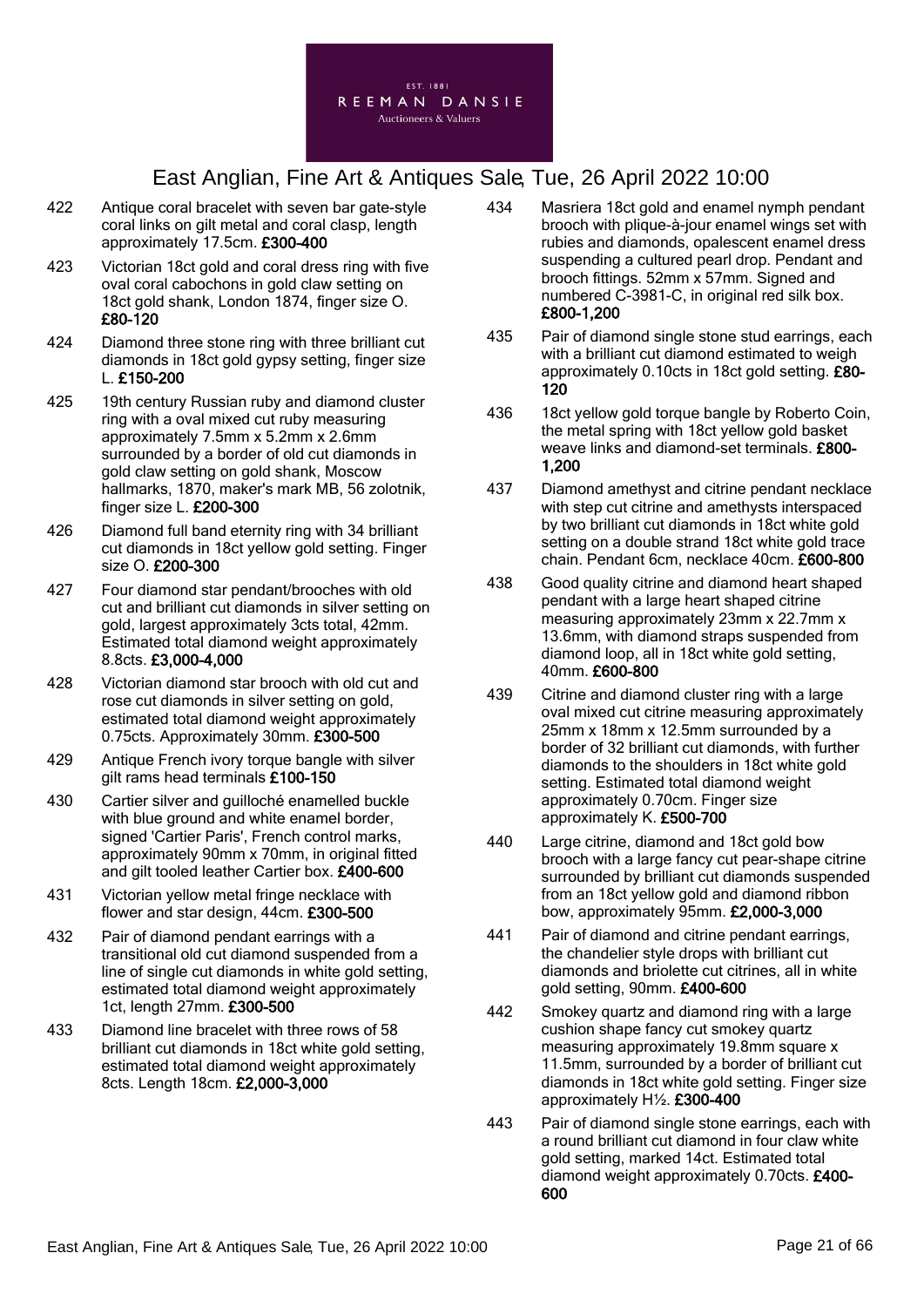

- 444 Diamond three stone ring with three brilliant cut diamonds in claw setting on 18ct white gold shank. Estimated total diamond weight approximately 0.50cts, finger size K. £300-500
- 445 Diamond half hoop ring with six graduated brilliant cut diamonds in 18ct white gold setting, estimated total diamond weight approximately 0.85cts. £300-400
- 446 Tanzanite and diamond line bracelet with oval mixed cut tanzanites interspaced by pairs of brilliant cut diamonds in 18ct white gold setting, 16cm length. £300-500
- 447 Tanzanite and diamond pendant necklace with an oval mixed cut tanzanite measuring approximately 10mm x 8mm surrounded by a border of brilliant cut diamonds in 18ct white gold setting on 18ct white gold trace chain £200- 300
- 448 Tanzanite and diamond cluster ring with a cushion shape tanzanite estimated to weigh approximately 1.55cts, surrounded by a border of brilliant cut diamonds with further diamonds to the shoulders on 18ct white gold shank. Finger size K. £200-300
- 449 Pair of tanzanite and diamond earrings, each with two oval mixed cut tanzanites interspaced by pairs of brilliant cut diamonds in white gold setting, 16mm. £100-150
- 450 Diamond single stone ring estimated to weigh approximately 0.90-1.00ct, in six claw setting on 18ct white gold shank, finger size L1/2. £1,500-2,000
- 451 Sapphire and diamond ring with an oval mixed cut blue sapphire, estimated to weigh approximately 0.94cts, flanked by four eight-cut diamonds, totalling 0.12ct, in 18ct white gold setting, finger size M½. £250-350
- 452 Pair of 14ct white gold and blue sapphire pendant earrings with pavé set blue sapphires in anodised 14ct white gold setting, 58mm. £200- 300
- 453 Pair of Astley Clarke coral and diamond pendant earrings with a polished coral pendant drop suspended from a diamond set gold links with hook fittings, 50mm, in box. £100-150
- 454 Pair of diamond, black onyx and pink sapphire pendant earrings, each with a polished black onyx drop and pavé set stones in 18ct white gold setting. London 2007. Approximately 54mm length. £300-500
- 455 Pair of diamond and quartz ear clips, each with a large pair cut blue/green quartz surrounded by a border of 32 brilliant cut diamonds in 18ct yellow gold setting. Estimated total diamond weight approximately 1ct. Approximately 33mm. £500-700
- 456 Pair of diamond and amethyst pendant earrings, the marquise cut amethyst drop surrounded by yellow stones, and white diamond accents, suspended from two pavé set black diamond domes and further yellow stones, all in 18ct white gold setting. Coloured diamonds presumed to be treated. Length 80mm. £200- 300
- 457 Edwardian style diamond and black onyx bead necklace with a long double-strand of faceted onyx beads with diamond spacers, the central panel incorporating an Edwardian Belle Époque diamond plaque brooch, together with a matching single strand necklace and two pair of diamond and black onyx pendant earrings. £1,000-1,500
- 458 Pair of diamond and black onyx pendant earrings, each with an oval black onyx cabochon suspending a line of brilliant cut diamonds and a black onyx spherical bead, all in 18ct white gold setting. Approximately 85mm. £400-600
- 459 Contemporary diamond and black onyx bracelet with pavé set diamond panels interspaced by black onyx panels, in 18ct white gold setting. £700-1,000
- 460 Large diamond and black enamel bow brooch, the black enamel ribbons with brilliant cut diamond borders in 18ct white, sponsor's mark A&W, Birmingham 2008. Approximately 90mm. £2,500-3,000
- 461 Pair of diamond and turquoise pendant earrings, each with two oval turquoise cabochons and surrounded by brilliant cut diamonds in white gold setting with clip fittings. Estimated total diamond weight approximately 2.5cts, approximately 60mm length. £600-800
- 462 Diamond, smokey quartz and cultured pearl bracelet with three strings of 10mm smokey quartz spherical beads with three diamond and cultured pearl bars, in 18ct white gold setting. Length approximately 20cm. £400-600
- 463 Edwardian citrine and seed pearl necklace with oval mixed cut stones in gold rub over settings, in original fitted leather together with a pair of pendant earrings. £600-800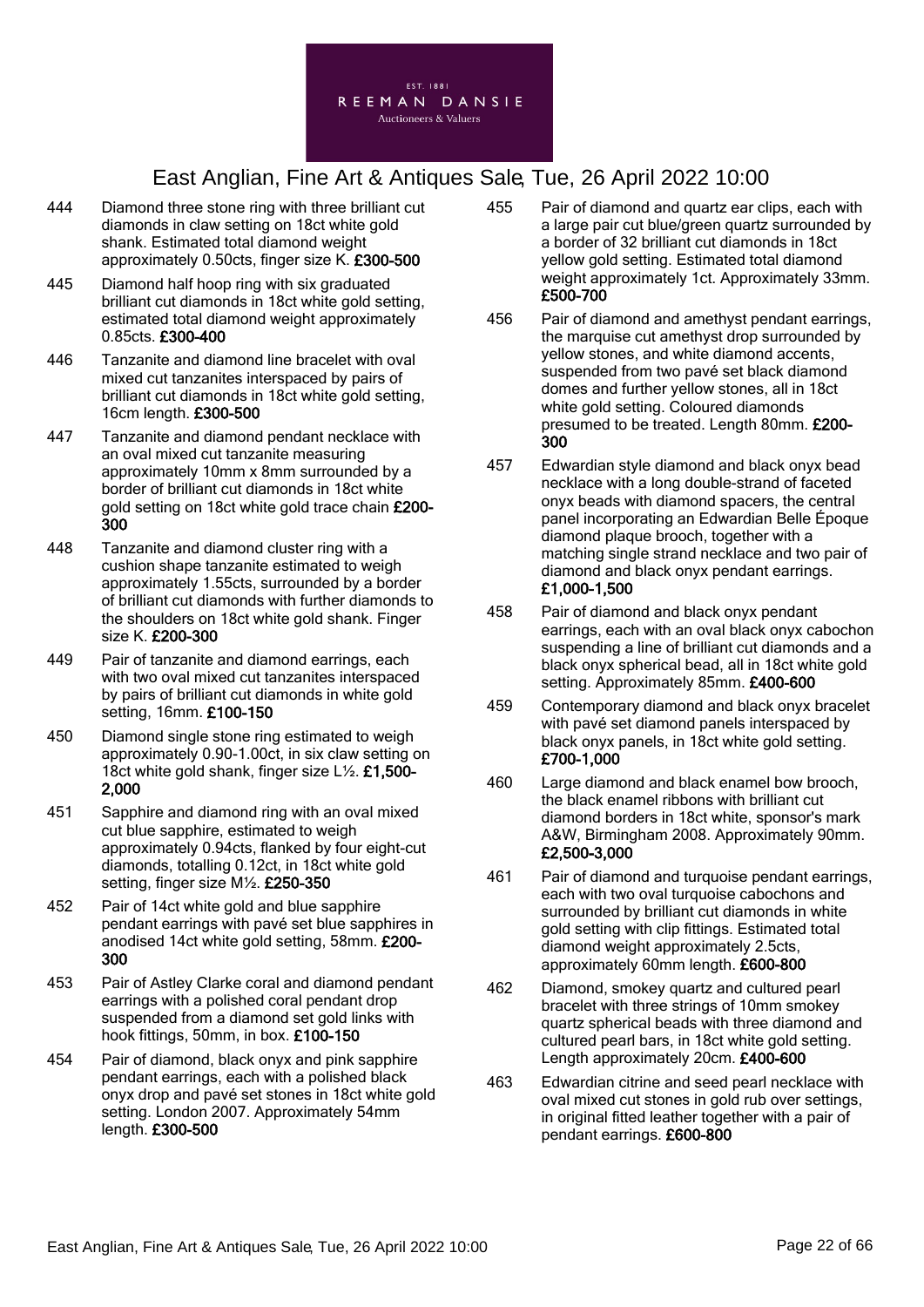

- 464 Cultured pearl four-strand bracelet with four strings of 7mm cultured pearls on a Victorian gold and blue enamel clasp, applied with seed pearl forget-me-nots. Length approximately 18.5cm £200-300
- 465 Antique blue enamel and seed pearl heart shaped pendant locket with a diamond and seed pearl flower and glazed compartment to the reverse, with a blue enamel and seed pearl ribbon slide on long chain. £300-400
- 466 19th century Italian carved shell cameo brooch depicting classical figures, in a yellow metal brooch mount, 72mm x 60mm. £100-150
- 468 19th century Renaissance revival gold amethyst, pearl and diamond pendant/brooch with five foilbacked circular cabochon stones, pierced gold design with four pearls and rose cut diamonds. French eagle's head control marks. Diameter approximately 57mm. £300-500
- 469 Victorian amethyst seed pearl and emerald brooch with a large oval mixed cut amethyst surrounded by a border of half pearls and emeralds in gold setting, 46mm. £300-500
- 470 Victorian gold and garnet target brooch of circular form with a central flower head cluster, textured gold scrolls and applied gold filigree, 43mm diameter. £200-300
- 471 Cabochon amethyst and gold bracelet with seven oval amethyst cabochons interspaced by 9ct gold links, sponsor's mark 'C&F' Birmingham 1967, length approximately 18.5cm. £400-600
- 472 Unusual pair of gold sovereign brooches in gold and green enamel mounts with cultured pearls, diamonds and cabochon amethysts, 55mm. £1,800-2,000
- 473 Diamond, peridot and amethyst brooch in the form of a stylised floral spray with central oval mixed cut amethyst, oval cut peridots and brilliant cut diamonds in 18ct white gold setting, 70mm. £1,500-2,000
- 474 Good quality Italian Renaissance revival gemset insect brooch by Percossi Papi with articulated wings and various coloured gemstones in gilt metal and enamel setting. Signed, 69mm. £50-80
- 475 Antique continental gold diamond, cultured pearl and black enamel pendant/brooch of stylised floral design. Approximately 45mm. £500-700
- 476 Gold novelty brooch in the form of a Greek evzone shoe, marked K18, approximately 38mm. £200-300
- 477 Victorian diamond floral spray brooch with rose cut diamonds in silver setting on gold 52mm £100-150
- 478 Jade diamond and cultured pearl bracelet, earrings and ring with 10mm jade beads, the three-strand bracelet with diamond and cultured pearl spacers, 19cm length, all in 18ct gold setting, ring with London hallmarks, 1999, size L. (Qty: 3) £400-600
- 479 Gold and green stone four-strand bracelet with central green stone panel and four strings of faceted beads on 18ct gold clasp, 16.5cm length £200-300
- 480 Unusual diamond, amber and green stone necklace with a central oval amber cabochon surrounded by rose cut diamond border, on five strands of green stone beads with spacers, approximately 48cm., together with a matching bracelet, 19.5cm £400-600
- 481 Early 20th century Jugendstil-style diamond ruby and enamel brooch with old cut diamonds, calibre cut rubies (possibly synthetic) and green enamel leaves on gold setting, 98mm. £200-300
- 482 18ct gold diamond and green stone brooch of stylised scarab beetle design, with five brilliant cut diamonds and carved green stone, possibly jasper, and matte finish, London 2007, sponsor's mark EW&Co, probably E Wolfe & Co. 58mm £300-500
- 483 Large 18ct gold diamond and multi-gem novelty butterfly brooch, sponsor's mark EW&Co, possibly E Wolfe &Co, London 2002. Approximately 87mm. £800-1,200
- 484 Pair of Lalaounis 18ct gold and diamond earrings, each with three single cut diamonds in abstract gold setting with clip fittings, signed. 35mm. £600-800
- 485 Pair of Lalaounis 18ct gold earrings with abstract swirls and clip fittings. Signed. Approximately 35mm. £400-600
- 486 Pair of 1970s sapphire and gold earrings, each with three clusters of blue sapphires in textured gold setting of organic abstract form, stamped K18, approximately 28mm. £400-600
- 487 1960s diamond and 18ct gold brooch of abstract organic form scattered with brilliant cut diamonds, London 1968, sponsor's mark BR Ld. Estimated total diamond weight approximately 1ct. Diameter approximately 38mm. £700-1,000
- 488 18ct gold brooch and earrings, set with blue sapphires and textured gold leaves, sponsor's mark RHB, Birmingham import marks for 1958. £400-600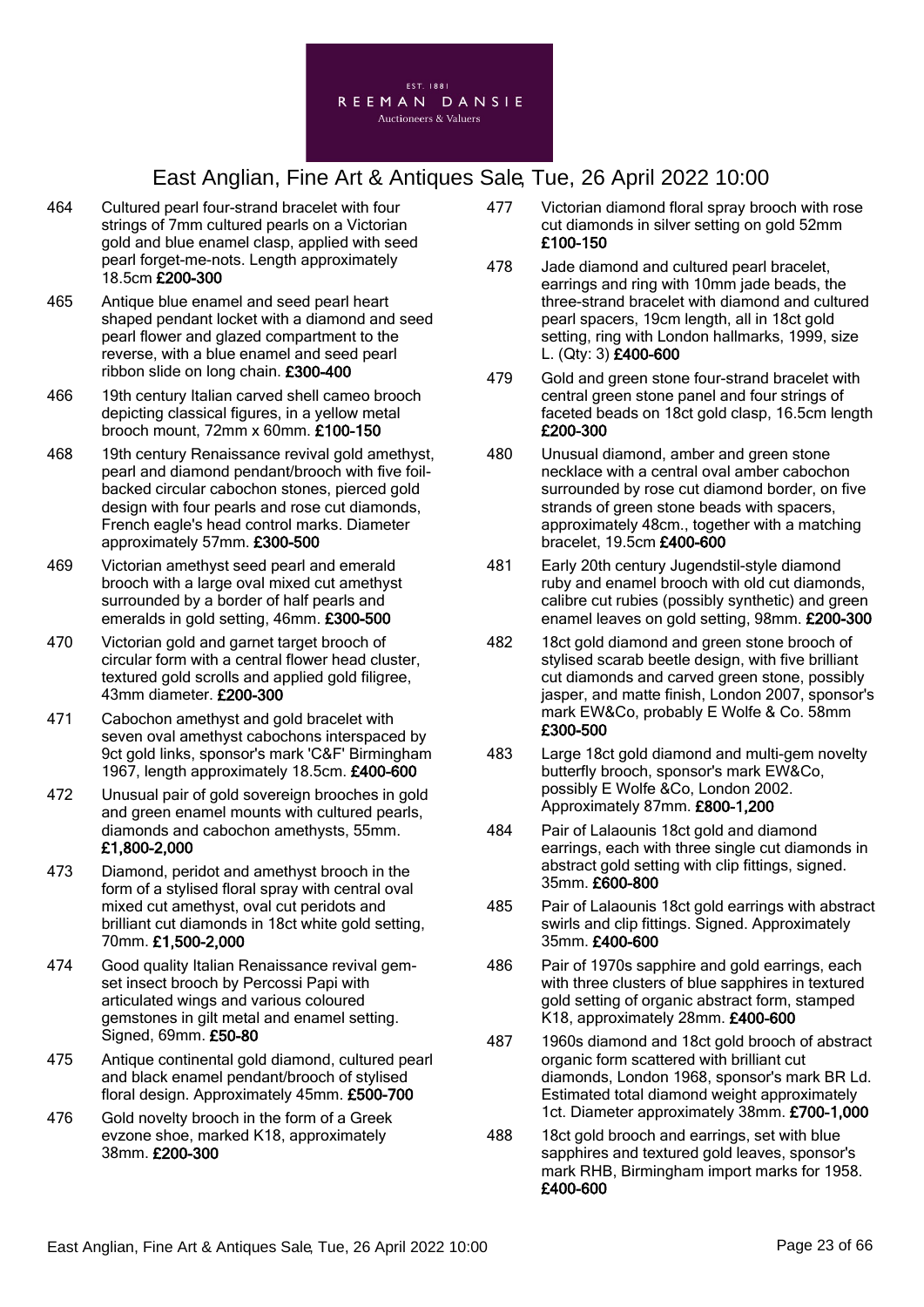

- 489 9ct gold flower pendant/brooch set with a cultured pearl and garnets, 35mm. £100-150
- 490 18ct two-colour gold ruby and diamond spray brooch, 55mm. £200-300
- 491 Gold and emerald brooch in the form of a stylised flower, stamped K18. Approximately 50mm. £500-700
- 492 Gold and multi-gem brooch in the form of a tree with textured gold leaves and set with sapphires, rubies and emeralds. Approximately 55mm. £300-500
- 493 Garnet suite of jewellery to include a necklace, hinged bangle, pair of pendant earrings, ball pendant and dress ring with pavé set stones in yellow metal and gilt metal settings £150-200
- 494 Various jewellery and costume jewellery to include gold and gemstone rings £100-150
- 495 19th century gold enamel and diamond pendant /brooch with old cut diamond cross on black enamel ground, with applied gold scrolls and glazed locket compartment to the back, 68mm. £300-500
- 496 Cultured pearl and diamond cluster ring with button-shaped cultured pearl measuring approximately 13.2-13.8 x 10.8mm and weighing 13.33 carats, surrounded by a border of 20 single cut diamonds in white gold setting. Finger size G½. £200-300
- 497 Brazilian imperial golden topaz and diamond cluster ring with an oval mixed cut topaz surrounded by a border of 14 brilliant cut diamonds in claw setting on 18ct yellow gold shank, size M. £250-350
- 498 14ct white gold and diamond cluster ring with a square cluster of 9 invisibly-set princess cut diamonds, brilliant cut diamond border and pavé set diamond shoulders on 14ct white gold shank. Estimated total diamond weight approximately 1.5ct. Finger size O. £250-300
- 499 9ct gold wedding ring with princess cut diamonds, the wide yellow gold band with seven diamonds, ring size approximately W-X £150- 200
- 500 Star ruby and 18ct gold ring with large oval cabochon star ruby measuring approximately 16.5mm x 15.2mm x 15.5mm in 18ct yellow gold setting, sponsor's mark E W & Co. Probably E Wolfe & Co. London 2001. Finger size approximately M. £600-1,000
- 501 Gold cultured pearl and sapphire cocktail ring with central 7.5mm cultured pearl with textured gold ribbons and round mixed cut blue sapphires on gold shank. Finger size L. £100-150
- 502 Carnelian and gold dress ring with a large carnelian measuring approximately 34mm x 25mm in 18ct yellow gold setting. Finger size approximately M. £200-300
- 503 Heavy gold and agate bangle applied with oval cabochon stones, stamped '750'. £2,500-3,000
- 504 Pair of gold and gem-set earrings with central square carnelian and two yellow and green gemstones in 18ct yellow gold rub-over setting with post and clip fittings, 34mm. £300-400
- 505 Pair of diamond and gem-set 18ct gold pendant earrings with a cabochon amethyst, brilliant cut diamonds and cabochon green stone in 18ct yellow gold setting with clip fittings, 59mm. £400 -600
- 506 Gem-set brooch, ring and earrings, the large brooch of abstract form with cabochon stones, the earrings with cabochon stones and simulated pearls, the ring with garnet and cultured pearls, shank stamped 750. £800-1,200
- 507 Nephrite, cultured pearl and gold long chain and matching earrings with long tubular gold links, the earrings marked 750. £600-800
- 508 Multi-gem necklace with multi-coloured gemstones in yellow metal setting, 38cm length. £100-150
- 509 Ruby, diamond and 18ct gold pendant in the form of a pomegranate, with diamond-set loop on 14ct gold chain. £200-300
- 510 Group of cultured pearl floral spray brooches, some marked 9ct and 14k. (Qty: 4) £300-400
- 511 14ct gold and opal Thai 'princess' ring with a domed cluster of opal cabochons in gold setting, size S. £100-150
- 512 Unusual gold and enamel ring with two star cabochon blue stones, ring size T. £100-150
- 513 Yellow metal and turquoise bracelet with rope twist oval links and turquoise cabochons, clasp stamped K18, length approximately 19.5cm £300-500
- 514 Turquoise bracelet and earrings, the bracelet with free form beads and rope twist links, the earrings with a turquoise pendant drop (2) £400-600
- 515 Gold and turquoise novelty brooch in the form of a ballerina, 45mm. £200-300
- 516 Continental 18ct gold Etruscan revival bracelet with platted design, 17.5cm length, £800-1,200
- 517 Continental gold necklace and bracelet with articulated box links. £1,500-2,000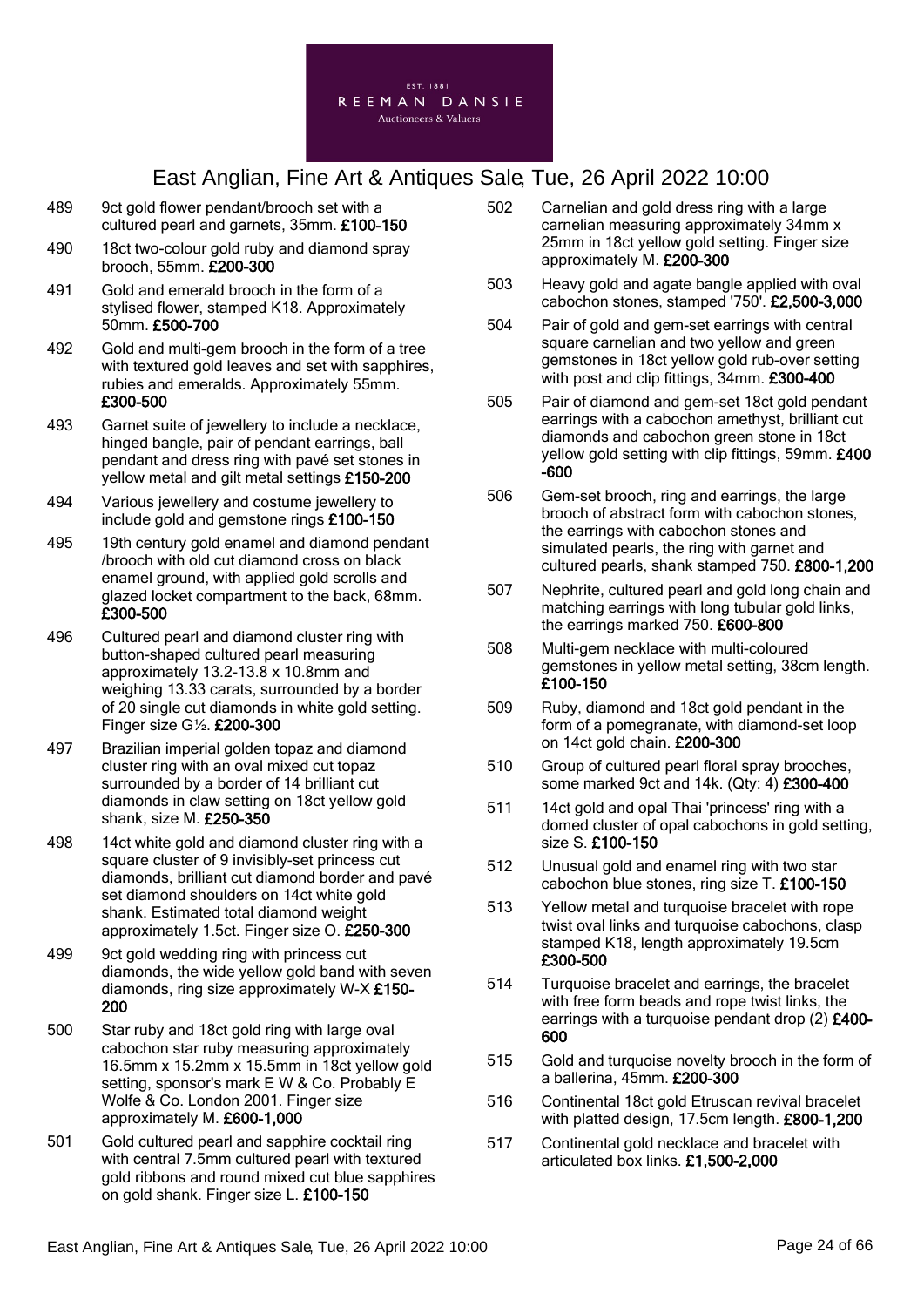

- 518 Good quality 18ct gold and diamond pendant/brooch and earrings by Maranenos Pateras, of stylised floral form with textured gold petals and brilliant cut diamond stamens, the earrings with clip fittings. Pendant/brooch 70mm. £2,400-2,800
- 519 Good quality 18ct gold and diamond brooch and similar earrings, both by Maranenos Pateras, with textured gold leaves and brilliant cut diamonds, brooch 11.5cm £2,400-2,800
- 520 Pair of gold and freshwater cultured pearl earrings the stylized scroll with beaded decoration and clip fittings, marked '916'. £500- 700
- 521 Indian gold starburst brooch with central ruby, stamped K22, approximately 31mm. £200-300
- 522 Eastern gold and cultured pearl brooch and earrings with filigree decoration, marked 22K £1,000-1,500
- 523 Amusing continental 14ct gold 'tie' of life size form, the articulated links with hammered finish, signed Bech, marked 585. Length 28cm £800-1,200
- 524 Boucheron gold box with basket weave construction, signed 'Boucheron Paris 63164' French control marks. 47mm £600-1,000
- 525 Victorian gold full sovereign 1880 in gold pendant mount on chain £300-500
- 526 Pair of gold coin earrings with gold mounts and pearls together with a gold coin brooch set with a diamond £200-300
- 527 Pair of diamond and 18ct yellow gold earrings, the circular target shape diamond-set discs with gold tassel drops, stamped 750. Approximately 60mm. £700-1,000
- 528 Egyptian gold bangle, tests as approximately 18ct, 22.3 grams £400-600
- 529 Pair of 9ct gold cufflinks with Art Deco style engine turned decoration, Birmingham 1952, £100-150
- 530 Edward VII gold half sovereign 1907 in gold pendant mount on chain £200-250
- 531 Diamond 'Diamour' pendant with two entwined white gold hearts and ten graduated brilliant cut diamonds, on 14ct white gold chain £150-250
- 532 9ct gold communion cup of goblet form. Birmingham 1930, 10cm high. £350-450
- 533 Vintage butterscotch amber graduated bead necklace, 44 grams £200-300
- 534 Amber bead necklace with a string of graduated butterscotch amber beads, 51 grams £200-300
- 535 Two 9ct gold bangles and two 9ct gold chains £300-500
- 536 22ct gold wedding ring and two 18ct gold rings £200-300
- 537 Victorian coral brooch, cultured pearl necklace, Victorian pietra dura plaque brooch, Victorian white metal necklace and locket, various vintage costume jewellery £80-120
- 538 Victorian diamond and green stone five stone ring with three old cut cushion-shape diamonds in gold claw setting on 18ct yellow gold shank. Estimated total diamond weight approximately 0.45cts. Ring size V½. £100-150
- 539 Antique intaglio signet ring with a rectangular carved carnelian with intaglio stag's head family crest, in 9ct gold mount, size N. £80-120
- 540 Eastern yellow metal bracelet with marks to the clasp, possibly Chinese, 15.5cm. £500-700
- 541 Victorian cameo bracelet with nine oval carved shell cameo panels in gold mount, 19cm £100- 150
- 542 Group of gold jewellery to include a pair of heavy Edwardian 9ct rose gold cufflinks Birmingham 1907, Edwardian child's bracelet, two cross pendants and wedding ring £200-300
- 543 Fine diamond single stone ring with a round brilliant cut diamond weighing 1.01cts in four claw setting on 18ct yellow gold shank. Accompanied by a Diamond Certificate issued by the European Gemological Laboratory dated June 11th 1998 stating the colour grade D and clarity grade as Internally Flawless. £5,000- 6,000
- 544 Fine diamond single stone ring with a rectangular cut cornered modified brilliant cut diamond weighing 1.02cts in four claw setting on 18ct yellow gold shank. Accompanied by a Diamond Report from the Precious Stone Laboratory dated 26th March 2001, stating the colour grade as E (exceptional white) and the clarity grade as  $V\text{S1.}$  £4,000-5,000
- 545 Edwardian gold locket on chain and an Edwardian gold pendant on chain £150-200
- 546 15ct gold locket by the Goldsmiths & Silversmiths Co London 1917, on an Edwardian 9ct gold chain. £80-120
- 547 Victorian stick pin with painted enamel terrier, signed and dated to the reverse, in gold mount, another enamel plaque by the same hand depicting a greyhound, one other enamel plaque of a greyhound, Victorian novelty brooch of a dog's head and a silver gilt and paste set stick pin £100-150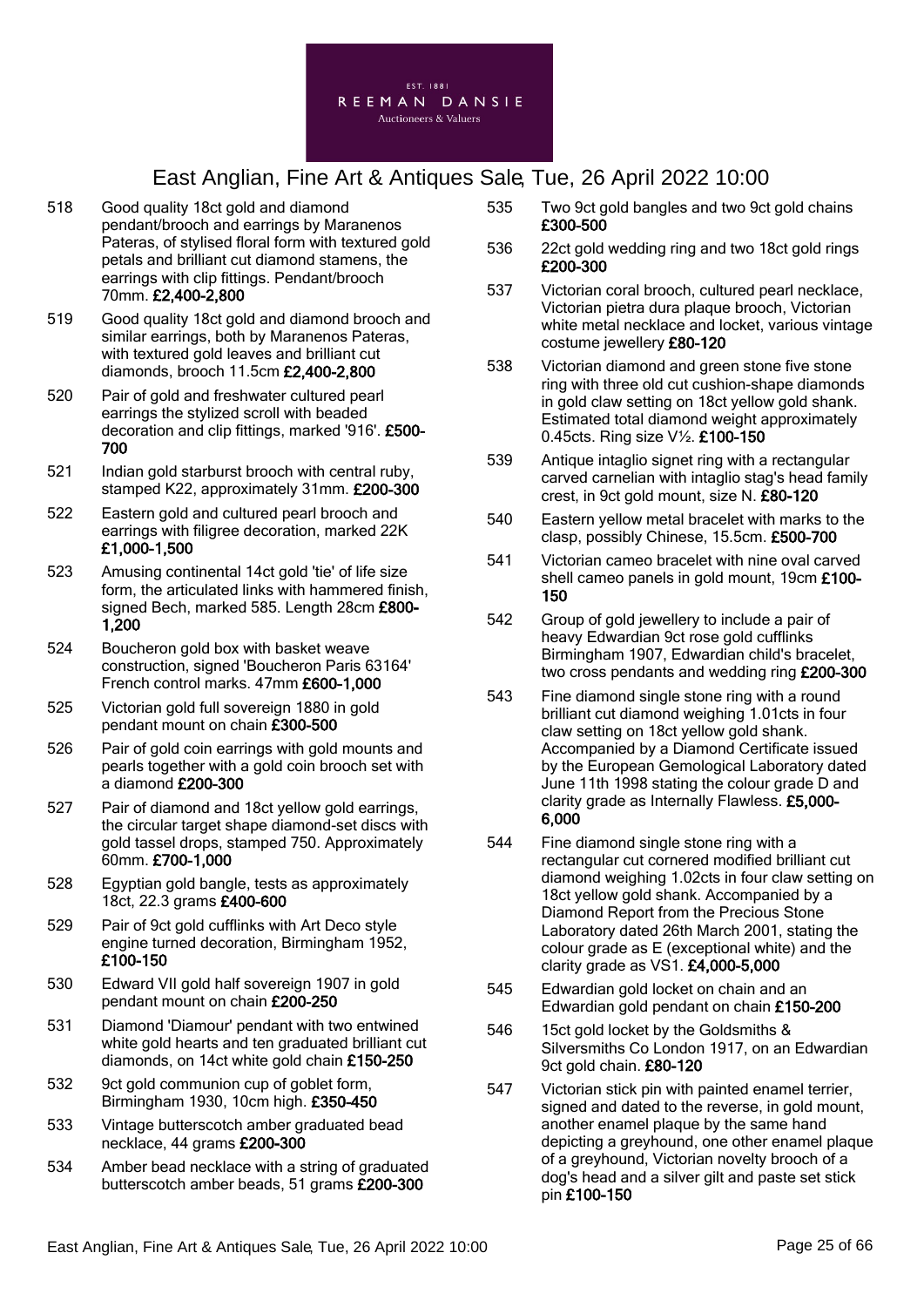

- 548 Edwardian 9ct rose gold necklace with fetter links, 45cm £80-120
- 549 Late 19th century French gold sapphire and diamond pin brooch in 18ct gold setting, French control marks, 34mm. £120-180
- 550 9ct gold green stone and cultured pearl bracelet with 6mm spherical beads, 17.5cm. £60-80
- 551 Miscellaneous group of vintage costume jewellery in two boxes £50-70
- 552 Collection of costume jewellery to include vintage bead necklaces £100-150
- 553 Collection of costume jewellery £100-150
- 554 Collection of costume jewellery £100-150
- 555 14ct gold money clip, 64mm. £150-200
- 560 Gentlemen's Rolex Oyster Perpetual DateJust 18ct gold and stainless steel wristwatch, the circular white enamel dial with applied gold Roman numerals and date aperture, yellow gold bezel in Oyster case on bi-metal gold and steel Jubilee bracelet, case approximately 35mm diameter. Model number 16233, serial number X681478. Pre-owned, with till receipt of purchase from Jonathan Geeves Jewellers, Liverpool Street, London, 04/05/2011 and a Rolex authorised service receipt from Thurlow Champness & Son of Bury St. Edmunds, for £833 on 25/05/2021. £2,000-3,000
- 561 1960s gentlemen's Rolex Oyster Precision stainless steel wristwatch, model 6426, serial number 2678525 on Rolex Tudor stainless steel ovster bracelet, in original box, together with the original Rolex stainless steel oyster bracelet and two Rolex catalogues and 1973 Rolex price list. Case approximately 34mm. £800-1,200
- 562 1940s gentlemen's Rolex Oyster stainless steel wristwatch, serial number 356885, with manual wind shock-resisting movement, centre seconds, luminous and blued steel hands, luminous Arabic numerals and outer minute/seconds track in circular stainless steel Oyster case with screw-down crown, 31mm diameter. £400-600
- 563 1970s gentlemen's Rolex Oyster Perpetual Date Superlative Chronometer stainless steel wristwatch, model 1500, serial number 1766434, the circular brushed silver dial with date, applied steel baton hour markers and centre seconds in stainless steel oyster case, 34mm, on Rolex stainless steel oyster bracelet. £1,500-2,000
- 564 Rolex Tudor Oyster Royal gentlemen's wristwatch with a Tudor 17 jewel shock-resisting 1182 calibre movement, the circular dial with gold Arabic and arrowhead hour markers, gold hands, blued steel centre seconds, in circular stainless steel Oyster case, screw down winding crown, on later leather strap. Case approximately 34mm diameter. In a Watches of Switzerland box. £350-500
- 565 Gentlemen's Montblanc Meisterstruck Automatic Sport Chronograph wristwatch, the black dial with date and three subsidiary dials, on black rubber bracelet with deployment clasp. Accompanied with extra stainless steel bracelet, boxes and instruction manuals. Model 3274, M29301, PL389580. £400-600
- 566 Ladies Ebel Beluga Tonneau diamond-set wristwatch, the mother of pearl dial with diamond dot hour markers and diamond set bezel on stainless steel bracelet. Total diamond weight 0.54cts. Model 9014G38. £500-800
- 567 Ladies Longines automatic wristwatch, the circular white enamel dial with applied diamond dot hour markers, date aperture and centre seconds in circular stainless steel case, 25mm diameter, on stainless steel bracelet, in original box with instruction manual, Longines guarantee card and Longines Diamond Certificate, model 4.274.4.27.6, purchased from Ernest Jones, Colchester 3rd November 2015. £200-300
- 568 1970s Omega De Ville ladies silver bracelet watch with oval blue dial in silver case on silver curb link bracelet. £150-200
- 569 Ladies Piaget 18ct gold and diamond wristwatch with coral dial, gold Roman numerals, diamondset bezel on integral 18ct yellow gold woven bracelet, Birmingham import marks 1970. Case approximately 23mm. Bracelet length approximately 15.5cm £1,500-2,000
- 570 Gucci vintage 3000.2.M wristwatch with red and green striped dial in gold plated 34mm case on green leather lizard calf strap with original buckle in original box. £50-70
- 571 1950s Ladies Omega 9ct gold wristwatch, the circular dial with applied gold Arabic and baton hour markers in gold case on gold double strand snake link bracelet in original red leather Omega case. Hallmarked Birmingham 1955. Case 17.5mm diameter. £300-500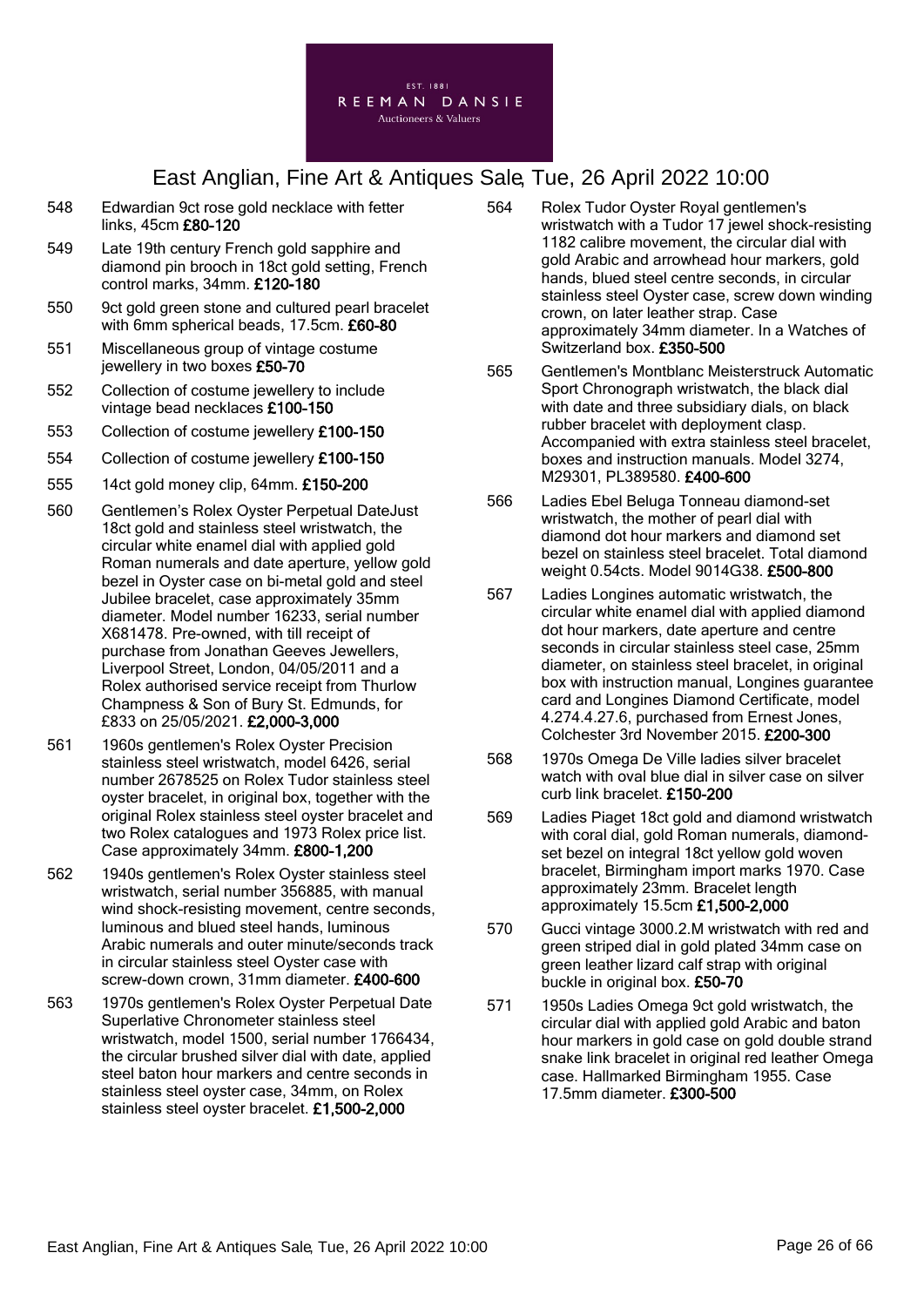

- 572 1920s ladies diamond and platinum cocktail wristwatch, the circular dial with diamond set bezel and shoulders, all with round old cut diamonds in millegrain setting in platinum case on black double cord strap. Estimated total diamond weight approximately 1.2cts. Case approximately 20mm wide £250-350
- 573 Early 20th century Swiss ladies enameled silver keyless fob watch watch decorated with Tyrolean landscape with house 27 mm diameter £60-100
- 574 1970s Gentleman's Bulova Accutron wristwatch, the circular brushed gold dial with date aperture and gold baton hour markers in gold plated 34mm case, on brown crocodile leather strap in Garrard & Co tooled red leather box. £100-150
- 575 Late 19th century Swiss 14ct gold fob watch with square enamel jewelled dial in gold case with finely engraved decoration, 28mm diameter. £100-150
- 576 1940s/50s ladies Fabre-Leuba Geneva Art Deco bangle watch and Seiko wristwatch (2) £50-70
- 577 Georgian 18ct gold pocket watch by Morris Tobias of Liverpool with patent fusee movement with white enamel dial in 18ct gold case, 55mm. £800-1,200
- 578 18ct gold Waltham Hillside pocket watch with button-wind movement in 18ct gold case, 48mm. £400-600
- 579 Gentleman's 9ct gold full hunter pocket watch retailed by Jay's, Essex Road, London, with 25 jewel button-wind movement in 9ct gold Dennison case, Birmingham 1919, together with an Edwardian 9ct rose gold and white metal/platinum fetter link chain. £300-400
- 580 Early 20th century stopwatch by Venner Time Switches, with circular white enamel dial in nickel case, 57mm, in original fitted case. £100- 150
- 581 Gentleman's 9ct gold pocket watch with Swiss button-wind movement in 9ct rose gold case, Birmingham 1923. £150-250
- 582 Omega pocket watch with white enamel dial in steel case, 50mm diameter. Provenance - this watch belonged to the late Gordon Sanderson, Scots Guards, who was wearing the watch during liberation of Belson in WWII. £50-80
- 583 George III silver pair-cased pocket watch by J. Banks, London, The fusee movement with verge escapement, signed and numbered 12655, white enamel dial in silver cases, both with corresponding hallmarks, Birmingham 1795 or 1821, case 57mm. £60-100
- 584 Victorian silver pair cased pocket watch by Beha Lickert & Co Norwich with fusee movement and verge escapement, signed and numbered 13837, white enamel dial in silver cases, both with corresponding hallmarks (London 1870) £60-100
- 585 Four antique pocket watches to include a George III silver verge pocket watch by James Linn, a large Victorian silver pocket watch by J.W.Reeley & Sons, Chester 1899, 58mm, one other Victorian silver pocket watch with fusee movement, unsigned, London 1873, 45mm, on silver fetter link chain, together with an Edwardian pocket watch (3) (Qty: 3) £80-120
- 586 George III silver pocket watch with fusee movement and verge escapement by Graham of London, the white enamel dial with inner dial marked for the date, in silver case Birmingham 1792, case 55mm. £50-70
- 650 19th century French porcelain and spelter clock garniture with painted porcelain panels depicting courting figures, on duck egg blue ground. Clock 52cm high. £200-300
- 651 Early 19th century bracket clock with twin fusee movement and circular painted dial in mahogany case, unsigned, 74cm high £300-500
- 652 Reproduction ebonised act of Parliament clock, gilt chinoiserie decorated blue lacquered case signed Thomas Smith of Norwich, 143cm high £250-350
- 653 Victorian mahogany bracket clock, with white enamel dial in arched carved case, 32cm high £120-180
- 654 19th century mahogany bracket clock, painted dial reading 'Examined by Dent, London', 47cm high £400-600
- 655 1930s Miniature brass lantern clock with French movement striking on bell, 25cm high £60-100
- 656 19th century French mantel clock in gothic revival architectural ormolu case with knight surmount and trophy of arms decoration, silk suspension movement with outside count wheel, striking on bell 46cm high, pendulum present £200-300
- 657 19th century French mantel clock in porcelain case with ornate cherub and musical trophy decoration, dial and movement signed by A La Gerbe D'or A Chapus Paris, 45cm high pendulum present £150-200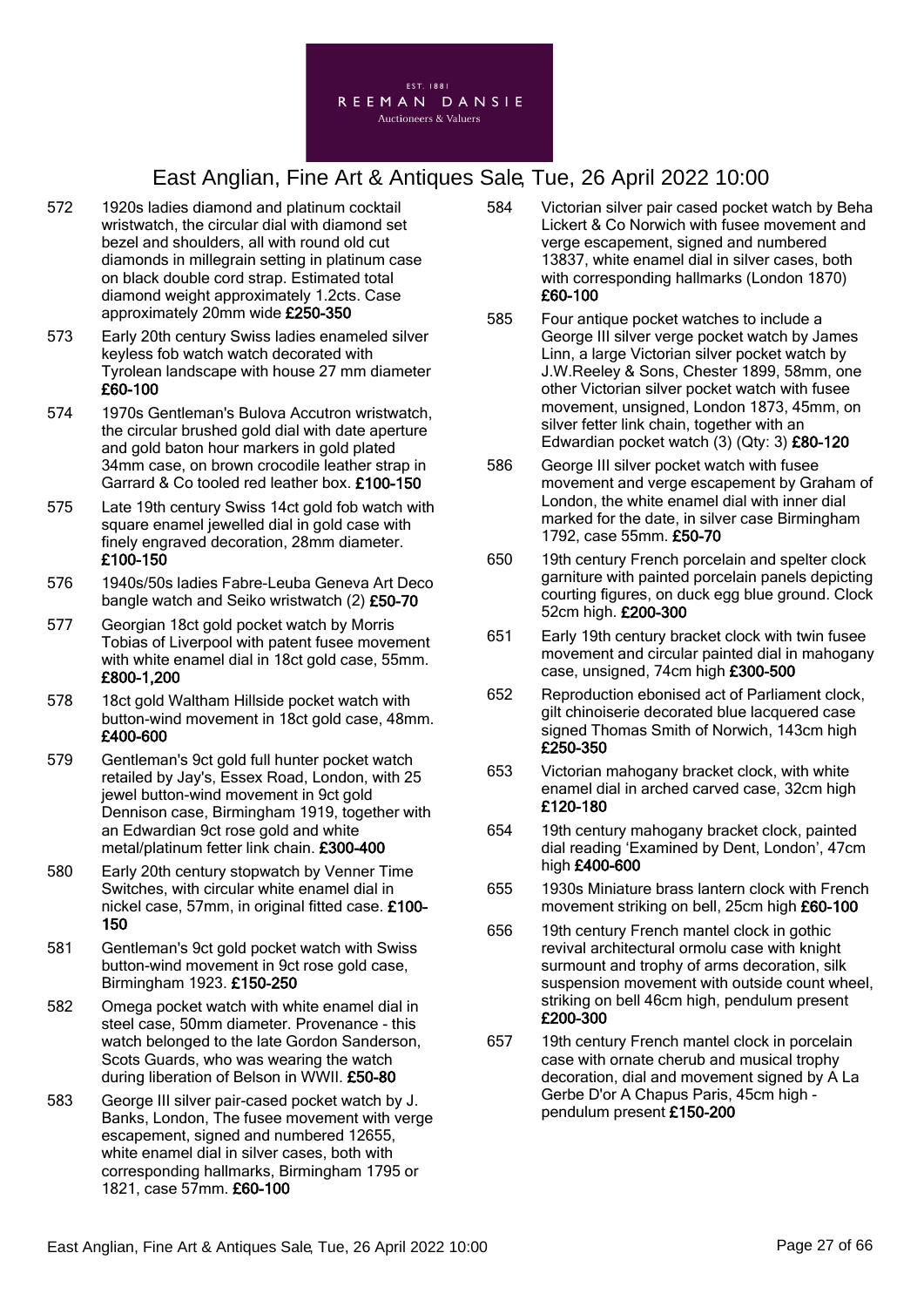

- 658 19th century French ormolu and alabaster mantel clock with pineapple finials, drum movement with silk suspension pendulum, 29cm high Provenance: removed from Bramfield Folly, Suffolk £100-150
- 659 Late 19th century German mantel clock in French-style case with rococo ormolu mounts, signed Lenzkirk movent striking on gong 34cm high, pendulum and key present £80-120
- 660 Late 19th century small French clock garniture in ormolu and champlevé enamel case, floral swag painted enamel dial, cylinder movement and pair matching vases on alabaster bases. The clock 23cm high, key present £150-200
- 661 Late 19th century French miniature longcase clock in green painted and gilt metal mounted case decorated with romantic figures and flora, 45cm high, pendulum present £100-150
- 662 Late 19th century four glass mantel clock with mercury adjusted pendulum and striking on gong 30 cm high- key and pendulum present £150-250
- 663 Late 19th century Frodsham mantel clock in inlaid mahogany case, signed enamel dial with striking movement on gong with key and pendulum, 33cm high £100-150
- 664 19th century mantel clock with French eight day movement and outside countwheel, striking on a bell, white marble dial with applied gold Roman numerals, in a shaped white marble case with rococo gilt metal decoration of angels pouring water from a ewer, dolphins and other foliate garlands, surmounted by a ram's head mounted urn, on four adjustable feet, 38cm overall height (key and pendulum present) £300-500
- 665 Late 19th century miniature carriage clock with gilt and enamel dial 10.5cm high £40-60
- 666 Late 19th / early 20th century French brass carriage clock with gilt metal floral scroll dial and blind fretwork decoration to case, 15.7cm high, with key £60-100
- 667 1930s Georgian-style Elliot bracket clock with Westminister chimes in mahogany case with gilt and silvered dial, 35cm high £100-150
- 668 1930s Georgian-style Elliot bracket clock with Westminister chimes in mahogany case with arched gilt and silvered dial, 35cm high £100- 150
- 669 18th century French boulle-work bracket clock with bracket, with enamel dial, movement striking on bell with sunburst pendulum, ornate ormolu mounts - in need of restoration, the clock 90cm high £200-300
- 670 Early 20th century French four glass mantel clock with gilded mounts and dial, mercury adjusted pendulum on scroll feet 35.5cm highkey and pendulum present £250-350
- 671 Edwardian regulator mantel clock by W. Giles, Bristol with silvered dial, fusee movement and cylindrical pendulum in domed top mahogany case with bevelled glass front, key and pendulum present 43.5cm high, the dial 15.5cm diameter Provenance: removed from Bramfield Folly, Suffolk £200-300
- 672 19th century French ebonised architectural mantel clock, with inlaid foliate ornament, the circular enamel dial raised between barley twist columns on stepped plinth base, 51cm high, with pendulum and key £150-250
- 673 Late 19th century French mantel clock in floral marquetry rosewood case, key and pendulum present, 32cm high £200-300
- 674 Good quality Edwardian cased carriage clock with alarm movement. The brass case with reeded columns to corners in leather travel case with key, 17cm high £150-200
- 675 Thomas Buffett, Colchester, early 18th century 30-hour single train oak longcase, with square brass and silvered dial, striking on bell, tall oak case 217cm high, pendulum only £200-300
- 676 Robert Parry, Pwllheli, early 19th century oak and fruitwood crossbanded longcase clock with painted arched dial with lunar arch with two weights and pendulum 224cm high £100-150
- 677 Late 19th century French boulle-work mantel clock with gilt metal mounts, enamel plaque numerals, chiming movement on gong - 27cm high, key and pendulum present £200-300
- 678 Early 19th century oak mahogany crossbanded longcase clock, by A Lawson, Bradford, with painted arched dial and single train movement with pendulum and one weight, 229cm high £100-150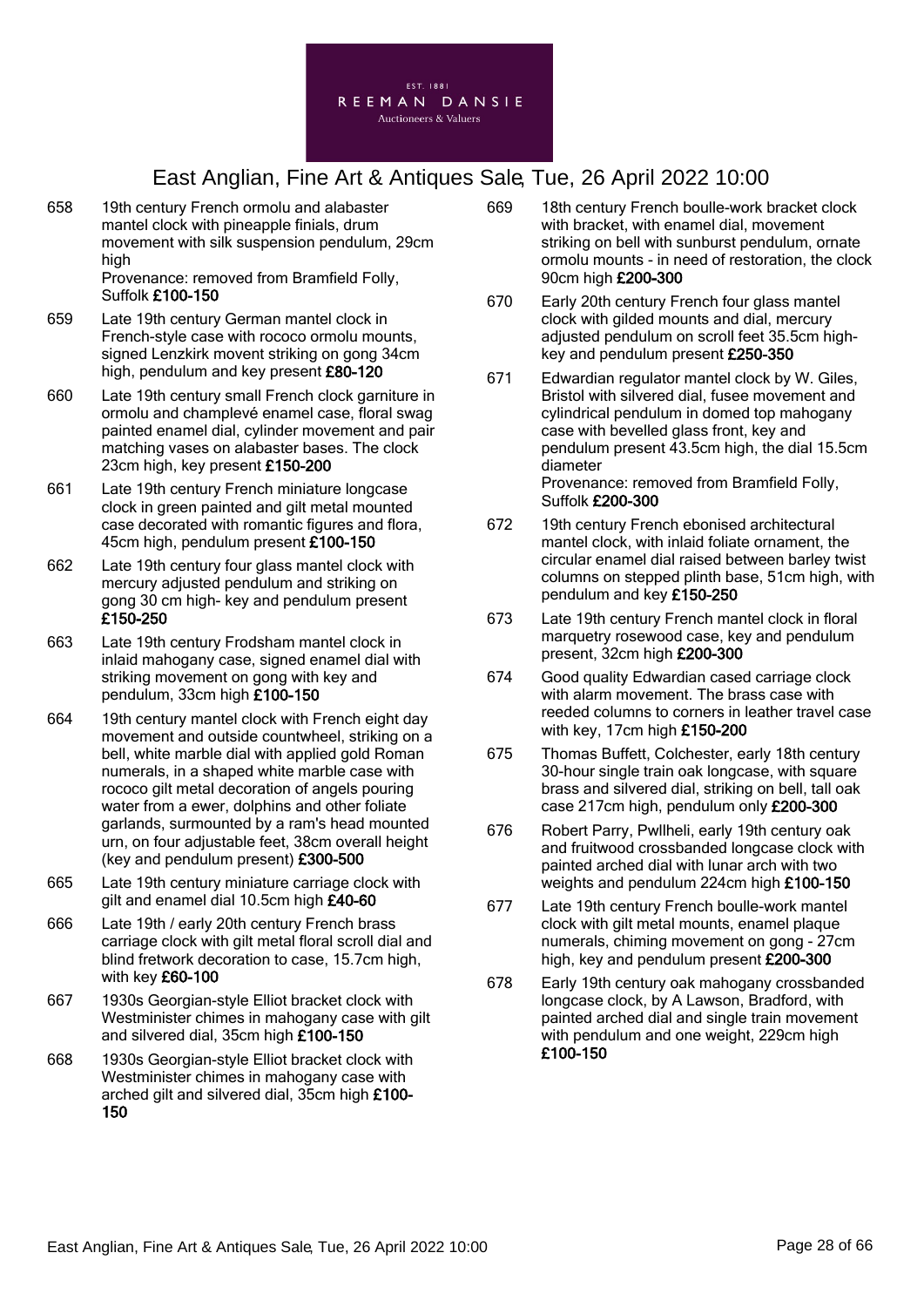

- 679 Plat, Sir Hugh The Jewel House of Art and Nature: Containing divers rare and profitable inventions, together with sundry new experiments on the art of husbandry. 1652. Sm 4to, contemporary mottled calf, re-backed, hinges tender Provenance: From the collection of Professor Robert ("Bobby") Boutflour, CBE (1890-1961), Principle of The Royal Agricultural College, Cirencester and an important Agricultural reformer. Thence by family descent. £800-1,200
- 680 Tull, Jethro, The New Horse-Houghing Husbandry: or, An Essay on the Principles of Tillage and Vegetation. London: Printed for the Author, 1731 first edition, 168p, modern board binding, some damp staining throughout Provenance: From the collection of Professor Robert ("Bobby") Boutflour, CBE (1890-1961), Principle of The Royal Agricultural College, Cirencester and an important Agricultural reformer. Thence by family descent. £3,000- 5,000
- 681 Cramp, William, Hints to Dairy Farmers, being an account of the food and produce of a cow, published by Procter of the Board of Agriculture, 1811, marbled board ends, together with William Cramp's 1839 new edition of Hints for Dairy Farmers (unbound), also William Harley - Harleian Dairy System, published London 1829. (3)

Provenance: From the collection of Professor Robert ("Bobby") Boutflour, CBE (1890-1961), Principle of The Royal Agricultural College, Cirencester and an important Agricultural reformer. Thence by family descent. £60-100

682 Blith, Walter - Briefe Discoveries of divers excellent wayes and means for the Maturing and Improving of Land 1646. Sm 4to., bound with advertising leaf for 'Divers sorts of Coates and other munitions....,bound with 'How to order any land, so as it may reteyne all the moysture that falleth theron: And to improve it thereby' 19th century 1/2 calf with calf gilt title to upper cover (broken). Bookplate of Earl Fitzwilliam. It would appear that the last copy of this work to appear at auction was in 1948. A pencil note probably by Robert Boutflour to the inside cover states 'very rare, maybe unique', this is almost certainly the book referred to by Mary Boutflour in her biography of Robert Boutflour - '...His two great hobbies were collecting old books on agriculture and, of course, shooting. Now a well-paid principal, he was able to indulge in purchasing books more freely, but he never paid very large sums. Bought at a moderate price, they increased in value. One book by J.S., 1545 (presumably a misreading of the 1646 to the cover), he has marked, "very rare, perhaps the only one in existence"...' £1,500-2,500

- 683 Smith, Robert The Universal Directory for the Taking Alive and Destroying Rats, and all other kinds of four-footed and winged vermin, in a method hitherto us attempted: calculated for the use of Gentlemen, the Farmer and Warrener. 1768. 8vo, Contemporary speckled calf (joints tender) 6 plates, 4 folding. Bookplate of J Haintock Anderson Provenance: From the collection of Professor Robert ("Bobby") Boutflour, CBE (1890-1961), Principle of The Royal Agricultural College, Cirencester and an important Agricultural reformer. Thence by family descent. £200-300
- 684 Pointer, John A Rational Account of the Weather, 1738 second edition, together with Gervase Markham, The Compleat Husbandman, 1707, also Baxters Agricultural and Horticultural Gleaner, 1836 and Thomas Tusser, Five Hundred Points of Good Husbandry, 1812 (with signature of 'JohnWilson R. A. Coll.' to the front pages and Robert Boutflour's annotation stating 'Principle Royal Agricultural College 1847-1852' . (4)

Provenance: From the collection of Professor Robert ("Bobby") Boutflour, CBE (1890-1961), Principle of The Royal Agricultural College, Cirencester and an important Agricultural reformer. Thence by family descent. £70-100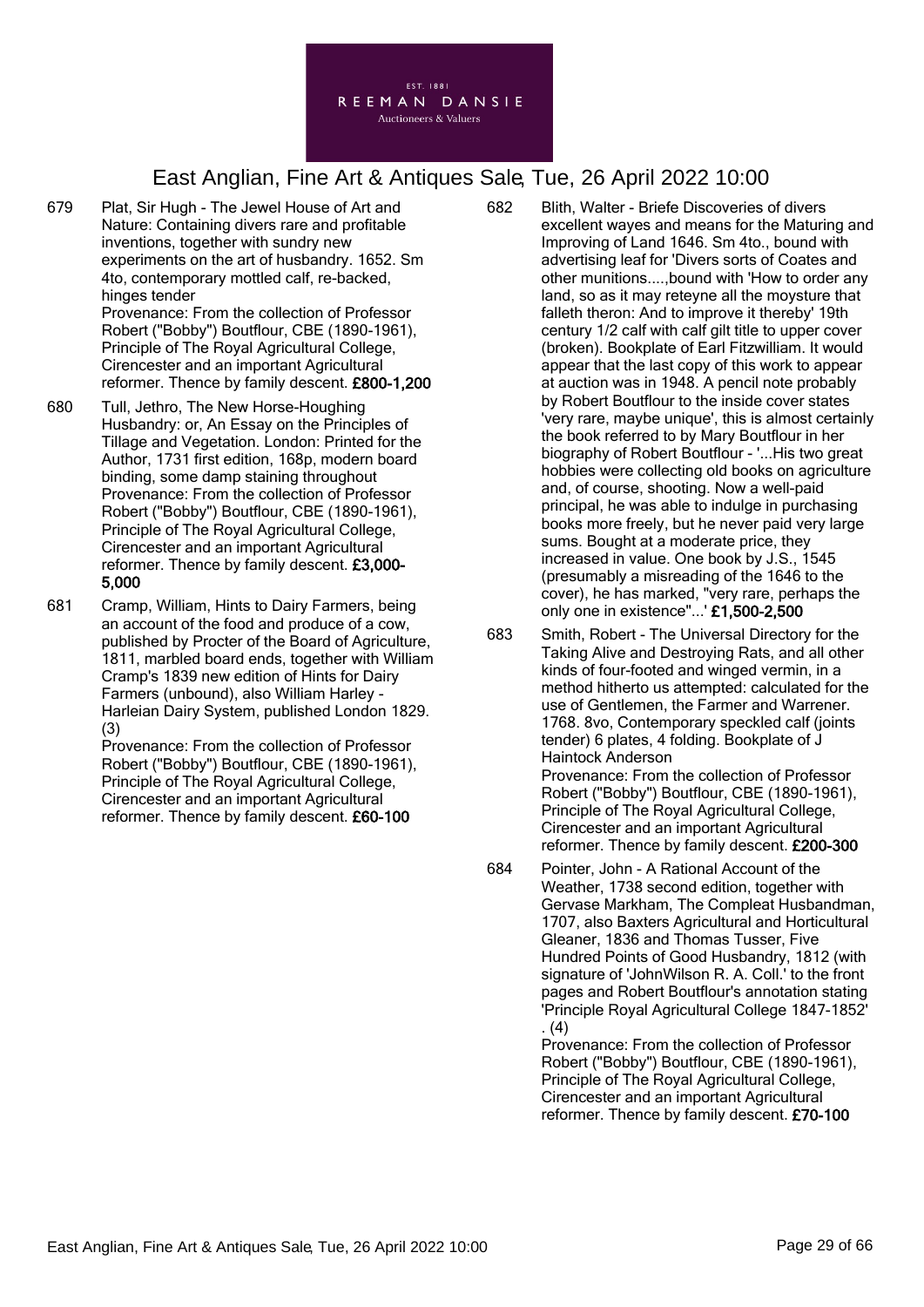

- 685 Rothamsted Experimental Statio, Harpenden Library Catalogue of Printed Books and Pmphlets on Agriculture, 1940 second edition, together with G E Russell - The Old English Farming Books, 1947 first edition, also More Old Farming Books, 1950 first edition, and facsimile of Thomas Tusser's 1557 'A Hundreth Good Pointes of Husbandrie'. (4) Provenance: From the collection of Professor Robert ("Bobby") Boutflour, CBE (1890-1961), Principle of The Royal Agricultural College, Cirencester and an important Agricultural reformer. Thence by family descent. £40-60
- 686 Meager, Leonard. The mystery of Husbandry: or, Arable, Pasture, and Woodland Improved. 1697. 12mo., later mottled calf, folding frontis (text browned) Provenance: From the collection of Professor Robert ("Bobby") Boutflour, CBE (1890-1961), Principle of The Royal Agricultural College,

Cirencester and an important Agricultural reformer. Thence by family descent. £700-1,000 687 Fitzherbert - The Boke of Husbandry newely Imprynted at London in Flete Strete in the house of Thomas Berthelet, nere to the sygne of Lucrece. Cum privileging, 1548. 16mo. 20th century morocco, 15cm high. Bookplate of Ernest Ridley Debenham, inscribed R. Boutflour, July 1954, appears to have been purchased at that time from Thomas Thorp, 149 High Street, Guildford for £60. (corner of page F3 repaired, some staining to text).

Provenance: From the collection of Professor Robert ("Bobby") Boutflour, CBE (1890-1961). Gifted to him by B.O.C.M. (British Oil and Cake Mills) then by family descent. In his 1965 biography 'Bobby Boutflour' by his wife Mary Boutflour, it states: 'His two great hobbies were collecting old books on agriculture and, of course, shooting. Now a well-paid principal, he was able to indulge in purchasing books more freely, but he never paid very large sums. Bought at a moderate price, they increased in value. One book by J.S., 1545, he has marked, "very rare, perhaps the only one in existence". His most valuable book was a first edition of Petrus Crescentius printed in Germany in 1471, the printing, illuminations and paper being in excellent condition. This was a presentation from the B.O.C.M. So also was the delightful little volume of Fitzherbert' it seems like a very generous gift but as stated elsewhere in his biography: '...Ralph Sadler in proposing a vote of thanks to him in Harrowgate said 'Sir, you have put thousands of pounds into the pockets of dairy farmers. God knows how many millions you must have put into the pocket of B.O.C.M.' After his appointment as Principal of the Royal Agricultural College Cirencester in 1931 Professor Boutflour was largely responsible for raising the prestige of the College to its present high standards. He directed a radical remodeling of the University, expanding the student numbers from 50 to 800 during his tenure. He published significant works, particularly relating to dairy farming, and played an important role in the growth of international farming yields in the austere post-war period. It was said of Boutflour, on his death in 1961, that he was "... the most capable, colourful and forceful character that ever adorned the fields of agriculture" £2,500- 3,500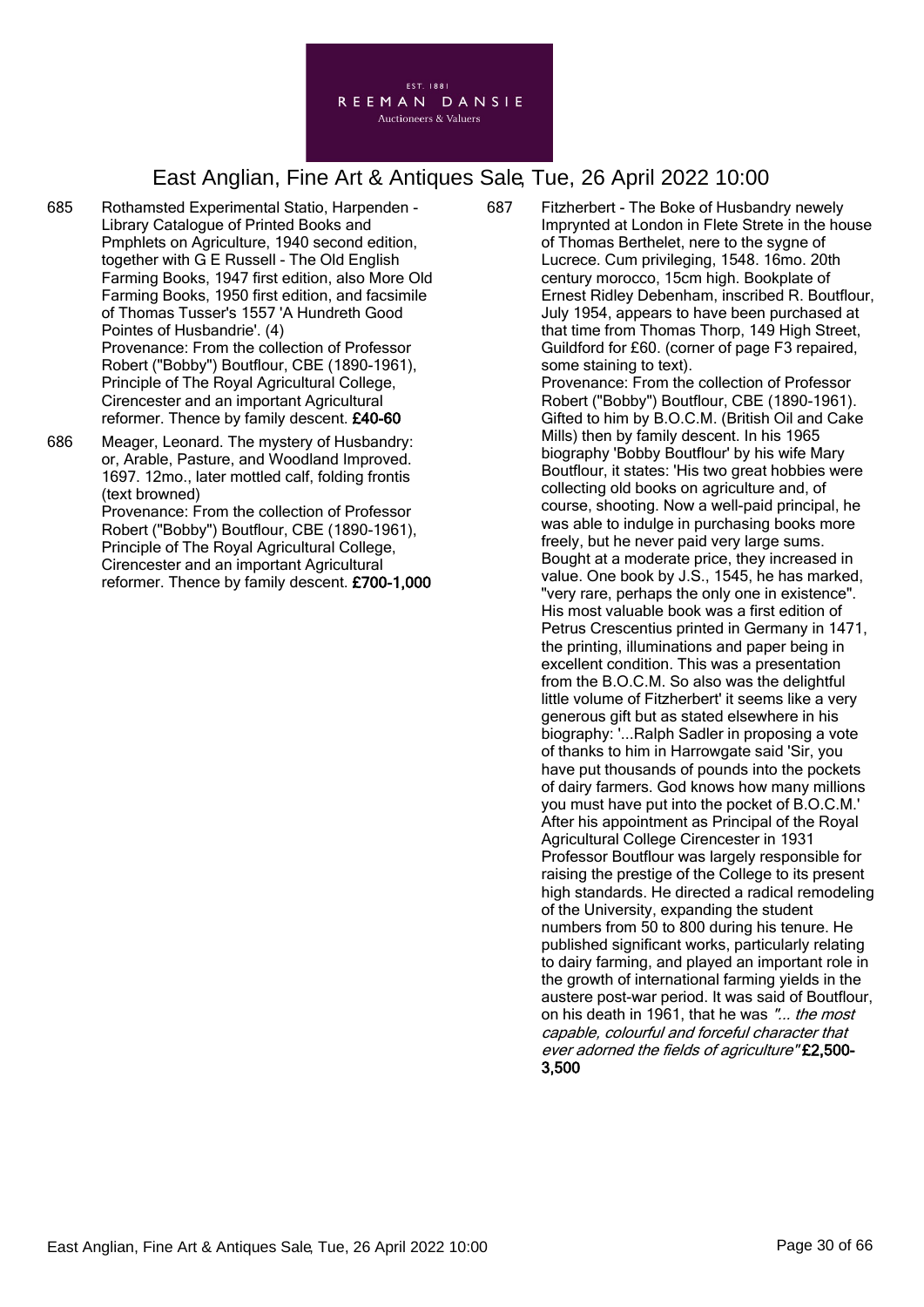

688 Hamilton, John, Baron Bellhaven - The Countryman's Rudiments: or An Advice to the Farmers in East-Lothian how to Labour and Improve their ground. Edinburgh 1713. 12mo. Original (?) boards, Some Marginal Shaving W.A.F.

> Provenance: From the collection of Professor Robert ("Bobby") Boutflour, CBE (1890-1961), Principle of The Royal Agricultural College, Cirencester and an important Agricultural reformer. Thence by family descent. £100-150

689 Scot, Reynolde - A Perfite Platforme of a Hoppe Garden, and necessarie instructions for the making and mayntenaunce thereof, with notes and rules for reformation of all abuses, commonly practiced, Theron very necessarie and expedient for all men to have, which in any wise have to doe with hops. Now newly corrected and augmented by Reynolde Scot, Imprinted at London by Henrie Denham, dwelling in Pater Noster Rowe, at the Signe of the Starre, 1578, 4to. 19th century calf, broken, bookplate for C W H Sotheby, pencil inscription by Robert Boutflour Provenance: From the collection of Professor

Robert ("Bobby") Boutflour, CBE (1890-1961), Principle of The Royal Agricultural College, Cirencester and an important Agricultural reformer. Thence by family descent. £2,500- 4,000

690 Heresbach, Conrad - Foure Bookes on Husbandriem collected by M. Conradus Heresbachios, Councellor to the high and mighty Prince, The Duke of Cleve: containing the whole art and trade of Hasbandrie, Gardening, Grassing and planting with the antiquities and commendation thereof, Newly Englished and increased by Barnaby Googe 1586. Sm 4to. Contemporary limp vellum partially detached. Bookplate of Charles Lilburn Provenance: From the collection of Professor Robert ("Bobby") Boutflour, CBE (1890-1961), Principle of The Royal Agricultural College, Cirencester and an important Agricultural reformer. Thence by family descent. £2,000- 4,000

- 691 Tusser, Thomas Five Hundred Pointes of good husbandry. Printed in the dwelling house of Henrie Denham in Aldersgate Street at the signe of the starre, 1586. Sm 4to. 19th century green morocco. Some marginal shaving, corner repairs to pp35-43, some staining, note in front states: From the library of W S Higgs, Sotherby April 1830, lot 672 Provenance: From the collection of Professor Robert ("Bobby") Boutflour, CBE (1890-1961), Principle of The Royal Agricultural College, Cirencester and an important Agricultural reformer. Thence by family descent. £2,000- 3,000
- 692 Markham, Gervase The English Husbandman. 1635. Sm 4to Contemporary vellum, lacking title, text frayed. W.A.F. Provenance: From the collection of Professor Robert ("Bobby") Boutflour, CBE (1890-1961), Principle of The Royal Agricultural College, Cirencester and an important Agricultural reformer. Thence by family descent. £100-200
- 693 Blith, Walter The English Improver or a New Husbandry. 1649, Sm 4to. 19th century 1/2 vellum. lacking one leaf (129-30) supplied in ms.

Provenance: From the collection of Professor Robert ("Bobby") Boutflour, CBE (1890-1961), Principle of The Royal Agricultural College, Cirencester and an important Agricultural reformer. Thence by family descent. £150-250

694 Lawson S. - An Essay on the use of Mixed and Compressed Cattle Fodder, for Feeding and Fattening Horses, Oxen, Cows, Sheep, Hogs or Pigs, particularly adapted for young stock and for horses or cattle on ship-board, in camps, or in garrisons. 1797, 8vo., modern 1/2 calf Provenance: From the collection of Professor Robert ("Bobby") Boutflour, CBE (1890-1961), Principle of The Royal Agricultural College, Cirencester and an important Agricultural reformer. Thence by family descent. £50-70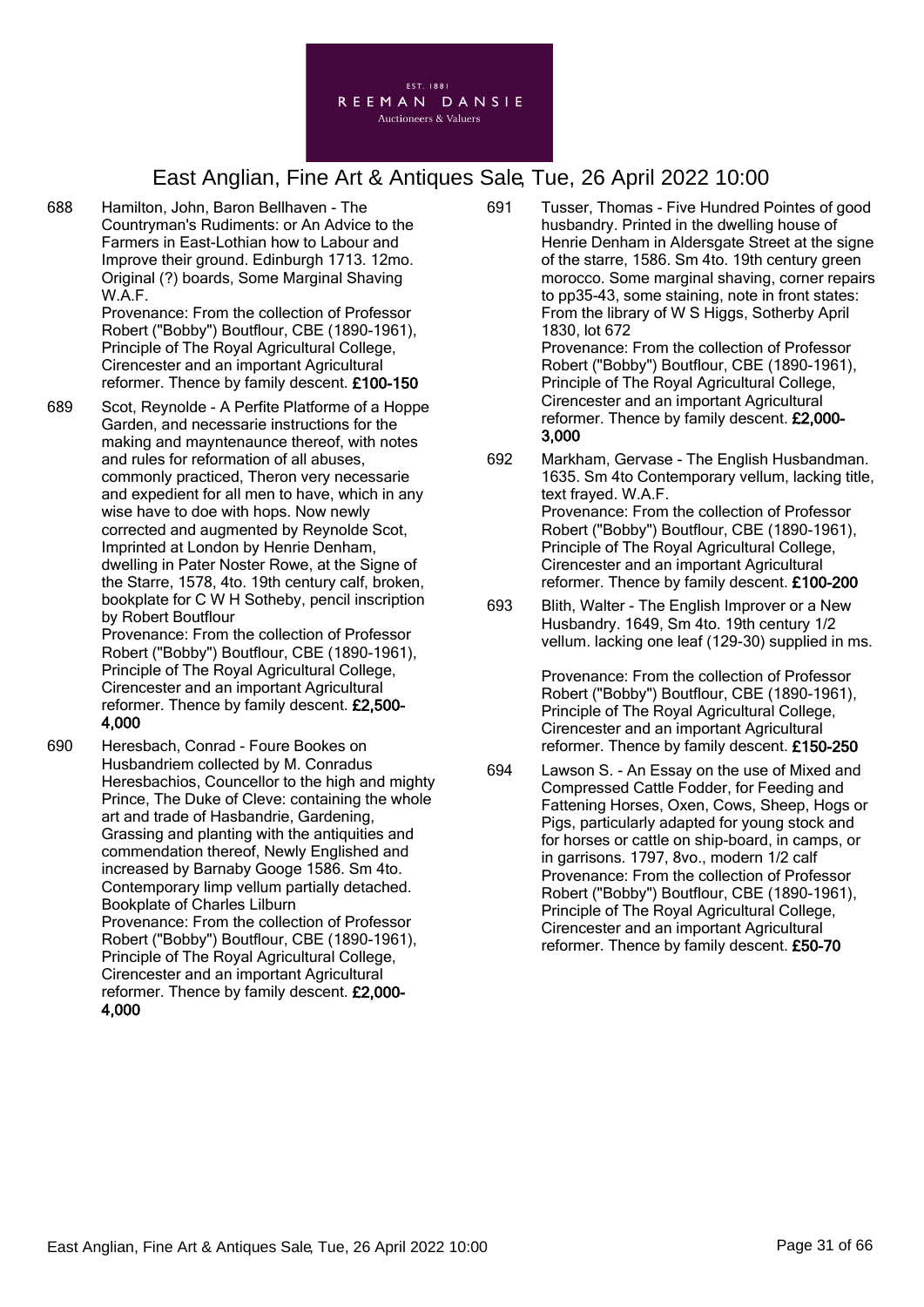

- 695 Crescentiis, Petrus Commodorum Ruralium, Augsburg, Johann Schuessler, 1471, the first edition of the first printed book on agriculture. Chancery folio, mid-19th century crushed green morocco and gilt binding, signed E Niedree 1845 to turn in. The text is complete, the three blanks are lacking. Provenance: From the collection of Professor Robert ("Bobby") Boutflour, CBE (1890-1961). Gifted to him by B.O.C.M. (British Oil and Cake Mills) then by family descent. In his 1965 biography 'Bobby Boutflour' by his wife Mary Boutflour, it states: 'His two great hobbies were collecting old books on agriculture and, of course, shooting. Now a well-paid principal, he was able to indulge in purchasing books more freely, but he never paid very large sums. Bought at a moderate price, they increased in value. One book by J.S., 1545, he has marked, "very rare, perhaps the only one in existence". His most valuable book was a first edition of Petrus Crescentius printed in Germany in 1471, the printing, illuminations and paper being in excellent condition. This was a presentation from the B.O.C.M. So also was the delightful little volume of Fitzherbert (lot 687)' it seems like a very generous gift but as stated elsewhere in his biography: '...Ralph Sadler in proposing a vote of thanks to him in Harrowgate said 'Sir, you have put thousands of pounds into the pockets of dairy farmers. God knows how many millions you must have put into the pocket of B.O.C.M.' After his appointment as Principal of the Royal Agricultural College Cirencester in 1931 Professor Boutflour was largely responsible for raising the prestige of the College to its present high standards. He directed a radical remodeling of the University, expanding the student numbers from 50 to 800 during his tenure. He published significant works, particularly relating to dairy farming, and played an important role in the growth of international farming yields in the austere postwar period. It was said of Boutflour, on his death in 1961, that he was "... the most capable, colourful and forceful character that ever adorned the fields of agriculture". £60,000- 80,000
- 696 Large coco de mer, 24cm high £300-500
- 697 Very fine late 19th century Japanese carved ivory and shibayama mushroom, inlaid with insects, signed, 8cm long £500-700
- 698 Three 19th century novelty hatpins ivory elephant on ball, race horse and horse (3) £100- 150
- 699 Good mid 19th century burr walnut and brass bound decanter box, enclosing two cut glass decanters and stoppers, each with silver spirit label, also together with another spirit label, the box with Bramah lock (lacking key) 28cm high £150-250
- 700 Dunhill humidor with label to the interior, 34cm wide together with two further burr wood veneered humidors (3) £400-600
- 701 Antique Chinese bronze vase of archaic form, 23cm high £250-350
- 702 Early 20th century plated magnifying glass, with gun dog terminal, 24cm long, together with a modern bronze sculpture depicting a kingfisher on 'No Fishing' sign, indistinctly signed Darin Matthews. (2) £100-150
- 703 Good quality Edwardian barograph by Hezzanith, in mahogany cabinet with Art Nouveau brass and pewter inlay, 42cm £150- 250
- 704 Victorian walnut jewellery box, of cushion from with hinged front and fabric lined interior, 21cm wide £80-120
- 705 Three early 19th century relief gilded bronze plaque busts, each in glazed rosewood frame, approximately 26 x 23cm £120-180
- 706 Darin Matthews (contemporary) bronze and patinated model of a kingfisher on a reed, raised on wooden plinth, 63cm high, signed and dated 1996, numbered 2/50 £80-120
- 707 Unusual Haida type carved black stone totem in the manner of Charles Edenshaw (1839-1920) carved with stylised masks and animals, 32cm high £200-300
- 708 Early 19th century figured yew wood tea caddy, with glass mixing bowl and flanking lidded compartments, 30cm wide £80-120
- 709 Asprey brass cased pocket barometer, the signed silvered dial 7cm diameter, in leather case, together with another smaller with double hinged case, compass to base, another by Callaghan & Co. (3) £200-300
- 710 Large 19th century Anglo-Indian ivory inlaid casket, of sarcophagus form with surmounting concealed removable locking box, all with flanking handles and raised on paw feet, interior partially complete with fitted boxes, flush drawer below further fitted and with writing slope, 45cm wide £300-500
- 711 Late 19th century Chinese carved ivory card case, of small size, typically carved in high relief with a continuous frieze of figures in a landscape, 9cm high £40-60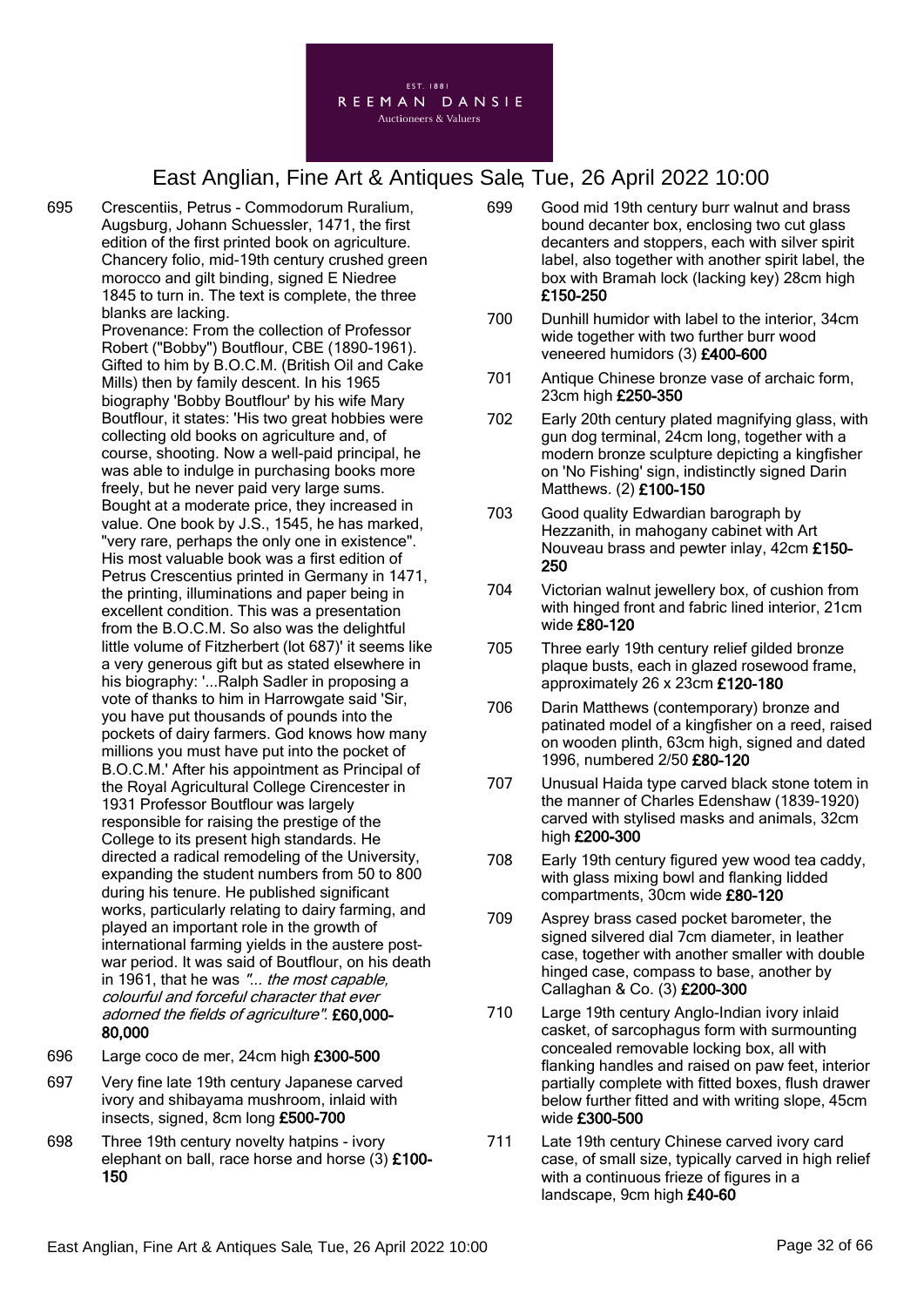

- 712 19th century Chinese zitan wood merchants box with fitted interior, removable sections and contents to include scales, rules, folding knife, frame, soapstone seals, ink stones and other items, 32cm wide £100-150
- 713 Two 19th century fruitwood containers, the tallest 18cm high and a Mauchlineware egg timer with scene of Portobello Ride. (3) £60-100
- 714 Early 20th century plated tantalus, with three cut glass bottles and stoppers, each with silver spirit label, Holdfast patent mechanism which tilts the decanters forward for access, with key, presentation inscription dated Feb. 4th 1914, 38cm wide £100-150
- 715 Good 19th century Japanese lacquer six section inro, decorated with flowering peonies, signed to the base (with mark for the Kajiwana family of makers) 10cm high £400-600
- 716 19th century Limoges enamel plaque, with finely painted depiction after Boticelli of the Mother, the Child and John the Baptist, signed, 17 x 13.5cm £200-300
- 717 19th century copper preserve pan, engraved 'Mansion House' with twin flanking handles, 39cm wide £100-150
- 718 Extraordinary and impressive 19th century carved ivory phallus, with humorous faux armorial circular plaque, with removable knopped end exposing internal cavity, total length 20cm NB: Popular legend has it that carvings such as the present lot were commissioned by military officers who would pose for life-like reproductions for the amusement and distraction of their wives whilst the officers were away on
- 720 19th century carved and red stained ivory chess set, the queen 12cm high £100-150

military campaigns. £500-700

- 721 19th century carved and red stained ivory chess set, the queen 9cm high £80-120
- 722 Collection of 19th century Chinese carved red stained ivory chess pieces, comprising various elements of various sets, the tallest approximately 11cm £200-300
- 723 Large collection of ivory, bone and bone chess and draughts pieces, together with an ivory cane handle £60-100
- 724 Assorted works of art, including collection of plaster seals, two Victorian mother of pearl card case, cold painted metal dog band, ancient Egyptian pottery sphinx (in three pieces) £100- 150
- 725 19th century malachite and ormolu desk stand, with three glass vessels raised on toupee feet, 24cm wide £60-100
- 726 Good collection of marbles, including a large number of equally sized marbles with multi-ply ornament, each approximately 2.5cm diameter and others £100-150
- 727 Fine quality 19th century Canton carved and stained ivory chess set, some damage and small losses, the queen 17.5cm high £400-600
- 728 Antique Chinese bronze figure of a horse and rider, character marks below the seated figure, total height 34cm £300-400
- 729 Three 19th century Continental ivory and ebonised crucifixes, the largest 44cm high £150- 250
- 730 Good quality late 19th century Japanese carved ivory figure of a wheelwright with chisel sitting on a cart wheel, signed 8.5cm high, 5.5cm wide £100-150
- 731 Good quality late 19th century Japanese carved ivory figure of a samurai warrior in traditional armour holding a long bow and carrying swords and quiver of arrows on back, signed, 19cm high £200-300
- 732 Good quality late 19th century Japanese carved ivory figure of a dancing girl in traditional dress holding two fans, signed 7.5cm £100-150
- 733 Good quality late 19th century Japanese carved ivory figure of a mother with child in traditional dress and wearing block shoes 19.5cm high £200-300
- 734 Good quality late 19th century Japanese carved ivory figure of girl in traditional dress carrying a folded fan, 18cm high £100-150
- 735 Late 19th century Japanese carved ivory figure of a girl wearing traditional dress carrying flowers, 18cm high £60-100
- 736 Late 19th century Japanese carved ivory figure of a gardener holding a scythe and tree branch, signed, 20cm high £100-150
- 737 Late 19th century Japanese carved ivory figure of a musician with temple dog mask at feet, signed 16cm and another figure of a huntsman with musket, 12.5cm (2) £100-150
- 738 Set of thirty two 19th century Chinese export carved and stained ivory gaming counters intricately carved with figures and foliage and pair matching dice shakers, the counters 34mm diameter £60-100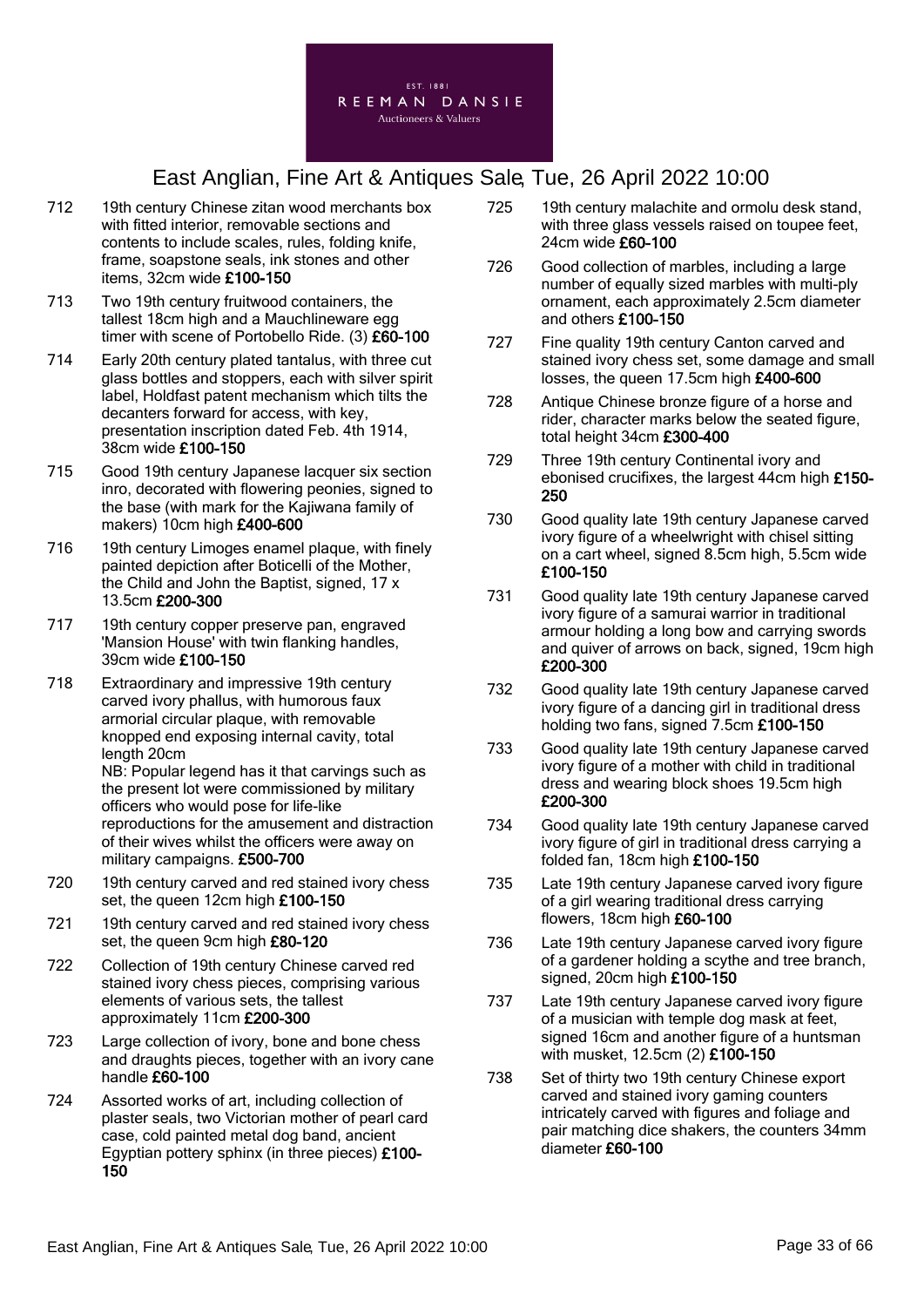

- 739 Late 19th century Chinese carved ivory tusk ornately decorated with figures, buildings and flora on original carved hardwood stand decorated with flowers, 45cm high £100-200
- 740 Late 19th century Japanese carved ivory and shibayama inlaid figure group of a priest and kneeling servant, signed 19cm high £100-150
- 741 Late 19th century Japanese carved ivory figure of a street entertainer holding a ladder being climbed by bird like creatures, signed, 17cm high £100-150
- 742 Japanese Meiji carved ivory okimono, depicting a man and pet monkey up a pole, signed to base, total height 28cm £100-150
- 743 Finely carved Chinese celadon jade brush washer, with lotus carved bowl and cage of flowering foliage, 10.5cm wide x 7cm deep x 4cm high. Provenance: Deceased private estate. £300-500
- 744 Two similar Mamluk revival inlaid metalware boxes, each of octagonal form with locking clasp and Islamic script ornament, 9.5cm wide £200- 300
- 745 Fine quality 19th century Japanese lacquer box, decorated with insects and foliage, of rounded rectangular cushion form, housing internal tray, 17cm wide £200-300
- 746 Fine quality 19th century Japanese lacquer box, of rounded rectangular form decorated in low relief with fish and shells, the cover enclosing four lidded boxes, each decorated with landscape, 15cm wide £200-300
- 747 19th century Japanese lacquer box and cover, in the form of a fruit with raised leaf ornament, 16cm £100-150
- 748 Japanese Meiji lacquered five section netsuke, finely decorated with a mountain lion, 8cm high £200-300
- 749 Japanese bronze censer, of square form raised on pine cone supports, four character signature mark to underside, 14cm wide £150-250
- 750 19th century carved wales tooth depicting Britannia seated on a lion, 20cm long Provenance: removed from Bramfield Folly, Suffolk £200-300
- 751 Early 20th century American Gorham 'Athenic' three handled vase/wine cooler, with silver/white metal scroll handles and rim, the flared wasted copper body with patinated hammered finish and gilded interior. Signed to base, model number AY203. Height 21cm £100-150
- 752 Aboriginal throwing stick, 62cm long £80-120
- 753 Abdul Rahman Chughtai (1894-1975) etching, portrait of a young woman in a landscape, signed, plate 24.5 x 14cm, glazed frame £600-800
- 754 Pair of Islamic miniatures on bone, finely painted with figures in gardens, 11.5 x 5.5cm and 9.5 x 5cm respectively £80-120
- 755 Late 19th century Japanese bronze vase, baluster form moulded with carp, three character mark to base, 26cm high £60-100
- 756 Good quality late 19th century continental miniature bureau decorated to each face and inside the hinged fall with fine quality enamel plaques depicting classical scenes, 22cm wide £300-500
- 757 Fine quality 18th / 19th century Continental mother of pearl and yellow metal mounted fan, the carved sticks decorated with rococo pierced and inlaid foliate ornament, in glazed case, total width 40cm £100-150
- 758 An 18th / 19th century carved coconut bugbear flask, modelled in relief with courtship scenes. possibly South American figures, within foliate bordered panels, with carved mottos 'Recuerdos', 'Delastini', 'Erlasdelca', 'Stillodeulua' zoomorphic mask to the openings, 13cm high £300-500
- 759 19th century Anglo-Indian sandalwood, ivory and metalware work box, of squat sarcophagus form, with well fitted interior, on paw feet, 35cm wide £150-250
- 760 Two antique Tibetan gilded bronze deity figures, each in meditative pose, raised on square plinth, 43cm high £100-150
- 761 Antique carved bone ewer, carved in low relief in the Etruscan style, incised to base 'P.F. 1650 fecit', 16.5cm high £50-70
- 762 Set of seven 19th century Dieppe carved ivory figures of musicians, each humorously carved standing on a wooden barrel, 16cm high £300-500
- 763 Good quality Japanese Meiji period carved ivory okimono, depicting a figure with a bird on his shoulder, 19cm high £80-120
- 764 Fine quality Indo-Chinese carved ivory Krishna figure, depicted playing a flute on naturalistic rocky base, 30cm high £100-150
- 765 Chinese export carved ivory puzzle ball, 5.5cm diameter, raised on pierced and carved stand, together with a group of Japanese ivory okimo, with missing elements £200-300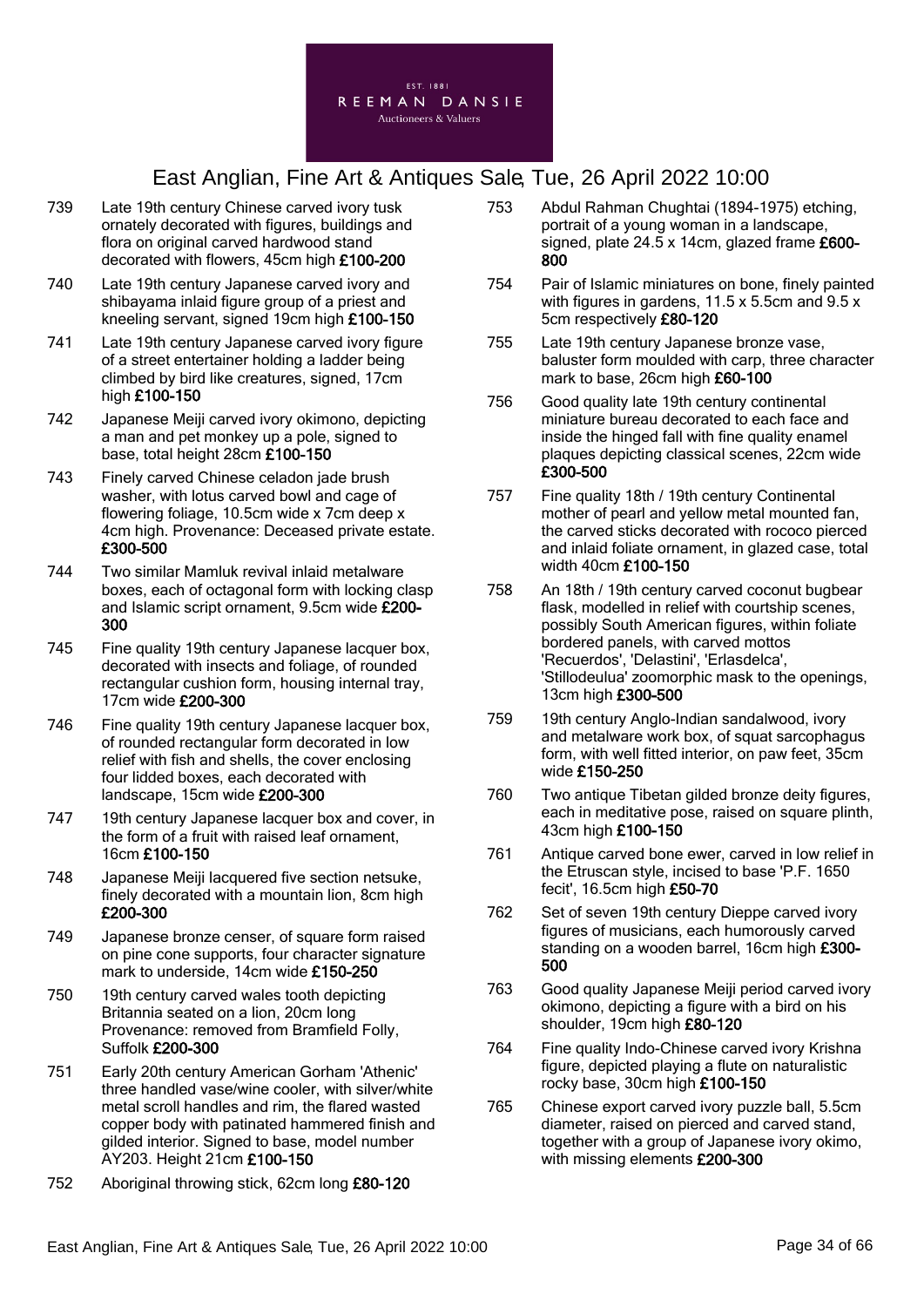

- 766 19th century carved Dieppe ivory figure of a Mother and Child, raised on carved fruitwood base, 18cm high, together with two small carvings of Mary. (3) £70-100
- 767 Four Japanese carved ivory okimonos, with losses, the tallest 18cm high £50-70
- 768 Very unusual and poignant George III needlework sampler, by Maria Bryan, aged 9 years, 1816, titled 'On the death of a sister' and dedicated to Charlotte Bryan who died aged 10 years, with verse and scattered pictoral motifs, 44 x 34cm £80-120
- 769 19th century needlework sampler, by Mary Boxhall, in her 13th year, indistinctly dated and with verse and floral repeat ornaments, in glazed frame 47 x 36cm £80-120
- 770 18th / 19th century doll or poppet, the carved wooden head doll with inset glass eyes, presented in glazed box with cloth floral embellishments, 48cm long £100-150
- 771 Regency papier mâché and gilt metal decanter carriage, with pivoting wheels and ivory handle, housing twin cut glass decanters and stoppers, 58cm long £200-300
- 772 Set of four pairs of Queen Victoria's household green stained ivory and steel knives and forks, each knife with VR cypher, 26cm long £100-150
- 773 19th century Greek icon, depicting St George on horseback, 26 x 20cm £100-150
- 774 19th century Russian icon depicting the Madonna and Child, in glazed ebonised frame, 19.5cm high £70-100
- 775 Large serpentine egg, 13cm long £50-70
- 776 Robert Dighton (1752-1814) coloured engraving - The Specious Orator (James Christie) 19cm x 14cm, glazed birds eye maple frame £50-70
- 777 19th / 20th century scagliola obelisk with gilt metal cresting, raised on tortoise supports and marble plinth, total height 63cm, together with pair pink marble obelisks (3) Provenance: removed from Bramfield Folly, Suffolk £300-500
- 778 19th / 20th century reeded obelisk with urn mount, on stepped plinth, 31cm high, together with a pair of stone obelisks and Italian alabaster sphere on plinth mount. (4) Provenance: removed from Bramfield Folly, Suffolk £100-150
- 779 Continental bronze figure of Marshall Joffre, indistinctly signed, 25cm high £100-150
- 780 Two Continental bronze figures, each indistinctly signed, raised on marble plinths, the tallest 19cm high £100-150
- 781 1920s silver mounted crocodile skin cigar case, assayed for London 1929, 17cm high, together with a ships wheel cigar cutter £50-70
- 782 Edwardian silver mounted ivory paper knife, engraved initials and dated 1907, silver mounts assayed for Birmingham 1905, 36cm long £60-100
- 783 Early 19th century Austrian silver music box, maker CV, date mark for 1826, rounded rectangular form with engraved geometric ornament, key present, mechanism currently not functioning, 9cm wide £200-300
- 784 Good 19th century Continental School portrait miniature on ivory depicting a couple in a landscape, indistinctly signed, tondo 9cm diameter, in period pressed horn frame £200- 300
- 785 Pair of 18th century portrait miniatures on ivory, depicting two women, possibly sisters, each 4.6 x 3.7cm, in glazed papier mâché frames £200- 300
- 786 Two complete sets of 52 early Victorian Regimental playing cards of large size with square corners, by De La Rue & Co, London, each deck printed with the Regimental Badge of the 22nd (Cheshire) Regiment with Battle Honours for Meeanee, Hyderabad and Sindh, in a Sadeli work and sandlewood inlaid cribbage board box, the box 26cm long £100-120
- 787 An 18th century carved wood, and polychrome decorated, standing figure of a Saint in Monk's habit, together with another similar, in Holy vestments and stole, both with carved bone heads (arms missing), 14 and 14.5cm overall height respectively. (2) £100-200
- 788 Large Victorian carved ivory sleeping "Lucky Pig". Unmarked, 14cm overall length £200-300
- 789 Victorian carved ivory sleeping "Lucky Pig", underside signed Lucky Pig, Barratt & Son, 9 Old Bond Street, W1. 11.7cm overall length £150-200
- 790 Five Victorian carved ivory sleeping "Lucky Pigs", of different sizes, one without ears signed Lucky Pig (7.8cm), another slightly smaller, signed Barratt & Sons, Piccadilly, RD 434873 (5.2cm) three piglets (3.0/2.5/1.5cm each, smallest with box) £100-150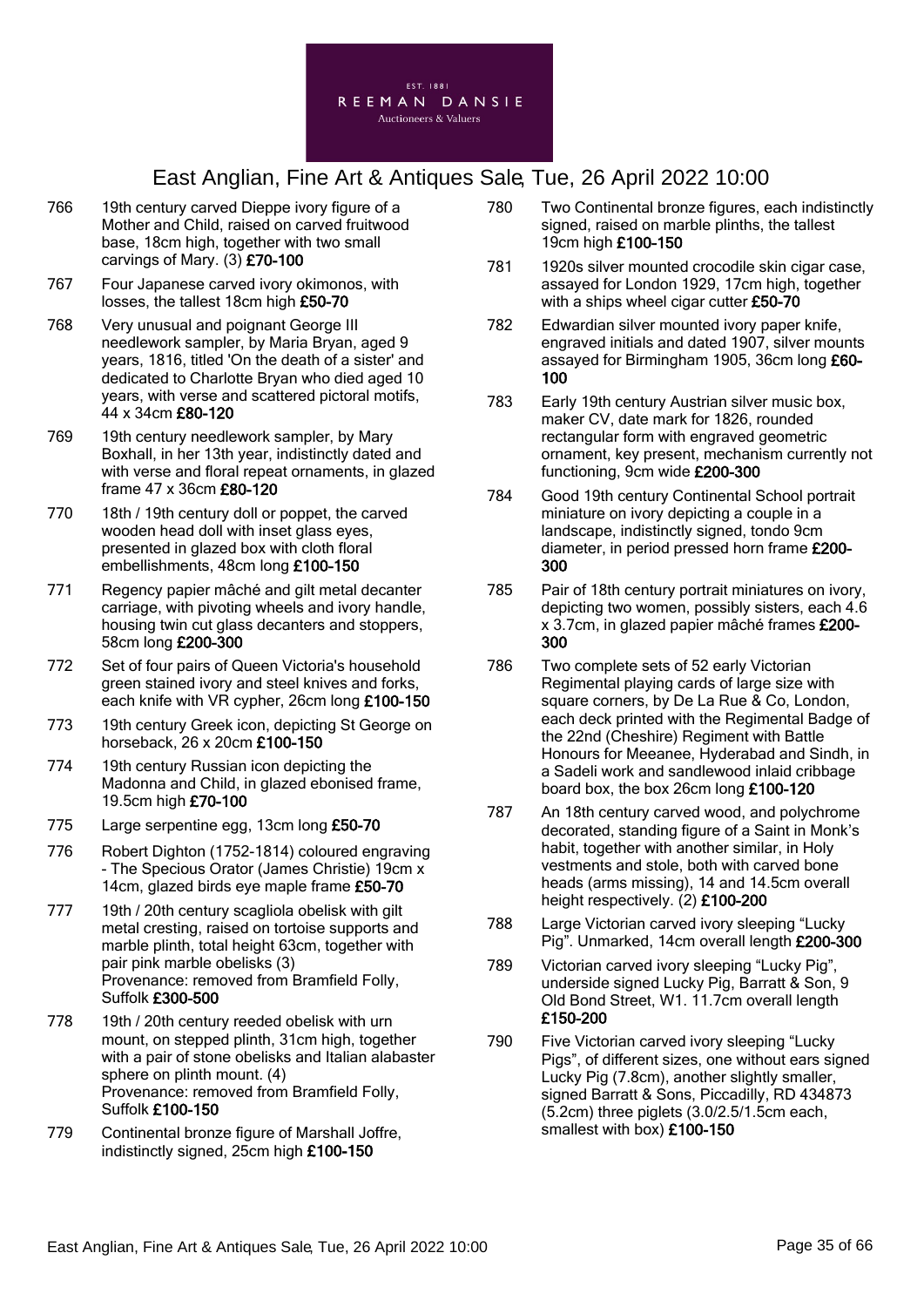

- 791 Mid 19th century Vizagapatam horn and ivory mounted games box, with four removable compartments, containing eight circular and eight rectangular ivory floral decorated counters, box 10.5cm across £80-120
- 792 Late 19th / early 20th century Chinese carved ivory medical figure of small proportions, in the form of a reclining naked lady, wearing shoes, 6.5cm overall length £60-80
- 793 Rare George III, woven hair and painted on ivory, mourning picture, commemorating Mary Sirdefield, died 14 June 1798. AE.T 52, the wheatsheaf memento mounted with names of 10 children, above a gravestone, together with mourning husband and church, in an oval frame, reverse with remains of wording. NB: Mary Sirdefield lived at 58 Newgate Street, Islington, London, and was married to Finney Sirdefield, a draper and member of The Worshipful Company of Merchant Taylors, she is buried at the church of St Mary Islington, the church is illustrated in the above picture, 16cm high £200-300
- 794 Antique Greek icon of Christ, 36 x 26cm £70-100
- 795 After Desiderio da Settignano, 19th century marble bust of a young boy, on black marble plinth, total height 32cm £300-500
- 796 The Funeral Procession of Queen Elizabeth I, after William Camden, linen backed engravings now joined to form a long roll, published by Sumptibus. Society of Antiquaries, London, 1791 £100-150
- 797 Late 19th / early 20th century Irish-American Trapunto embroidery, emblazoned with military crest and Latin United States motto E Pluribus Unum, glazed frame, total size 53 x 60cm £200- 300
- 798 Rare 19th century Vienna enamel miniature urn, decorated with a continuous frieze of 18th century style figural scenes, with ormolu mounts, 9cm high £500-700
- 799 Continental enamel filigree box, circular cushion form, the hinged cover enamelled with a galleon, 5cm diameter, together with a small English silver box enamelled with a pansy, Birmingham 1911 and Continental blue glass and metal mounted scent bottle, also 19th / early 20th century Continental enamel box, painted with a lake scene, marked 935, possibly Swiss, 4.5cm diameter. (4) £80-120
- 800 A Trilobite Drotops SP (Devonian period), North Africa. 14cm overall length £100-150
- 801 Rare pair of engraved ivory panels in the manner of Locoppo Fiamengo (active 1594- 1602) depicting the Pharos of Alexandria and the Pyramids, taken from engravings of the Seven Wonders of the World by Martin von Heemskirk (1498-1574), 13.5 x 9cm £300-500
- 802 Victorian five piece ivory dressing table set, comprising four brushes and a hand mirror, all with applied yellow metal cartouche engraved R, together with one other hand mirror and matching brush, with engraved monogram. (7) £80-120
- 803 Early 19th century set of Grand Tour plaster intaglios, depicting works by Canova, in a faux book, with marbled covering and gilt tooled spine, inscribed PAOLETTI, OPERE DI CANOVA, 7, the hinged top and bottom opening to reveal 26 intaglios with a catalogue list of each one, 24cm overall length £200-300
- 804 Georgian ivory counter box of circular form, with engraved screw on cover with metal insert, containing four ivory discs engraved with circles 1-4, in a leather outer case. Box 3cm diameter £30-50
- 805 19th century ivory box of rectangular form with separate internal compartments and sliding cover, with carved monogram and Baron's coronet, together with three exquisitely carved and pierced ivory counters, with similar monogram and coronet, box 10.4cm overall length £50-80
- 806 Fine Japanese Meiji period bronze vase, of baluster form with squat neck, cast in relief with pheonix and lappet ornament, four character signature to the ornamented base, 35cm high, on carved wooden stand £700-1,000
- 807 Manner of Antonio Canova (1757-1822): Fine and impressive 19th century marble bust of Napoleon, unsigned, 59cm high, on oak stand (33cm high) Provenance: the collection of Colonel Thomas Blake-Humphrey, purchased circa 1875 for his Norfolk estate, thence by family descent £5,000- 8,000
- 808 Michel Mourier (b. 1943), bronze, untitled, signed and dated 2004, numbered 5/8 and with Guyot foundry stamp, 58cm high £500-700
- 809 Safavid lacquer book cover, 16th century, with figural reserves and animals in arabesque borders, signature panel, 32 x 20cm, glazed frame £600-800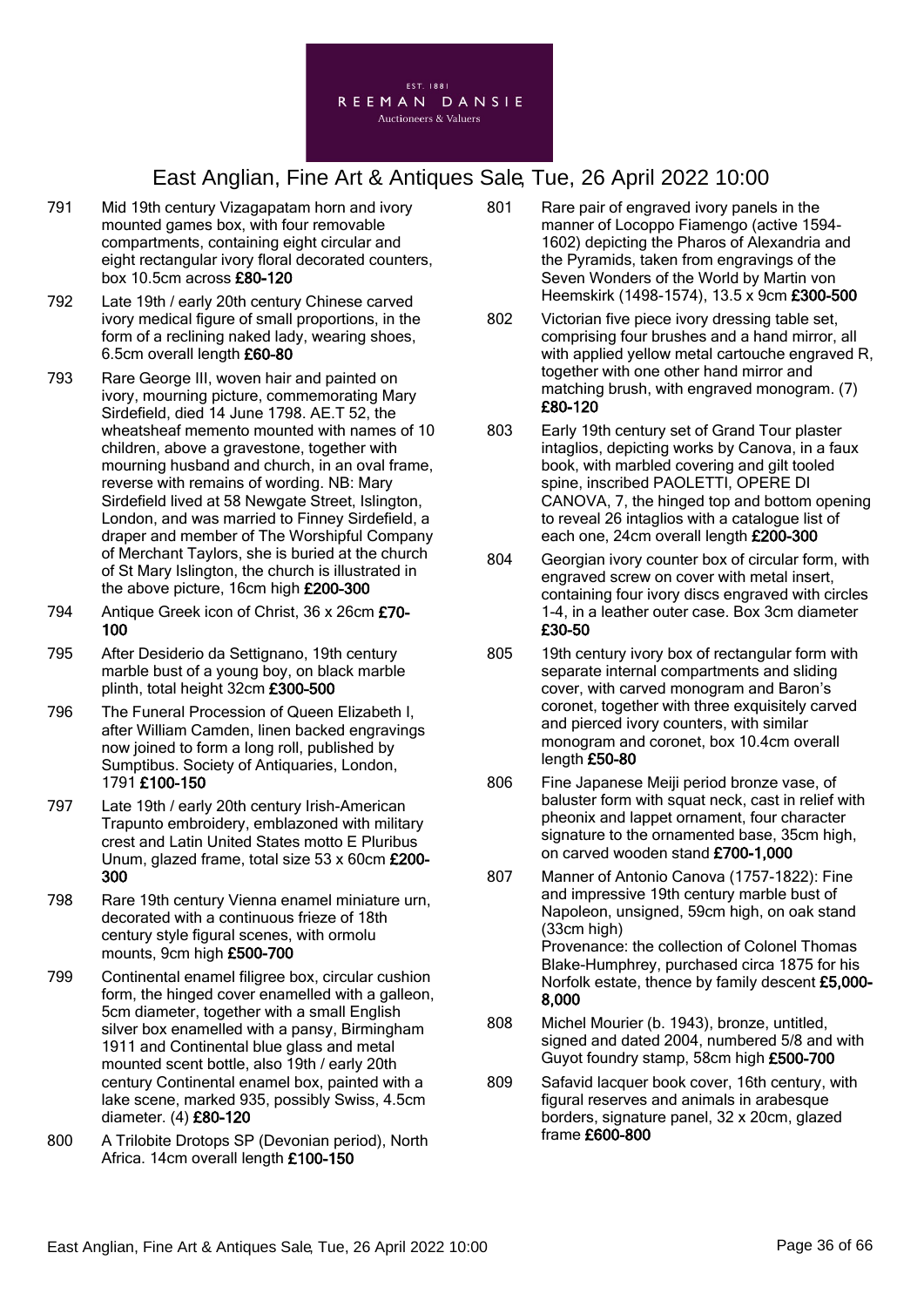

- 810 Large antique Tibetan brass and copper vessel and cover, applied with coral and turquoise stones, of baluster form with tooled and embossed bands, approximately 68cm high £200-300
- 811 Early 19th century painting on ivory of Cupid sharpening his arrows, taken from Myth of Danae by Correggio, in a decorative gilt frame, reverse signed Cosway, image 11 x 9.2cm, overall size 26 x 23cm £300-500
- 812 Rare set of four early 18th century French ivory gaming boxes of rectangular form, each with penwork decoration and a circular marker on the cover, colour coded green for diamonds, red for spades, yellow for clubs and white for hearts and containing a quantity of gambling chips and counters in the appropriate colour, each interior with a naturalistic design in the cover signed Mariaval Le Jeune a Paris fecit. The underside of each box with another naturalistic design. Circa 1720. Each box 8.5cm across £800-1,000
- 813 An early 18th century French ivory gaming box, with penwork decoration and a circular marker on the cover for hearts, the interior with flower design and signed Mariaval Le Jeune a Paris fecit. The underside with a floral design incorporating a snail. Circa 1720. (Without counters). 8.5cm across £100-200
- 814 Cased set of four early 18th century French ivory gaming boxes of rectangular form, each with penwork decoration depicting amorous scenes and sayings and containing a quantity of gambling chips and counters, each interior with a country scene in the cover signed Mariaval Le Jeune a Paris fecit. The underside of each box with a dancing figure. Circa 1720. Each box 8.5cm across £800-1,000
- 815 19th century Chinese black hardwood cribbage board, with carved floral decoration, inlaid ivory markers and carved plaques with Chinese scenes, slide covered peg box with four pegs, on four carved paw feet (one replaced). 24.7cm overall length £50-80
- 816 19th century Chinese walking cane, constructed of alternating sections of ox-bone and horn, with carved handle in the form of a serpent, with bulbous eyes, 84cm overall length £80-120
- 817 Middle Eastern parquetry, wood, mother of pearl and bone, inlaid backgammon games box with hinged cover and external chess board, 30 counters, 50cm wide £50-80
- 818 19th century Persian miniature painting on ivory with landscape scene with dancer and musicians performing before a dignitary in horse back 10.5 x 4.3cm £30-50
- 819 19th century Chinese ivory and white metal box with sliding cover, containing a set of fourteen heavily carved mother of pearl counters, with engraved monograms (six rectangular and eight circular), box 9cm overall length £200-300
- 820 Fine late 19th century Swiss musical box playing 20 airs striking on six bells, the well figured walnut cross banded case with hinged lid, song list to underside, 60cm wide £500-700
- 821 Edward William Wyon (1811-1885) bronze portrait bust of Robert Stephenson, titled, signed and dated 1855, 33cm high £200-300
- 822 A very fine cased pair of silver plated Gustave Young deluxe engraved .36 Cal. Colt Model 1862 Police revolvers, 61/2 inch sighted barrels stamped SAMl. COLT HARTFORD CT. and two line COLT PATENT stamped on left hand side of frame. fluted cylinders. Finely engraved overall in Germanic scroll and vine style against a punched dot background, featuring the characteristic wolf's head of Gustave Young on the hammers. Ends of barrel wedges also engraved. Original carved two piece ivory grips with high relief Goddess of Liberty on left side. Right side grips are plain. Consecutive serial numbers 206E and 207E throughout, denoting original factory engraving. Manufactured in 1861. Contained in their close fitted, French style, mahogany case trimmed in red velvet and complete with matching silver plated bullet mould marked Colt's Patent, a tin of Eley caps, a packet of five combustible cartridges and a silver plated double sided Eagle and Stars E.Pluribus Unum flask (combination nipple key and turn screw lacking), and key to the case. This set and its case is typical of those put together by Hartley & Graham of New York and the silver plating is possibly by Tiffany. Original cased pairs of Police Revolvers are extremely scarce £5,000-8,000
- 823 18th century Chinese carved ivory figure of Luohan, 12cm high £100-200
- 824 Two Regency silk embroidery pictures of stately homes, titled Whitton Place and Langley Park, each in verre églomisé glazed gilt frames, total size 30 x 41cm £150-250
- 825 Victorian brass pocket barometer, by Stanley London, with signed silvered dial, approximately 5cm diameter, in fitted case £150-200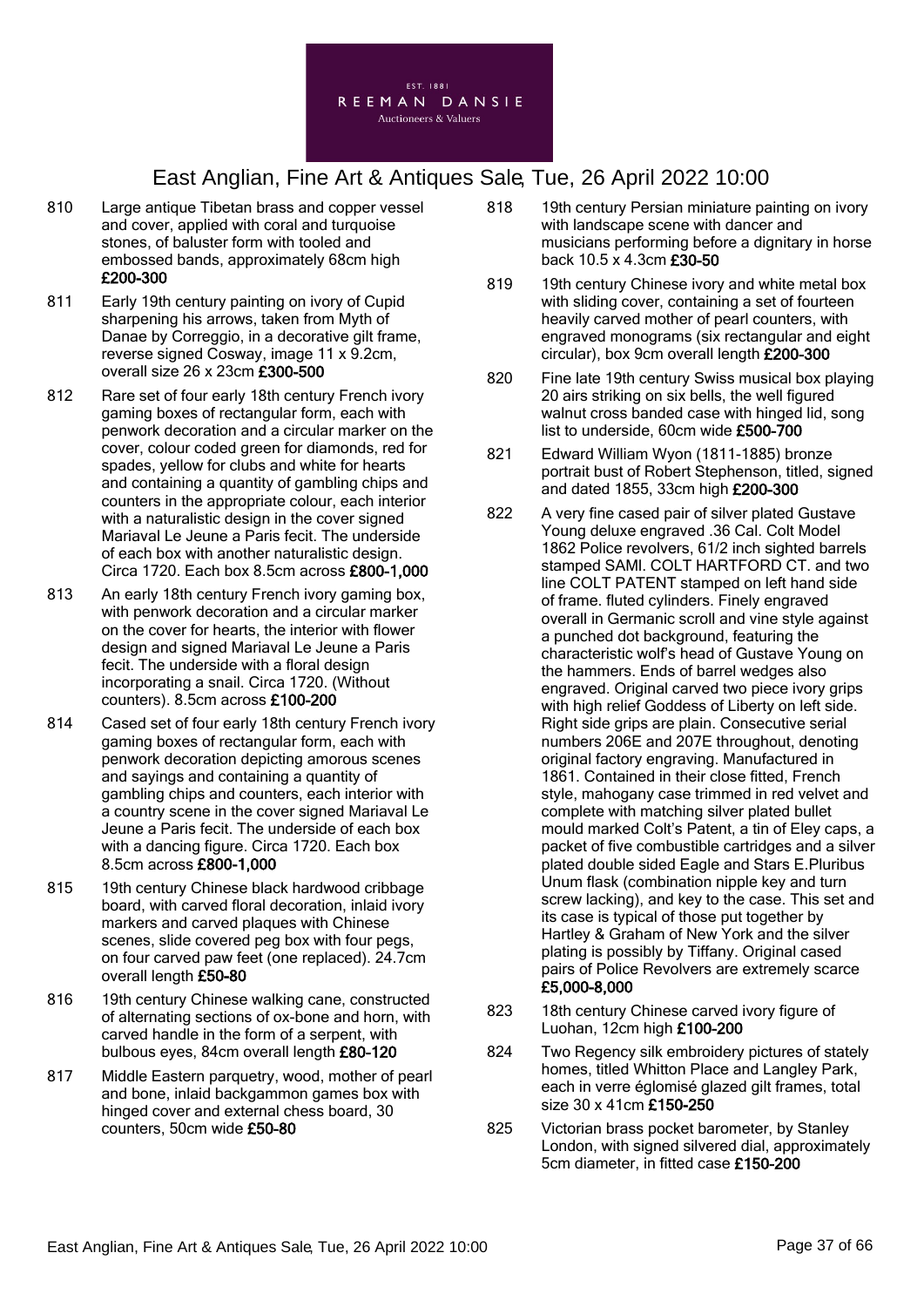

- 826 Large Chinese jade / hardstone archaic-style two-headed dragon, 37cm long, raised on associated carved wooden stand £300-500
- 827 Collection of nine antique walking canes, to include silver knopped military cane for The Kings Own Scottish Borders, three Oriental silver mounted canes, ivory mounted cane and others £100-200
- 828 Rare 18th century boxwood rule with three slides, each with measurements, the removeable rules with Ale, Wine, Malt etc, measurements for use by Customs & Excise in the brewery trade. Stamped 'E. Roberts, Maker Dove Court, Old Jewry, London', 30.5cm long £200-300
- 829 19th century boxwood slide rule used in the brewery trade, by 'Buss, Makers at 33 Hatton Garden London' circa 1865-1911, approximately 63.5cm long £50-80
- 830 19th century Anglo-Chinese brass mounted hardwood medicine cabinet, with surmounting flush carrying handle and fielded paneled door enclosing interior of six deep drawers, 26cm high £100-150
- 831 19th century Grand Tour carved and pierced mother of pearl shell, with scene of the Last Supper. 18cm wide £200-300
- 832 Antique bronze eagle figure, with outspread wings, 15cm wide £100-150
- 833 George III sampler, by Harriet Eaton dated 1787, with poetic verse and alphabet within main meander border, glazed frame, total size 44 x 35cm £150-250
- 834 Joe Descomps (1869-1950) fine 1930s ivory figure of nude girl, signed, raised on alabaster plinth, 18cm high £200-300
- 835 Japanese carved ivory netsuke, in the form of a seated scholar, 5cm long, together with another netsuke in the form of a crouching figure, three further carvings. (5) £100-150
- 836 Small gilt bronze crucifix, the Christ figure mounted on wooden and silvered cross, 19th century or earlier, 17cm high, together with a larger 19th century gilded metal and oak crucifix, 35cm high. Provenance: To be sold by direction of the Canonesses of the Holy Sepulchre £50-100
- 837 Antique possibly Spanish carved ivory crucifix, the Christ figure with polychrome painted detail and inset glass eyes, mounted on ebonised wooden cross, 56cm high. Provenance: To be sold by direction of of the Canonesses of the Holy Sepulchre £400-600

838 Fine 20th century Taisho period Imperial Japanese presentation silver mounted cloisonné box and cover. Presented by HIH Princess Chichibu (sister in law to Emperor Hirohito), the box of cushion form decorated with scene of farmers in a rice field, with oak leaf borders, fabric lined interior raised on squat feet, with presentation card, 19cm wide x 14cm deep x 7cm high

Provenance: Presented to Mr and Mrs Duncan Mackenzie Macfarlane, OBE, by HIH Princess Chichibu. Duncan L.M. Macfarlane (1907-1998) was the representative in Kobe of MacDonald Hunter and Co., a shipping company. He retired in 1962 and was awarded the OBE for his services to shipping and British interests in Japan, and the Order of The Sacred Treasure from the Japanese government. He served as vice chairman of the Japan Society, England, 1963-1981. £10,000-15,000

- 839 Antique bronze figure of Lord Krishna, 22cm high, together with another smaller. (2) £80-120
- 840 Framed Japanese silk embroiderv fragment. possibly 18th century, with two figures and bats, 34cm x 36cm, glazed frame £60-100
- 841 Group of three Inuit stone carvings, including a fisherman with a seal inscribed to base and with labels, 26cm high, a smaller carving depicting a fisherman carving a seal carcass, another depicting a seal, together with a related reference book and similar doll with marine ivory head £100-150
- 842 19th century Kutch Mogul style silvered ewer, allover decorated with foliate bands and diaper panels, with hinged cover, 35cm high £150-200
- 843 19th century silver plated table center with mounted ostrich egg, the egg with pineapple finial and applied initials, raised on elaborate reeded column and seahorse supports on arcaded square base, 44cm high £200-300
- 844 19th century Chinese Canton carved and pierced ivory casket, with figural relief carved reserves and diaper pierced borders, 26cm wide £200-300
- 845 Fine quality Victorian leather travelling writing case, with gilt tooled ornament and flush carrying handle, the interior lined with calf and with fitted trays and blotter, Bramah lock (key not present), 38cm wide, with leather outer case £150-250
- 846 A 19th century bronze bust of George IV, unsigned, raised on turned ebonised wooden plint, total height 28cm £250-350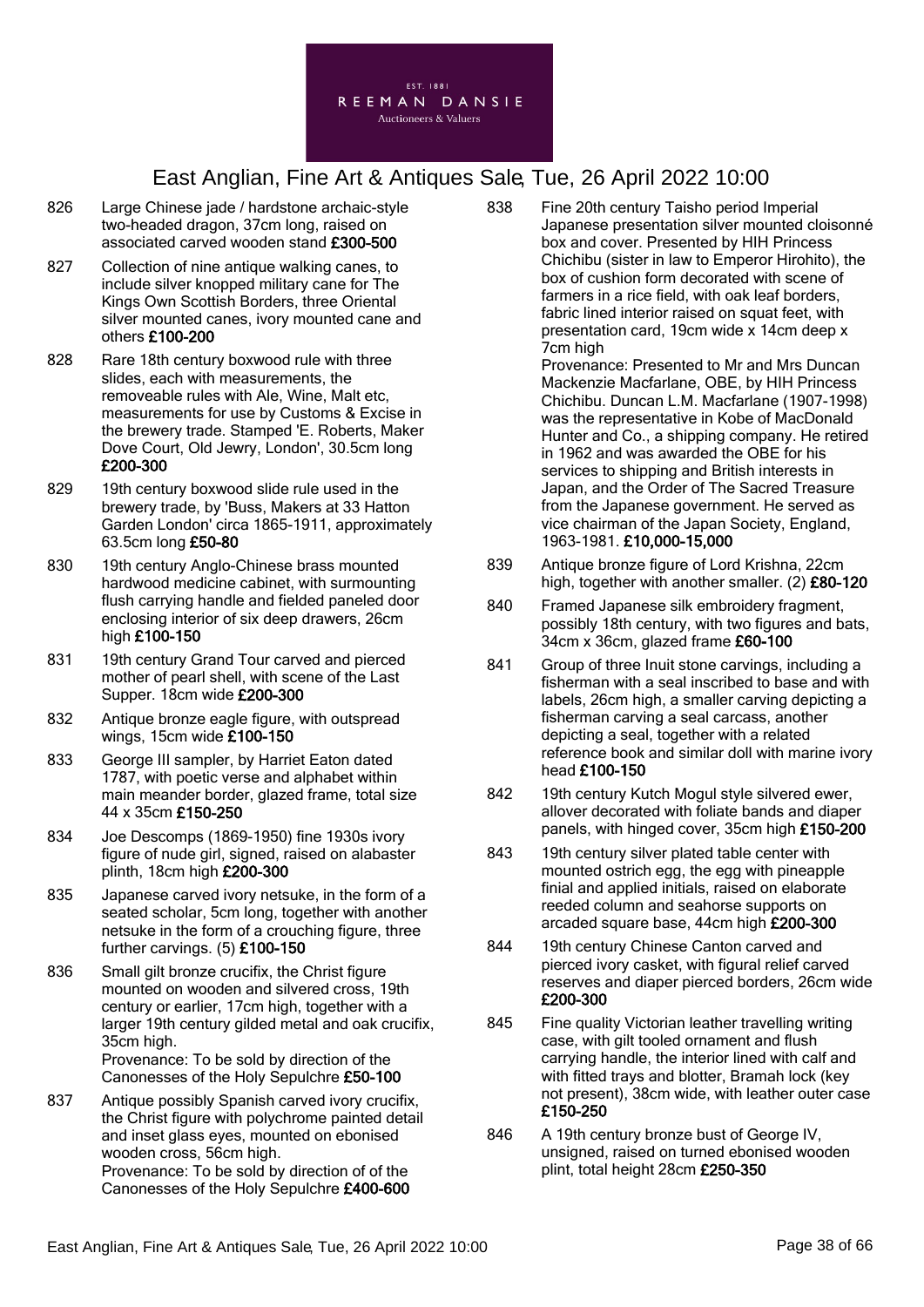

- 847 Pair of late 19th / early 20th century Black Forest carved table lamps, by Bergen & Co., Interlaken, carved with deer and foliage, stamped markers marks, total height 37cm £150 -250
- 848 Pair of Classical style gilt metal mounted red painted toleware column table lamps, with wreath and leaf mounts, 54cm high, with shades

Provenance: removed from Bramfield Folly, Suffolk £150-200

- 849 Late 19th / early 20th century Chinese hardwood and mother of pearl inlaid tray, of rounded rectangular dished form, inlaid with birds and insects and foliage, 41cm x 62cm, together with two others similar. (3) £150-250
- 850 Antique bronze starting canon, raised on pierced carriage, stamped to barrel, total length 56cm £200-300
- 851 Scarce and impressive Roman, 2nd Century AD, carved marble bust depicting Emperor Antoninus Pius. The Emperor portrayed with full beard and characteristic curly hair, brushed forward, three locks falling in a distinctive pattern on his forehead. His expression solemn but relaxed. The head inclined slightly to the sitter's left, drilled pupils indicating his gaze in the same direction. Born Titus Aelius Hadrianus Antoninus in AD 86 and adopted by Hadrian in 138, succeeding his adoptive father that year, Antoninius Pius (a title he acquired upon becoming Emperor) continued Hadrian's philanthropic tendencies, promoting arts and sciences and favouring the pursuit of rhetoric and philosophy. His long reign (he died of natural causes in 161) was peaceful and his reputation one of clemency and intelligence. The bust 39cm high, raised on square variagated pink marble plinth, overall height 59cm Provenance: Formerly in the collection of Frederick Hughes (1944-2001), Andy Warhol's business manager and executor £30,000-50,000
- 852 Attributed to George Edmund Street (1824- 1881), watercolour, design for a wall in a baptistery, unsigned, note to reverse states: 'Provenance - Ben Weinreb who wrote London Encyclopaedia ', 17 x 39cm, glazed frame £200- 300
- 853 Jan Jansson, hand-coloured engraved map of Malta, published Amsterdam c.1650, plate 43cm x 51cm, glazed frame £200-300
- 854 A pair of vintage Colefax and Fowler wall brackets. Provenance: From a commission for Lord and Lady David Cholmondeley, polychrome painted with scrolled supports, 27cm wide £250-350
- 855 A William IV mahogany salver stand, with reel moulded edge, 39cm high £200-300
- 856 Ancient carved alabaster head, probably Yemen, of typical stylised form. 17cm high. Provenance: by family descent, believed collected in Iran £500-700
- 857 18th century German enamel rectangular snuff box, of cushion form painted with flowers, circa 1760, 9cm wide £250-350
- 858 A South Staffordshire enamel patch box of oval cushion form, the hinged cover painted with an iron bridge and titled 'A Trifle from Staines', with mirror to the underside, circa 1800, 3.5cm wide £150-250
- 859 A South Staffordshire enamel oval patch box of oval waisted cushion form, overpainted printed cover titled 'Cheltenham Wells', with mirror to underside, circa 1800, 5cm wide £150-200
- 860 A South Staffordshire enamel patch box, of oval cushion form the hinged cover painted with a young girl and with mirror to underside, 5cm wide, circa 1800 £150-250
- 861 A South Staffordshire enamel patch box, of oval cushion form, the hinged cover with a titled view of 'Sunderland Bridge', mirror to underside, circa 1800, 4.5cm wide £100-150
- 862 A South Staffordshire enamel snuff box, of circular waisted cushion from, the hinged cover inscribed 'Geo,e Jones', circa 1760, 6cm diameter £200-300
- 863 Pair of late Victorian silver shoe form pin cushion, by JMB, London 1897, each of slender form with embossed foliate ornament, lacking cushions. 22cm long £100-150
- 864 19th century Japanese lacquer and ivory inlaid five-section inro, of cushion form, finely decorated with figure on horseback crossing a bridge with dragon below, the reverse with a figure making an offering, 9.5cm high £150-250
- 865 19th century Continental ivory cameo of a woman, carved in high relief, mounted in a bronze frame with ribbon cresting, 13cm high £50-70
- 866 19th century Japanese Meiji period carved ivory okimono of a farmer in period costume, 18cm high £50-70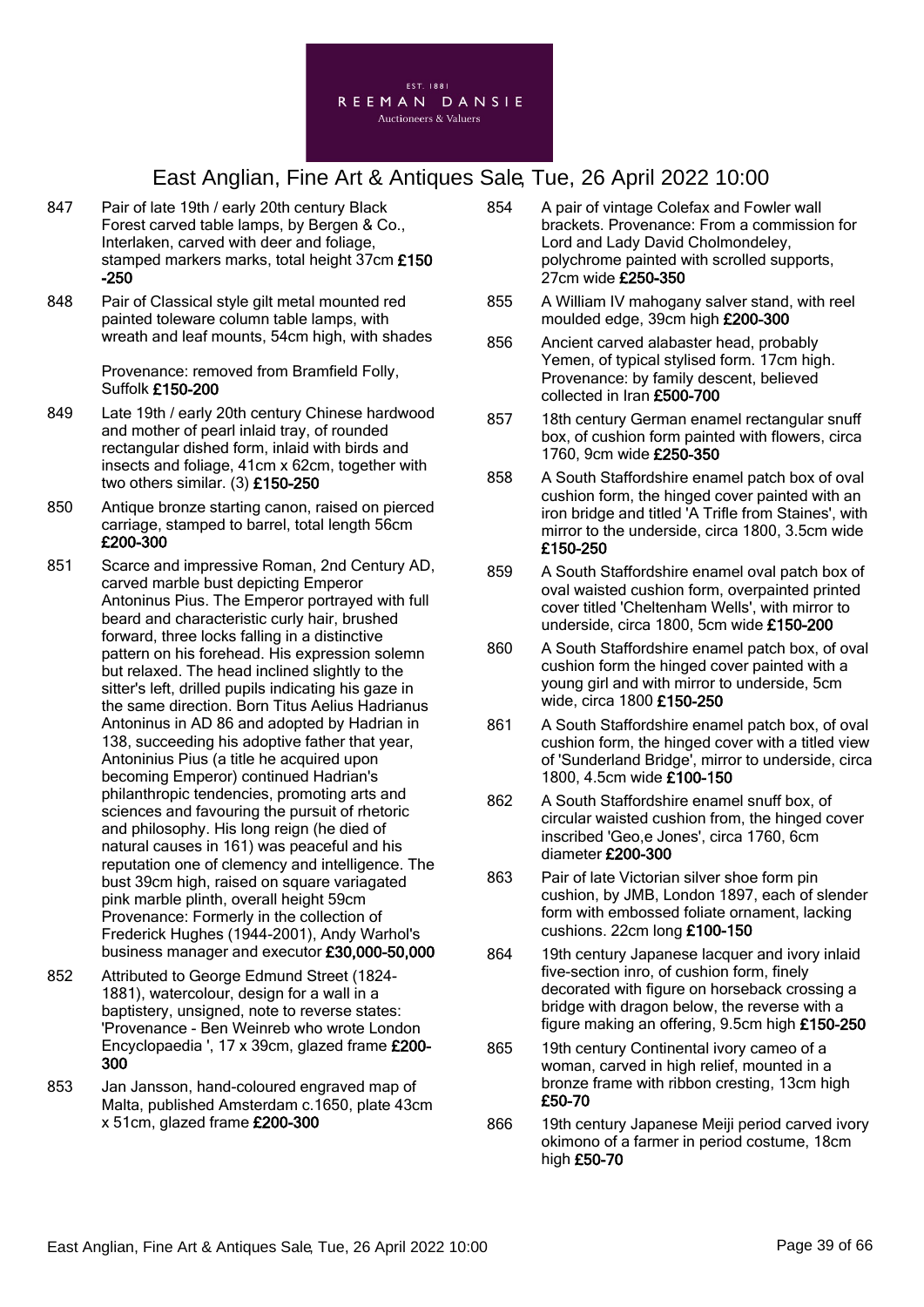

- 867 George III tortoiseshell silver inlaid etui case, with pique inlaid ornament and engraved navette plaques, contents lacking, 6cm high, with an octagonal Victorian tortoiseshell thimble case. (2) £120-160
- 868 19th century Japanese Meiji period carved ivory buddha figure, in seated contemplative pose and lotus base, signed to underside, 8cm high £100- 150
- 869 Antique carved bone box with hunting scene in high relief, 10cm wide, together with another antique Persian box with figure relief (2) £50-70
- 870 Late 19th century pair of adjustable ivory opera glasses, 11cm wide, together with a pair of Victorian tortoiseshell lorgnettes £40-60
- 871 An Edwardian mahogany and inlaid book rack by Asprey, with fan patera ornament, ivory plaque to rear stamped Asprey. London, 22cm wide, fitted with set of leather and cloth bound reference books, published by Asprey and Houghton & Gunn, 165, 166, 167 New Bond Street, circa 1903 £150-200
- 872 A pair of bronze naturalistic leaf shaped dishes, cast with frogs, apparently unsigned, 35cm long £200-300
- 873 A bronzed metal weight, in the form of a bird, 11cm long £40-60
- 874 Indo-Persian illuminated manuscript leaf, painted with group of men resting in a landscape, with script borders, leaf 23 x 13cm, in glazed frame £100-150
- 875 A spelter figure of a Lancer, stamped with foundry mark and '8CLY', raised on wooden circular plinth base, total height 28cm £100-150
- 876 Bottle of Royal Lochnagar Selected Reserve single highland malt Scotch whisky in fitted wooden presentation box with certificate numbered 05161, bottle 75cl. £100-150
- 877 Set of three 19th century polished steel fire irons, the shovel 78cm long, together with a pair of Victorian steel and brass fire dogs £40-60
- 878 Collection of Georgian silver buttons, lion passant and BB makers mark only, comprising 12 large buttons, 3cm diameter, 7 medium sized, 2cm diameter and 8 small, 1.6cm diameter £80-120
- 879 Chinese silk embroidery, the expansive panel decorated with dragons on cream ground, approximately 246cm x 210cm £200-300
- 880 An early 19th Century original classical style Bowie Knife of large proportions with 131/2 inch blacksmith forged steel clipped-back blade with overlaid hardened sheet brass strip along the back edge. Characteristic hilt with recurved brass quillons, one pierced for a chain guard. Ribbed ivory grip. Circa 1830/35. 181/2 inches overall length. Circa 1830/35 £400-600
- 881 East Anglian interest: A very rare engraved plan of a proposed canal, 1790: A plan showing the line of the proposed navigation from Bishops Stortford, through part of Essex, Cambridgeshire and Suffolk, to the Brandon River, on the borders of Norfolk; approved by the general meeting of the noblemen, clergy, gentlemen & freeholders of the said counties, held at Great Chesterford in the year 1789, & engraved by order of the Honourable the City of London. Surveyed by John Rennie Engineer & F.R.S.E. London. Engraved & published by Wm. Faden Geographer to the King, March 8th 1790 53 x 125cm. NB: There was strong opposition to the canal by Lord Howard of Audley End and the Hon. Percy Wyndham of Shortgrove near Newport. Property owners rallied under Lord Howard's leadership and the canal was never built. John Rennie was responsible for other canals in the Region including the Stowmarket to Ipswich Navigation in 1791 £500-700
- 882 Bryant's Large Scale Map of Suffolk, hand coloured published March 1826, in two sections, on original cloth, in book style tooled leather slip case, total size 153cm x 193cm £1,800-2,200
- 883 Good quality Croots shotgun slip in 'Dark Havana' leather, together with a matching cartridge bag £100-150
- 884 Trulock & Harris leather and canvas shotgun slip and matching cartridge bag £60-100
- 885 Trulock & Harris leather and canvas shotgun slip, together with another similar, unnamed (2) £40-60
- 886 Late Victorian/Edwardian leather cartridge bag, two others, gun slip, cartridge belts and other items £30-50
- 887 Group antique fishing reels, flies, rods and accessories including an Edwardian large wooden fishing reel, Westley Richards reel, others unnamed, various flies and hooks, folding net and The Light Casting Reel Co, Bradford rod and one other in a wooden case £100-150
- 888 Two late 19th/early 20th century fold out cases of fishing hooks by T. Banks & Co, Redditch and H. Milward & Sons, Redditch £60-100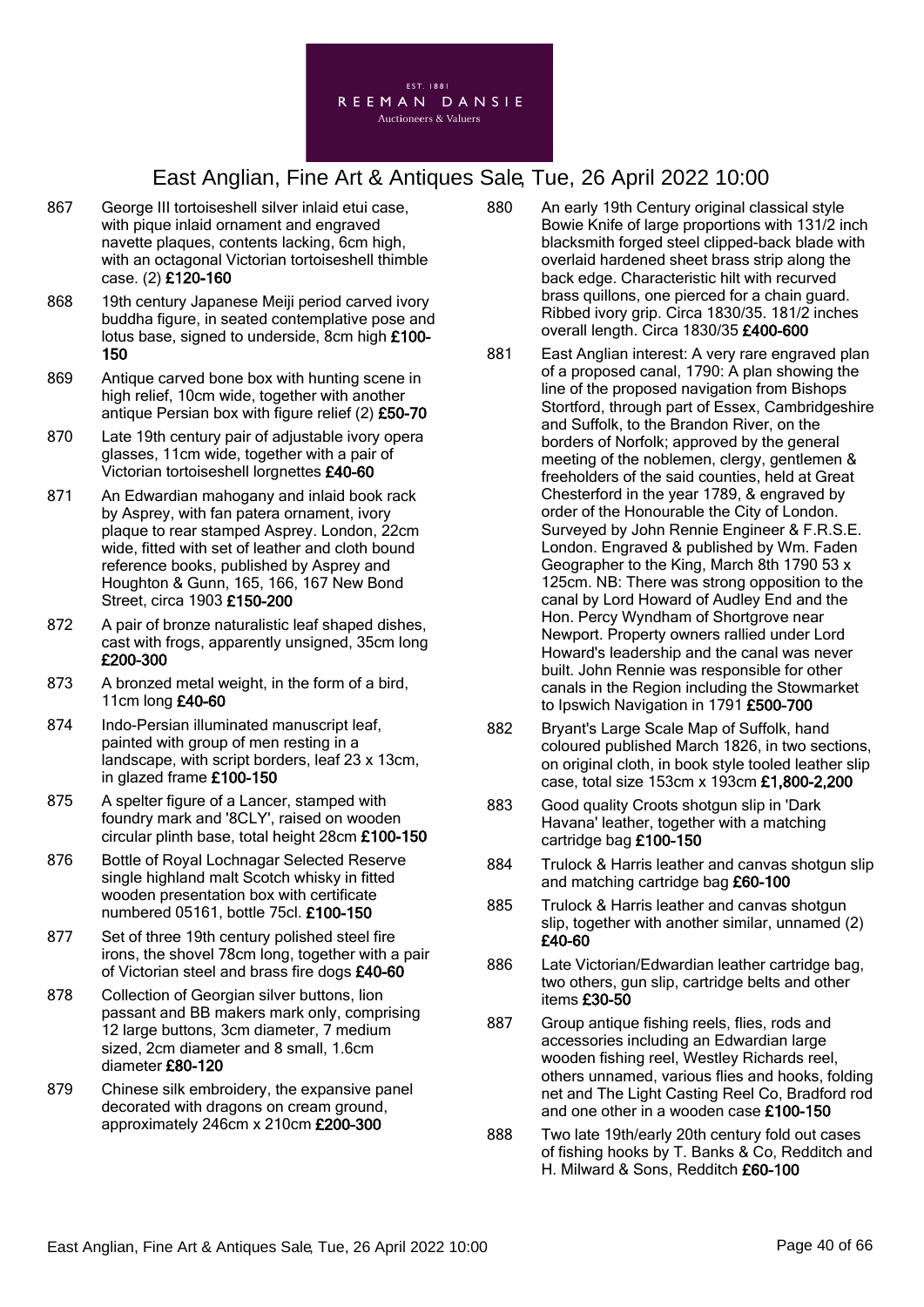

- 889 1930s gentleman's vintage scarlet evening tails with brass buttons for the Worcestershire Hunt and label for Tom Brown £40-60
- 890 Book one volume, The Benson and Hedges Book of Racing Colours, first edition 1973, numbered 730 from an edition of 1000, signed by Lord Oaksey and Lester Piggott £50-70
- 891 Mixed lot of sporting books to include Snaffles, Cecil Aldin, K.F.Barker two volumes Just Dogs, shooting books and others £50-70
- 892 Novelty 1950s desk weight in the form of an exploding Eley cartridge, contained in a perspex case, 12.5cm high £60-100
- 893 Contemporary bronze sculpture of a racehorse on marble base, 21.5cm high x 27.5cm wide £150-250
- 894 Pair of antique brass horse fireside ornaments, 22cm high x 31cm wide £50-70
- 895 Copper hunting horn as used by Michael Twist of the Old Berkeley, together with a copy of his book 'The Glory Days' £50-70
- 896 Antique copper and brass coaching horn, 101.5cm long £50-70
- 897 Callow & Son bamboo riding crop, silver gilt mounted cane with horn handle, one other twisted cane and five antique hickory shaft golf clubs (8) £60-80
- 898 Good quality early 20th century brass mounted leather cartridge magazine with four inner compartments, a hunting whip and fishing priest (3) £120-180
- 899 Early 20th century brown leather gun case with brass fittings and plaque engraved D. Gatwood, 83cm x 20cm x 9cm £40-60
- 900 Pair gentleman's brown leather hunting boots with wooden trees and one other black leather pair, both size 10 £150-200
- 901 Pair of gentlemans black leather hunting boots with brown tops, size 11 £100-150
- 902 Pair of black leather hunting boots with wooden trees, size 12L £70-100
- 903 Collection of modern decoy ducks, some signed, the largest approximately 39cm long. (24) £250- 350
- 904 Mouflon Ram head and neck on shield shaped wall mount, 58cm high x 42cm wide £150-200
- 905 Red Deer head and shoulders on shield shaped wall mount marked Glenshero, 21st Sept 1910, 14st 10lbs, 124cm high x 64cm wide £100-150
- 906 Impressive pair of Kudu horns on shield shaped wall mount, 117cm high x 71cm wide £100-150
- 907 Pair Red Deer antlers with skull marked Oct 6th 1928, Found in Leworthy Wood, killed above Marsh Bridge, on shield shaped mount with plaque named to W. W. Wiggin, Master and E. Bawden, Huntsman, 82cm high x 55cm wide £80-120
- 908 Moose skull and antlers on shield shaped wall mount, 45cm high x 109cm wide £80-120
- 909 Collection of seven various horns to include Oryx, 111cm high, Sable, 79cm high, young Kudu, 67cm high, small Buffalo, 55cm wide, Ram skull and horns, 40cm x 51cm, Kob skull and horns with plaque dated 1905, 62cm high and Impala Antelope with plaque dated 1899, 55cm high £150-200
- 910 Fallow Buck skull and antlers on shield shaped wall mounted marked Knockando 1992, 66cm high x 47cm wide, togtehr with four Red Deer antlers, two with skulls (5) £150-200
- 911 Barn Owl perched on a wooden post under glass dome, on ebonised base, 65cm high overall. Article 10 Licence number 614442/01 £250-350
- 912 Golden Oriole perched on a branch, under glass dome, 32cm high £250-350
- 913 Cock Pheasant displaying variegated plumage within a naturalistic setting in glazed case, 51cm x 69.5cm x 18.5cm £150-200
- 914 Display of five Exotic birds within a naturalistic setting under glass dome, 63cm high £300-400
- 915 Display of eight Exotic birds including a hummingbird and other birds of paradise within naturalistic setting under glass dome, 56cm high £300-400
- 916 Pair of Woodcock within naturalistic setting in glazed wall hanging case, 44cm x 54cm x 15cm £120-150
- 917 Honey buzzard within naturalistic setting in glazed case, 51cm x 58cm x 18cm £120-150
- 918 Large preserved Common Carp within naturalistic setting in glazed case, 47cm x 86cm x 20cm £180-220
- 919 Pair of early 20th century elephant foot coffee tables with circular wooden tops, 44cm diameter x 40cm high £200-300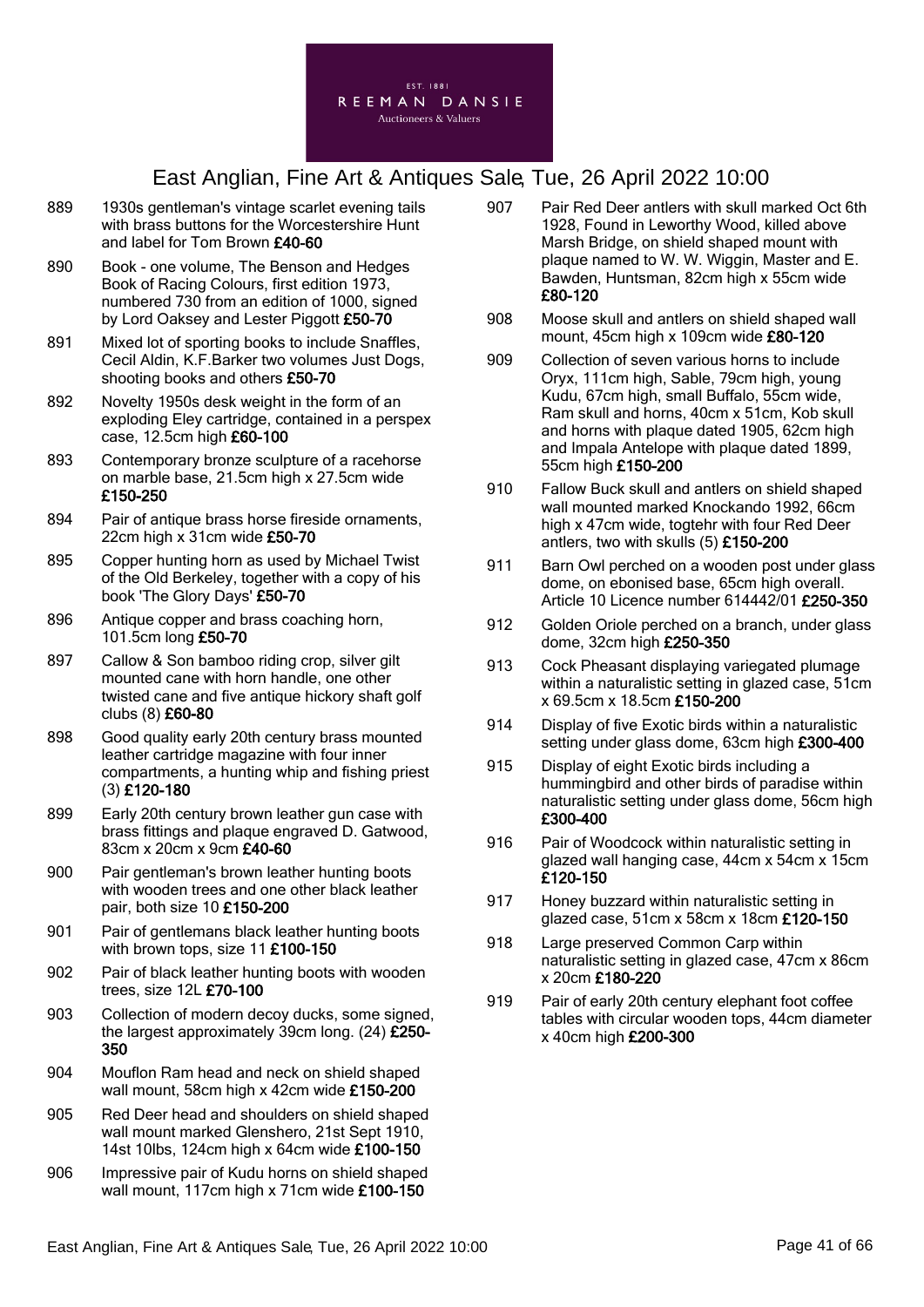

- 920 Early 20th century Van Ingen Tiger skin rug with full head mount, named and numbered to underside Van Ingen & Van Ingen Mysore, 19840, on green felt backing, 285cm nose to tail, 200cm paw to paw Provenance: this specimen was shot by Frank Nicholls, who was an Honorary Game Warden in the Eastern Himalayas in India, it was presented to his brother as a gift in 1937 or 1938 and resided in their Calcutta home until the family returned to England in 1945, thence by family descent £300-500
- 921 Early 20th century Lion skin rug with full head mount, on black felt backing, 228cm nose to tail, 190cm paw to paw £300-500
- 922 Early 20th century Van Ingen Leopard skin rug with full head mount, named to underside Van Ingen & Van Ingen Mysore, on black felt backing, 198cm nose to tail, 131cm paw to paw £400-600
- 923 Early 20th century Leopard skin rug with green felt backing, 119cm top to bottom x 156cm paw to paw £400-600
- 924 Brazilian Steer hide painted zebra pattern rug, 230cm long x 187cm wide £60-100
- 925 Unusual Scottish wild cat rug with black felt backing, 145cm x 105cm £80-120
- 926 Pair of House Sparrows perched on branches within a naturalistic setting in glazed case, 27cm x 26.5cm x 11cm £50-70
- 927 Sandpiper within naturalistic setting in glazed case, 24.5cm x 25.5cm x 11cm £40-60
- 928 Kingfisher perched in a naturalistic setting in glazed case, 25cm x 22.5cm x 10.5cm £50-70
- 929 Male Bullfinch perched in naturalistic setting in glazed case,  $21$ cm x  $22$ cm x  $9$ cm  $£40-60$
- 930 Yellow Finch perched in naturalistic setting in glazed wall hanging case, 18cm x 17cm x 8cm £40-60
- 931 Victorian display of Birds of Paradise perched on branches within a naturalistic setting in glazed case, dated in pencil Dec 2 1850 and four handwritten labels verso, 28cm x 28cm x 11cm £60-100
- 932 Robin within a snow setting and a House Sparrow within naturalistic setting, both in glazed wall hanging cases £60-100
- 933 Late Victorian Red Squirrel within naturalistic setting in a glazed wall hanging case with ebonised receded frame, 53cm x 41cm x 14cm £60-100
- 934 1920s Hare mask on shield shaped oak mount with label "Cranwell Beagles Dec 11th 1929" and imprinted verso P. Spicer & Sons, Taxidermist, Leamington, 32cm x 16cm £50-70
- 935 1930s Otter mask on shield shaped oak mount with label "E. C. O. H Milton May 30th 1934" and imprinted verso P. Spicer & Sons, Leamington, Taxidermists, 27cm x 20cm £50-70
- 936 Antique Hawksbill sea turtle, 52cm long x 31cm wide £80-120
- 937 Fox mask on shield shaped oak wall mount signed and dated "Nora Byron, Thoresby, Jan 28th 1899", 38cm x 25cm, one other fox mask, fox paw on shield shaped mount with label "F.H. South Tetcott, Bude 1937" and a rabbit fur pelt £50-70
- 938 Armadillo shell shaped in the form of a basket, 32cm long £40-60
- 939 Selection of various horns and antlers including stag, deer and cow £50-70
- 940 Edwardian pair of Jays perched on a branch within naturalistic setting in glazed case, 46cm x 46cm x 21cm £80-120
- 941 Edwardian group of three Red Squirrels on a branch within a naturalistic setting in glazed case, 55cm x 53cm x 17cm £80-120
- 942 Green woodpecker, great spotted woodepecker and finch all within naturalistic settings in three glazed cases, together with a roe deer on shield shaped oak wall mount £60-100
- 943 Edwardian preserved Trout, bearing label "killed in Loch Lomond, May 23rd 1908, weight 11lbs" and one other label for J. Cooper & Sons, London, in glazed bow front case, 41cm x 89cm x 20cm £100-200
- 944 Preserved Fruit Bat with outstretched wings, in glazed case, 46cm x 83cm x 11cm £100-150
- 945 Mummified cat's head and rat, together in glazed case, 38cm x 57cm x 8.5cm £40-60
- 946 Water Rail within naturalistic settting in glazed case, 26cm x 26cm x 12cm £40-60
- 947 Dunlin within naturalistic setting in glazed cas, 28cm x 28cm x 14cm £40-60
- 948 Edwardian pair English Partridges within naturalistic setting in glazed case, 35cm x 60cm x 23xm £60-100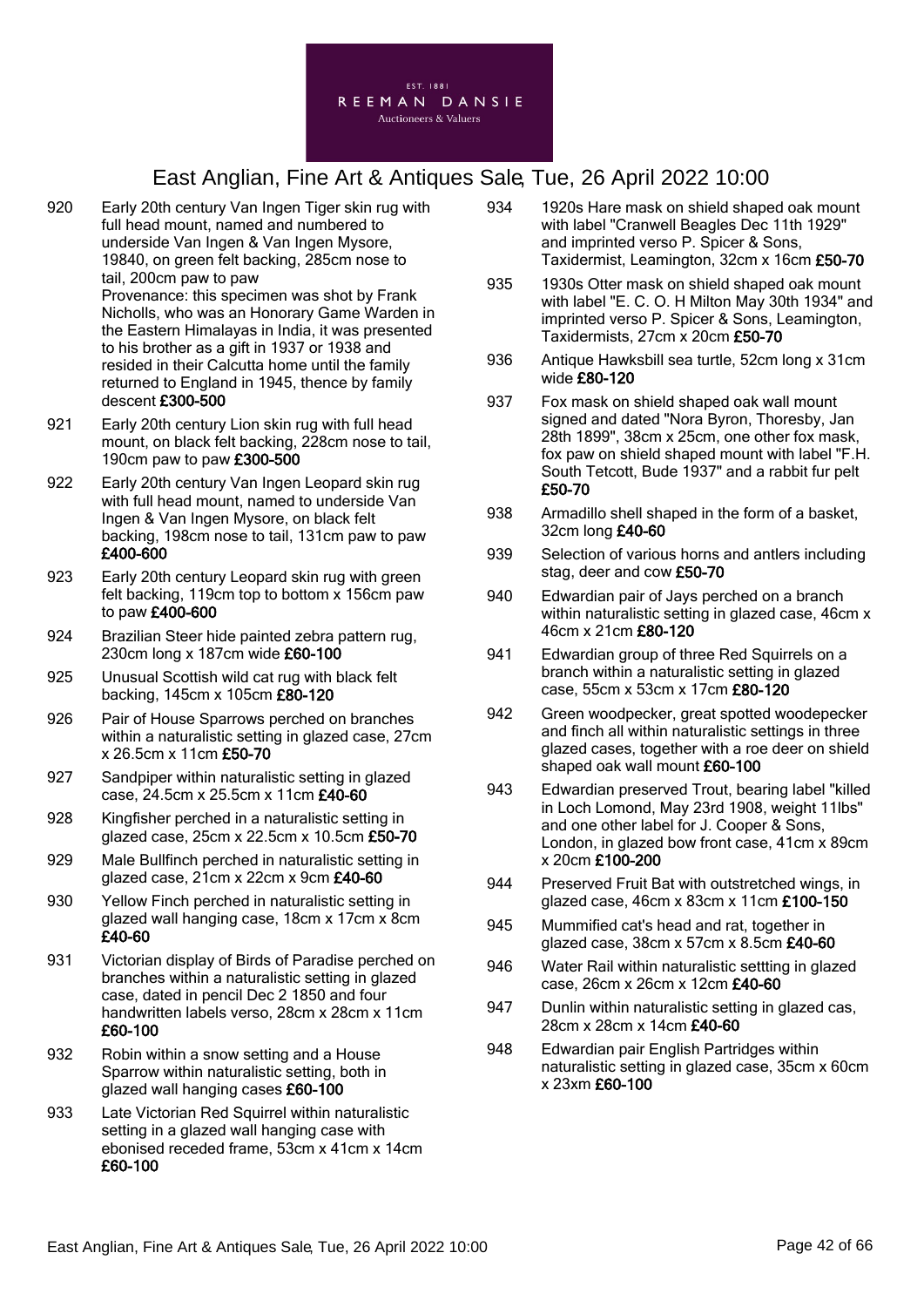

- 949 Long Eared Owl perched on dry tree stump mounted on oval oak base, by Brian Lancaster Taxidermy, circa 1997, overall height 50.5cm. (A10 certificate present, No. 596388/02) Provenance: Tennants Auctioneers Taxidermy & Natural History Sale 05/10/18 £120-180
- 950 Lady Amherst's Pheasant on rectangular oak base, 35cm high, and Golden Pheasant on naturalistic base, 36cm high £50-70
- 951 Cormorant mounted on a rectangular mahogany base, 47cm high £60-100
- 952 Cock and Hen Pheasant on naturalistic wooden base, together with two other cock pheasants perched on branches and one hen £80-120
- 953 Red-headed duck with outspread wings on naturalistic wall mount, female Goldeneye on square ebonised base, pair similar ducks on naturalistic base and one other duck £60-100
- 954 Pair Red Squirrels on naturalistic wall mounted branch, 47cm high, one other Red Squirrel holding an apple on a wall mounted perch, 34cm high and a Grey Squirrel mounted on a piece of bark, 33cm high £50-70
- 955 Cobra and Mongoose fighting, 58cm high and two other preserved snakes, one in glazed case £50-70
- 956 Collection of ten preserved Puffer fish, largest approximately 22cm long £100-150
- 957 Two preserved Pike heads both mounted on wooden wall plaques, four various sized Piranhas, two spotted Dogfish, Ray and Horseshoe Crab £100-150
- 958 Collection of seven various hooves to include five horse hooves, spelter horse hoof pen nib brush and a cow hoof pin cushion £60-100
- 959 Collection of various beetles, scorpions, lizards and other insects, mostly mounted in glazed box frames, preserved bat with outstretched wings in glazed case and some skulls £100-150
- 960 Golden Pheasant within naturalistic setting in glazed case, 43.5cm x 102cm x 17.5cm £30-50
- 961 Late Victorian Barn Owl within naturalistic setting in glazed case, with label verso for D. Newby, Thetford, 43cm x 32cm x 15cm £80-120
- 962 Pair Barn Owls within naturalistic setting in glazed case, 42.5cm x 47cm x 13.5cm £60-100
- 963 Mandarin Duck within naturalistic setting in glazed case, with label verso for D. Newby, Thetford, 40.5cm x 41.5cm x 15cm £40-60
- 964 Early/Mid 20th century display of butterflies in glazed case, 35.5cm x 45.5cm x 5cm £100-150
- 965 Red Deer skull and antlers on shield shaped wall mount, with plaque named and dated Andrew Saxby, Kilbraur Hill, North Dunrobin, 30- 9-81, 14st 8lbs, 93cm high x 77cm wide £40-60
- 966 Wild Boar head on shield shaped wall mount, 43.5cm long x 28.5cm wide £80-120
- 967 Large preserved Salmon within naturalistic setting in glazed case marked "Salmon, 20lbs 8oz. Caught by A.G.S. Boat Pool, River Dee, 10th May 1986", 43cm x 107cm x 17cm £150- 200
- 968 Wright Barker (1864-1941) large oil on canvas 'Gone Away', The Rufford Hounds in Sherwood Forest, signed and dated 1897 122cm x 178cm, in gilt frame £6,000-8,000
- 969 Archibald Thorburn (1860-1935) pair of limited edition coloured prints - Pheasants in Woodland, 115/850, 33cm x 51cm, in glazed gilt frames £150-200
- 970 Archibald Thorburn (1860-1935) two limited edition coloured prints - Grouse on the Hill, 115/850, 29cm x 39cm and 36cm x 49cm, in glazed gilt frames £150-200
- 971 Archibald Thorburn (1860-1935) pair of limited edition coloured prints - Black Grouse in the snow and Red Grouse beside a loch, 115/850, 29cm x 39cm, in glazed gilt frames £150-200
- 972 Archibald Thorburn (1860-1935) two limited edition coloured prints - English Partridge in the snow and the stubble, 115/850, 31cm x 58cm and 36cm x 49cm, in glazed gilt frames £150- 200
- 973 Archibald Thorburn (1860-1935) two limited edition coloured prints - Black Grouse and Pheasants in the Snow, 115/850, 50cm x 35cm and 29cm x 39cm, in glazed gilt frames £150- 200
- 974 Collection of twenty-six 19th century prints depicting horses, their pedigree verso, 23cm x 33cm, in double-sided glazed gilt frames £150- 200
- 975 Three 19th century German School pencil drawings - Fox Hunting and Boar Hunting, indistinctly signed, oval mounted, 30cm x 38cm, in glazed frames £100-150
- 976 John Duvall (1816-1892) oil on canvas The Sportsman's Bag, signed, 38cm x 51cm £450- 650
- 977 Henry Alken, set of four early 19th century hand coloured stipple engravings by J. Harris - The First Steeple-Chase on Record, published by Ackerman 1839, 36cm x 46cm, unframed £50- 80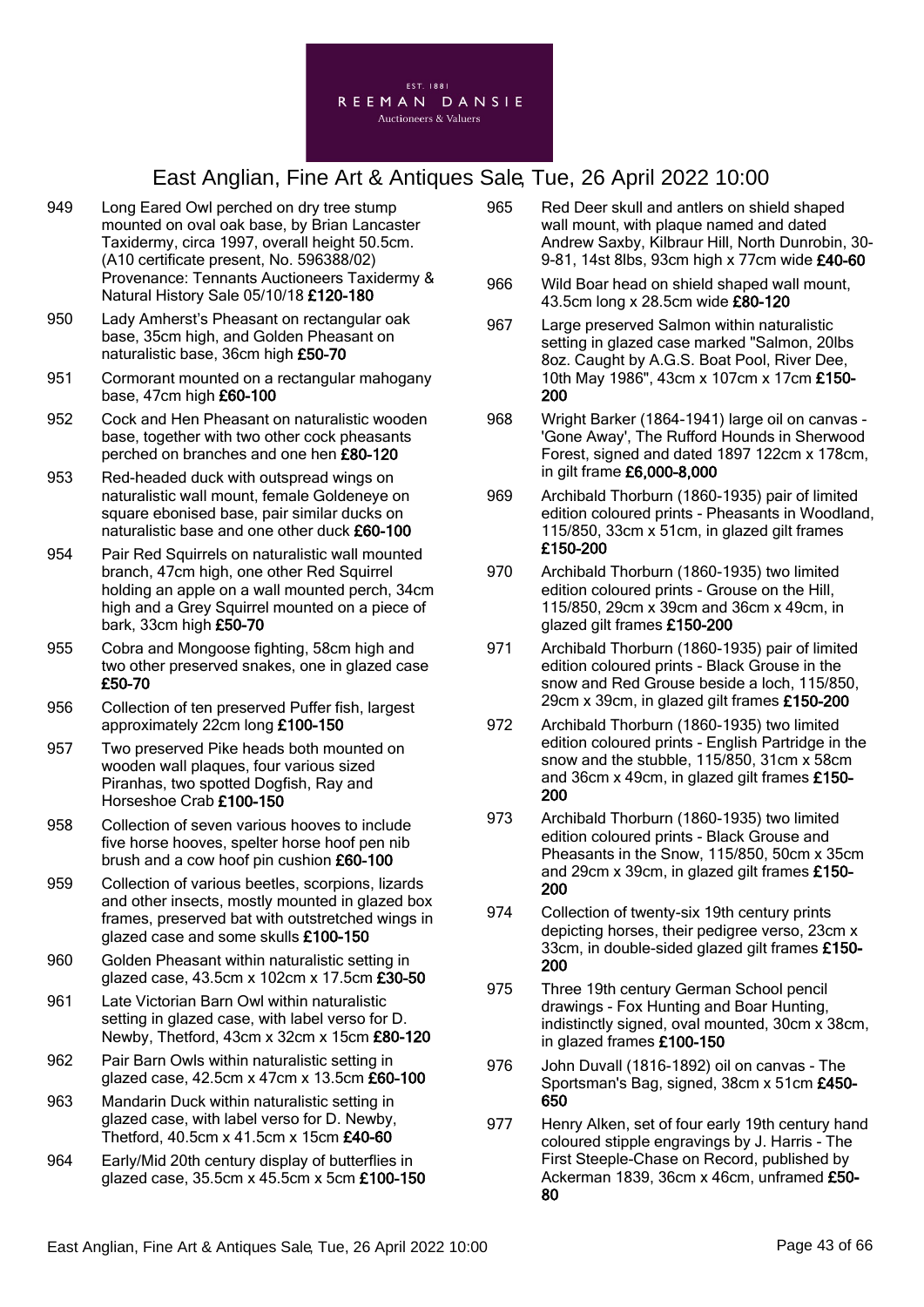

- 978 Charles Edward Masson Huot (1855-1930) oil on canvas board - A Trout, signed, 61cm x 31cm, in gilt frame £200-300
- 979 Collection of eighteen 19th century unframed pigeon prints from Cassell's Pigeon Book, 17cm x 21.5cm £100-150
- 980 English School oil on panel a fighting cock, 41cm x 24cm, in gilt and ebonised frame £100- 150
- 981 Charles Towne (1763-1840) pair of oils on panel - Fox Family and Hounds in full cry, signed, 17cm x 23cm, in gilt frames £3,000-5,000
- 982 19th century hand coloured etching The great match between Randal and Martin, published by Fores, 36cm x 48cm, in glazed frame £70-100
- 983 George Paice (1854-1925) oil on canvas A Gentleman on his hunter, 'Victory', signed and dated '88, 48cm x 66cm, in gilt frame £350-450
- 984 \*Julian Novorol (b.1949) oil on canvas Pintails on the water, signed and dated 1986, 30cm x 40cm, in gilt frame £150-200
- 985 \*Julian Novorol (b.1949) oil on canvas Teal over the Marshes, signed and dated 1986, 31cm x 41cm, in gilt frame £150-200
- 986 \*Julian Novorol (b.1949) oil on canvas Mallards in Flight, signed and dated 1985, 41cm x 31cm, in gilt frame £150-200
- 987 Frank Paton (1855-1909) watercolour portrait of a foxhound, 'Trouncer' signed and dated 1894, 22cm x 32cm, in glazed gilt frame £220- 280
- 988 Ben Herring (1830-1871) pair of watercolours Mares and Foals in Landscapes, signed and dated 1867, 17cm x 25cm, in glazed gilt frames £100-150
- 989 D. J. Smith, 20th century, set of four pen, ink and watercolours - Coaching scenes, various sizes, each framed and glazed £200-300
- 990 19th century English School pencil and wash drawing - portrait of John Ward Esq of Weslerham, Kent, on his hunter, with hound beside, titled, 45cm. 55cm, in good quality rosewood frame £100-150
- 991 English School, late 19th/early 20th century, oil on canvas - grey horse in a stable, indistinctly signed, 56cm x 71cm, in gilt frame £100-150
- 992 Edward Armfield (1817-1896) pair of oils on canvas - terriers and retrievers, signed, 30cm x 41cm, in gilt frames £400-600
- 993 Harry Hall (1814-1882) oil on canvas Waiting for Master, a grey pony and dog before a stile, signed and dated 1862, 58cm x 76cm, in gilt frame £2,000-3,000
- 994 Attributed to John Emms (1843-1912) oil on canvas - Grey Pony and Dogs, 61cm x 51cm, in gilt frame £1,500-2,500
- 995 Attributed to John Emms (1843-1912) oil on canvas - Hounds and a Terrier, 61cm x 51cm, in gilt frame £2,500-3,500
- 996 George Paice (1854-1925) oil on canvas 'The baker' with jockey up, signed and dated '97, 50cm 68cm, in gilt frame £800-1,200
- 997 English School, early 19th century, oil on canvas - Sportsman and Spaniel, 61cm x 52cm, in gilt frame £800-1,200
- 998 \*Jonathan Trowell (1938-2013) pastel "Eventer" signed, in glazed frame Exhibited: Society of Equine Artists, 1994 £200- 300
- 999 \*Jonathan Trowell (1938-2013) pastel Racehorse and Jockey, 'Cantering Down', 45cm x 60cm, signed, in glazed frame £200-300
- 1000 \*Jonathan Trowell (1938-2013) pastel Racehorse and Jockey, 'Checkered Cap', signed, 47cm x 58cm, in glazed gilt frame £200-300
- 1001 \*Julian Novorol (b. 1949) oil on board Oystercatchers, signed and dated 1975, inscribed verso, 49cm x 75cm, framed £200-300
- 1002 Ben Hoskyns (b.1963) watercolour Autumn Partridges, signed, 39cm x 56cm, in glazed gilt frame £150-200
- 1003 \*William E. Powell (1878 1955), three watercolours - Mallards, each signed, 22cm x 28cm and 20cm x 25cm, each in glazed gilt frames £200-300
- 1004 \*Richard Robjent (b.1937) signed coloured print - Red Grouse and a Snipe, 344/495, 42cm x 55cm, a pair of Archibald Thorburn prints and three other sporting prints, each in glazed frame (6) £30-50
- 1005 Collection of 19th century hand coloured engravings of hunting, sporting and racing scenes (approximately 22) £100-150
- 1006 \*Thomas Kennedy (1900-1981) oil on canvas Ducks in flight, signed, 54cm x 71cm, framed £150-250
- 1007 \*Peter Howell (b.1932) oil on canvas Jump Racing, signed, 61cm x 76cm, in gilt frame £600 -800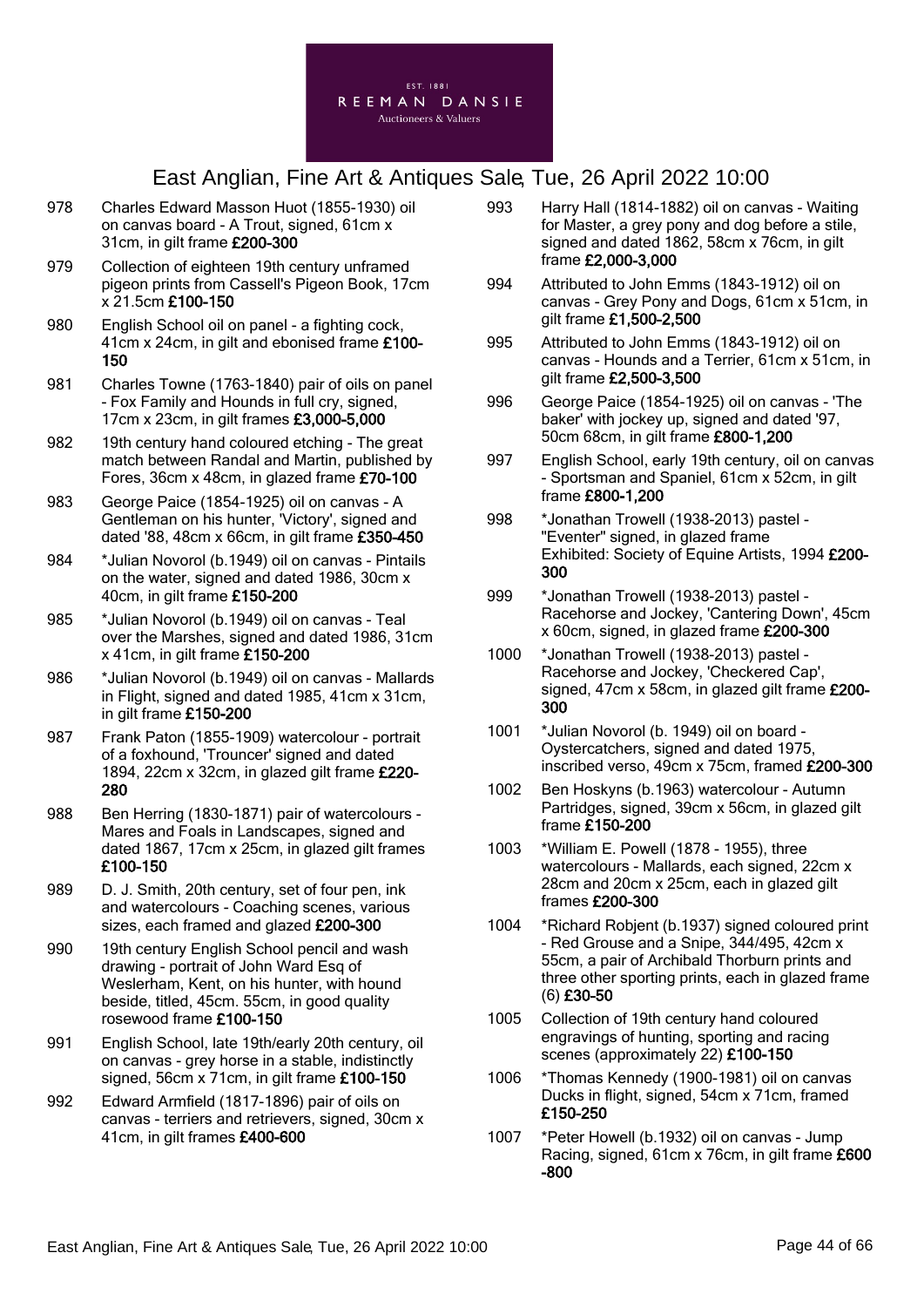

- 1008 Peter Partington, contemporary, signed oil on canvas - Pheasants in a landscape, framed, 46cm x 61cm £120-180
- 1009 S. G. Anderson, oil on canvas Pheasants in Landscape, signed and dated 1972, 34cm x 49cm, framed £80-120
- 1010 \*John Cyril Harrison (1898-1985) three signed limited edition colour prints - Woodcock, Snipe and English Partridge, published by the Tyron Gallery £60-100
- 1011 Pair of 19th century silhouettes in verre églomisé mounts with birds eye maple veneered frames 'On the road to the Races' and 'Returning from the Races', 40cm x 65cm overall £150-250
- 1012 Pair of large Victorian hand coloured engravings by R Stock after T Walsh - coaching scenes, 'Three Minutes to Spare' and 'We Shall do it Easily' - Dodson's Coaching Incidents, in glazed ebonised frames, 87cm x 122cm overall £100- 150
- 1013 Set of four 1820s hand coloured engravings, Westminster Pit, Gaming House and others, in ornate ebonised frames, 21cm x 27cm overall £60-100
- 1014 Sir Edwin Landseer, Victorian black and white engraving - The Cover Hack, 70cm x 84cm, in burr maple veneered frame £100-150
- 1015 Cock Fighting interest, William Hogarth hand coloured etching - Pit Ticket, 24cm x 34cm, another similar titled Westminster Pit, 33cm x 49cm, also an early 20th century framed black and white photograph depicting cock fighters, 53cm x 61cm overall framed size (3) £70-100
- 1016 Henry Alken Victorian hand coloured engraving The first introduction to Hounds and another pair of hand coloured prints 'Moving Accidents By Flood And Field', in good quality frames (3) £80- 120
- 1017 Collection of eight early to mid 19th century racing and horse engravings and prints, each in glazed frame (8) £80-120
- 1018 Dean Wolstenholme (1798-1882) hand coloured engraving - The Death of Tom Moody, Gone to Earth, published 1829, 44cm x 47cm, in glazed frame £40-60
- 1019 19th century hand coloured engraving after Harry Hall - Voltigeur, Winner of the Derby and St Leger 1850, 50cm x 58cm, in glazed maple veneered frame £60-100
- 1020 Early 19th century black and white engraving by John Scott after Philip Reinagle - Breaking Cover, published 1811, 54cm x 69cm, in glazed frame £50-70
- 1021 Archibald Thorburn group of four sporting prints to include two 1920s pencil signed wildfowl prints, limited edition grouse print and another, each in glazed frame £100-150
- 1022 W. W. Rouch pair of oils on canvas portraits of racehorses, Prince Hansel and Princess Gretel, signed, dated '71 and titled,40cm x 50cm, in gilt frames £200-300
- 1023 F. Barlow, three 18th century hand coloured engravings - Bird Studies, 14cm x 18.5cm and 22cm x 31cm, in glazed frames £80-120
- 1024 \*Henry Wilkinson (1921-2011) two signed limited edition coloured etchings - Shooting scenes, 113/150 and 55/150, 28cm x 36cm, in glazed gilt frames £70-100
- 1025 George Denholm Armour (1864-1949) pencil drawing - Hunters at Grass, initialled, 15.5cm x 25.5cm, in glazed gilt frame £150-200
- 1026 Pair of Victorian hand coloured prints 'The First Bird of the Season' and 'Caught on the Fly', published by Currier & Ives 1879, 24cm x 29cm, in glazed gilt and ebonised frames £70-100
- 1027 \*Sir Alfred Munnings (1878-1959) signed coloured print - The Paddock At Epsom, published by Frost & Reed 1932, with blindstamp, 46cm x 56cm, in glazed frame £150- 200
- 1028 Three sporting prints, including large etching and aquatint after J Loader, 'William Long'. Image 47cm x 66cm, glazed frame, another after H Hall, The Merry Beagles, and Fly Fishing, all framed. (3) £60-100
- 1029 Charlotte 'Busky' Laurie (1928-2020) acrylic on board - The Opening Meet, 50cm x 75cm, framed £50-70
- 1030 Molly Maurice Latham (c.1900-1987) watercolour - Huntsman and Hounds, signed and dated 1931, 42cm x 56cm, in glazed gilt frame £200-300
- 1031 Late 18th century ink and watercolour Trophy of Arms, dated 1796, with collectors stamp lower right, 17cm x 13.5cm, in glazed gilt frame, label verso stating 'Bought from Charles Hammond 1957' £60-100
- 1032 Alfred Chantry Courbould (1852-1920) monotone gouache and bodycolour - The Water Jump, signed, 19cm x 29cm, in glazed gilt frame £200-300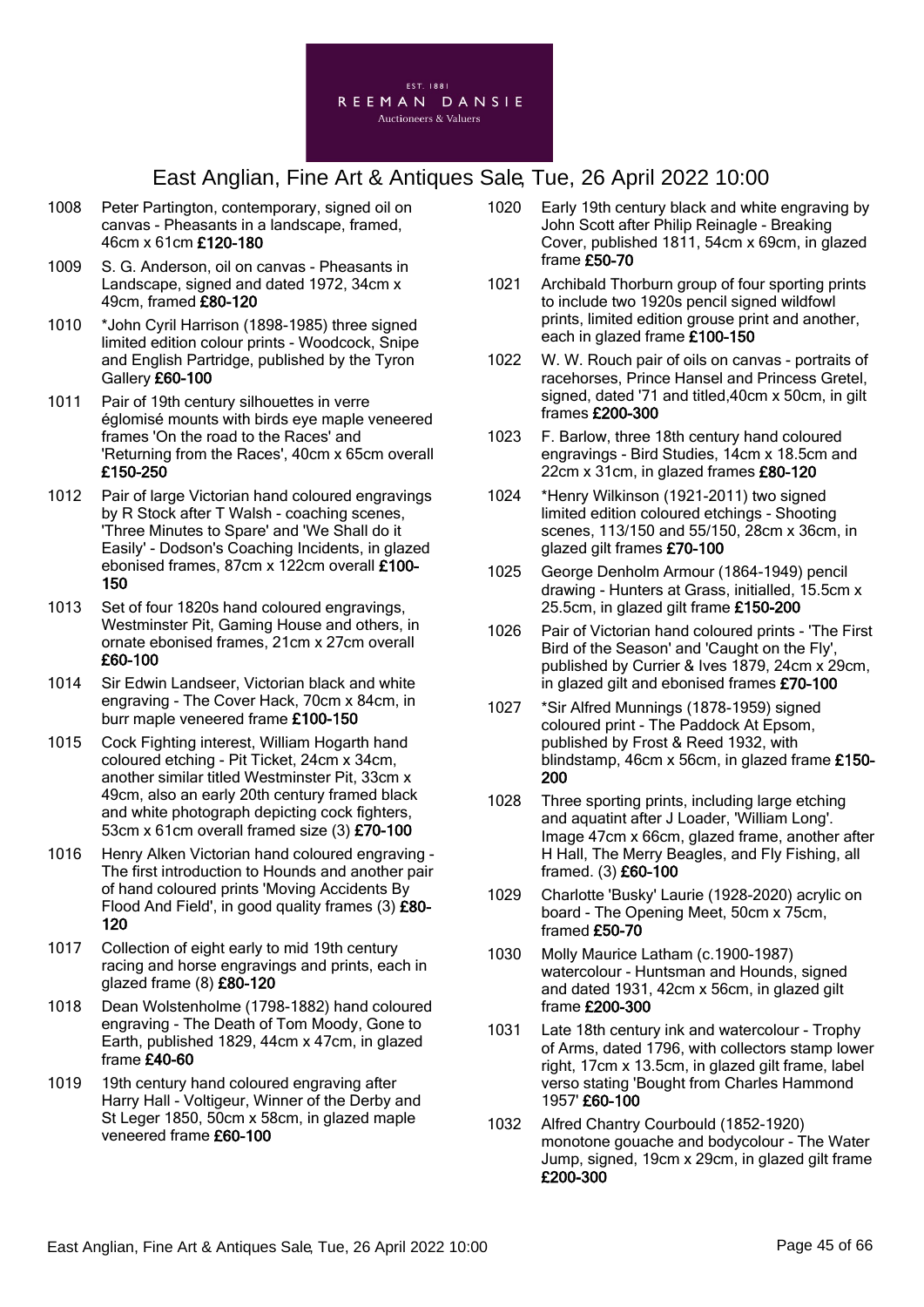

- 1033 20th Century French School, oil on panel, Detroit winning the Arc de Triomphe in 1980, 28cm x 44cm, in ebonised frame £80-120
- 1034 Charles Branscombe (active 1803-1819) oil on canvas - Bay Hunter in Landscape, signed and dated 1807 and inscribed Nottingham, 59cm x 74cm, in gilt frame £800-1,200
- 1035 Victorian English School oil on canvas A Grey Horse, 26cm x 36cm, in gilt frame £120-180
- 1036 Peter Partington (b.1941) monochrome watercolour - a stoat, signed, 25cm x 23cm, in glazed ebonised frame £40-60
- 1037 English school, 20th century, watercolour a salmon fisher, indistinctly signed, 11.5cm x 19.5cm, in glazed frame £100-150
- 1038 A set of four 19th century hand coloured aquatints after George Morland - Snipe, Duck, Pheasant and Partridge Shooting, 44cm x 56cm, in glazed frames £40-60
- 1039 H. Hawthorn, oil on canvas, A study of two pointers in a country setting, signed and inscribed, 37cm x 27cm, in painted frame £100- 150
- 1040 English School, 19th century, oil on board, A landscape with two pointer dogs, 43cm x 56cm, in gilt frame £300-400
- 1041 Frank Osborne (1887 1948), oil on board, Morning Exercise, signed, 45cm x 58cm, in gilt and painted frame £150-200
- 1042 English School late 19th century, oil on canvas, A dark bay hunter and a terrier in a stable, indistinctly signed, 42 x 55cm, in gilt frame £200 -300
- 1043 William Albert Clark (1880 1963), oil on canvas, A mainly white terrier named Jim standing by a croquet hoop in a garden, signed, inscribed and dated 1944, 34cm x 45cm, in gilt frame £300-400
- 1044 William Albert Clark (1880 1963) oil on canvas, A black and white Jack Russell named Flusie standing by a croquet hoop in a garden, signed inscribed and dated 1944, 34cm x 45cm, in gilt frame £300-400
- 1045 Three 19th century hand coloured engravings after Pollard - Epsom Races, 38cm x 62cm, in glazed ebonised frames £80-120
- 1046 \*Katy Sodeau, contemporary, watercolour Summer Morning, signed, 33cm x 51cm, in glazed gilt frame £50-80
- 1047 \*Gordon King (b. 1939), oil on canvas, Coaching scene, signed 51cm x 77cm, gilt frame £200-300
- 1048 Jacquie Jones (b.1961) watercolour Jockeys and Horses signed, 39cm x 49cm, in glazed gilt frame £80-120
- 1049 \*John Cyril Harrison (1898-1985) watercolour A Snipe among Sand Dunes, titled verso 'Just Arrived', signed, 23cm x 33cm, in glazed frame £500-700
- 1050 \*Arthur Edward Davies (1893-1989) three watercolours, Broadland landscapes, 'Cottages, Kimberley Green', 'Bressingham Village' and a view of a country house, approximately 29.5cm x 41cm. £200-300
- 1051 Alfred de Beanski Jnr. (1877-1957) watercolour, Harbour scene, 21cm x 30cm, glazed frame £80 -120
- 1052 Frederick Waters Watts (1800-1870) oil on canvas in gilt frame, titled 'Tintern Abbey' 30cm x 46cm. £300-500
- 1053 Follower of Vermeer Dutch School, oil on canvas - Figures in an interior 70cm x 61cm £200-300
- 1054 David Wynne (1926-2014) bronze sculpture of a figure on a horse - maquette for 'The Messenger', signed and numbered 2/6, 23cm wide. N.B. created 1981, commissioned by Business Press International Ltd, the life size version was installed in 1981 at Quadrant House, adjacent to the Railway station in the town centre of Sutton in Greater London £2,000- 4,000
- 1055 James Stark (1794-1859) oil on panel in gilt frame - rural landscape with figure by a riverside cottage, 26cm x 36cm. Provenance: Purchased from Paul Bentley, Jeremyn Street, London, 1972 for £700 £1,000-1,500
- 1056 William Anslow Thornbery act. 1858-1898 pair of oils on canvas in gilt frames – bustling harbour scenes, 34cm x 58cm £1,200-1,800
- 1057 George Clarkson Stanfield (1828-1878) oil sketch on panel in gilt frame - Naval Battle, 26cm x 34cm. Provenance: Purchased The Simon Carter Gallery, Woodbridge, 1971 for £290 £800-1,200
- 1058 David F Dane (mid 20th century) oil on board boat on river in misty landscape, titled 'By The Bure at Coltihall' 58cm x 86cm, framed. Provenance: Purchased Mandells Gallery, 11th April 1980 for £400 £80-120
- 1059 Geoffrey William Wilson (1920-2010) oil on board - landscape 20cm x 26 cm £80-120
- 1060 William Anslow Thornbery (act. 1858-1898), oil on canvas – coastal scene 'French Luggers, off Boulogne' 20cm x 39cm £400-600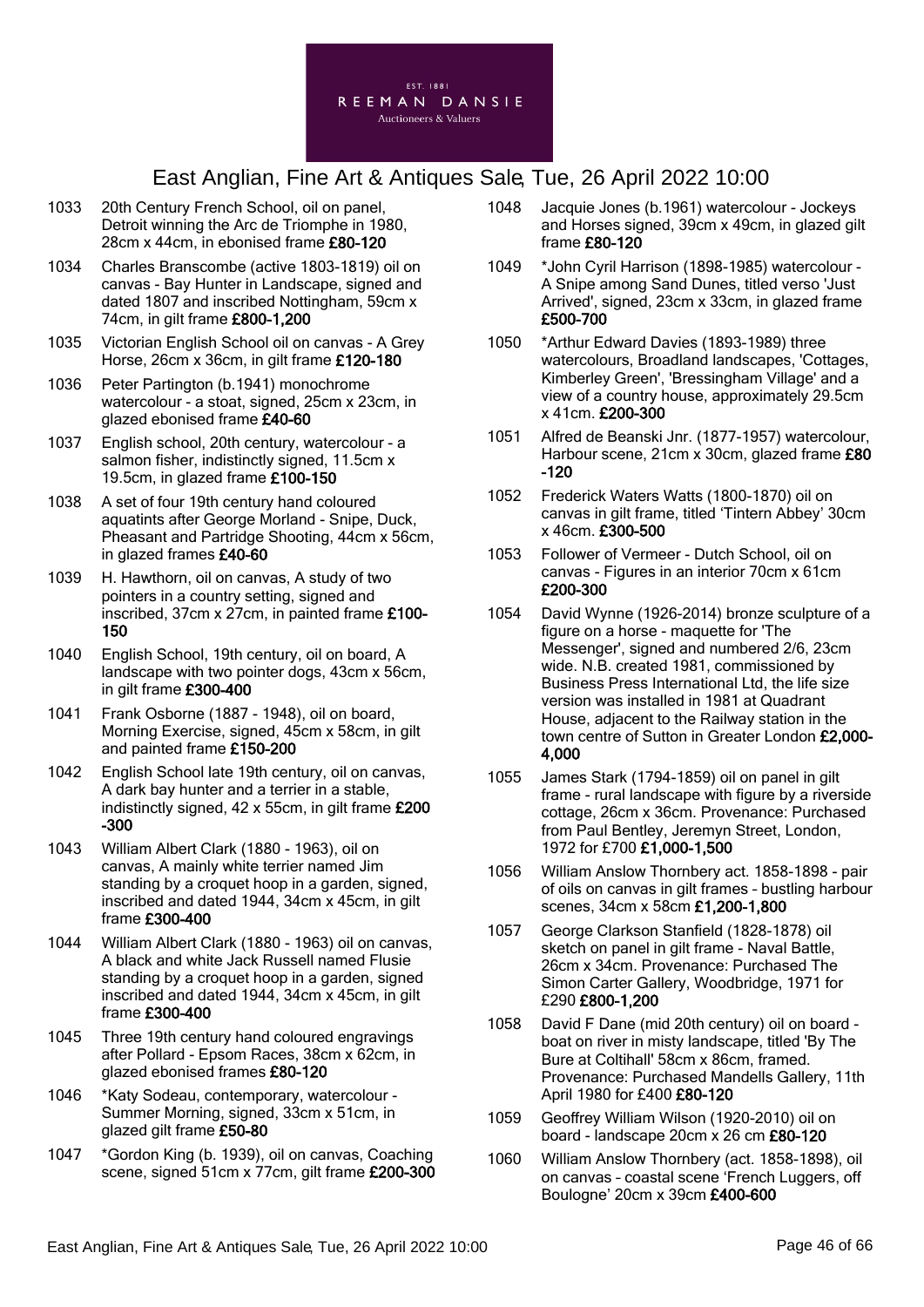

- 1061 William Anslow Thornbery (act. 1858-1898), pair of oils on canvas – coastal scenes, 24cm x 38cm £800-1,200
- 1062 Follower of Edward Smythe eight oils on board - landscapes, signed with monogram, largest 19.5cm x 24cm, smallest 13cm x 17cm. £80-120
- 1063 James J Allen pair of oils on board in gilt frames, 'Wherry on the River Yare' and 'Halvergate Marsh, Norfolk' 12cm x 16cm £50- 70
- 1064 Regency silhouette painting on glass by J Woodhouse in mahogany frame, depicting an elderly lady seated in a chair reading a newspaper wearing a lace shawl and cap. Original label verso. Overall 45cm x 38cm including frame. £80-120
- 1065 David Hodgson (1798-1864) oil on canvas, Soldiers by Norwich St Martin at Palace Plain, with the gateway to the Bishop's Palace and Cathedral Spire in the background, signed, 90cm x 70cm in gilt frame. Provenance: Purchased T. C. S. Brooke antiques, Wroxham 3rd March 1973 for £2700 £1,200-1,800
- 1066 19th century Norwich school oil on panel figures outside a cottage, 19cm x 17cm, framed £120-180
- 1067 Cecil Aldin (1879-1935) three signed prints, each signed and with blind stamp, glazed frames £50-70
- 1068 Group of five watercolours by Stephen John Batchelder (1849-1932) Norfolk scenes, including Barton Broad and others, all in glazed frames £800-1,200
- 1069 Owen Waters (1916-2004) pair of oil on board, Norfolk Landscapes - one inscribed Repps, signed, 22cm x 29cm, glazed frames £250-350
- 1070 Leslie Hardy Moore (1907-1997) watercolour, Norfolk Harbour scene, 36cm x 55cm £100-150
- 1071 Frederick W Baldwin (1899-1984), pencil and watercolour – Southwold high street, 28cm x 40cm, glazed frame £400-600
- 1072 Frederick W Baldwin (1899-1984), pencil and watercolour – Fishing boats at Walberswick, 28cm x 40cm, glazed frame £300-500
- 1073 Frederick W Baldwin (1899-1984), pencil and watercolour - South Green, Southwold, 28cm x 40cm, glazed frame £250-350
- 1074 Frederick W Baldwin (1899-1984), pencil and watercolour - Blythburgh church, 28cm x 40cm, glazed frame £250-350
- 1075 Frederick W Baldwin (1899-1984), pencil and watercolour - Jettied houses, Lavenham, 28cm x 40cm, glazed frame £250-350
- 1076 Frederick W Baldwin (1899-1984), pencil and watercolour - Walberswick, 28cm x 40cm, glazed frame £250-350
- 1077 William Anslow Thornbery (act. 1858-1898) pair of oils on canvas, Boats at sea, signed 24cm x 39cm, framed £500-700
- 1078 \*Martin Hardie (1875-1952) watercolour, Estuary scene, signed, 30cm x 50cm, together with three others by the same hand, all in glazed frames. (4) £150-250
- 1079 John Northcote Nash (1893-1977) set of four signed woodcuts - The Four Seasons from 'Flowers and Faces', each signed in pencil lower right, 18cm x 14cm, mounted Provenance: a gift to the vendors late in-laws who where friends and neighbours of John and Christine Nash and Ronald Blythe at Bottengoms Farm, Wormingford £800-1,200
- 1080 \*Lucy Harwood (1893-1972) oil on canvas, Blue pool near Hadleigh, signed verso, circa 1960, titled to Ixion Society label verso, 40cm x 50cm, framed Provenance: The Ixion Society. Louise Kosman, Modern British Art £2,000-3,000
- 1081 \*Lucy Harwood (1893-1972) oil on canvas, Flowers in a Garden, signed verso, 60cm x 50cm, framed Provenance: Louise Kosman, Modern British Art £2,000-3,000
- 1082 \*Lucy Harwood (1893-1972) oil on canvas, Landscape with Telegraph Poles, signed verso, 50cm x 40cm, in gilt frame Provenance: Louise Kosman, Modern British Art £2,500-3,500
- 1083 \*Lucy Harwood (1893-1972) oil on canvas, Haystacks, signed verso, 50cm x 60cm, framed Provenance: Louise Kosman, Modern British Art £1,500-2,500
- 1084 \*Lucy Harwood (1893-1972) oil on canvas, Stream through the Trees, signed verso, 76cm x 61cm, framed Provenance: Bonhams, November 13th 2012, Lot 78 £1,000-1,500
- 1085 Harry Becker (1865-1928) charcoal, study of a farm labourer, Samson, verso a study for a London Underground poster, sheep in a lane, a double sided work, 91cm x 71cm, in double sided frame Provenance: The Phoenix Gallery £4,000-6,000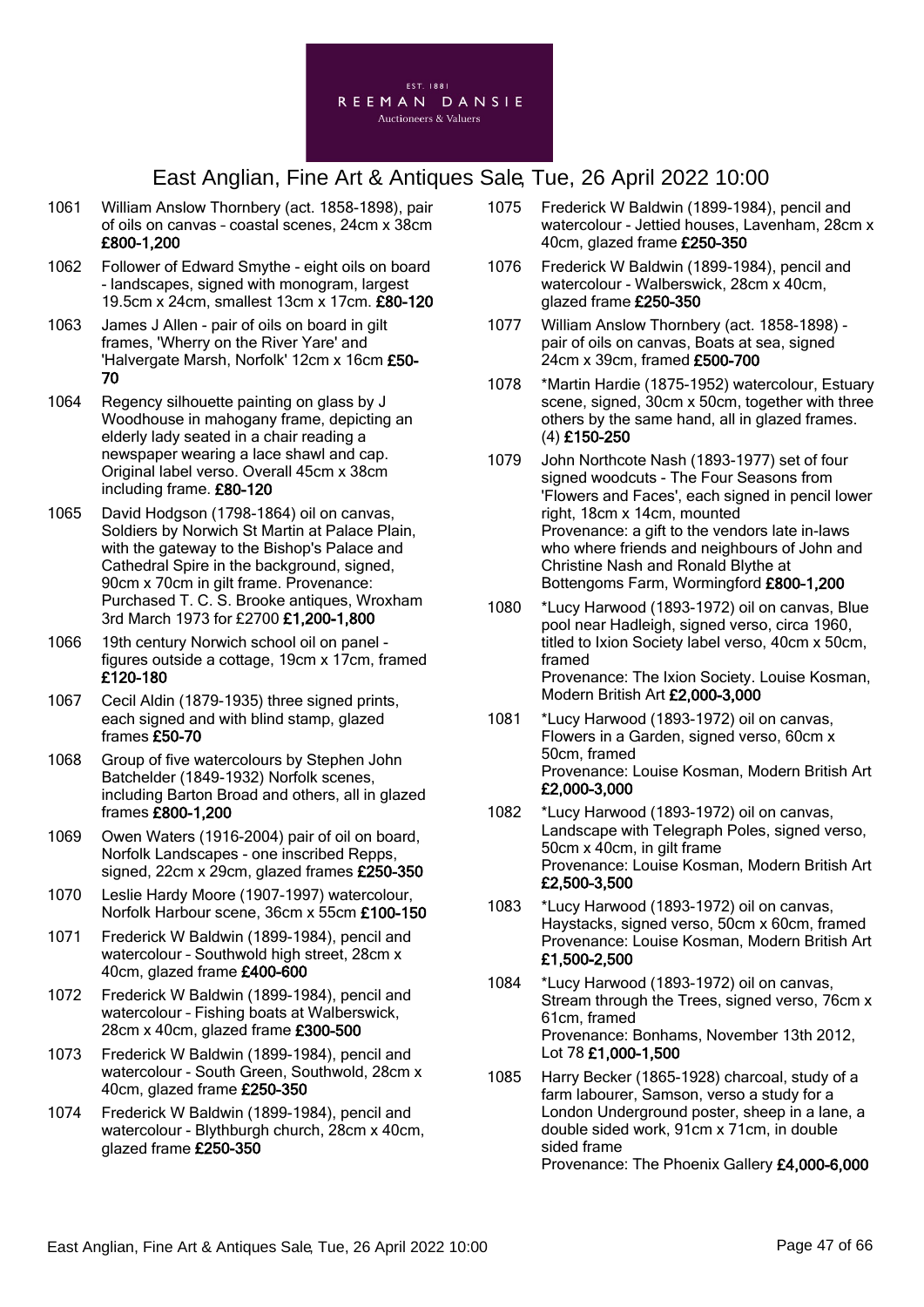

- 1086 Harry Becker (1865-1928) oil on canvas board, Cattle by a shed, 10cm x 18cm, in glazed frame Provenance: The Artist's Studio (Loftus Family Collection). The Wildlife Art Gallery, Lavenham £1,000-1,500
- 1087 Harry Becker (1865-1928) oil on panel, Cattle Grazing, 37cm x 46cm, in painted frame Provenance: The Artist's Studio (Loftus Family Collection). The Wildlife Art Gallery, Lavenham £3,000-5,000
- 1088 Harry Becker (1865-1928) oil on canvas, The Plough Team, 60cm x 91cm, framed Provenance: The Artist's Studio (Loftus Family Collection). The Wildlife Art Gallery, Lavenham £7,000-10,000
- 1089 Harry Becker (1865-1928) lithograph, Cows and Windmill, 31cm x 41cm, in glazed frame Provenance: The Artist's Studio (Loftus Family Collection). The Wildlife Art Gallery, Lavenham £200-300
- 1090 Harry Becker (1865-1928) watercolour, Sheep in a Landscape, 29cm x 42cm, in glazed frame Provenance: The Artist's Studio (Loftus Family Collection). The Wildlife Art Gallery, Lavenham £1,000-1,500
- 1091 Harry Becker (1865-1928) oil on canvas laid down onto board, Gatepost, 47cm x 37cm, in glazed frame Provenance: The Artist's Studio (Loftus Family Collection). The Wildlife Art Gallery, Lavenham £2,000-3,000
- 1092 Harry Becker (1865-1928) oil on canvas board, Through the Gap, 36cm x 44cm, in gilt frame Provenance: The Artist's Studio (Loftus Family Collection). The Wildlife Art Gallery, Lavenham Exhibited: Ipswich Borough Council Museums and Galleries, February - April 1993 £5,000- 7,000
- 1093 Harry Becker (1865-1928) pencil sketch, Cat and Kitten, 17.5cm x 22.5cm, in glazed frame Provenance: The Artist's Studio (Loftus Family Collection). The Wildlife Art Gallery, Lavenham £500-700
- 1094 \*Tessa Newcomb (b. 1955) oil on board, Boats on the Beach I, 13cm square, in glazed frame Provenance: Thompson's Gallery, Aldeburgh £200-300
- 1095 \*Tessa Newcomb (b. 1955) oil on board, Rooks and Pigs, initialled and dated '10, 20cm x 23cm, in glazed frame Provenance: Thompson's Gallery, Aldeburgh £300-500
- 1096 \*Tessa Newcomb (b. 1955) oil on board, January, more birds, less people (Aldeburgh), initialled and dated'17, 18cm x 23cm, framed Provenance: Thompson's Gallery, Aldeburgh £300-500
- 1097 \*Tessa Newcomb (b. 1955) oil on board, Small Craft, initialled and dated '08, 43cm x 33cm, framed Provenance: Thompson's Gallery, Aldeburgh £300-500
- 1098 \*Tessa Newcomb (b.1955) oil on board, On tape, initialled, 17cm x 21.5cm, in glazed frame Provenance: Cork Brick Gallery, Bungay £200- 300
- 1099 Archibald Campbell Mellon (1876-1955) oil on panel, A Windmill in Norfolk, 22cm x 30cm, in gilt frame Provenance: Louise Kosman Modern British Art £600-900
- 1100 Jack Goddard (1906-1984) oil on board, Framsden Mill, Suffolk, signed, 50cm x 57cm, framed £100-150
- 1101 Norman R Coker (1927-2020) oil on board Pashley Manor, Sussex, signed, 39cm x 59cm, framed £150-250
- 1102 Norman R Coker (1927-2020) oil on board Bay window and garden, signed, 49cm x 39cm, framed £100-150
- 1103 Norman R Coker (1927-2020) oil on canvas, Spring, New Forest, signed, 59cm x 44cm, framed £150-250
- 1104 Norman R Coker (1927-2020) oil on board Evening on the River, signed, 34cm x 44cm, in gilt frame £100-150
- 1105 Norman R Coker (1927-2020) oil on canvas Rain Forest with a Macaw, signed, 60cm x 50cm, framed £150-250
- 1106 Norman R Coker (1927-2020) oil on board Figures on the Beach, signed and dated '03, 59cm x 74cm, framed £150-250
- 1107 Norman R Coker (1927-2020) oil on board Landscape with a Fisherman, signed, 44cm x 60cm, in git frame £150-250
- 1108 Norman R Coker (1927-2020) oil on board River scene, signed, 50cm x 60cm, framed £150 -250
- 1109 Norman R Coker (1927-2020) oil on board A visit to a Terraced Garden, signed, 85cm x 110cm, framed £300-500
- 1110 Rachel Thomas, contemporary, oil on canvas, View from the Lighthouse, signed, 50cm x 65cm,in white painted frame £100-150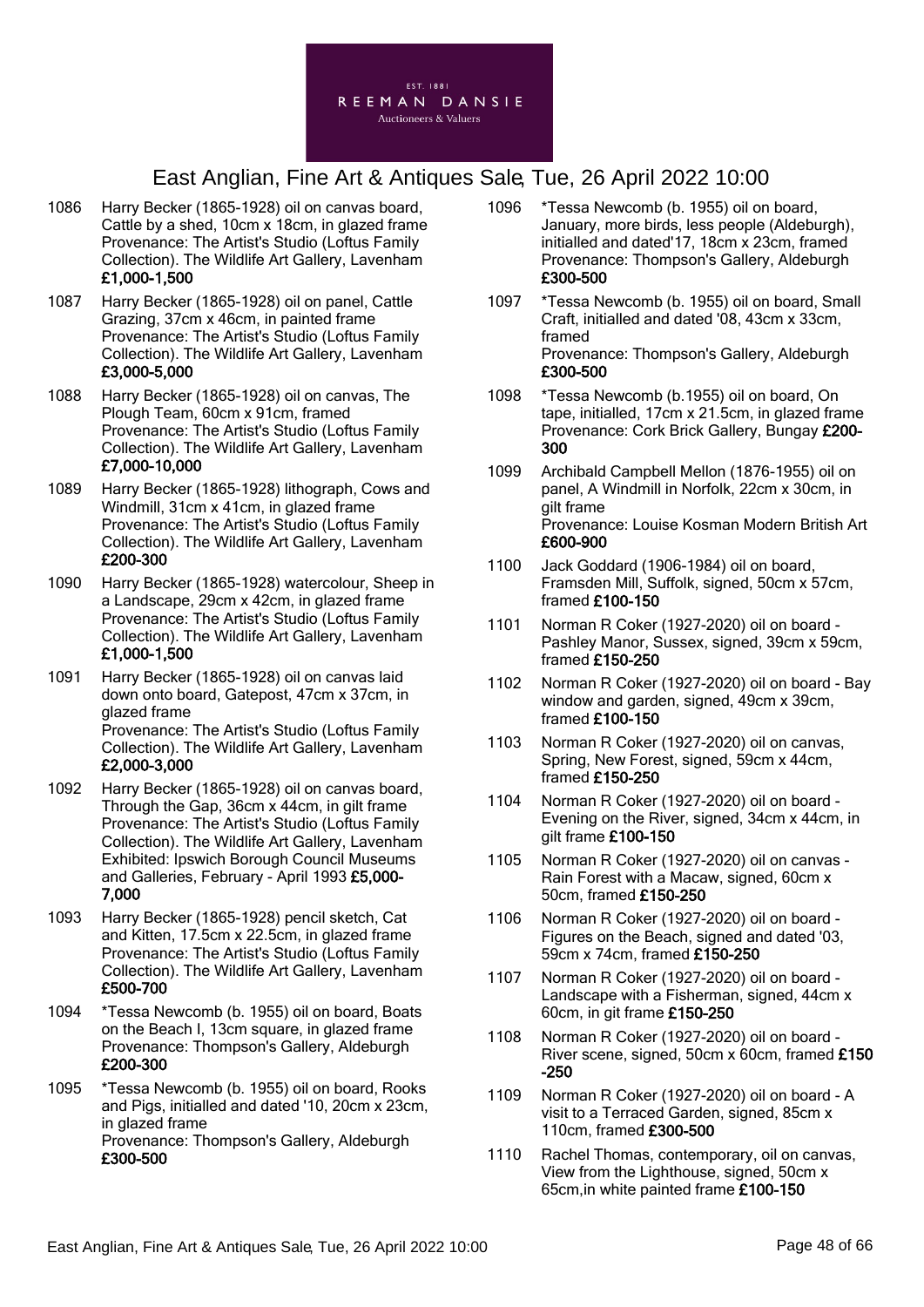

- 1111 Edward Bush (Contemporary) oil on canvas, Burgh St Peter Marsh, signed and dated '94, 24cm x 34cm, framed £80-120
- 1112 Kevin Noler (Contemporary) oil on canvas, Give Way, signed and dated 2013, 76cm x 61cm, framed £80-120
- 1113 Kevin Noler (Contemporary) oil on canvas, The Street, Somerleyton, signed and dated '12, 76cm x 61cm, framed £80-120
- 1114 Kevin Noler (Contemporary) oil on canvas, Somerleyton Hall Gardens, signed and dated '10, 61cm x 76cm, unframed £100-150
- 1115 Dee Nickerson (b.1957) acrylic on board A Winters Day, signed and dated 2017, 32cm x 24cm, in glazed frame £400-600
- 1116 Dee Nickerson (b. 1957) acrylic on paper, Winter Flocks, signed and dated 2019, 35cm square, in glazed frame £500-700
- 1117 Dee Nickerson (b. 1957) acrylic on board Dreaming of Primroses, signed and dated 2019, 30cm x 21cm, in glazed frame £400-600
- 1118 Dee Nickerson (b. 1957) acrylic on paper, Walk in the Woods, signed and dated 2016, 15cm x 10cm, in glazed frame £150-250
- 1119 Edward Smythe (1810-1899) oil on canvas The Young Sportsman, signed, 61cm x 51cm, in gilt frame £1,000-1,500
- 1120 Thomas Smythe (1825-1906) oil on canvas figures before a thatched cottage, signed, 36cm x 46cm, in gilt frame £700-900
- 1121 Thomas Smythe (1825-1906) pair of oils on panel, tondo - At Work, Summer and Winter, signed, 36cm diameter, in gilt frames £3,000- 4,000
- 1122 Thomas Smythe (1825-1906) pair of oils on panel, tondo - The Timber Wagon, Summer and Winter, signed, 36cm diameter, in gilt frames £3,000-4,000
- 1123 John Constable (1776-1837) two mezzotints The Glebe Farm and A Summerland, 21cm x 30cm, mounted £200-300
- 1124 John Constable (1776-1837) two mezzotints Mill near Colchester and Castle Acre Priory, 20cm x 25cm and 19cm x 27cm, in glazed frames £100-200
- 1125 John Constable (1776-1837) mezzotint House of Mr Golding Constable, 13.5cm x 18cm, in glazed frame £50-100
- 1126 John Constable and David Lucas, Mezzotints, A new printing from eleven recently discovered steel plates...published Tate Gallery, 1993, 16 engraved plates in total (being the 11 strikes plus 5 variant printings of ''A Cottage in a Cornfield'' still in original tissue paper wrapping, loosely inserted in the original green cloth folder with leather labels, introductory booklet in pocket inside front, with prospectus for the work loosely inserted. Limited edition 54 of 100 printed on Velin Blanc Lanagravure paper. £150 -250
- 1127 Philip Wilson Steer (1860-1942) watercolour The High Street, Thame, signed and dated 1923, 23cm x 33cm, in glazed gilt frame Exhibited: Norwich Castle Museum, December 1957 - February 1958. No. 14 Provenance: Thos. Agnew & Sons Ltd., Sotheby's, Old Bond Street, 6th March 1996, lot 16. Nicholas Brown Gallery, 26th August 1997 £800-1,200
- 1128 Geoffrey Chatten (b.1938) oil on board Southwold, signed, 20cm x 25.5cm, in gilt framed £120-180
- 1129 Dave Ross, contemporary, oil on board seascape - Mersea, Essex, signed and dated '97, 34cm x 45cm, framed Exhibited: Colchester Art Society £80-120
- 1130 Terence James Bond (b.1946) gouache Sparrow in a Tree, signed, 43cm x 30cm, in gazed gilt frame £250-400
- 1131 \*Margaret Thomas (1916-2016) oil on board, Still life of roses in vase, signed with initials, 50cm x 40cm, glazed frame £1,000-1,500
- 1132 \*Roy Turner Durrant (1925- 1998) mixed media composition, signed and dated '54, 27cm x 16cm, in glazed frame £300-500
- 1133 Bernard Cheese (1925-2013) watercolour 'Open to the Public, Calke Abbey', titled and signed in pencil, 33cm x 51cm, in glazed frame £150-200
- 1134 Major Richard 'Dick' Heseltine M.C. (1914-2012) pencil, ink and wash - Centre of Resistance, Corsica, initialled, 59cm x 42cm, in glazed frame Exhibited: Colchester Art Society £50-80
- 1135 \*Peggy Somerville (1918-1975) pastel The Mill at Westleton, in glazed gilt frame, 11.5cm x 16.5cm Provenance: David Messum £80-120
- 1136 \*Richard Bawden (b.1936) signed limited edition etching and aquatint, "The Glade", 37/75, 40cm x 50cm, framed and glazed £60-100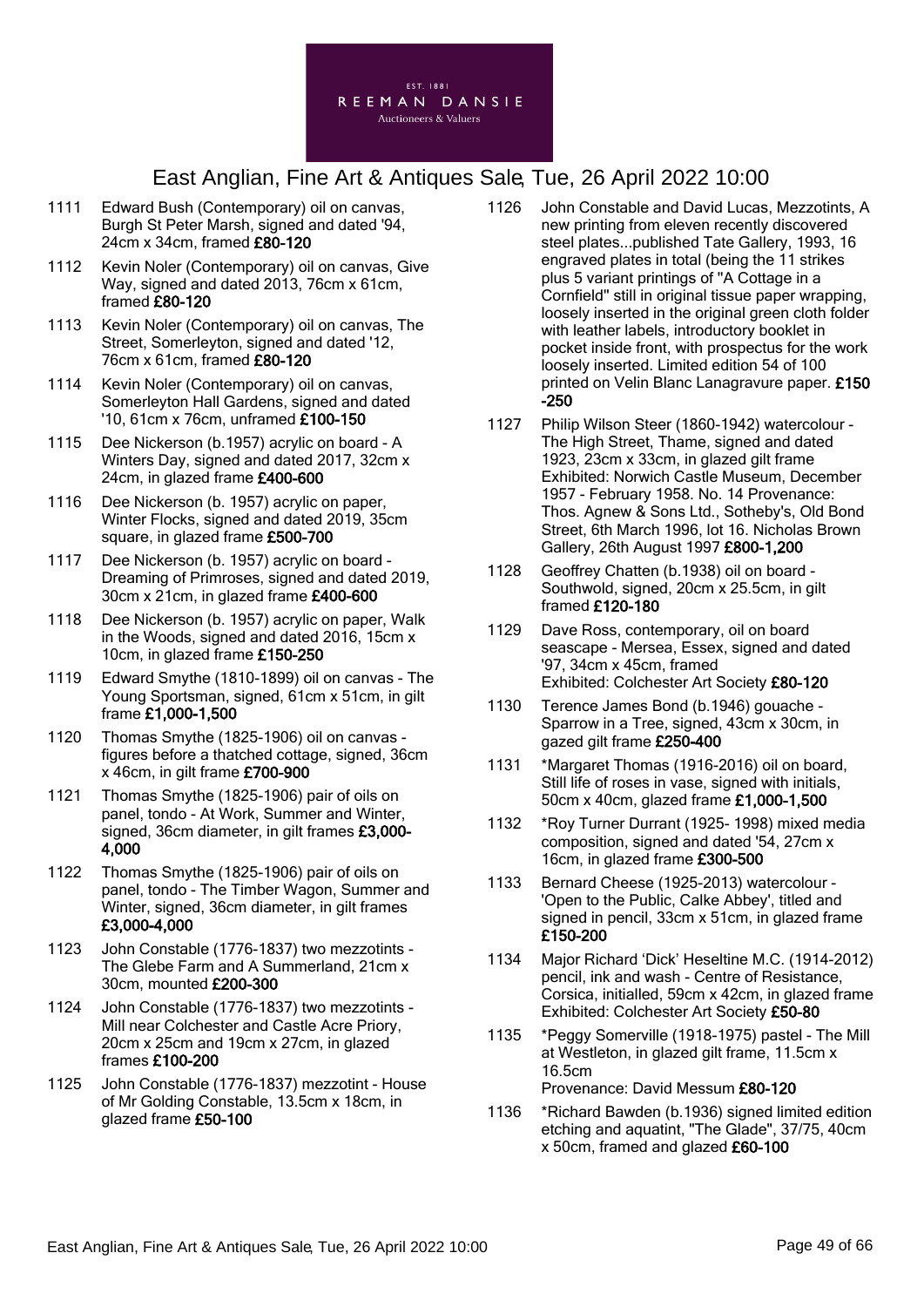

- 1137 John Paley (Contemporary) pastel 'Mystery of the Deep', signed, 29cm square, in glazed gilt frame £100-150
- 1138 James Dodds (b.1957) signed limited edition print - East Coast Boats, 18/75, 27cm x 76cm, in glazed frame £80-120
- 1139 George Herbert Rose (1892-1955) pair of watercolours - views of Kersey, signed, in glazed frames, 25cm x 36cm £150-250
- 1140 \*Charles Bartlett (1921-2014) large oil on canvas - Estuary III, label verso from the collection of Anthony Dawnson, signed, painted circa 1968, 92cm x 122cm, framed £400-600
- 1141 \*Charles Bartlett (1921-2014) signed limited edition etching and aquatint - Evening Tide, 3/60, 42cm x 57cm, in glazed frame £80-120
- 1142 Major Richard 'Dick' Heseltine M.C. (1914-2012) three pencil, ink and wash drawings - temple ruins, the Grampians and trees by a lake, initialled and inscribed, in glazed frames Provenance: Artist's Studio Sale, Reeman Dansie, February 2013 £100-150
- 1143 Allan Walton (1891-1948) oil on canvas portraits, signed with initials lower right and dated 1937, inscribed verso 'Allan Walton 1937', 38.5cm x 55cm, framed. (Qty: 1) £200-300
- 1144 Attributed to Thomas Churchyard (1798-1865) oil on board, wooded landscape, 20cm x 15cm, in gilt frame £250-400
- 1145 Paul Earee (1888-1968) two oils on canvas extensive landscapes, signed, 61cm x 77cm, unframed £150-250
- 1146 Rowland Suddaby (1912-1972) watercolour and gouache - Boats, Yorkshire, signed, 50cm x 69cm, in glazed frame Provenance: The Redfern Gallery, London, February 1960 £250-350
- 1147 Set of four 19th century hand coloured panoramic views of Ipswich, 31cm x 49cm, in glazed gilt and ebonised frames £150-250
- 1148 Edward Robert Smythe (1810-1899) pastel portrait of a bay horse, signed, 29cm x 34cm, in glazed frame £300-500
- 1149 Edward Robert Smythe (1810-1899) oil on canvas - The Pedlar, signed, 55cm x 45cm, in gilt frame £400-600
- 1150 William Kay Blacklock (1872-1922) watercolour Walberswick, signed and dated 1905, 28cm x 32cm, in glazed gilt frame £200-300
- 1151 Robert Burrows (1810-1883) oil on panel rural landscape, possibly Pond Hall, 10cm x 16cm, in gilt frame £200-300
- 1152 \*John Northcote Nash (1893-1977) lithograph, The Stour, near Bures, 51cm x 76cm, in glazed frame £80-120
- 1153 John Robert Hobart (1788-1863) oil on panel Heifer and Sheep, signed, inscribed and dated 1853, 26cm x 31cm, framed NB: Hobart was the first official artist for the Suffolk Horse Society, having lived in Monks Eleigh and latterly Ipswich £300-500
- 1154 \*Andrew King (b.1956) oil on board Anglers, Overstrand Beach, signed, 22cm x 33.5cm, in glazed frame Provenance: Thompson's Gallery, Aldeburgh, summer 1986 £150-200
- 1155 \*Andrew King (b.1956) oil on board Figures on the Beach, signed and dated '85, 24cm x 35cm, in glazed frame £150-200
- 1156 \*Andrew King (b.1956) oil on board East Runton, Summer, signed, 22cm x 33.5cm, in glazed frame Provenance: Thompson's Gallery, Aldeburgh, summer 1986 £150-200
- 1157 \*Andrew King (b.1956) oil on board Morning Light, Aldeburgh Beach, signed, 40cm x 60cm, framed Provenance: Thompson's Gallery, Aldeburgh £400-600
- 1158 \*Clive Madgwick (1934-2005) acrylic on canvas - 'Well Earned Rest', signed, 60cm x 90cm, in gilt fame £500-700
- 1159 \*Clive Madgwick (1934-2005) acrylic on canvas - springtime sheep, a church beyond, signed, 36cm x 51cm, framed £400-600
- 1160 \*Clive Madgwick (1934-2005) acrylic on canvas, Winter scene, Suffolk, signed, 40cm x 61cm, framed £400-600
- 1161 \*Clive Madgwick (1934-2005) acrylic on canvas - Layham Mill, signed, 31cm x 46cm, framed £600-800
- 1162 \*Clive Madgwick (1934-2005) acrylic on canvas, Edwardstone Church, Suffolk, signed, 41cm x 51cm, in gilt frame £400-600
- 1163 \*Sir Alfred Munnings (1878-1959) oil on canvas A Bay Hunter in Landscape, signed and dated 1908, 41cm x 51cm, in gilt frame. Provenance: Collection of the late Major Ivor Buxton, D.S.O., T.D., (1884-1969), of Shelley Hall, Suffolk, purchased from Munnings circa early 1940s, thence by family descent £15,000- 20,000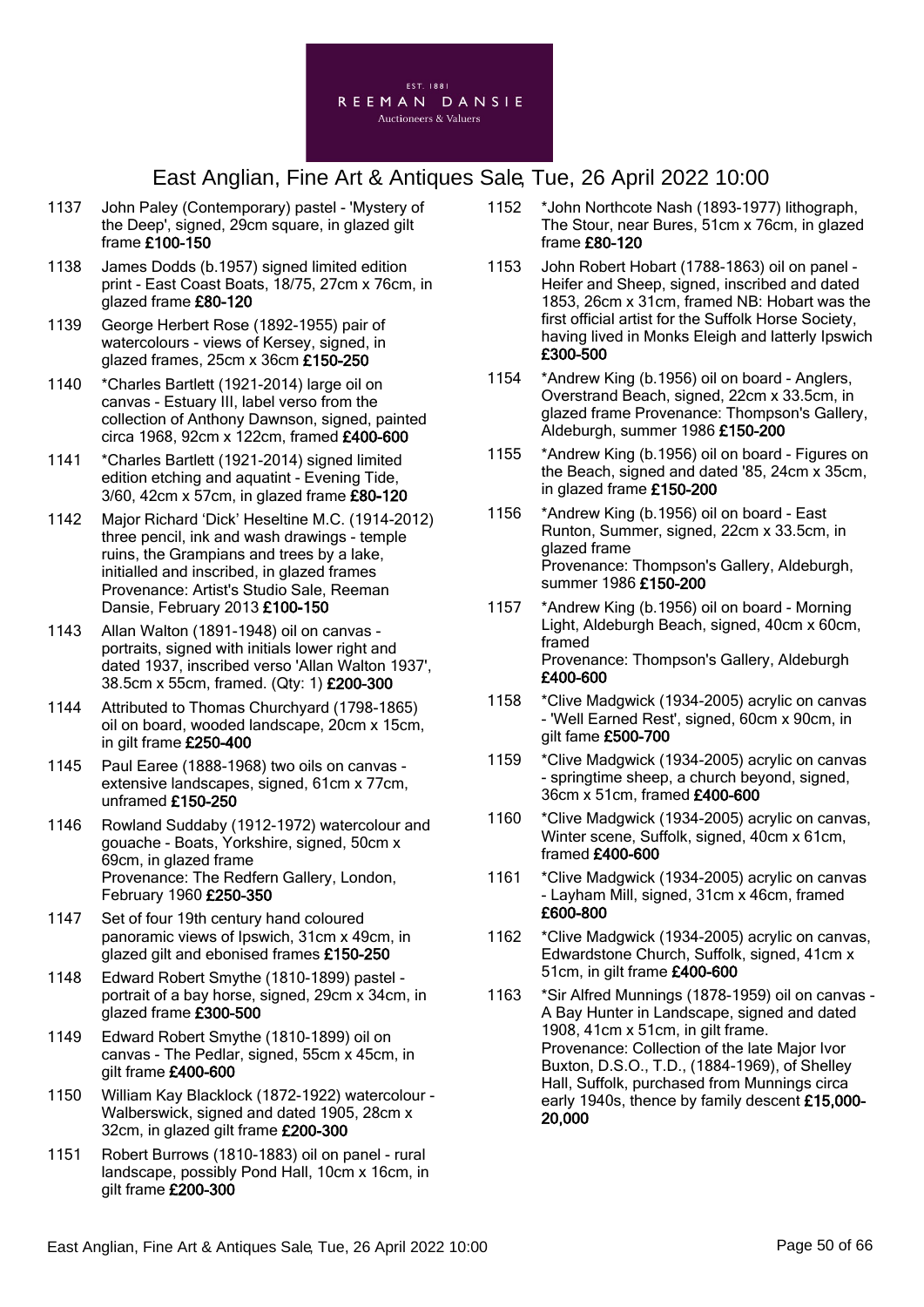

- 1164 \*Hugo Grenville (b.1958) oil on canvas still life with ceramic Staffordshire spaniel, pomegranates, aubergines, fruit and flowers on a floral patterned tablecloth, 'My Surrogate Friend', initialled, 92cm x 86cm, framed £2,000- 3,000
- 1165 \*Hugo Grenville (b.1958) oil on canvas, Winter Sun, initialled, 97cm x 117cm, framed £3,000- 5,000
- 1166 Arawhinoa Ella Constable (1893-1966) watercolour - 'Storm Blowing Up, The Lodge Hotel. Dedham', initialled, titled and inscribed with 1962 provenance verso, 25cm x 35cm, mounted £50-80
- 1167 Manner of John Constable (1776-1837), oil on paper laid on board, sunset cloud study, 10.5cm x 23cm, in glazed gilt frame £400-600
- 1168 Pam Dan, 1960s/70s oil on canvas snow covered meadow, signed and dated '72, 51cm x 61cm, framed £60-100
- 1169 Thomas Smythe (1825-1906), oil on canvas, Felixstowe Pier looking towards Harwich, signed 'T Smythe' (lower left), indistinctly inscribed to the stretcher, 23.5cm x 30.5cm Provenance: Bonhams, Bury St Edmunds, 2nd December 2010, lot 75 £600-800
- 1170 William Joy (1803-1867) oil on canvas, shipping off the coast in squally seas, inscribed to stretcher Yarmouth circa 1815, 61cm x 92cm, in ornate gilt frame £2,000-3,000
- 1171 19th century lithograph after Henry Elridge portrait of Admiral Lord Nelson, published by Colnaghi 5th December 1881, with facsimile signature 'Nelson Bronte', 33cm x 15cm, in glazed frame £60-100
- 1172 R. M. Bolton, late 20th century, group of six watercolours - views on the Blackwater, Crouch and surrounding areas, signed and dated '79-80, mounted, various sizes £80-120
- 1173 Joseph Stannard (1797-1830) oil on panel The Boat House, signed with initials, 50cm x 40cm, in gilt frame Exhibited: City of Norwich Loan Exhibition of Paintings and Drawings by Members of the Stannard Family of Norwich, August and September 1934, Norwich Castile Museum and Art Galleries, Exhibition No 85, described as Boat House. Lent by Mr. W. Browne £1,500- 2,000
- 1174 Robert Burrows (1810-1883) oil on canvas extensive river landscape with figure in a punt. signed, 61cm x 91cm, in gilt frame £750-850
- 1175 \*Peter Godfrey Coker (1926-2004) watercolour Cliffs at Quiberville, initialled, 17cm x 27cm, in glazed frame £150-200
- 1176 \*Peter Godfrey Coker (1926-2004) five watercolour sketches including views of Quiberville, one double sided, four initialled, 18cm x 28cm, unframed £100-150
- 1177 \*Peter Godfrey Coker (1926-2004) pencil drawing - Lighthouse Night, Ostend, initialled and titled, 28cm x 18cm, mounted £100-150
- 1178 \*Peter Godfrey Coker (1926-2004) group of seven unframed pencil and watercolour sketches to include figure groups and landscapes, 9cm x 14cm to 17cm x 22cm (7) £100-150
- 1179 Robert G. D. Alexander (1875-1945) watercolour after Turner - Venice, 11cm x 18.5cm, in glazed frame £60-100
- 1180 Jean Dryden Alexander (1911-1994) watercolour - Southend-on-Sea, 1965, 27cm x 35cm, together with an oil on canvas laid on board - 'Rose collecting Eggs', 27cm x 33cm, both in glazed frames £80-120
- 1181 Robert G. D. Alexander (1875-1945) pencil and watercolour - Felixstowe, 21cm x 29cm, together with another ink and watercolour of a Haystack, 23cm x 28cm, both in glazed frames £70-100
- 1182 Robert G. D. Alexander (1875-1945) pencil and watercolour - St Thomas's Church from Queens Road, Brentwood, 1895, 23cm x 26cm, together with another Essex landscape of the same date, 21cm x 26cm, in glazed frames £80-120
- 1183 Jean Dryden Alexander (1911-1994) two oils on paper - Shenfield Common Pond, signed, 25cm x 37cm and Sunset Brentwood, 25cm x 35cm, in glazed frames £100-150
- 1184 \*Joyce Pallot (1912-2004), 1940s oil on canvas portrait of a lady and black cat, signed and dated, 39cm x31cm, framed £100-150
- 1185 \*Joyce Pallot (1912-2004) oil on board Kitchen Sink, 49.5cm x 36.5cm, in glazed frame £50-80
- 1186 \*Joyce Pallot (1912-2004) oil on canvas Kitchen Interior, signed and dated 1934, 30cm x 38cm, framed £100-150
- 1187 \*Richard Bawden RWS NEAC RE (b.1936) print - 'Tea for Two', signed and numbered 38/75, 45cm x 45cm, unframed (Qty: 1) £80-120
- 1188 \*Richard Bawden RWS NEAC RE (b.1936) print - 'Full Moon at St. Ewe', signed and numbered 7/100, 40cm x 55cm, unframed (Qty: 1) £80-120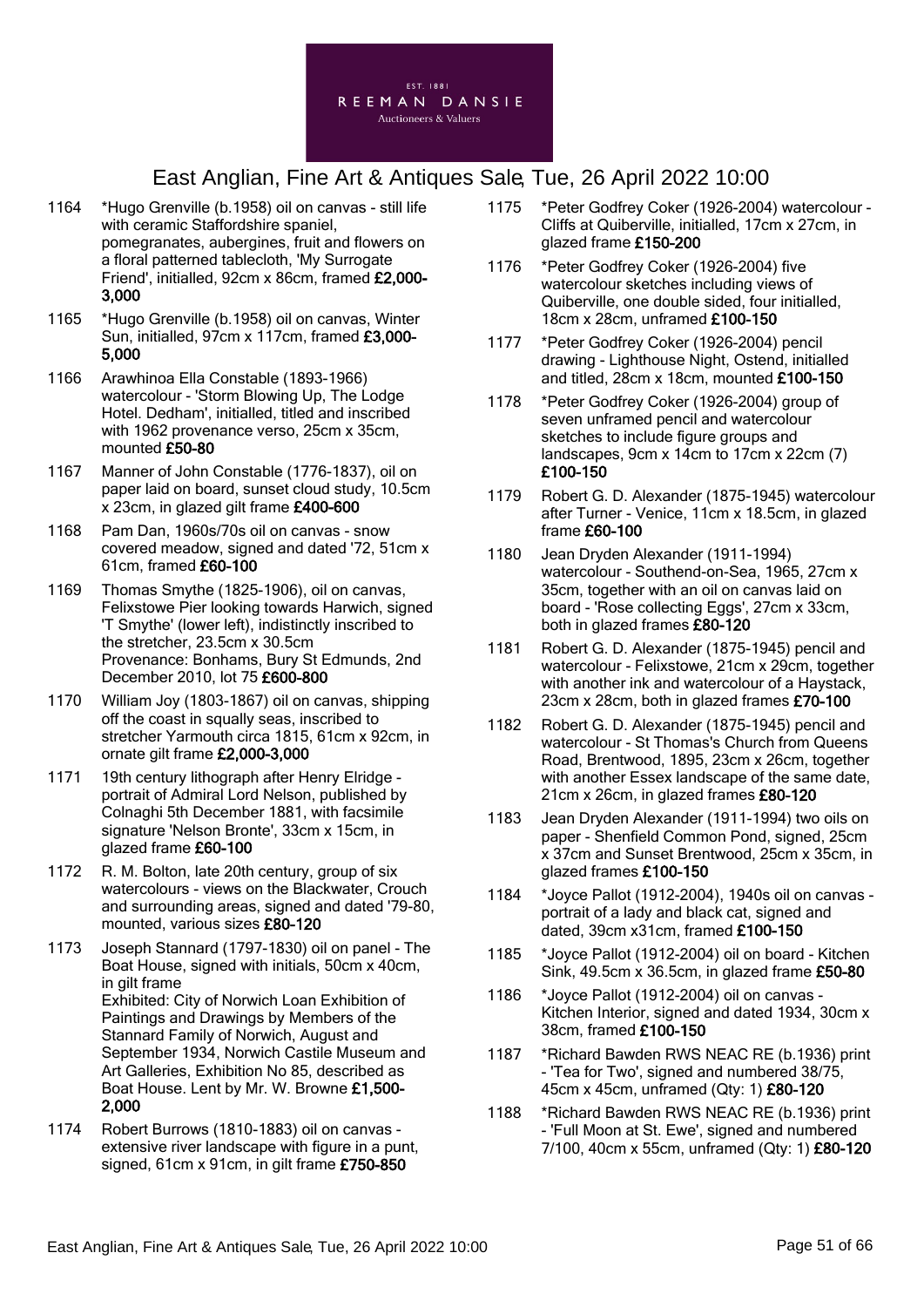

- 1189 \*Richard Bawden RWS NEAC RE (b.1936) two prints - 'The Porch', signed and numbered 53/75, 40 x 50cm, together with 'Small Bite', signed and numbered 39/100, 16 x 15cm, both unframed (Qty: 2) £100-150
- 1190 \*John Brunsdon (1933-2014) four etchings 'Framlingham Castle and Church', signed and numbered 42/75, 44cm x 38cm; 'Low Clouds over the mountains', signed and numbered 26/150, 30.5cm x 23cm; 'The Valley', signed and numbered 49/150, 30.5cm x 23cm; 'Glaciated Valley', signed and numbered 21/150, 30.5cm x 23cm (4) (Qty: 4) £100-150
- 1191 \*John Brunsdon (1933-2014) three etchings 'Evening Light on the Gower', signed and numbered 54/150, 60cm x 45.5cm; 'Cloudbreak over Snowdon', signed and numbered 313/350, 60cm x 45.5cm; 'Derbyshire Lake', signed and numbered 26/150, 30cm x 23cm (3) (Qty: 3) £100-150
- 1192 \*John Brunsdon (1933-2014) three etchings 'Minsmere', signed AP number 14/15, 30.5cm x 23cm; 'Zephyr' signed and numbered 113/150, 44cm x 39cm; 'Village on the Hill' signed and numbered 137/150, 45cm x 60cm (3) (Qty: 3) £100-150
- 1193 \*Olwen Jones (b.1945) etching 'White Geraniums', signed and numbered 2/50, 38cm x 27.5cm (Qty: 1) £50-70
- 1194 \*Charles Bartlett (1921-2014) etching 'The Quay, Ramsholt', signed and numbered 30/60, 35cm x 29.5cm (Qty: 1) £80-120
- 1195 \*Charles Bartlett (1921-2014) etching 'Teasels', signed and numbered 34/60, 43cm x 33cm (Qty: 1) £80-120
- 1196 Glynn Thomas (b.1946) two etchings 'Dedham and Stratford Churches', signed and numbered 61/100, 30cm x 18.5cm together with 'Thaxted', signed and numbered 20/75, 32.5cm x 48cm (2) (Qty: 2) £80-120
- 1197 \*Valerie Thornton (1931-1991) two etchings 'Aachen, Interior', signed A.P., dated '82, 34cm x 54cm together with 'Castillo Nuevo', signed and dated '81, numbered 47/50, 42cm x 26cm (2) (Qty: 2) £100-150
- 1198 \*Valerie Thornton (1931-1991) two etchings 'Capitals, Macqueville', signed and dated '82, numbered 21/40, 30cm x 16cm together with 'Autun', signed and dated '79, numbered 14/70, 12cm x 19cm (Qty: 2) £100-150
- 1199 \*Valerie Thornton (1931-1991) two etchings 'Lincoln, arcading', signed and dated '81, numbered 50/60 together with 'Castillo Nuevo', signed and dated '81, numbered 14/50, 42cm x 26cm (2) (Qty: 2) £100-150
- 1200 \*Ian Hay (b.1940) three prints 'Bankside', signed and numbered 3/100, 'Below St. Paul's', signed and numbered 3/100 and 'Southwark' signed and numbered 5/100, all images 12.5cm x 17cm (Qty: 3) £100-150
- 1201 Linda Richardson (Contemporary) nine signed and numbered etchings and prints - 'Fish', A/P, 43.5cm x 32cm, 'Ewe', A/P, 43cm x 32cm , 'Anemones', A/P, 26cm x 37cm, 'Landscape I' 3/50, 24cm x 21.5cm, 'Pots & Jugs' 1/50, 25cm x 18cm, 'Swine' 7/30, 11.5cm x 18cm,, 'Shells' 6/50, 8cm x 7.5cm, 'Flowers' A/P, 10cm x 11cm, 'Night tide' 2/30, 15.5cm x 12.5cm (9) (Qty: 9) £150-250
- 1202 Ewan Cameron (b.1962) group of signed prints 'The White Cat', numbered 18/20, 11.5cm x 10cm, 'The Street', 3/35, 30cm x 23cm, 'The Cart', 7/75, 27cm x 21cm, 'The Courtyard', 9/75, 27cm x 21cm, 'Market', 20/70, 27cm x 20cm, 'The Rainbow', 8/40, 35cm x 41cm, 'The Cat' 20/30, 31cm x 28cm, 'The River', 16/85, 39cm x 25cm, 'Autumn' 9/30, 46cm x 26cm, Lake and trees (untitled) 20/40, 45cm x 30cm, 'Spring', A/P III/V, 41cm x 27cm, 'The Bridge' 4/40, 38cm x 26cm (13) (Qty: 13) £100-150
- 1203 E. J. Wilson (d. 2021) five signed prints 'Old Oak', numbered 11/90, 14.5cm x 21cm, 'Distant Barn', 7/50, 14cm x 20cm, 'Summer Pasture', 8/55, 23.5cm x 23.5cm, 'Tradescantia', 9/45, 24cm x 32cm, 'Dunwich Beach', 3/85, 45cm x 35cm (5) (Qty: 5) £80-120
- 1204 Ian Hutson (b.1943) seventeen prints man holding a whippet, 30cm x 38cm unsigned; man with horse, 38cm x 30cm unsigned; a couple with drinks 41cm x 30cm unsigned; two men and a woman 38cm x 31cm unsigned; racehorse and jockey with title 'Original Prints Ian Hutson', 38cm x 67cm, unsigned and twelve monochrome prints featuring horses all approximately 38cm x 30cm all with printed signature and the date '77. (17) £100-150
- 1205 Thomas Churchyard (1798-1865) watercolour shipping off the coast, inscribed 'Laura' verso, 9.5cm x 12.5cm, unframed Provenance: part of an album purchased by the late Edward Packard from Arnott & Everett, Woodbridge, lot 212, April 11th 1927, thence by family descent £150-200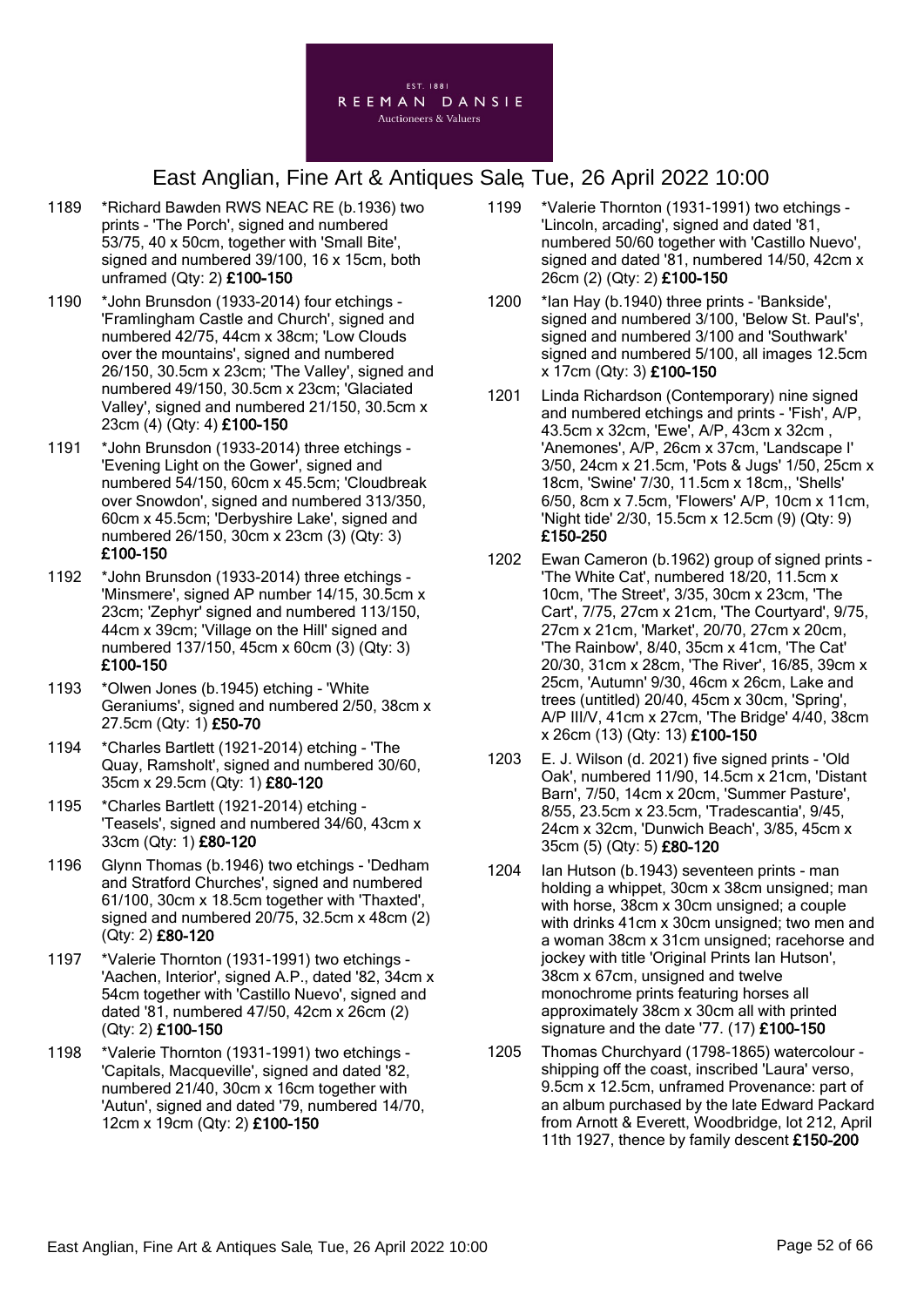

- 1206 Thomas Churchyard (1798-1865) watercolour cart in a rural lane, 12.5cm x 16cm, unframed Provenance: part of an album purchased by the late Edward Packard from Arnott & Everett, Woodbridge, lot 212, April 11th 1927, thence by family descent £150-200
- 1207 Thomas Churchyard (1798-1865) watercolour a rural cottage, 10cm x 12.5cm, unframed Provenance: part of an album purchased by the late Edward Packard from Arnott & Everett, Woodbridge, lot 212, April 11th 1927, thence by family descent £150-200
- 1208 Thomas Churchyard (1798-1865) watercolour Landguard Fort, thunderstorm approaching, inscribed to paper backing mount, 14.5cm x 20cm, unframed Provenance: part of an album purchased by the late Edward Packard from Arnott & Everett, Woodbridge, lot 212, April 11th 1927, thence by family descent £200-300
- 1209 Thomas Churchyard (1798-1865) watercolour and charcoal - fishing boats in dry dock, 13cm x 14cm, unframed Provenance: part of an album purchased by the late Edward Packard from Arnott & Everett, Woodbridge, lot 212, April 11th 1927, thence by family descent £150-200
- 1210 Thomas Churchyard (1798-1865) watercolour bridge over the river, 9.5cm x 12.5cm, unframed Provenance: part of an album purchased by the late Edward Packard from Arnott & Everett, Woodbridge, lot 212, April 11th 1927, thence by family descent £120-180
- 1211 Thomas Churchyard (1798-1865) watercolour At Aldeburgh, inscribed to paper backing mount, 10cm x 12.5cm, unframed Provenance: part of an album purchased by the late Edward Packard from Arnott & Everett, Woodbridge, lot 212, April 11th 1927, thence by family descent £150-200
- 1212 Thomas Churchyard (1798-1865) watercolour Melton landscape, inscribed to paper backing mount, 15cm x 20cm, unframed Provenance: part of an album purchased by the late Edward Packard from Arnott & Everett, Woodbridge, lot 212, April 11th 1927, thence by family descent £150-200
- 1213 Thomas Churchyard (1798-1865) watercolour fishing boat on the shore, a country house beyond, 15cm x 20cm, unframed Provenance: part of an album purchased by the late Edward Packard from Arnott & Everett, Woodbridge, lot 212, April 11th 1927, thence by family descent £150-200
- 1214 Thomas Churchyard (1798-1865) watercolour figure in a rural lane, 12.5cm x 9.5cm, unframed Provenance: part of an album purchased by the late Edward Packard from Arnott & Everett, Woodbridge, lot 212, April 11th 1927, thence by family descent £100-150
- 1215 Thomas Churchyard (1798-1865) watercolour Melton Cottages, inscribed to paper backing mount, 9cm x 15.5cm, unframed Provenance: part of an album purchased by the late Edward Packard from Arnott & Everett, Woodbridge, lot 212, April 11th 1927, thence by family descent £120-180
- 1216 Thomas Churchyard (1798-1865) watercolour and charcoal - fishing boats at anchor, 15.5cm x 23cm, unframed Provenance: part of an album purchased by the late Edward Packard from Arnott & Everett, Woodbridge, lot 212, April 11th 1927, thence by family descent £150-200
- 1217 Thomas Churchyard (1798-1865) watercolour view to Woodbridge Church, inscribed to paper backing mount, 9.5cm x 12.5cm, unframed Provenance: part of an album purchased by the late Edward Packard from Arnott & Everett, Woodbridge, lot 212, April 11th 1927, thence by family descent £150-200
- 1218 Thomas Churchyard (1798-1865) watercolour extensive view with windmills beyond, inscribed 'Laura' verso, 15cm x 20cm, unframed Provenance: part of an album purchased by the late Edward Packard from Arnott & Everett, Woodbridge, lot 212, April 11th 1927, thence by family descent £150-200
- 1219 Thomas Churchyard (1798-1865) watercolour East Anglian river landscape, 9.5cm x 12.5cm, unframed Provenance: part of an album purchased by the late Edward Packard from Arnott & Everett, Woodbridge, lot 212, April 11th 1927, thence by family descent £150-200
- 1220 Thomas Churchyard (1798-1865) watercolour East Anglian Harbour, 10cm x 12.5cm, unframed Provenance: part of an album purchased by the late Edward Packard from Arnott & Everett, Woodbridge, lot 212, April 11th 1927, thence by family descent £100-150
- 1221 Thomas Churchyard (1798-1865) watercolour tree study, 11.5cm x 9.5cm, unframed Provenance: part of an album purchased by the late Edward Packard from Arnott & Everett, Woodbridge, lot 212, April 11th 1927, thence by family descent £50-70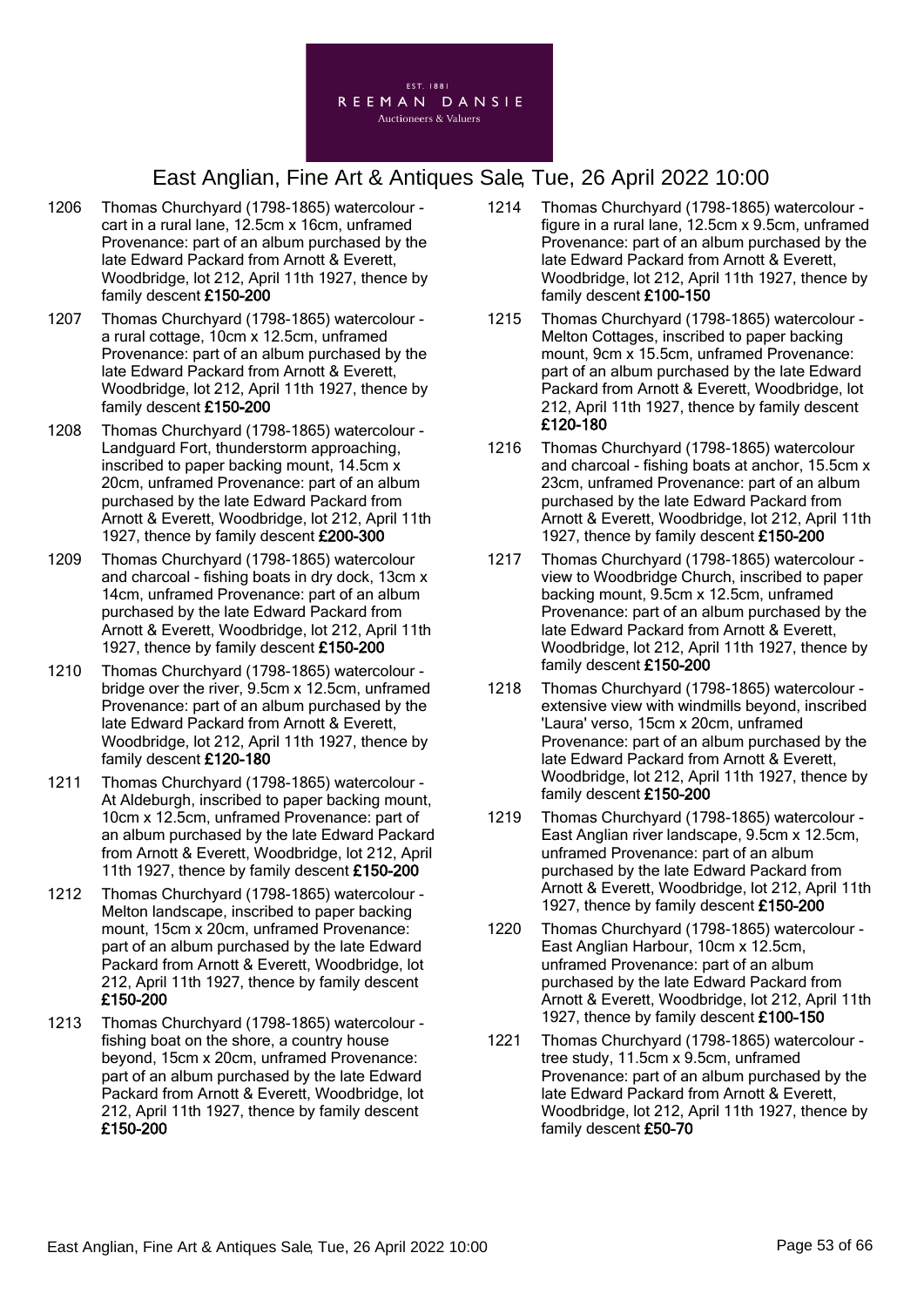

- 1222 Thomas Churchyard (1798-1865) watercolour cart horse at a gate, 8.5cm x 13.5cm, unframed Provenance: part of an album purchased by the late Edward Packard from Arnott & Everett, Woodbridge, lot 212, April 11th 1927, thence by family descent £70-100
- 1223 Thomas Churchyard (1798-1865) watercolour East Anglian marshes, indistinctly inscribed to paper backing mount, 10cm x 12.5cm, unframed Provenance: part of an album purchased by the late Edward Packard from Arnott & Everett, Woodbridge, lot 212, April 11th 1927, thence by family descent £150-200
- 1224 \*Dione Page (1936-2021) gouache on paper laid on card - still life with blue vases, signed, dated '99 and faintly titled, 78cm x 60cm, unframed. £150-200
- 1225 \*Dione Page (1936-2021) gouache on paper laid on board - still life with red leaves, signed and titled faintly, 60cm x 78cm, unframed £150-200
- 1226 \*Dione Page (1936-2021) gouache on paper still life with orange trees, signed, 57cm x 37cm, with mount unframed. £100-150
- 1227 \*Dione Page (1936-2021) gouache on paper laid on card - still life with apples and pink flowers, signed, 61cm x 58.5cm, with mount, unframed. £150-200
- 1228 \*Dione Page (1936-2021) gouache on paper laid on card - 'Blue Vase', signed, titled and dated '91 , 58.5cm x 61cm, with mount, unframed. £150-200
- 1229 \*Dione Page (1936-2021) gouache on paper 'Levens Hall', signed titled and dated '02, 76cm x 57.5cm, unframed. £150-200
- 1230 \*Dione Page (1936-2021) gouache on paper still life with gardens beyond, faintly signed, 76cm x 57cm, unframed. £150-200
- 1231 \*Dione Page (1936-2021) gouache and pastel on paper laid on card - 'Winter leaves', signed and dated '89, 38.5cm x 52cm, unframed. £100- 150
- 1232 \*Dione Page (1936-2021) gouache and pastel on paper laid on card - 'Kirby Cross', signed titled and dated '89, 33.5cm x 29cm, unframed. £80-120
- 1233 \*Dione Page (1936-2021) gouache and pastel on paper laid on card - 'Deal Beach', signed titled and dated '99, 79cm x 60cm, unframed. £150-200
- 1234 \*Dione Page (1936-2021) gouache and pastel on paper laid on card - 'Beached at Hastings', signed titled and dated '93, 76cm x 60cm, unframed. £150-200
- 1235 \*Dione Page (1936-2021) gouache on paper 'Herring and Mackerel', signed and titled, 38cm x 57cm, unframed. £100-150
- 1236 \*Dione Page (1936-2021) gouache and pastel on paper - Harwich mackerel, signed and titled behind mount, image 30cm x 40cm, in glazed frame. £100-150
- 1237 \*Dione Page (1936-2021) gouache and pastel on paper - 'On the Plate', signed titled and dated '15, 51cm x 41cm, in glazed frame £150-200
- 1238 \*Dione Page (1936-2021) gouache on paper 'Parts of Harwich', signed titled and dated '10, 24.5cm x 27cm, unframed. £80-120
- 1239 \*Dione Page (1936-2021) gouache and pastel on paper laid on card - 'The Soup Tureen', signed titled and dated '98, 82cm x 61cm, with mount unframed. £150-200
- 1240 \*Dione Page (1936-2021) gouache and pastel on paper - still life with red Amaryllis, signed titled and dated, 60cm x 80cm, with double mount unframed. £150-200
- 1241 \*Dione Page (1936-2021) gouache and pastel on paper - 'The Flute Player', signed and dated behind mount, 24cm x 38cm, in glazed frame. £100-150
- 1242 \*Dione Page (1936-2021) gouache and pastel on paper - 'The Terracotta Palace', signed titled and dated '00, 70cm x 57cm, with double mount unframed. £150-200
- 1243 \*Dione Page (1936-2021) gouache and pastel on paper laid on card - still life with Amaryllis, signed titled and dated '92, 57.5cm x 59.5cm, unframed. £120-150
- 1244 \*Dione Page (1936-2021) gouache and pastel on paper laid on card - 'Bowl of Cherries', signed titled and dated '99, 56cm x 68cm, with mount unframed. £150-200
- 1245 \*Dione Page (1936-2021) gouache and pastel on paper laid on card - 'Killarney Cottage view', signed titled and dated '94, 77cm x 59cm, unframed. (Qty: 1) £100-150
- 1246 \*Dione Page (1936-2021) gouache on paper 'A Mackerel', signed titled and dated '08, 24.5cm x 27cm, unframed. £80-120
- 1247 \*Dione Page (1936-2021) gouache and pastel on paper laid on card - 'Quarrymens Cottages', signed and titled, 76cm x 60cm, unframed. £150 -200
- 1248 \*Dione Page (1936-2021) gouache and pencil on paper - 'Lace', signed and dated '12, 24cm x 26.5cm, in glazed frame. £100-150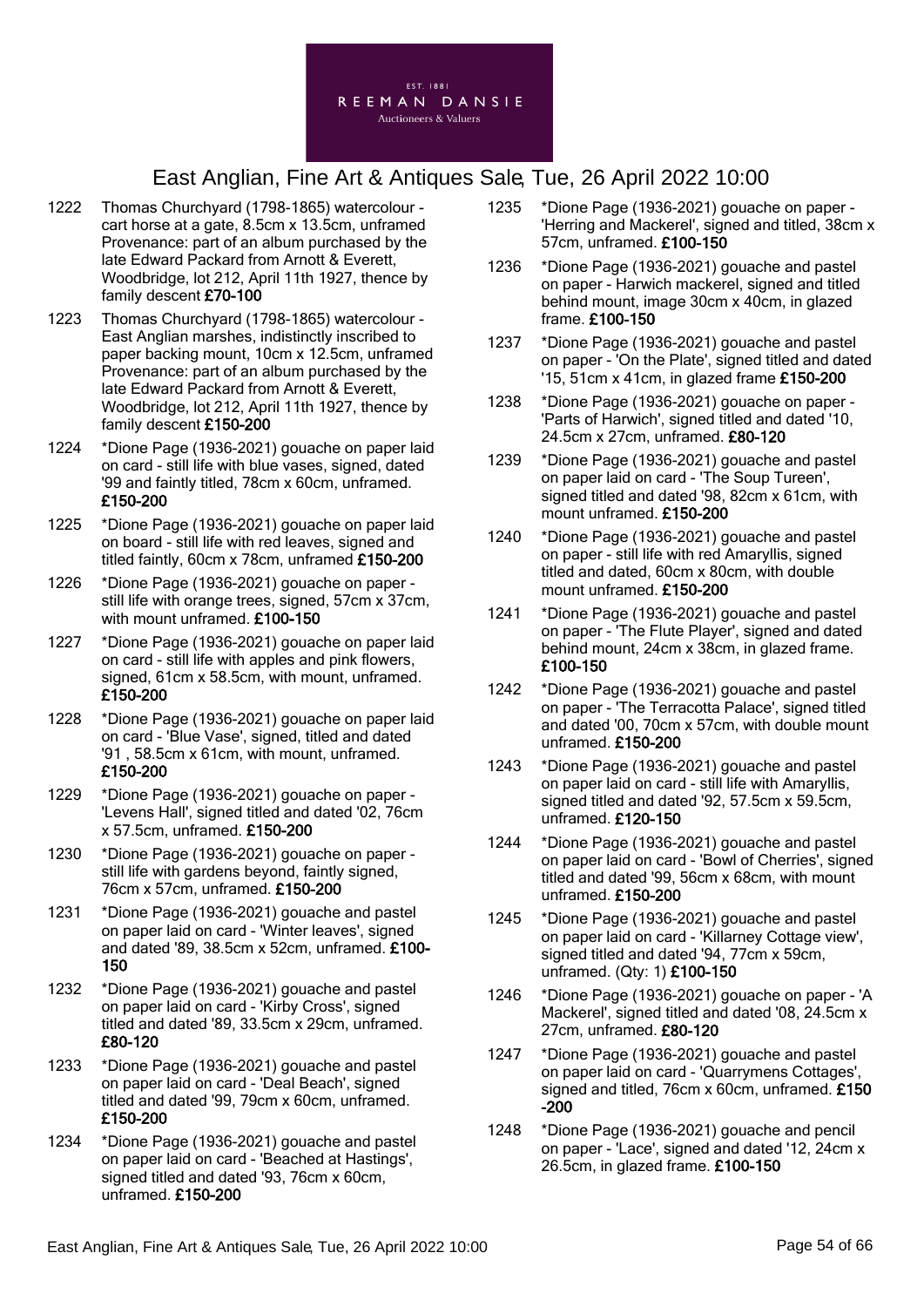

- 1249 \*Dione Page (1936-2021) gouache and pastel on paper - 'Three Pears', signed titled and dated '08, 23cm x 38cm, in glazed frame. £100-150
- 1250 \*Dione Page (1936-2021) gouache on paper 'Tea and Cakes', signed titled and dated '17, 25cm x 27cm, in glazed frame £100-150
- 1251 \*Charles Debenham (b.1933) oil on board Haystacks, signed verso and dated 1972, 13cm x 19cm, framed £60-100
- 1252 \*Lucy Harwood (1893-1972) oil on canvas Landscape, signed verso, 56cm x 41cm, unframed £800-1,200
- 1253 Denise Broadley (1914-2007) two oil on canvas - rural landscape, signed and dated '96, 50cm x 40cm, framed, together with another oil of a fishing boat, 51cm square, unframed (2) £100- 150
- 1254 John Moore of Ipswich (1820-1902) oil on panel - shipping on the river by moonlight, signed, in gilt frame, 28cm x 45cm £600-1,000
- 1255 Henry Bright (1810-1873) pencil and chalk bridge over a stream, initialled and dated 1832, 26cm x 37cm, in glazed frame £150-250
- 1256 Henry Bright (1810-1873) pencil and chalk rural landscape, initialled and dated 183?, 18.5cm x 25cm, in glazed gilt frame £180-220
- 1257 Thomas Churchyard (1798-1865) watercolour St Johns Woodbridge, 15cm x 22.5cm, in glazed frame £150-250
- 1258 Thomas Pyne (1843-1935) pair of watercolours rural landscapes, signed and dated 1910 and 1912, 17cm x 24.5cm, in glazed gilt frames £250 -400
- 1259 William Joy (1803-1867) pair of watercolours shipping in a storm and calm waters, 17cm x 26cm, in glazed gilt frames £875-1,000
- 1260 Ian Houston (1934-2021) oil on board Oak Trees in Winter Sunlight, signed, 49cm x 69cm, in gilt frame £400-600
- 1261 J. J. Ripley, mid 19th century, watercolour Holt Hall, Norfolk, handwritten label verso detailing the history of the house, 22cm x 32cm, in glazed burr maple frame £150-200
- 1262 John Thirtle (1777-1839) watercolour Norwich from Mousehold Heath, signed and dated 1816, 42cm x 63cm, in glazed gilt frame Illustrated: Excursions in the County of Norfolk 1818 Exhibited: St. Ethelbert's House, Tomband, Norwich, Boswell Centenary Exhibition June 1939 Norwich Castle Museum and Art Gallery. Thirtle Centenary Exhibition 1939 Provenance: The Fine Art Society, December 1946 £500-700 1263 Early 19th century engraving by William Ward
	- after Thomas Weaver Portrait of Thomas William Coke Esq. M.P., for Norfolk, published 1808, 58cm x 73cm, in glazed gilt frame £200- 300
	- 1264 William Philip Barnes Freeman (1813-1897) oil on board - Pulls Ferry to Norwich, 1842, 20cm x 25cm, in gilt frame £150-200
	- 1265 Henry Bright (1810-1873) pencil and charcoal shore view, initialled and dated 1831, 14cm x 22.5cm, in glazed frame £80-120
	- 1266 Edward Littlewood (1863-1896) oil on canvas Reedham Ferry, 30cm x 40cm, in gilt frame £200-300
	- 1267 Michael Pettersen (b.1939) gouache 'The Cathedral of The Marshes, Blythburgh', signed and dated 9-94, 36cm x 55cm, in glazed gilt frame £150-250
	- 1268 \*Richard Munro Dupont (1920-1977) oil on canvas - The Blackhall children at Langham Hall, Bury St Edmunds, signed, 71cm x 91cm, in gilt frame £400-600
	- 1269 \*Withdrawn\*
	- 1270 Frederick Brett Russel (1813-1869) watercolour - St Helens, Ipswich, initialled and dated March 1841, 22cm x 29.5cm, in glazed frame £150-200
	- 1271 Thomas Churchyard (1798-1865) watercolour A Country House, 16.5cm x 24cm, in glazed gilt frame Exhibited 1998 £150-200
	- 1272 Mid 19th century hand coloured railway prospectus for Harwich Railways, 20cm x 60cm, unframed £40-60
	- 1273 George Clausen (1852-1944) pencil sketch, farm labourer, initialled, in glazed frame £300- 500
	- 1274 Manner of George Clausen (1852-1944) oil on canvas, girl with hay, unsigned, 54cm x 41cm, framed £700-1,000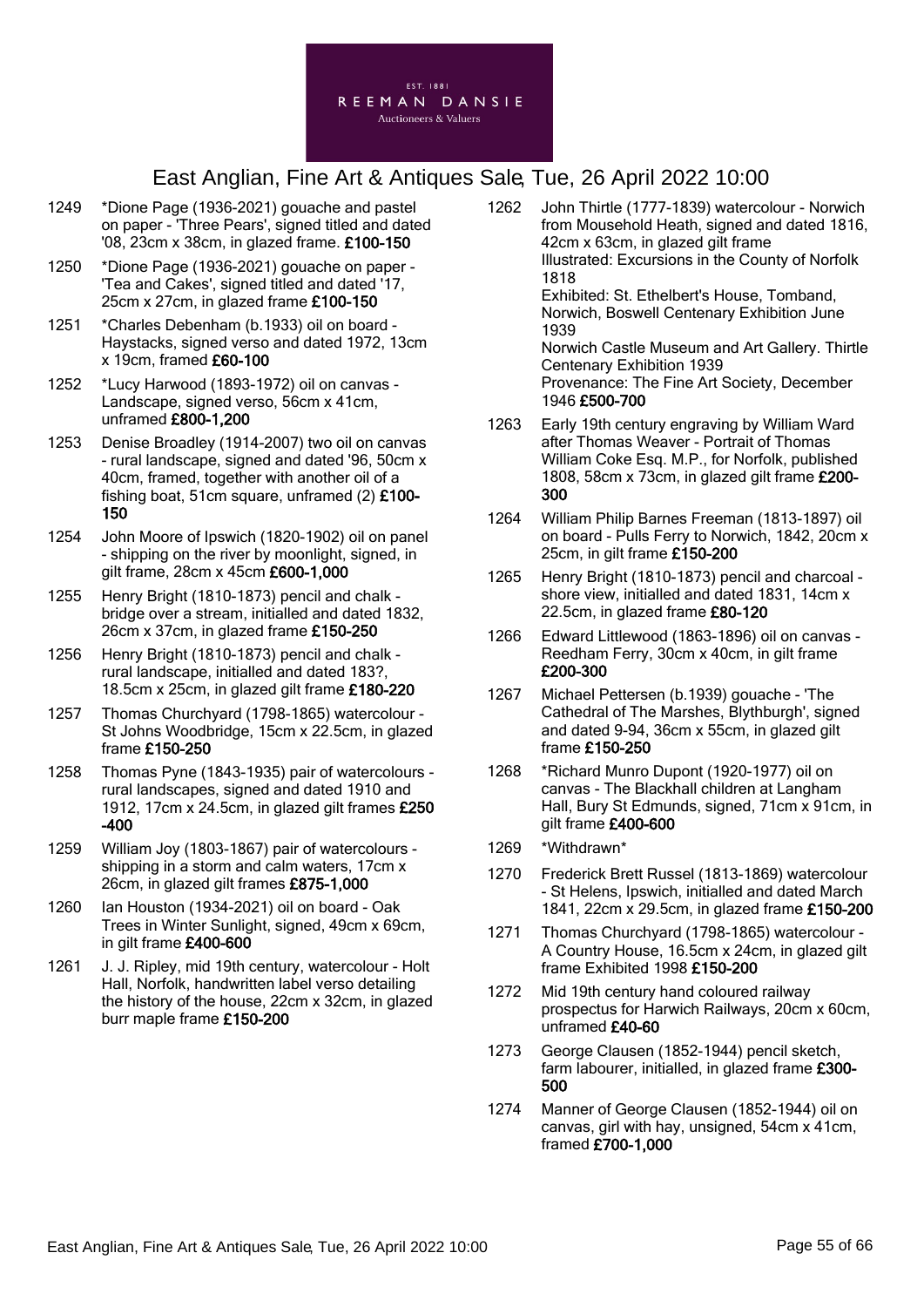

- 1275 John Moore of Ipswich (1820-1902) oil on panel, Vessels at sea, signed, 18cm x 23cm, framed £700-1,000
- 1276 After Thomas Gainsborough (1727-1788) charcoal sketch for the Harvest Waggon, bears signature and date 1771, 40cm x 54cm, in glazed frame £120-180
- 1277 Thomas Churchyard (1798-1865) watercolour landscape with figures, 10cm x 15cm, in glazed gilt frame Provenance: The Manning Galleries Ltd., New Bond Street. Stanhope Shelton, 28th May 1982 £150-200
- 1278 \*Annabel Gosling (b.1942) oil on canvas The Dressing Table, signed, 102cm x 77cm, unframed £200-300
- 1279 \*Annabel Gosling (b.1942) oil on canvas In the Shade, signed, 76cm x 115cm, unframed £200- 300
- 1280 \*Raymond Watson (1935-1994) fine quality watercolour - A Barn Owl, signed, 45cm x 32cm, in glazed gilt frame £300-400
- 1281 Joseph Robinson (1910- 1986) oil on board standing man in blue blazer, signed and dated 61, 90cm x 60cm, framed, sold with exhibition catalogue illustrating the work £100-150
- 1282 \*Joan Warburton (1920-1996) watercolour The White Peacock, initialled and dated '80, 53cm x 73cm, mounted £250-400
- 1283 \*Valerie Thornton (1931- 1991) pastel study for painting - Procession, Lavardin, 1989/90, label verso, in glazed frame. 45cm x 65cm £100-200
- 1284 Geoffrey Mortimer (1895-1996) oil on board Mare and Foal in Landscape, 27cm x 36cm, in gilt frame £160-200
- 1285 Henry Bright (1810-1873) pencil and charcoal extensive moonlit landscape, 26cm x 41cm, in glazed gilt frame £120-180
- 1286 Victorian bound volume, Frost's Drawings of Ipswich and Sketches in Suffolk, limited edition 25/105, signed by Frank Brown £60-100
- 1287 Edwardian Tithe map, Middleton, Suffolk and copy of the Tithe award, bound, Flick & Son of Saxmundham, January 1910 £50-80
- 1288 \*Peter Collingwood (1922-2008) tapestry wall hanging, M.63 No.26, signed to metal plaque, 165cm long x 63cm wide £2,000-3,000
- 1289 \*Grayson Perry RA (b.1960) '100% Art Plate', 2020, fine china plate, with artist's seal printed to base, produced for The Sainsbury Centre, Norwich, diameter 21cm £100-150
- 1290 \*Claire Norrington (b. 1969) large limited edition bronze sculpture of a seated hare, signed with initials and numbered 8 of 12, 46cm high £2,000 -3,000
- 1291 Major Richard 'Dick' Heseltine M.C. (1914-2012) plaster sculpture - Female seated Nude, 65cm high Provenance: Artist's Studio Sale, Reeman Dansie, February 2013 £80-120
- 1292 Thomas Gainsborough (1727-1788) ink signature and wording, inscribed Bath Feb: 14th 1769, mounted in a frame with a printed portrait of Gainsborough, 41cm x 31cm overall £800-1,200
- 1293 \*Stephen Henderson (b.1956) carved and painted wooden sculpture - Pied Kingfisher & Fish, signed and titled to underside, 30cm high x 34cm wide £150-200
- 1294 \*Stephen Henderson (b.1956) carved and painted wooden sculpture - Preening Godwits, signed and titled to underside, 46cm high x 57cm long £150-200
- 1295 \*Tessa Newcomb (b. 1955) hand-painted plate - 'Nude in an interior', initialled and dated 2006, 33.5cm diameter Provenance: Andrew D'Arcy Fine Art £80-120
- 1296 Carved and painted sculpture of a Loon by John and Edward Keeble, Brantham, 1999, 55cm long x 23.5cm high £40-60
- 1297 \*Jonathan Clarke (b.1961), aluminium sculpture - Trojan Unicorn, initialled and dated 2010, 26cm high x 14cm wide x 31cm long, together with a signed collection of works by the artist, dated '03 Provenance: The Jenny Simpson Collection, Aldeburgh £300-500
- 1298 \*Jonathan Clarke (6.1961), limited edition bronze sculpture - Figures in a Gondola, initialled and numbered 7/9, 35cm high x 28cm long x 13cm wide Provenance: The Jenny Simpson Collection, Aldeburgh £400-600
- 1299 \*Guy Taplin (b.1939) carved and painted driftwood sculpture - Little Owl, signed and titled to the underside, 13.5cm high x 26cm long £200 -400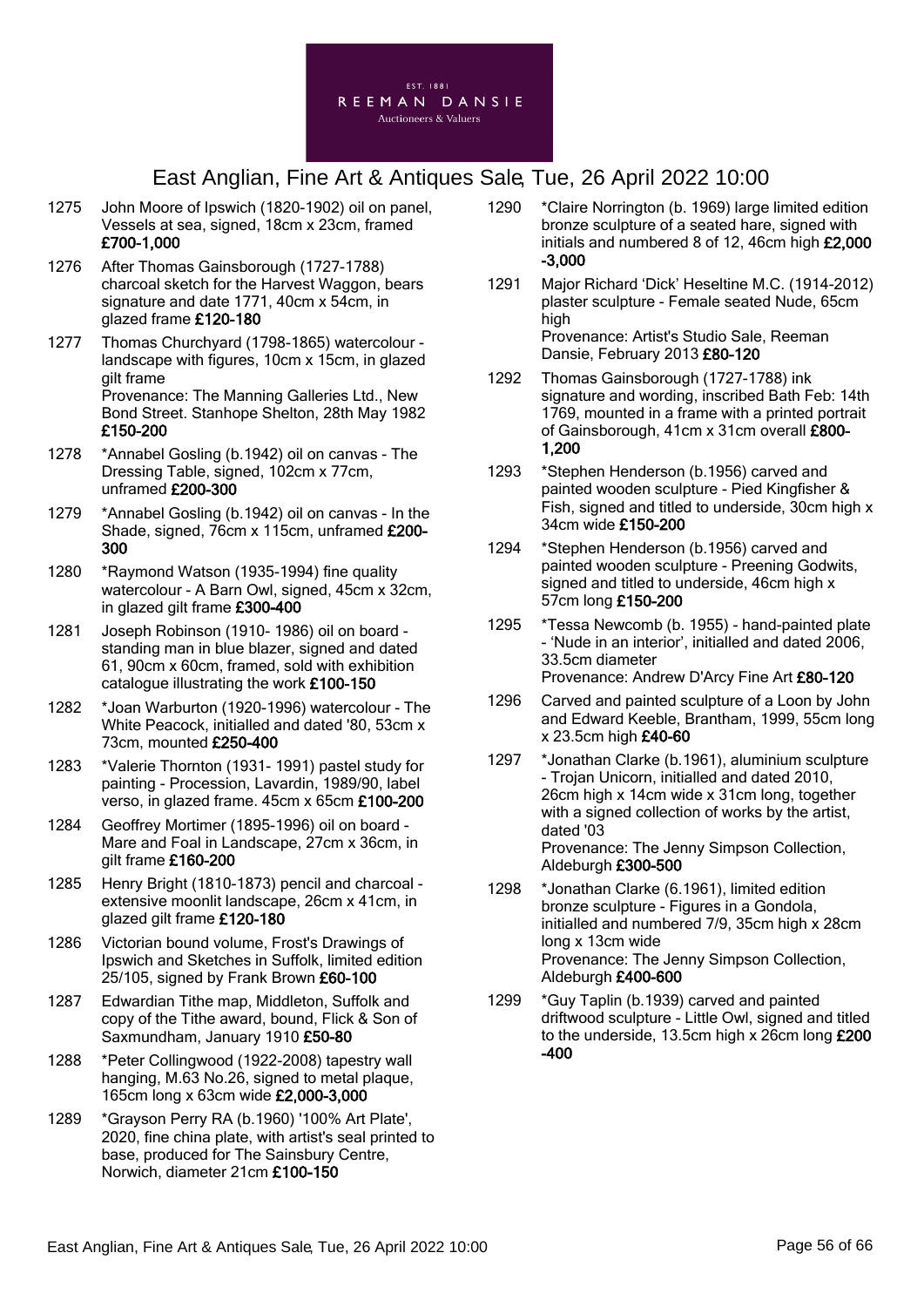

- 1300 1980 Mercedes 450 SL auto convertible Registration MGV676V, only approx. 52,000 miles from new (believed genuine). This beautiful low mileage example of this classic Mercedes is finished in ivory with complementing beige interior. It has automatic transmission, electric windows and cruise control. It also has its original hard top and a fitted car cover. The excellent overall condition supports the low mileage including very little wear to the foot pedals . The car has covered very few miles in recent years and will probably require some light re-commissioning but is running and driving well . It is supplied with a V5 document and MOT history. (Subject to 12% buyers premium inclusive of VAT). £15,000- 20,000
- 1301 18th century oak and inlaid settle, the four panelled back with moulded and crossbanded decoration, the squab cushion on rope webbing, two scroll arms on cabriole legs terminating on pad feet. 188cm long £150-250
- 1302 Early 18th century walnut veneered chest of two short and two long drawers with herringbone stringing and crossbanded edge, brass handles and escutcheons, on bracket feet, 103cm wide x 45cm deep x 78 high £300-500
- 1303 Early 18th century oyster veneered walnut and laburnum chest of two short and two long graduated drawers (alterations), on bracket feet 93cm wide x 56cm deep x 71cm high £700-900
- 1304 Old Kashan rug with central foliate medallion with borders, 206cm x 145cm £80-120
- 1305 Edwardian satinwood bureau bookcase with polychrome painted floral festoons, swan neck pediment, two astragal glazed doors and four drawers below on splayed bracket feet, 79cm wide x 43cm deep x 205cm. Provenance: Purchased T. C. S. Brooke antiques, Wroxham 3rd March 1972 for £375 £800-1,200
- 1306 Good quality Edwardian Chippendale Revival mahogany two height bookcase with adjustable shelves enclosed by two astragal glazed doors and cupboards below enclosed by two panelled doors on carved ogee bracket feet. 112cm wide x 43cm deep x 186cm high £500-700
- 1307 Victorian Gothic revival carved walnut long stool with original beadwork seat and carved masks, 108cm long £250-350
- 1308 Kilim upholstered footstool, approximately 100cm x 62cm £80-120
- 1309 George III mahogany and tulipwood crossbanded demi-lune card table with carved paterae on square taper legs terminating on spade feet, 92cm wide x 45cm deep x 73cm high £100-150
- 1310 Edwardian satinwood and polychrome painted tripod wine table 49cm high x 29cm diameter £80-120
- 1311 Good quality Gillows Georgian-style Chippendale revival carved mahogany breakfront two height bookcase with adjustable shelves enclosed by astragal glazed doors with cupboards below enclosed by three figured and panelled doors, carved shell and floral festoons on acanthus leaf carved ogee bracket feet, 171cm wide x 53cm deep x 205cm high £1,500- 2,500
- 1312 Regency mahogany canterbury, with single drawer, 51cm wide £150-250
- 1313 Good quality Edwardian walnut card table by Howard & Son, with concertina action, on carved cabriole legs with shell knees terminating on scroll feet, approximately 83cm wide £700-900
- 1314 Edwardian satinwood and polychrome painted sutherland table, opening to 80cm x 63cm £200- 300
- 1315 Georgian mahogany and later carved tripod table, the tilt-top with piecrust edging on turned pedestal and three carved hipped splayed legs with paw feet, 65cm diameter £150-200
- 1316 Italian style carved torchère standard lamp, raised on claw and ball feet, total height 171cm £80-120
- 1317 Giltwood standard lamp with reeded and carved column £50-80
- 1318 A pair of 1920s mahogany open armchairs, raised on square tapered legs £100-150
- 1319 Burr wood grained standard lamp £100-150
- 1320 Early Victorian mahogany framed tub chair, with green button velvet upholstery on turned legs and castors £150-250
- 1321 Early 18th century walnut lowboy with single drawer on cabriole legs, 65cm wide. 48cm deep x 71cm high £250-350
- 1322 Antique baroque giltwood and gesso framed wall mirror, 105 x 87cm £400-600
- 1323 George III mahogany and brass bound oval wine cooler with original lead lined interior, 62cm wide. Provenance: Purchased J and J Baker, Lavenham, 8th March 1991 for £6000 £400-600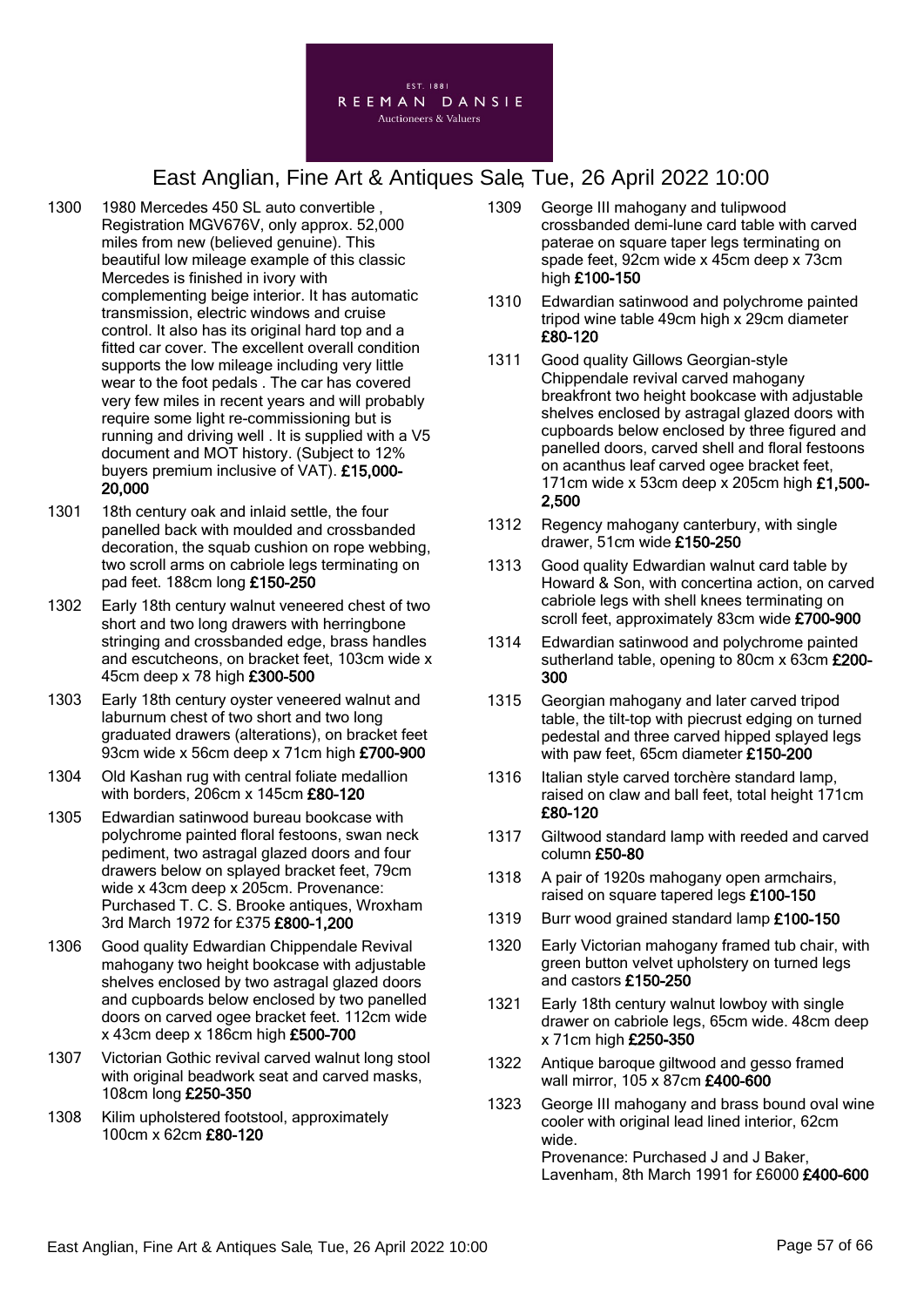

- 1324 George III style mahogany three-tier hanging shelves with two drawers, 81cm wide x 87cm high £80-120
- 1325 George II red walnut lowboy with one long and three short drawers on cabriole legs terminating on pad feet, 76cm wide x 46cm deep x 71cm high £300-500
- 1326 George III mahogany tripod table with piecrust edging raised on cabriole carved legs and claw and ball feet, 68cm diameter £180-220
- 1327 George III mahogany supper table, of large size, with piecrust top on later carved tripod base, 98cm diameter £200-300
- 1328 George III mahogany and brass bound hexagonal cellarette on stand (lacking lid), approximately 50cm wide x 68cm £150-250
- 1329 Edwardian satinwood bergère armchair with polychrome painted decoration, raised on castors £250-350
- 1330 Edwardian satinwood plant stand with polychrome painted floral decoration, 36cm x 72cm £120-180
- 1331 Georgian style wingback armchair, raised on claw and ball feet £120-180
- 1332 Edwardian mahogany demi-lune side table with applied swags, ribbons and paterae on fluted square taper legs terminating on block feet, 108cm wide. £80-120
- 1333 Edwardian mahogany kit-kat form fold over tea table, in the George I style, 83cm wide x 43cm deep x 71cm high £200-300
- 1334 Two Edwardian polychrome painted satinwood side chairs £80-120
- 1335 Rare George III mahogany window seat, saddle seat on square gatered legs, 41cm wide x 30cm deep x 48cm high £250-350
- 1336 Chippendale style carved mahogany piecrust side table, with carved dished top and tripod base with eagles head decoration. 80cm diameter £250-350
- 1337 George III mahogany bedside cupboard, with gallery top and enclosed cupboard over drawer raised on square supports, 55cm wide x 48cm deep x 79cm high £100-150
- 1338 Queen Anne style beech stool, raised on acanthus carved claw and ball feet, 56cm wide £70-100
- 1339 Georgian style mahogany super king size four poster bed with fine upholstery, the carved and reeded mahogany columns with wheat sheaf and turned decoration, fits a mattress of approximately 5'6" (168cm) wide x 7' (214cm) length. Overall height approximately 244cm high x 222cm length x 173cm wide, purchased from Beaudesert, Sloane Square, London, 1986 for £3,483 £1,000-1,500
- 1340 19th century French beech window seat, raised on fluted legs, 97cm long £80-120
- 1341 Chinese blue and white baluster vase lamp, total height with shade 83cm £80-120
- 1342 Chinese famille rose vase lamp, of octagonal baluster form, total height with shade 82cm £100-150
- 1343 George III mahogany and inlaid bureau bookcase, with astragal glazed upper section and sloped floor enclosing fitted interior with four graduated drawers below, 106cm wide x 212cm high x 60cm deep £300-500
- 1344 19th century carved mahogany tub chair, raised on cabriole legs £80-120
- 1345 19th century style yew wood and brass mounted military style chest, with three short over four long graduated drawers, 76cm wide x 45cm deep x 91cm high, together with an ensuite bedside chest £150-250
- 1346 George III mahogany oval Pembroke table with crossbanded edge, end drawer on moulded square chamfered legs opening to 72cm x 98cm £80-120
- 1347 19th century continental yew wood side table, raised on turned column and quadruped spread supports, 46cm wide £120-180
- 1348 George I style mahogany stool, with slip in seat on shell carved cabriole legs £60-100
- 1349 Polychrome painted satinwood footstool, on square supports, 46cm wide £60-100
- 1350 Victorian carved rosewood piano stool, with rising seat £250-350
- 1351 Kilim upholstered footstool on mahogany legs joined by stretchers 100cm x 62cm x 35cm £80- 120
- 1352 Edwardian mahogany serpentine dressing chest, with brushing slide and four graduated drawers flanked by blind fret carved canted angles, 90cm wide x 53cm deep x 86cm high £200-300
- 1353 George III mahogany and later carved pembroke table with 'Chinese Chippendale' blind fret decoration, opening to 76cm x 94cm £80-120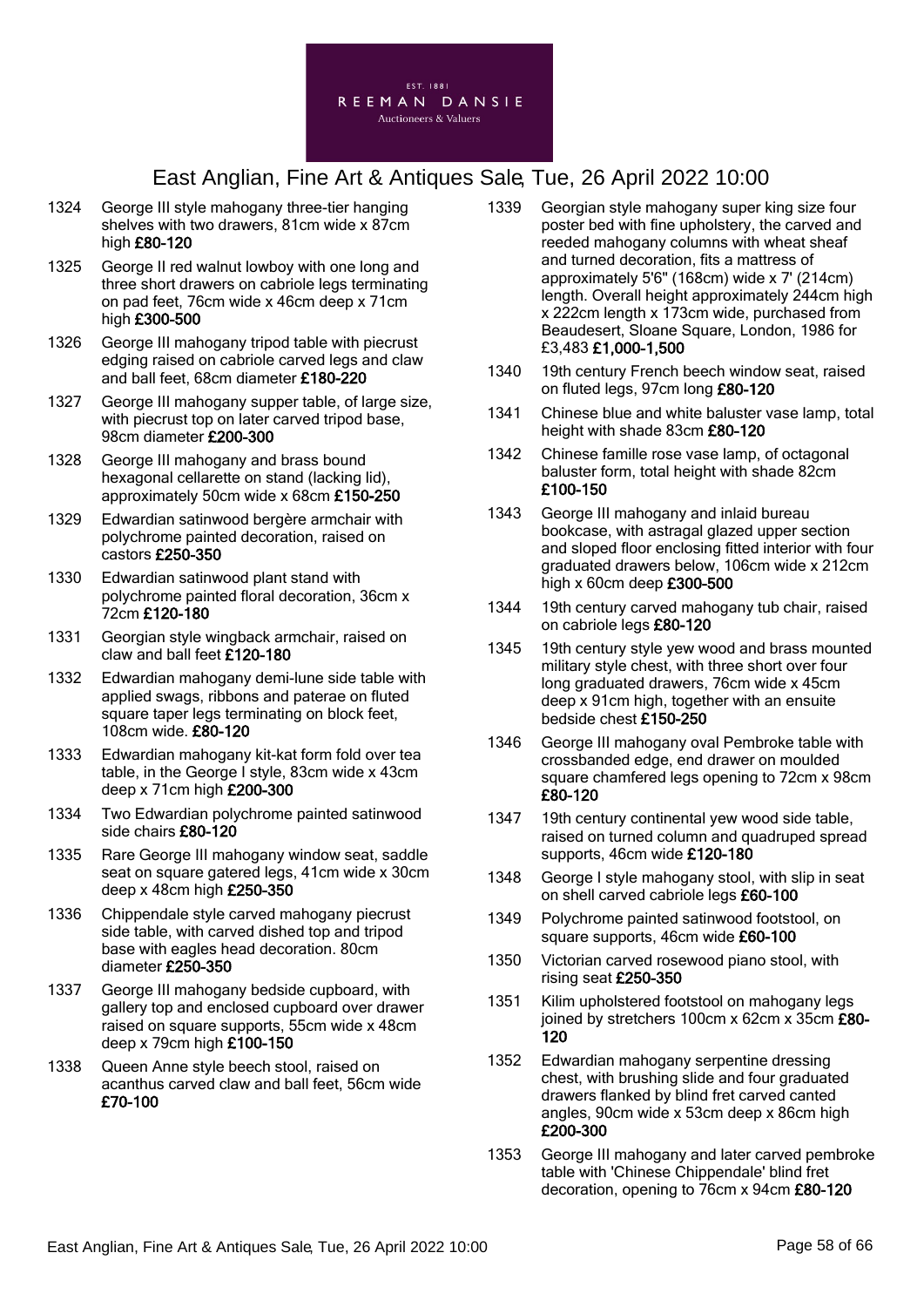

- 1354 Antique mahogany luggage stool, with makers label for Smee and Cobay, London, 64cm wide £80-120
- 1355 19th century copper bucket, with swing handle and engraved with date 1859, 30cm high, together with another. (2) £80-120
- 1356 Queen Anne style walnut stool, with shaped frieze and shell carved cabriole legs on breganza feet, 64cm wide £60-100
- 1357 George III mahogany demi lune tea table with fold over crossbanded top, plain frieze with beaded edge on square taper legs terminating on spade feet, 91cm wide. £100-150
- 1358 Georgian style mahogany hall table with carved shell and scroll frieze on cabriole legs terminating on ball and claw feet, 122cm wide x 47cm deep x 67cm high £100-150
- 1359 Late Victorian green marble and black slate column with ebonized wooden top, 108cm high £80-120
- 1360 Very large antique brass preserve pan with wrought iron handle, approximately 61cm diameter £120-180
- 1361 18th century elm chest of four long drawers on bracket feet, 98cm wide x 51cm deep x 109cm high £100-150
- 1362 Set five 19th century graduated copper pans, the largest 30cm diameter £100-150
- 1363 George I red walnut elbow chair, with solid vase shaped splat and slip in seat on cabriole legs, formerly a commode chair £80-120
- 1364 19th century Breton carved oak food cupboard, the pierced upper door carved with domestic scene, with central drawer and further carved and pierced cupboard door below, on carved apron and stiles, 92cm wide x 48cm deep x 185cm high £200-250
- 1365 18th century oak gateleg table, elliptical hinged top on turned and block understructure, 100 x 120cm £80-120
- 1366 Rare early 18th century red walnut spider gateleg table, elliptical drop leaf top over frieze drawer to each end and turned and block understructure, 78 x 67cm £200-300
- 1367 19th century Pugin-esque oak open armchair, with upholstered pad back and seat and geometric carved frame £200-300
- 1368 Georgian style plate rack, with three shelves, 146cm wide x 105cm high £100-150
- 1369 Edwardian revolving chair, button upholstery, standing on reeded legs £150-250
- 1370 Pair of Regency-style gilt metal twin branch candlesticks with toleware shades, 56cm high Provenance: removed from Bramfield Folly, Suffolk £300-500
- 1371 A Classical revival gilt metal lamp base, with fluted column applied with swags, on spread square base, total height 63cm £200-300
- 1372 Late 17th century oak geometric moulded chest of drawers, having two short over three long graduated drawers on later bracket feet, 95cm wide x 59cm deep x 98cm high £250-350
- 1373 George III oak dresser base, with three frieze drawers and wavy frieze on turned legs and pad feet, 141cm wide x 47cm deep x 78cm high £250-400
- 1374 Regency style gilt framed overmantel, with arched projecting pediment raised on fluted columns, central circular bevelled mirror and flanking rectangular peripheral plates, 144cm wide x 22cm deep x 92cm high £100-150
- 1375 Victorian gilt overmantel mirror, with foliate mounded ornament and pierced lattice and spindle panels, rectangular arched plate with flanking projecting cut columns, 146cm wide x 170cm high £100-150
- 1376 Good quality late Victorian figured walnut kidney shaped desk, by W & S Mares, 21 Lower Belgrave St., with frieze drawer and ormolu mounted cabriole legs, stamped to drawer, 120cm wide x 58cm deep x 73cm high £150-250
- 1377 Pair of good quality Edwardian gilt brass single bedsteads, each with urn finials and lattice head and footboard tied by iron frames, internal measurements approximately 202 x 100cm £300-400
- 1378 Arts and crafts copper and wrought iron fire guard, with embossed rectangular panel, with stylised peacock, in scrolling ironwork frame, 60cm wide x 78cm high £200-250
- 1379 Fine Arts and crafts copper and oak three fold fireguard, embossed copper panels, with legend - Gather ye roses while ye may, old time is still a' flying, in oak frame, 92cm high £300-400
- 1380 18th century chinoiserie lacquered bowfront hanging corner cupboard, with red painted shaped shelves enclosed by pair of doors, 60cm wide x 42cm deep x 91cm high £150-250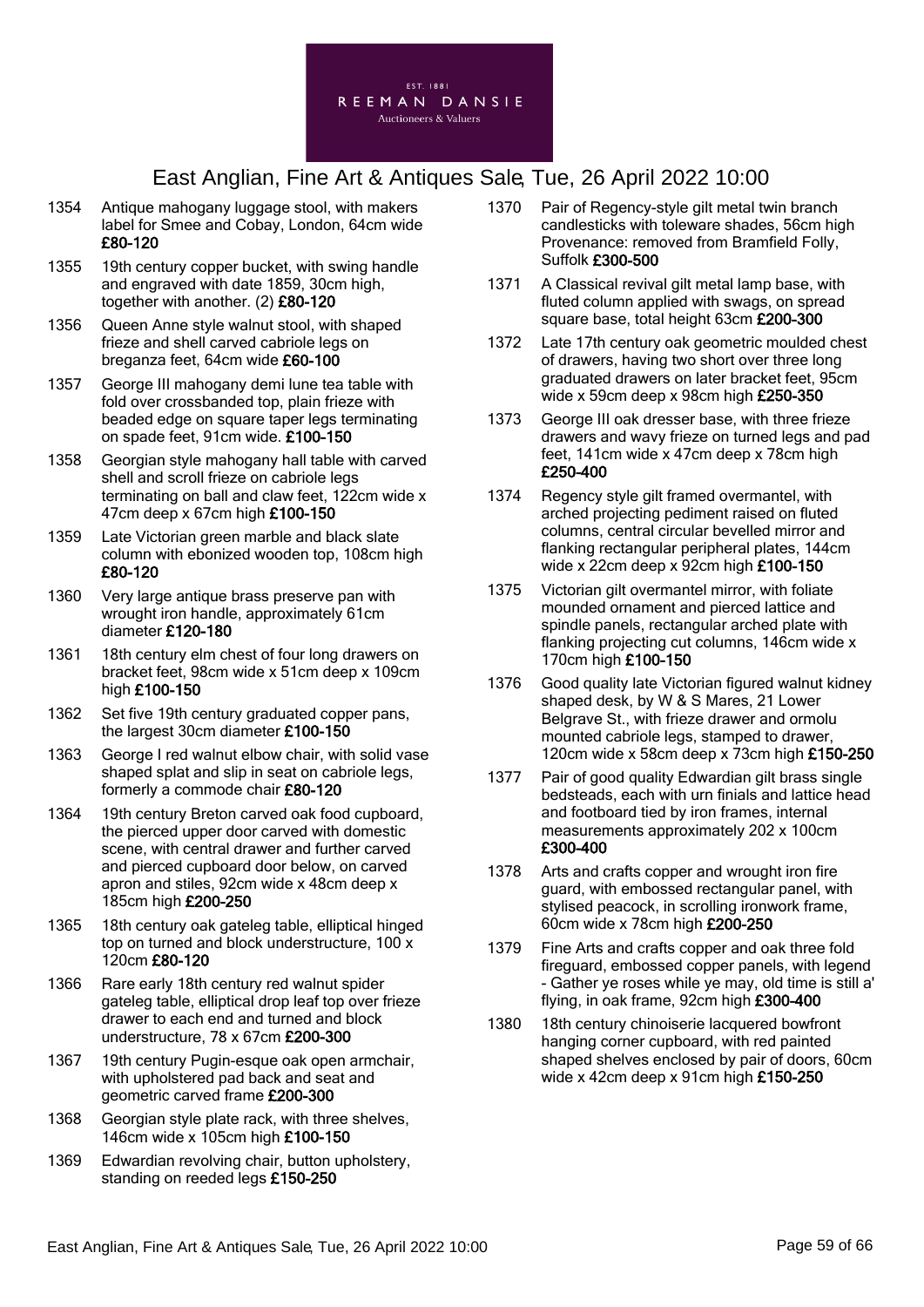

- 1381 Good William IV rosewood library table in the manner of Gillows, with rounded rectangular top and two drawers to the reel moulded tablet frieze raised on lappet carved twin turned supports and platform ends on carved paw feet and castors, 145cm wide x 68cm deep x 72cm high £800-1,200
- 1382 Unusual 19th century slate and marble octagonal occasional table, the octagonal top on faceted baluster column shaped platform base and castors, 71cm wide x 70cm high £200-300
- 1383 Edwardian polychrome painted satinwood wine table, with canted rectangular top on turned column and tripod base, 40cm wide £60-100
- 1384 Good quality Classical revival gilt gesso wall mirror, with central rectangular plate and peripheral plates, boss divisions and urn and swag cresting, probably late 19th / early 20th century, 138 x 103cm £300-500
- 1385 Rare 18th century Continental giltwood stool, the rectangular cushion top upholstered in Aubusson tapestry fabric, raised on scroll carved frieze and fluted tapered legs, 101cm wide £1,000-1,500
- 1386 18th century Continental gilt girandole, with kidney form mirrored plate in C-scroll and foliate crested frame with twin scrolling candle arms, 103cm high by 50cm wide £300-500
- 1387 Pair of Carolean style carved walnut open armchairs, with arched pad back and seat and scrolled arms, raised on cabriole legs united by wavy stretchers £150-250
- 1388 Unusual Art Nouveau inlaid mahogany framed tub chair with high back raised on square supports and stretchers £80-120
- 1389 Very large George III style mahogany triple pillar dining table, raised on reeded swept supports and castors, approximately 146 x 270cm £600- 900
- 1390 Mid 18th century oak single drawer side table, raised on turned legs and pad feet, 73cm wide x 67cm deep x 88cm high £150-250
- 1391 Early 20th century French inlaid walnut double bed, with gilt metal mounts and fan inlay to the rounded head and footboards, approximately 150cm wide, together with an ensuite pair of marble topped bedside cupboards £300-500
- 1392 Antique Oriental carved hardwood table base, with dragon supports on pierced domed base, 70cm high £150-200
- 1393 Matched suite of mid Victorian button upholstered walnut furniture to include camel back settee, open armchair and nursing chair, each with finely carved showwood frame raised on cabriole legs and castors £350-500
- 1394 Victorian mahogany two drawer desk, in manner of Gillows, raised on fluted legs and castors, 91cm wide x 48cm deep x 75cm high £70-100
- 1395 Victorian figured walnut davenport desk, with leather inset slope enclosing fitted maple lined interior and four drawers to the side with opposing dummy drawers on bun feet and castors, 54cm wide £100-150
- 1396 Set of six Victorian rosewood balloon back dining chairs, with stuffover seats on slender cabriole legs £80-120
- 1397 Victorian walnut Sutherland table, with well figured boxwood line inlaid drop leaf top on carved legs and castors, 84cm wide £80-120
- 1398 Victorian walnut music cabinet, with canted angles, enclosed by a glazed door, on castors, 55cm wide x 36cm deep x 97cm high  $£80-120$
- 1399 Small size leather and brass club fender, button leather seats raised on balustrade supports to the moulded kerb, 133cm wide x 37cm deep x 47cm high £250-400
- 1400 Mid 18th century and later walnut lowboy, the figured cross banded top with re-entrant corners, over four frieze drawers on cabriole legs and pad feet 75cm wide x 51cm deep x 70cm high £200-300
- 1401 Pair of early 20th century mahogany and cream upholstered armchairs with arched backs and showwood frames, raised on paw feet £200-300
- 1402 Modern camel-back sofa, with floral damask upholstery on turned legs, approximately 162cm wide £80-120
- 1403 Good George II mahogany bachelor's chest with fold-over top, four long graduated drawers with original brass handles on bracket feet, 74cm wide x 36cm deep x 80cm high £1,500-2,000
- 1404 Rare George III yew chest of two short and three long graduated drawers with original brass swan neck handles on bracket feet. 78cm wide x 47cm deep x 81cm high £800-1,200
- 1405 Unusual 19th century mahogany military campaign chest in two sections, with upper section with hinged top forming a two-tiered shelved back, fitted secretaire drawer and three drawers below, 100cm wide x 48cm deep x 106cm high (155cm high with superstructure) £500-700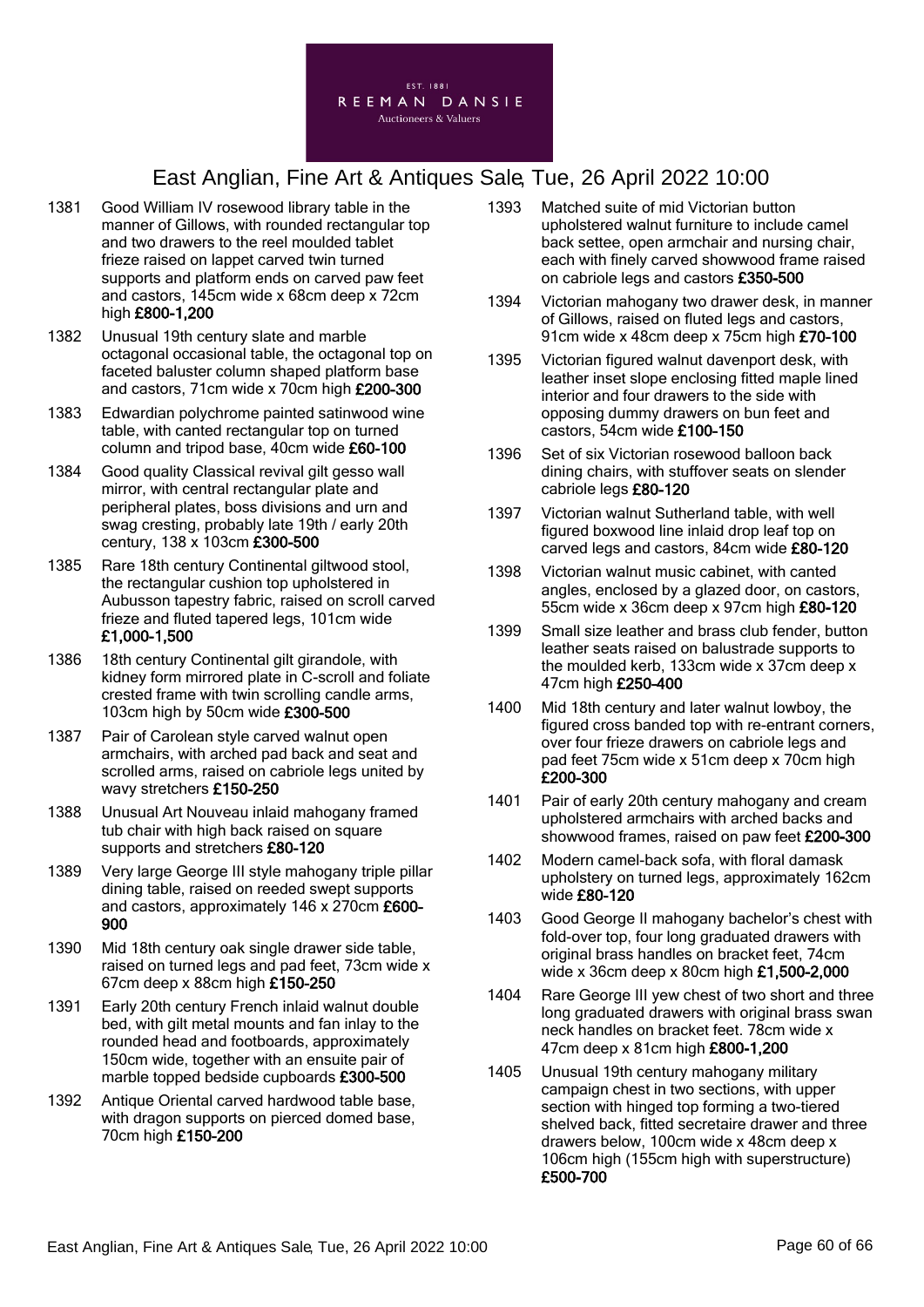

- 1406 George III mahogany bureau, sloping fall enclosing fitted interior over four long graduated drawers on bracket feet, 91cm wide x 44cm deep x 96cm high £80-120
- 1407 George III tripod table, with solid circular tilt top on turned column and cabriole legs, 63cm diameter £50-100
- 1408 George III brass bound mahogany cellarette, octagonal form with flanking carrying handles, the lead lined interior with bottle divisions, on stand with splayed legs and brass castors, 50cm wide Provenance: The Hon. John Bowes-Lyon (1886-

1930), thence by family descent £400-600

- 1409 George III brass bound mahogany cellarette, octagonal form with flanking carrying handles, with tin liner, raised on fluted stand on splayed legs and castors, 50cm wide Provenance: The Hon. John Bowes-Lyon (1886- 1930), thence by family descent £400-600
- 1410 Fine 18th century satinwood, tulipwood crossbanded and polychrome painted card table, of D-shaped form, with foliate swags and formal borders, baize lined plating surface, raised on square tapered legs and spade feet, 90cm wide x 44cm deep x 73cm high Provenance: The Shakerley-Ackers Baronets of Somerford Park, Cheshire, thence by family descent £1,500-2,000
- 1411 Venetian style etched glass wall mirror, central rectangular bevelled plate within etched peripheral plates and scrolled cresting, 102 x 59cm £100-150
- 1412 18th century fruitwood chest of drawers, with two short over three long graduated drawer on bun feet, 95cm wide x 52cm deep x 86cm high £200-300
- 1413 Victorian white painted cast iron jardinière stand, raised on cabriole legs and paw feet, 39cm high £60-90
- 1414 19th century mahogany bookcase on chest, the upper section with adjustable shelves enclosed by pair of astragal glazed doors, the base with two short over three long graduated drawers on bracket feet, 87cm wide x 48cm deep x 186cm high £200-300
- 1415 Mid 18th century oak bureau, the sloping fall with book rest enclosing fitted interior about central cupboard, and two short over two long drawers below on bracket feet, 92cm wide x 51cm deep x 103cm high £200-300
- 1416 Rare harlequin set of eight 19th century ash and elm Windsor chairs, each with spindle back and saddle seat on turned splayed legs and crinoline stretcher, some restorations and later elements £1,000-1,500
- 1417 Victorian pitch pine pew, of prodigious size, with panelled back and straight ends, approximately 262cm long £150-250
- 1418 Victorian cast iron Coalbrookdale lily of the valley pattern bench, stamped to frame 'Coalbrookdale', with wooden slats present but dismantled £1,000-1,500
- 1419 19th century style elm refectory table, the plank top raised on square supports with central stretcher, approximately 220 x 80cm £200-300
- 1420 Large Victorian gilt overmantel mirror, arched form with peripheral plates and scrolling ornament, 144 x 160cm £250-400
- 1421 Scandinavian rosewood pedestal desk, with five drawers about the kneehole on square metal supports, 170cm wide x 69cm deep x 75cm high. Article 10 Licence number 615016/02 £100 -150
- 1422 Scandinavian rosewood dining table, circular extending top raised on facetted column and sledge base, with one additional leaf, 123cm diameter extending top 184cm, together with a set of six ensuite rosewood armchairs with labels for Bramin. Article 10 Licence number 615016/01 £500-700
- 1423 Nest of Heals rosewood tables, the largest 60cm wide x 40cm deep. Article 10 Licence number 615016/03 £150-200
- 1424 Pair of Norwegian rosewood slatted chairs by Hove Mobler, on metal frame supports. Article 10 Licence number 615016/04 £100-150
- 1425 18th century walnut crossbanded chest of two short and three long drawers on bun feet, 99cm wide x 51cm deep x 97cm high £200-300
- 1426 Fine George III burr walnut chest on chest, with Greek key moulded cornice and two short over seven long drawers on bracket feet, 101cm wide x 54cm deep x 181cm high £500-700
- 1427 18th century oak coffer with three panel top two panel front on high stiles, 107cm wide x 48cm deep x 55cm high £150-200
- 1428 Regency Gothic oak elbow chair with arched tracery back and sides and drop-in seat, on cluster column supports Provenance: removed from Bramfield Folly, Suffolk £800-1,200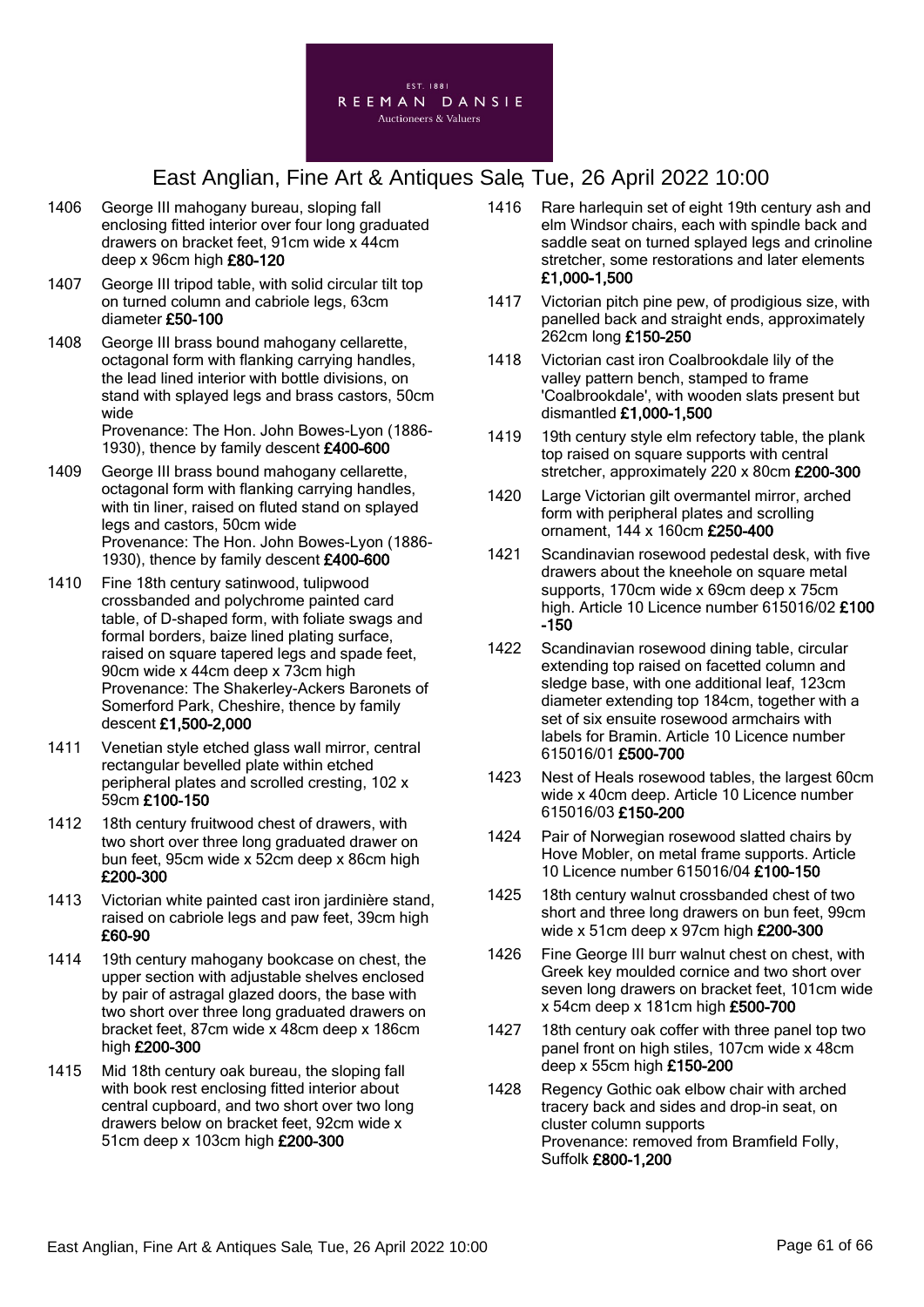

- 1429 Victorian mahogany three tier buffet, moulded rounded rectangular rising tiers, on quatrefoil base and pad feet with castors, 91cm wide x 50cm deep x 102cm high Provenance: removed from Bramfield Folly, Suffolk £150-200
- 1430 Impressive Regency mahogany breakfront twin pedestal sideboard of prodigious size, with ebony and line inlaid decoration, and two central drawers flanked by drawers with pedestal cupboards below, discreet pot cupboard to one side, with carved scroll projecting supports, on paw feet, 243cm wide x 86cm deep x 96cm high

Provenance: removed from Bramfield Folly, Suffolk £1,000-1,500

- 1431 Regency Anglo-Indian hardwood cellarette of sarcophagus form, carved gadrooned borders, on paw feet and brass castors, 65cm wide x 54cm deep x 58cm high Provenance: removed from Bramfield Folly, Suffolk £500-700
- 1432 George III satinwood crossbanded needlework table of octagonal form, on splayed tapered legs and X-shaped stretcher, 49cm wide x 35cm deep x 75cm high Provenance: removed from Bramfield Folly, Suffolk £300-500
- 1433 Victorian two fold decoupage screen, each arched section 183 x 94cm Provenance: removed from Bramfield Folly, Suffolk £200-300
- 1434 Late 19th century Gothic carved oak hanging corner cupboard, with pierced gallery and enclosed by blind fret carved door and canted angles, 66cm wide x 50cm deep x 86cm high Provenance: removed from Bramfield Folly, Suffolk £100-150
- 1435 Regency-style gilt convex wall mirror of small size, with eagle surmount and convex plate in ebonised reeded slip and ball ornament to the concave frame, 69cm high Provenance: removed from Bramfield Folly, Suffolk £300-400
- 1436 Set of four 19th century Gothic oak caned side chairs with bobbin turned frames and caned seats Provenance: removed from Bramfield Folly, Suffolk £150-200
- 1437 Victorian mahogany leather upholstered stool, with square cushion seat on fluted legs and spool feet united by X-shaped stretcher Provenance: removed from Bramfield Folly, Suffolk £80-120
- 1438 Antique green painted serpentine commode, with four graduated drawers on cabriole legs, 104cm wide x 54cm deep x 91cm high Provenance: removed from Bramfield Folly, Suffolk £150-250
- 1439 Set of eight Regency style painted and caned dining chairs, each with pierced and arched Gothic back raised on sabre legs and stretchers, to include pair of carvers Provenance: removed from Bramfield Folly, Suffolk £300-500
- 1440 Regency style maple and painted open bookcase, with arched gallery and open shelves, three drawers below on shaped frieze, 92cm wide x 30cm deep x 130cm high Provenance: removed from Bramfield Folly, Suffolk £150-200
- 1441 George III mahogany and brass bound wine cooler, of oval form with flanking drop handles, raised on period stand with stop-fluted splayed supports on castors, 71cm wide £200-300
- 1442 George III mahogany and satinwood crossbanded D-shaped card table, with baize lined interior, raised on square tapered legs and spade feet, 93cm wide x 46cm deep x 74cm high £100-150
- 1443 Mid 18th century walnut crossbanded bureau, with fitted interior and four graduated drawers on bracket feet, 91cm wide x 53cm deep x 110cm high £200-300
- 1444 Good 18th century walnut feather banded chest of drawers, with geometric inlaid top and two short over three long drawers on bracket feet, 95cm wide x 55cm deep x 87cm high £400-600
- 1445 Near pair of mahogany butlers trays on stands, each with pierced carrying handles, raised on square section frame, 66cm and 59cm wide respectively. (2) £150-200
- 1446 George III mahogany corner washstand, with arched gallery and central tier with frieze drawer on splayed supports, 58cm wide £80-120
- 1447 19th century French Empire mahogany and metal mounted centre table, with circular top raised on column supports and X-framed stretcher on paw feet £150-250
- 1448 Regency mahogany breakfast table, with rounded rectangular tilt-top on turned column and four reeded splayed legs terminating on brass capped castors, 126 x 82cm £100-150
- 1449 Brass framed club fender with buttoned upholstered seat raised on columnade supports, approximately 150cm wide x 34cm deep x 46cm high £150-250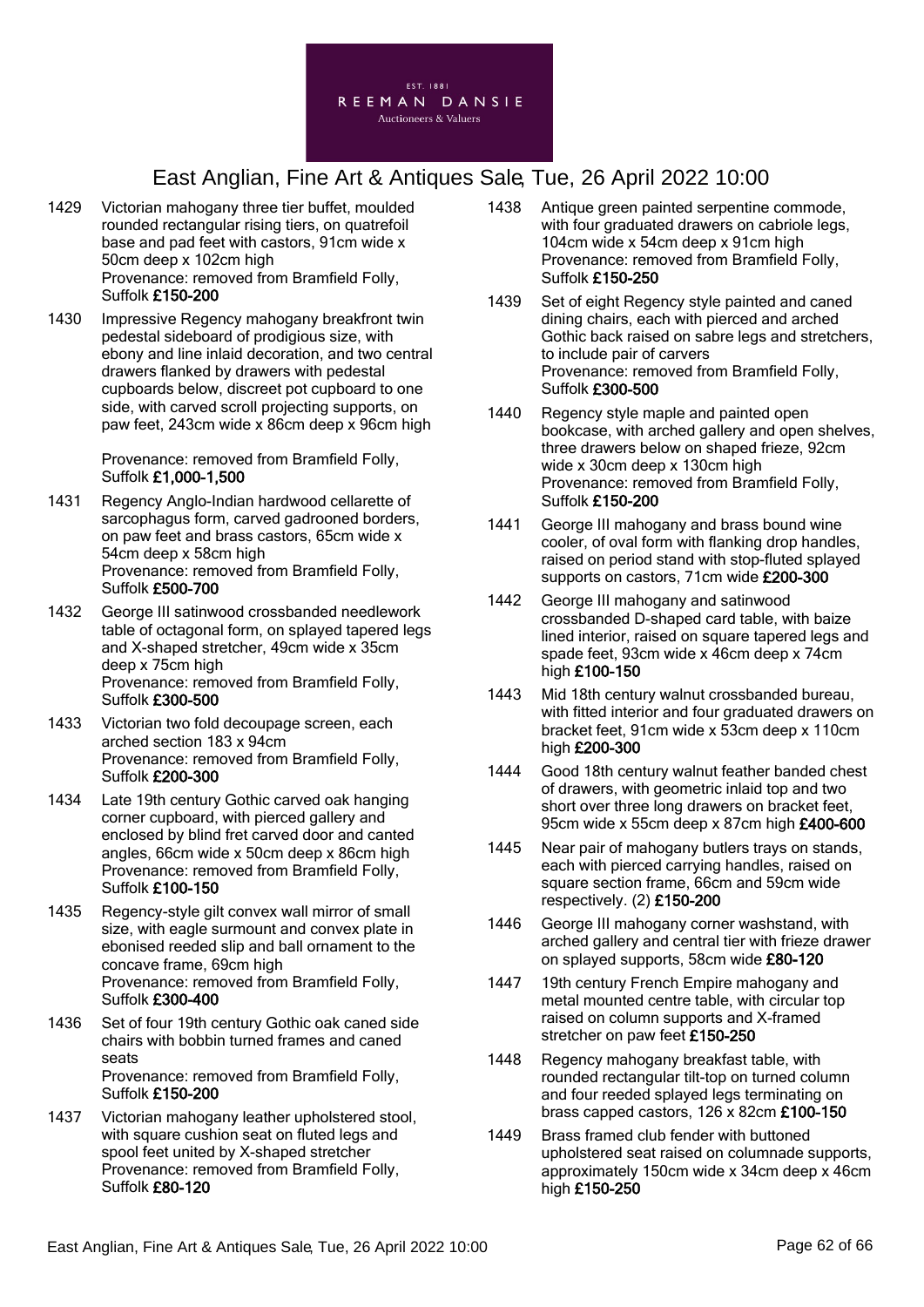

- 1450 Good quality antique-style oak refectory table, plank top with cleated ends, on baluster supports, approximately 90 x 176cm, together with six matching ladder back chairs £200-400
- 1451 18th century carved oak coffer, with triple panel top and scroll carved frieze over twin carved panel front, 105cm wide x 47cm deep x 83cm high £100-150
- 1452 Double scroll end window seat in the Victorian style, with upholstered arched bowed seat on cabriole legs and pad feet £80-120
- 1453 George III mahogany hanging corner cupboard, with central panel door flanked by reeded canted angles, 82cm wide x 51cm deep x 100cm high £80-120
- 1454 George III mahogany chest of drawers, with two short over three long graduated drawers on bracket feet, 94cm wide x 57cm deep x 92cm high £100-150
- 1455 Large country house sofa, with square back and deep seat raised on castors £150-250
- 1456 Pair of good quality late 19th / early 20th century Howards arm chairs, with striped upholstery, deep seats and open arms raised on turned legs and brass castors, castors stamped Howard & Sons, London £1,500-2,000
- 1457 Good Regency rosewood and brass mounted sofa table, with rounded rectangular drop leaf top and two frieze drawers, each with lion mask handles raised on standard ends and splayed legs terminating in brass cappings and castors, 93 x 71cm £400-600
- 1458 Regency style mahogany and gilt painted reading table, with adjustable brass candle arm and circular tier over shaped galleried tier on triform platform base with bun feet and castors, 50cm wide £100-150
- 1459 Edwardian mahogany three tier tray top occasional table, with removable glass tray and three circular tiers raised on square supports, 48cm diameter £80-120
- 1460 Matched set of twelve Regency style mahogany dining chairs, each with bar back and slip in seat on sabre legs, to include pair of scroll arm carvers, basically 19th century, comprising a set of four and set of eight £400-600
- 1461 Large three seater modern sofa, with feather stuffed upholstery, raised on castors, approximately 195cm wide £150-250
- 1462 Good Regency mahogany dining table, with twin D-ends raised on ring turned legs and and castors, including five additional leaves, 143cm wide x 116cm extending to approximately 359cm £600-1,000
- 1463 Regency mahogany and tooled leather inset drum table, with circular top and four frieze drawers punctuated by dummy drawers, raised on ring turned column and splayed reeded legs terminating in brass paw cappings and castors, 105cm diameter £500-700
- 1464 Modern button upholstered long stool, raised on square tapered ebonised supports, 152cm long £100-150
- 1465 Regency mahogany bowfront sideboard with central drawer and recessed deep drawer flanked by side pot cupboard and cupboard enclosing twin drawers, and fitted cellarette drawer, raised on square tapered legs and spade feet, 214cm wide x 72cm deep x 90cm high £250-400
- 1466 Set of twelve Regency mahogany dining chairs with reeded bar backs, drop-in seats, on sabre legs, to include a pair of carvers. (One of later date) £400-600
- 1467 Late Victorian mahogany twin pedestal desk with green leather lined top and nine drawers to the kneehole, each with bun handles raised on plinth bases and castors, 136cm wide x 76cm deep x 72cm high £200-300
- 1468 Good quality Regency satinwood sofa table with coromandel and brass inlaid crossbanded rounded rectangular drop leaf top over frieze drawer and dummy drawer to each side, on standard ends on swept supports and castors, 64 x 100cm £300-500
- 1469 George III mahogany serpentine fronted chest of bold proportions, having four long drawers, each with brass handles, between canted angles, on bracket feet, 120cm wide x 58cm deep x 96cm high £400-600
- 1470 George III mahogany dining table, with twin Dends and central drop-flap section, on square tapered legs, approximately 120 x 288cm £400- 600
- 1471 Unique and eccentric modern painted wood and polychrome ceramic tester bed designed and made by Chas. Bazeley, the canopy raised on column supports comprised from pig, pineapple, goose and other elements, raised on square bases £300-500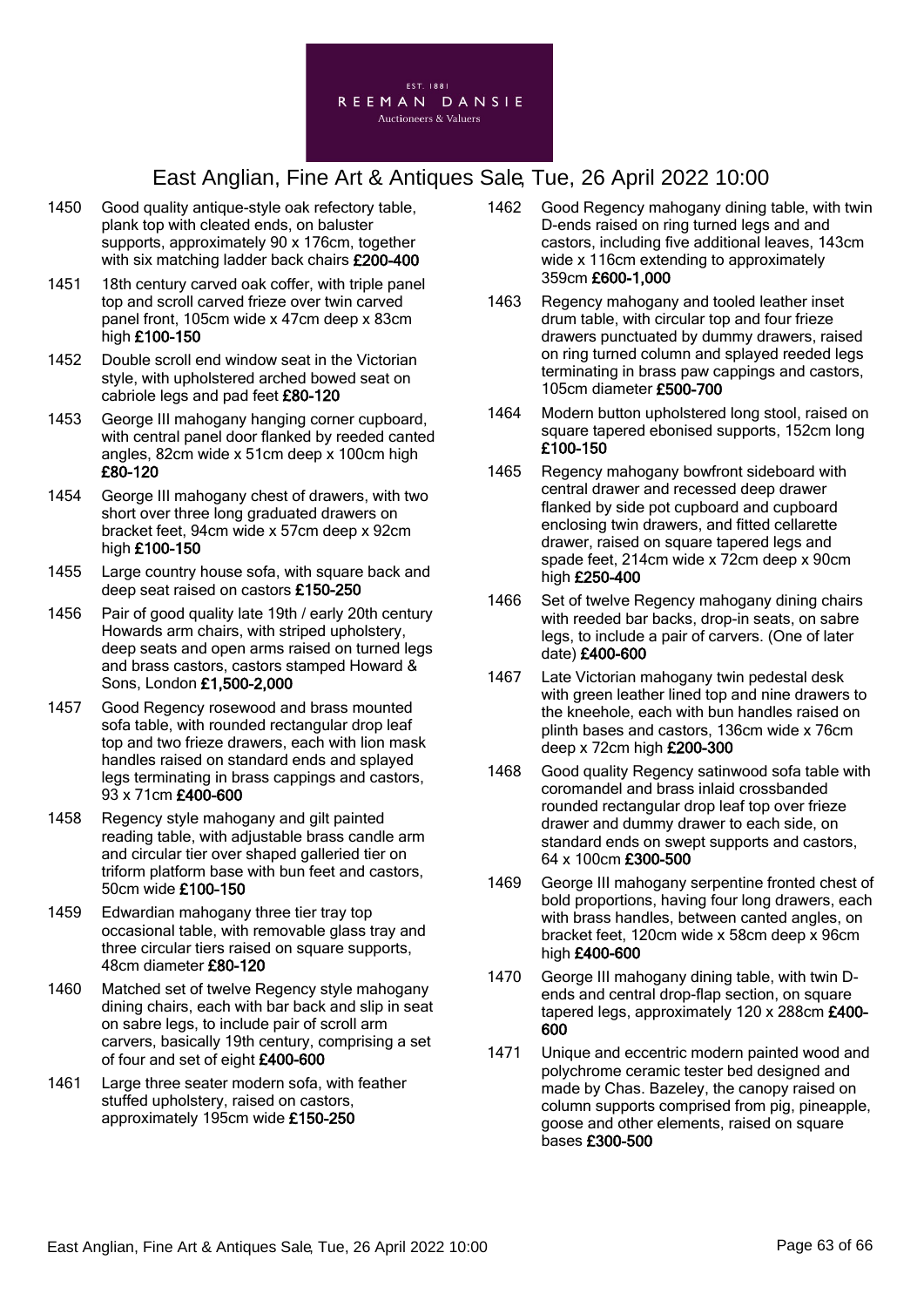

- 1472 Early George III mahogany chest of drawers, having two short over three long graduated drawers on ogee bracket feet, 94cm wide x 49cm deep x 82cm high £100-150
- 1473 Good quality George III style camel back sofa, with scrolled arms and green foliate upholstery on tapered square supports £100-150
- 1474 Antique cast iron plant stand, with six dished holders (one missing) issuing from scrolled frame on scrolling splayed supports, 92cm wide x 108cm high £70-100
- 1475 Fine quality suite of Cotswold School arts and crafts oak furniture possibly by Reynolds of Ludlow for Heals. Including refectory table, 210 x 81cm, sideboard, six lattice back rush seated dining chairs and two matching carvers with arms. £500-700
- 1476 Early 18th century and later walnut veneered chest with crossbanded top, two short and two long drawers with brass peardrop handles and brass side handles on bun feet, 114cm wide x 51cm deep x 84cm high £200-300
- 1477 1930s mahogany nest of five coffee tables with circular top and pie crust edge on splayed legs, 61cm diameter, together with an Edwardian mahogany revolving book table on taper legs and spade feet, 45cm square x 70cm high. (2) £80-120
- 1478 18th century walnut crossbanded chest of drawers, with quarter veneered top and two short over two long drawers on bracket feet, 82cm wide x 39cm deep x 90cm high £300-400
- 1479 Edwardian walnut and inlaid salon suite, comprising twin seater sofa and two upholstered chairs, each with foliate inlaid cresting and square tapered legs and spade feet on castors £150-200
- 1480 Early 18th century oak coffer, with plank top and geometric carved frieze, triple panel front on stiles, 115cm wide x 48cm deep x 60cm high £100-150
- 1481 Edwardian mahogany desk, with nine drawers about the kneehole on plinth bases, 120cm wide x 53cm deep x 77cm high £150-200
- 1482 17th century style oak refectory table, with plank top on thumb carved frieze on fluted baluster column united by foot stretchers, 182 x 83cm £300-500
- 1483 George III mahogany linen press, with dentil moulded cornice and fitted interior of short slides and hanging space enclosed by pair of flame veneered doors, the base with two short and two long drawers on bracket feet, 130cm wide x 60cm deep x 203cm high £150-200
- 1484 19th century mahogany pedestal desk, the expansive moulded top with inset leather writing surface and having nine drawers about the kneehole on plinth bases, 150cm wide x 92cm deep x 77cm high £300-500
- 1485 19th century mahogany and floral inlaid two-tier étagère, two shaped graduated tiers with gilt mounted cabriole supports and flanking carrying handles, 93cm wide x 57cm deep x 82cm high £200-300
- 1486 Victorian black painted toleware purdonium, with surmounting handle and hinged cover painted with a village scene, raised on bun feet £60-100
- 1487 Good George I/II century red walnut bureau bookcase of small proportions, the upper section with moulded cornice and adjustable shelves enclosed by mirrored door with candle slide below, the base with sloping fall enclosing fitted interior, having four graduated drawers below, on bracket feet, 64cm wide x 52cm deep x 192cm high £1,500-2,000
- 1488 Art Deco walnut crossbanded occasional table, with canted rectangular top on square column and canted plinth base, 74cm wide x 51cm deep x 66cm high £80-120
- 1489 Victorian mahogany writing table, with inset writing surface and single drawer and opposing dummy drawer on turned baluster supports, indistinctly stamped to drawer with makers name and address 60 Long Acre, London, 84cm wide x 53cm wide x 72cm high £80-120
- 1490 19th century leather bound trunk, of gently domed form with wooden supports and flanking leather carrying handles, 86cm wide £80-120
- 1491 Small four-drawer mahogany military style chest, each drawer with flush brass handles, on plinth base, 49cm wide x 37cm deep x 84cm high £80-120
- 1492 Pair of George III mahogany side chairs, each with reeded lattice back on square tapered legs and H-shaped stretcher £80-120
- 1493 Pair of Continental beech side chairs, each with interwoven back and velvet seat on turned tapered legs £80-120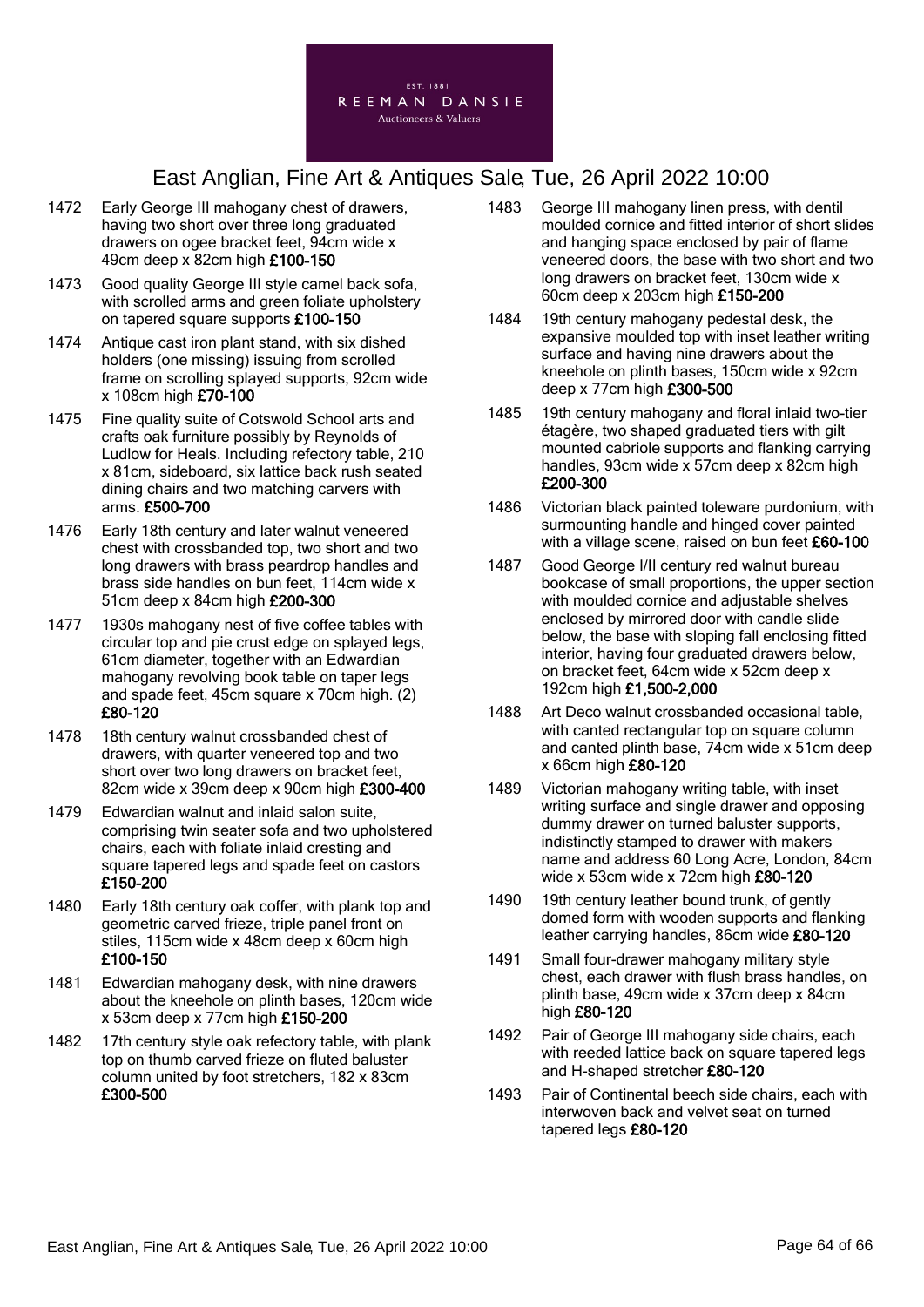

- 1494 19th century Thames Valley ash and elm Windsor chair, with stick back and saddle seat on turned legs united by an H-shaped stretcher £100-150
- 1495 Pair of French Empire mahogany side chairs, each with curved bar back and stuffover seat on turned legs £100-150
- 1496 Early 19th century mahogany library table, with inset writing surface and three drawers to the shaped kneehole with opposing dummy drawers, raised on turned legs and castors, 115cm wide x 97cm deep x 76cm high £200-300
- 1497 19th century circular library table with leather insert to top, raised on knopped turned column and carved cabriole legs, 76cm diameter £150- 250
- 1498 George III mahogany flatbed piano by John Broadwood & Sons, brass and ebony inlaid crossbanded rounded rectangular case, the keyboard having six octaves, raised on reeded legs and castors, 180cm long £70-100
- 1499 Victorian oval gilt girondale mirror, with oval bevelled plate with moulded frame with scrolling crest and apron, 100 x 57cm £100-150
- 1500 Good Victorian rocking horse by Whiteleys, with horse hair and mane and leather tack, on pine stand, total length 130cm £400-600
- 1501 Pair of early 19th century mahogany hanging shelves of small size, with spindle supports, 54cm wide x 17cm deep x 49cm high £200-300
- 1502 Brass club fender, with stud closed upholstery on columnade supports, maximum width 158cm x maximum depth 48cm £100-150
- 1503 Early 20th century oak Riley dining table / snooker table, sectional rectangular removable top enclosing the baize, raised on barley twist supports, makers insignia to one end, with set of 17 balls, total size 171 x 96cm £200-300
- 1504 Early 20th century mahogany bijouterie table, of shaped outline with hinged cover, raised on slender cabriole legs, 61cm wide, collection of teaspoons, the majority silver or Continental white metal, in excess of 100 £200-300
- 1505 Victorian burr walnut crossbanded card table with demi-lune figured top enclosing baize playing surface, raised on column supports and spread quadruped base on castors, 98cm wide x 43cm deep x 71cm high, £100-150
- 1506 Very large painted pine bookcase, with open shelves and enclosed cupboards below on plinth, 230cm wide x 52cm deep x 225cm high £200-300
- 1507 Georgian mahogany tripod table with octagonal pierced gallery top, on birdcage action, on barley twist column and acanthus carved tripod cabriole legs and scroll feet, 57cm wide £150- 250
- 1508 George II walnut and gilt wall mirror, the arched mirror plate in gilt slip and cushion moulded frame with re-entrant angles, 54 x 39cm £50-70
- 1509 Solid satinwood stool in the arts and crafts style, on pierced splayed supports, 34cm wide £70- 100
- 1510 19th century brass bound oak campaign chest of drawers, in two parts, with two short over three long drawers on bun feet, 100cm wide x 46cm deep x 106cm high £300-500
- 1511 Pair of modern bronze lamps by Besselink & Jones, London, in the Empire style, raised on tripod supports and shaped bases, 69cm high including shades £150-250
- 1512 Pair of 19th century style brass lamps, with shades 56cm high, together with a similar lamp. (3) £100-150
- 1513 James Dodds (b. 1957) pair of bespoke made wall mirrors, with Linocut printed friezes, handwritten labels verso, 36 x 24cm £150-250
- 1514 Modern leather three piece suite, with Art Deco outlines and close stud upholstery on square tapered legs £150-250
- 1515 18th century carved oak mule chest, with hinged top and four foliate relief carved panel and two drawers below on stiles, 140cm wide x 58cm deep x 83cm high £80-120
- 1516 Danish teak Silkeborg 'Plexus' lounge suite designed by Illum Wikkelso, comprising pair of caned chairs and pair of side tables, tables 56cm wide. (4) £300-500
- 1517 Regency mahogany and rosewood crossbanded breakfast table, with rounded rectangular hinged top on turned column and swept reeded quadruped supports, terminating in unusual brass lion mask mounts and castors, 137 x 98cm £100-150
- 1518 Regency plum pudding mahogany card table, with D-shaped fold over top and beaded tablet frieze on spiral twist column and reeded cabriole legs with brass cappings and castors, 91cm wide x 46cm deep x 71cm high £200-300
- 1519 Pair of antique brass candlesticks of classical style, raised on domed foot, 28cm high £60-100
- 1524 Large Tabriz runner, with allover boteh design on cream ground, approximately 528cm x 111cm £100-150